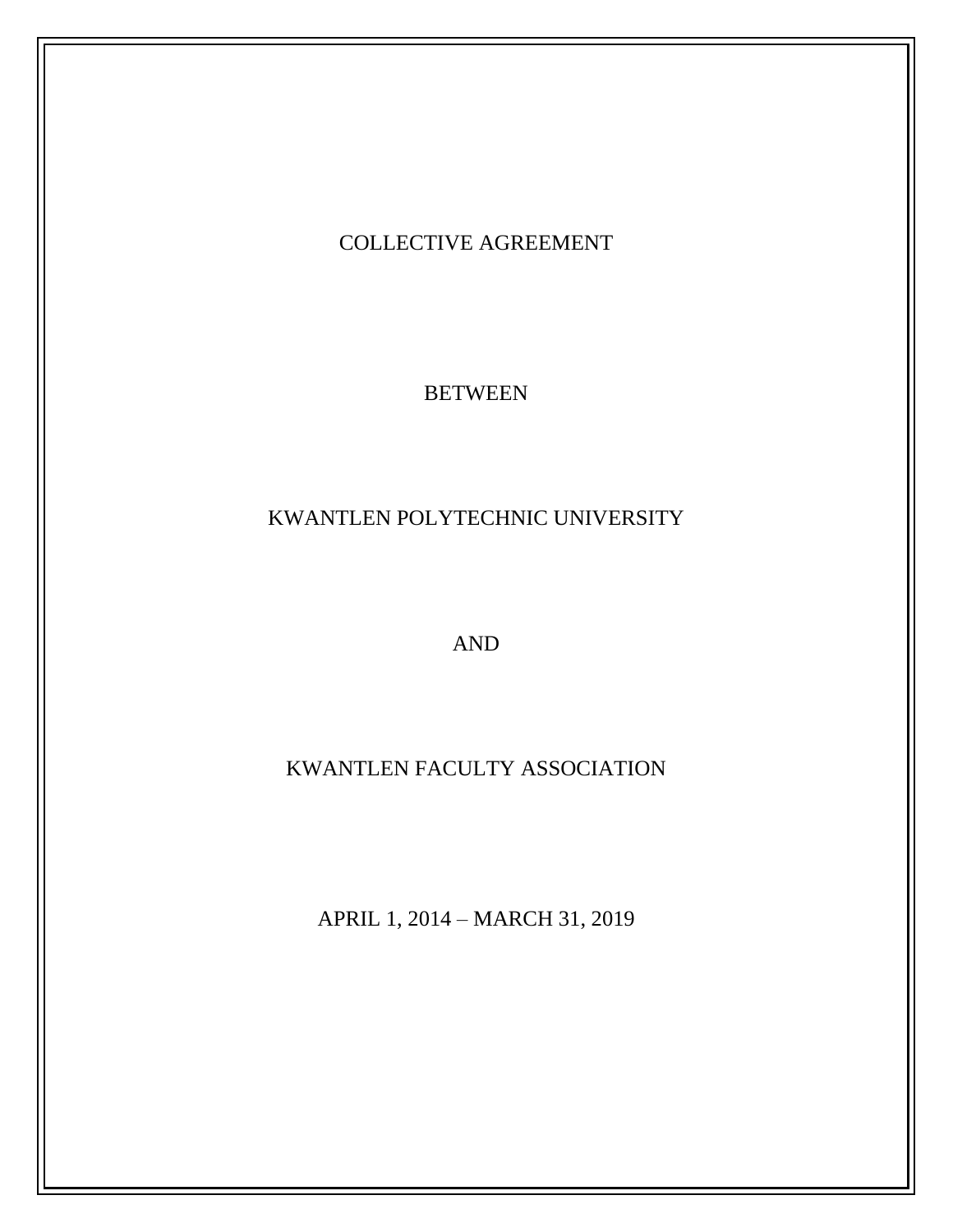| 1.00         |                                                                        |  |
|--------------|------------------------------------------------------------------------|--|
| 1.01         |                                                                        |  |
| 1.02         |                                                                        |  |
| 1.03         |                                                                        |  |
| 1.04         |                                                                        |  |
| 1.05         |                                                                        |  |
| 1.06         |                                                                        |  |
|              |                                                                        |  |
|              |                                                                        |  |
| 2.01         |                                                                        |  |
| 2.02<br>2.03 |                                                                        |  |
|              |                                                                        |  |
|              |                                                                        |  |
| 3.01         |                                                                        |  |
| 3.02         |                                                                        |  |
| 3.03         |                                                                        |  |
| 3.04         |                                                                        |  |
| 3.05         |                                                                        |  |
| 3.06         |                                                                        |  |
| 3.07         |                                                                        |  |
| 3.08         |                                                                        |  |
| 3.09         |                                                                        |  |
| 3.10         |                                                                        |  |
| 3.11         |                                                                        |  |
|              |                                                                        |  |
| 4.01         |                                                                        |  |
| 4.02         | SEARCH FOR REGULAR AND NON-REGULAR TYPE 2 FACULTY MEMBERS  19          |  |
| 4.03         |                                                                        |  |
| 4.04         |                                                                        |  |
| 4.05         |                                                                        |  |
| 4.06         |                                                                        |  |
| 4.07         |                                                                        |  |
| 4.08         |                                                                        |  |
| 4.09         |                                                                        |  |
| 4.10         |                                                                        |  |
| 4.11         |                                                                        |  |
| 4.12         |                                                                        |  |
|              |                                                                        |  |
|              |                                                                        |  |
| 6.01         |                                                                        |  |
| 6.02         |                                                                        |  |
| 6.03         |                                                                        |  |
| 6.04         |                                                                        |  |
| 6.05         |                                                                        |  |
| 6.06         |                                                                        |  |
| 6.07         |                                                                        |  |
| 6.08         | EFFECT OF DISPUTE RESOLUTION ON INTRODUCTION OF TECHNOLOGICAL CHANGE31 |  |
| 6.09         | REDUCTION IN NUMBER OF REGULAR FACULTY MEMBERS AS A RESULT OF          |  |
|              |                                                                        |  |
|              |                                                                        |  |
|              |                                                                        |  |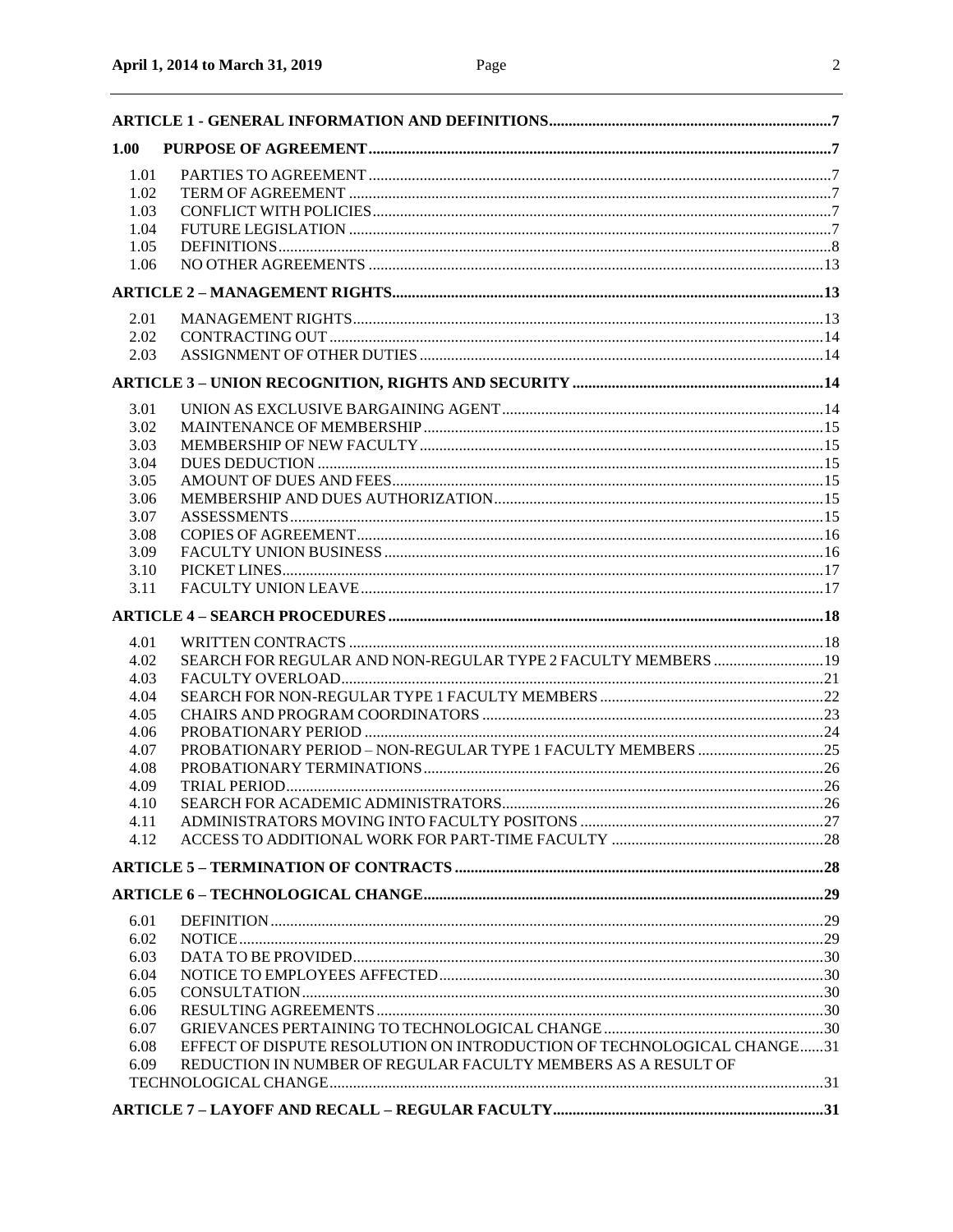| 7.07  |                                                                                |  |
|-------|--------------------------------------------------------------------------------|--|
| 7.09  |                                                                                |  |
| 7.10  |                                                                                |  |
|       | ARTICLE 8-LAYOFF AND RECALL OF NON-REGULAR TYPE 2 FACULTY MEMBERS36            |  |
|       |                                                                                |  |
| 8.02  |                                                                                |  |
| 8.03  |                                                                                |  |
| 8.04  |                                                                                |  |
| 8.05  |                                                                                |  |
| 8.06  |                                                                                |  |
| 8.07  |                                                                                |  |
| 8.08  |                                                                                |  |
|       | <b>ARTICLE 9 - SALARIES - FULL-TIME REGULAR AND NON-REGULAR TYPE 2 FACULTY</b> |  |
|       |                                                                                |  |
|       |                                                                                |  |
| 9.01  |                                                                                |  |
| 9.03  |                                                                                |  |
|       |                                                                                |  |
|       |                                                                                |  |
| 10.01 |                                                                                |  |
| 10.02 |                                                                                |  |
|       |                                                                                |  |
|       |                                                                                |  |
| 11.01 |                                                                                |  |
|       |                                                                                |  |
| 12.01 |                                                                                |  |
| 12.02 |                                                                                |  |
|       |                                                                                |  |
| 12.03 |                                                                                |  |
| 12.04 |                                                                                |  |
| 12.05 |                                                                                |  |
| 12.06 |                                                                                |  |
| 12.07 |                                                                                |  |
| 12.08 |                                                                                |  |
| 12.09 |                                                                                |  |
| 12.10 |                                                                                |  |
| 12.11 |                                                                                |  |
| 12.12 |                                                                                |  |
|       |                                                                                |  |
| 12.13 |                                                                                |  |
| 12.14 |                                                                                |  |
| 12.15 |                                                                                |  |
| 12.16 |                                                                                |  |
| 12.17 |                                                                                |  |
| 12.18 |                                                                                |  |
|       |                                                                                |  |
|       |                                                                                |  |
| 13.01 |                                                                                |  |
| 13.02 |                                                                                |  |
| 13.03 |                                                                                |  |
| 13.04 |                                                                                |  |
| 13.05 |                                                                                |  |
| 13.06 | LEAVE OF ABSENCE WITHOUT PAY - NON-REGULAR TYPE 1 FACULTY MEMBERS 58           |  |
| 13.07 |                                                                                |  |
| 13.08 |                                                                                |  |
| 13.09 |                                                                                |  |
| 13.10 |                                                                                |  |
|       |                                                                                |  |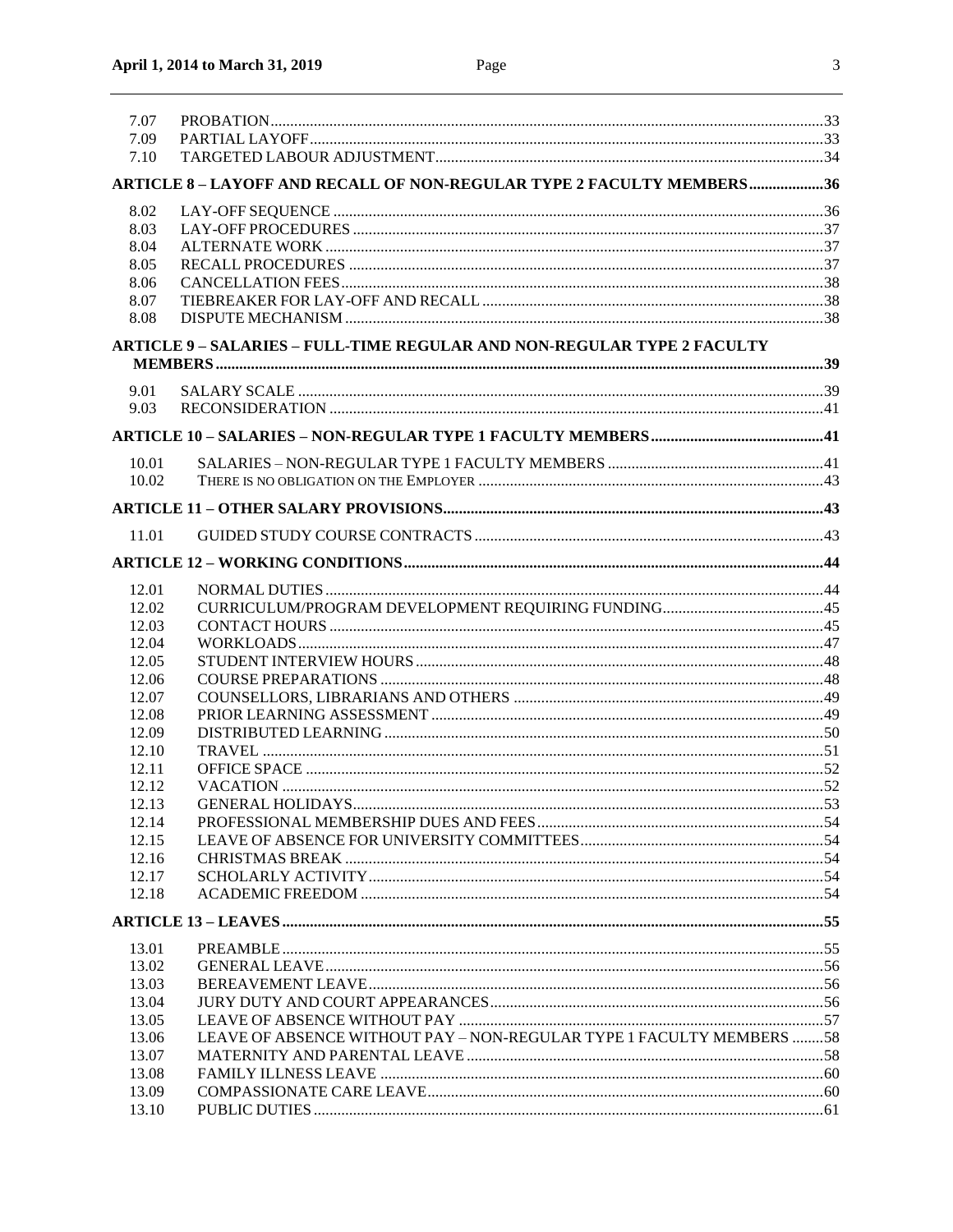| 13.11<br>13.12 |                                                                 |  |
|----------------|-----------------------------------------------------------------|--|
|                |                                                                 |  |
|                |                                                                 |  |
| 15.01          |                                                                 |  |
| 15.02          | GROUP LIFE AND ACCIDENTAL DEATH AND DISMEMBERMENT INSURANCE  66 |  |
| 15.03          |                                                                 |  |
| 15.04          |                                                                 |  |
| 15.05          |                                                                 |  |
| 15.06          |                                                                 |  |
| 15.07          |                                                                 |  |
| 15.08          |                                                                 |  |
| 15.09          |                                                                 |  |
|                |                                                                 |  |
| 16.02          |                                                                 |  |
| 16.03          |                                                                 |  |
| 16.04          |                                                                 |  |
| 16.05          |                                                                 |  |
|                |                                                                 |  |
| 17.01          |                                                                 |  |
| 17.02          |                                                                 |  |
| 17.03          |                                                                 |  |
| 17.04          |                                                                 |  |
| 17.05          |                                                                 |  |
| 17.06          |                                                                 |  |
| 17.08          |                                                                 |  |
|                |                                                                 |  |
| 18.01          |                                                                 |  |
| 18.02          |                                                                 |  |
| 18.03          |                                                                 |  |
| 18.04          |                                                                 |  |
| 18.05          |                                                                 |  |
| 18.06          |                                                                 |  |
| 18.07          |                                                                 |  |
|                |                                                                 |  |
| 19.01          |                                                                 |  |
|                |                                                                 |  |
| 20.05          |                                                                 |  |
|                |                                                                 |  |
|                |                                                                 |  |
| 22.01          |                                                                 |  |
| 22.02          |                                                                 |  |
| 22.03          |                                                                 |  |
| 22.04          |                                                                 |  |
| 22.05          |                                                                 |  |
| 22.06          |                                                                 |  |
| 22.07          |                                                                 |  |
| 22.08          |                                                                 |  |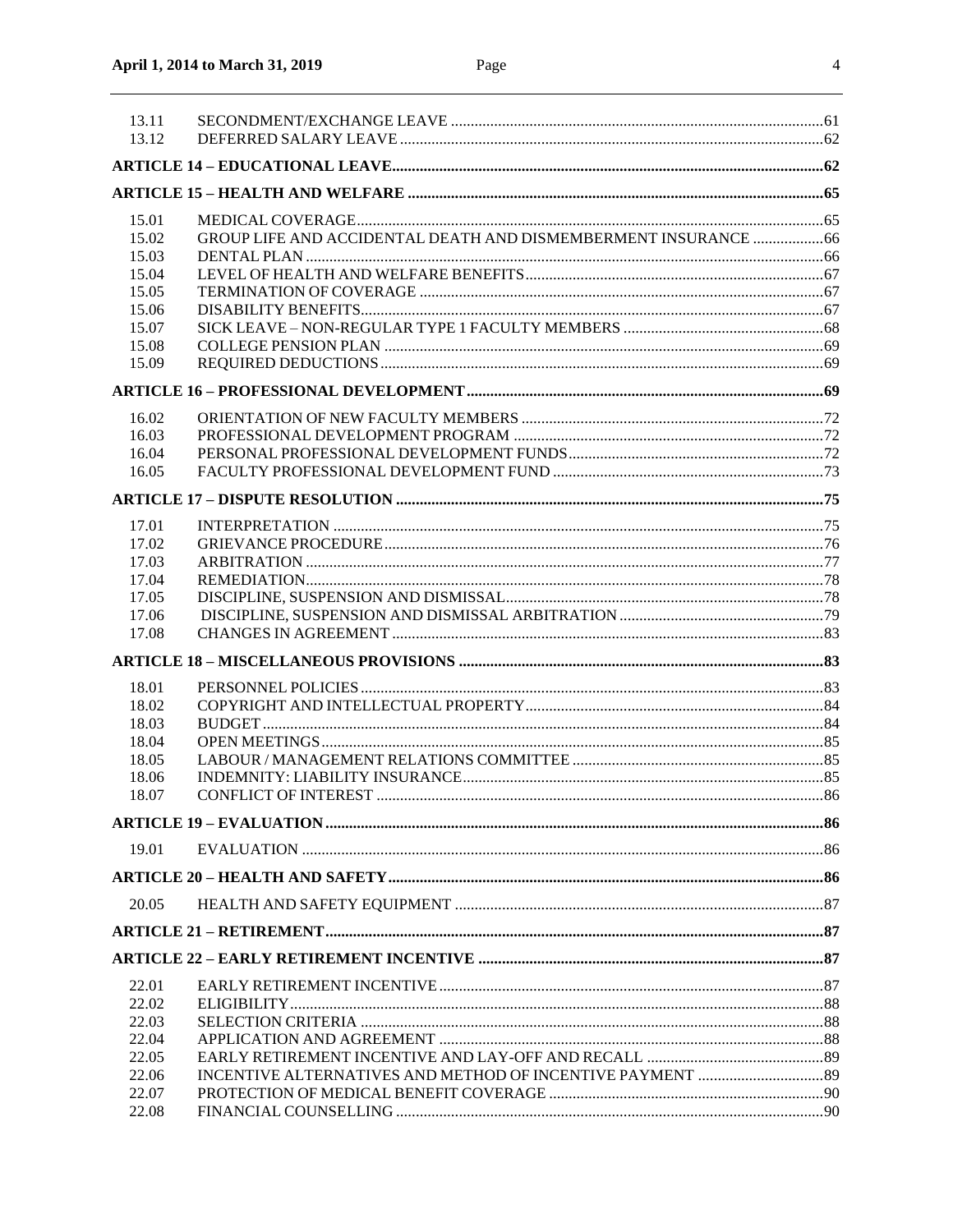| 23.01                                                                            |  |
|----------------------------------------------------------------------------------|--|
| 23.02                                                                            |  |
| 23.03<br>23.04                                                                   |  |
| 23.05                                                                            |  |
| FALSE COMPLAINTS, BREACHES OF CONFIDENTIALITY AND RETALIATORY ACTION 96<br>23.06 |  |
| 23.07<br>23.08                                                                   |  |
|                                                                                  |  |
|                                                                                  |  |
|                                                                                  |  |
|                                                                                  |  |
|                                                                                  |  |
|                                                                                  |  |
|                                                                                  |  |
|                                                                                  |  |
|                                                                                  |  |
|                                                                                  |  |
|                                                                                  |  |
|                                                                                  |  |
|                                                                                  |  |
|                                                                                  |  |
|                                                                                  |  |
|                                                                                  |  |
|                                                                                  |  |
|                                                                                  |  |
|                                                                                  |  |
|                                                                                  |  |
|                                                                                  |  |
|                                                                                  |  |
|                                                                                  |  |
|                                                                                  |  |
|                                                                                  |  |
|                                                                                  |  |
|                                                                                  |  |
|                                                                                  |  |
|                                                                                  |  |
|                                                                                  |  |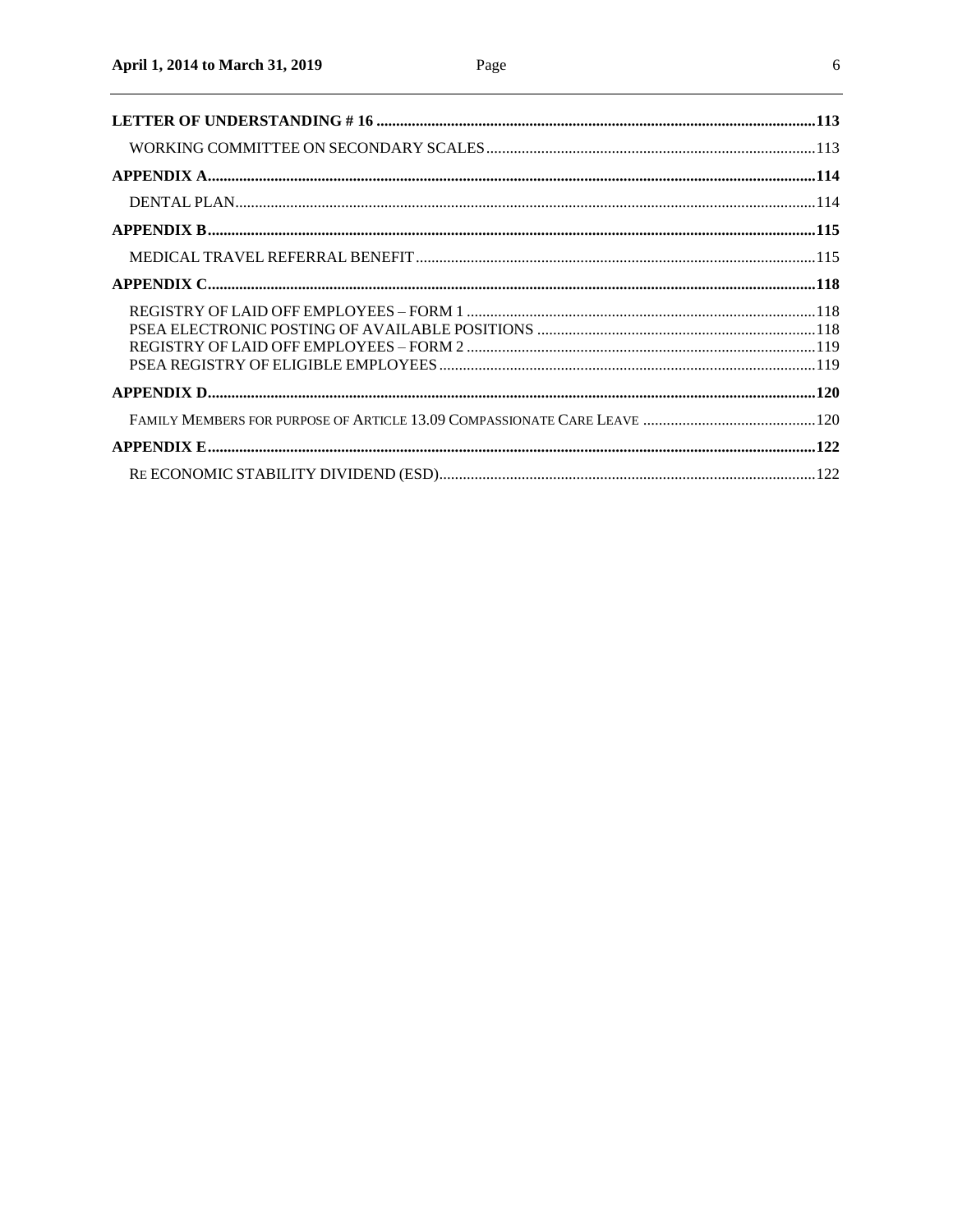#### <span id="page-6-0"></span>**ARTICLE 1 - GENERAL INFORMATION AND DEFINITIONS**

# <span id="page-6-1"></span>**1.00 PURPOSE OF AGREEMENT**

- a) The purpose of this Agreement is to establish and maintain orderly collective bargaining procedures between the Parties.
- b) In order to promote the efficient and effective operation of the institution through the establishment and continuance of harmonious relations and working conditions established under the collective agreement, and to assist in the development and expansion of the public post-secondary system, the Parties therefore agree to the following terms of contract.

#### <span id="page-6-2"></span>**1.01 PARTIES TO AGREEMENT**

THIS AGREEMENT, entered into on the **29 th day of May, 2015.**

BY AND BETWEEN

KWANTLEN POLYTECHNIC UNIVERSITY (hereinafter referred to as the **"**Employer")

AND

KWANTLEN FACULTY ASSOCIATION, LOCAL #5 Federation of Post-Secondary Educators (FPSE) (hereinafter referred to as the "Union")

#### <span id="page-6-3"></span>**1.02 TERM OF AGREEMENT**

The duration of this Agreement shall be from April 1, **2014** to March 31, **2019**. In the event negotiations are not completed before its date of expiry, this Agreement shall continue in force until amended or superseded.

The operation of Section 50(2) of the Labour Relations Code of B.C. is specifically excluded.

# <span id="page-6-4"></span>**1.03 CONFLICT WITH POLICIES**

Every reasonable effort will be made to harmonize Employer policies with the provisions of this Agreement. In the event of a conflict between the contents of this Agreement and any policies made by the Employer, the terms of this Agreement will prevail.

# <span id="page-6-5"></span>**1.04 FUTURE LEGISLATION**

In the event that any future legislation renders null and void or materially alters any provision of this Agreement, the Parties hereto will negotiate a mutually agreeable provision to be substituted for the provision so rendered null and void or materially altered. All other provisions of the Agreement shall remain in full force and effect.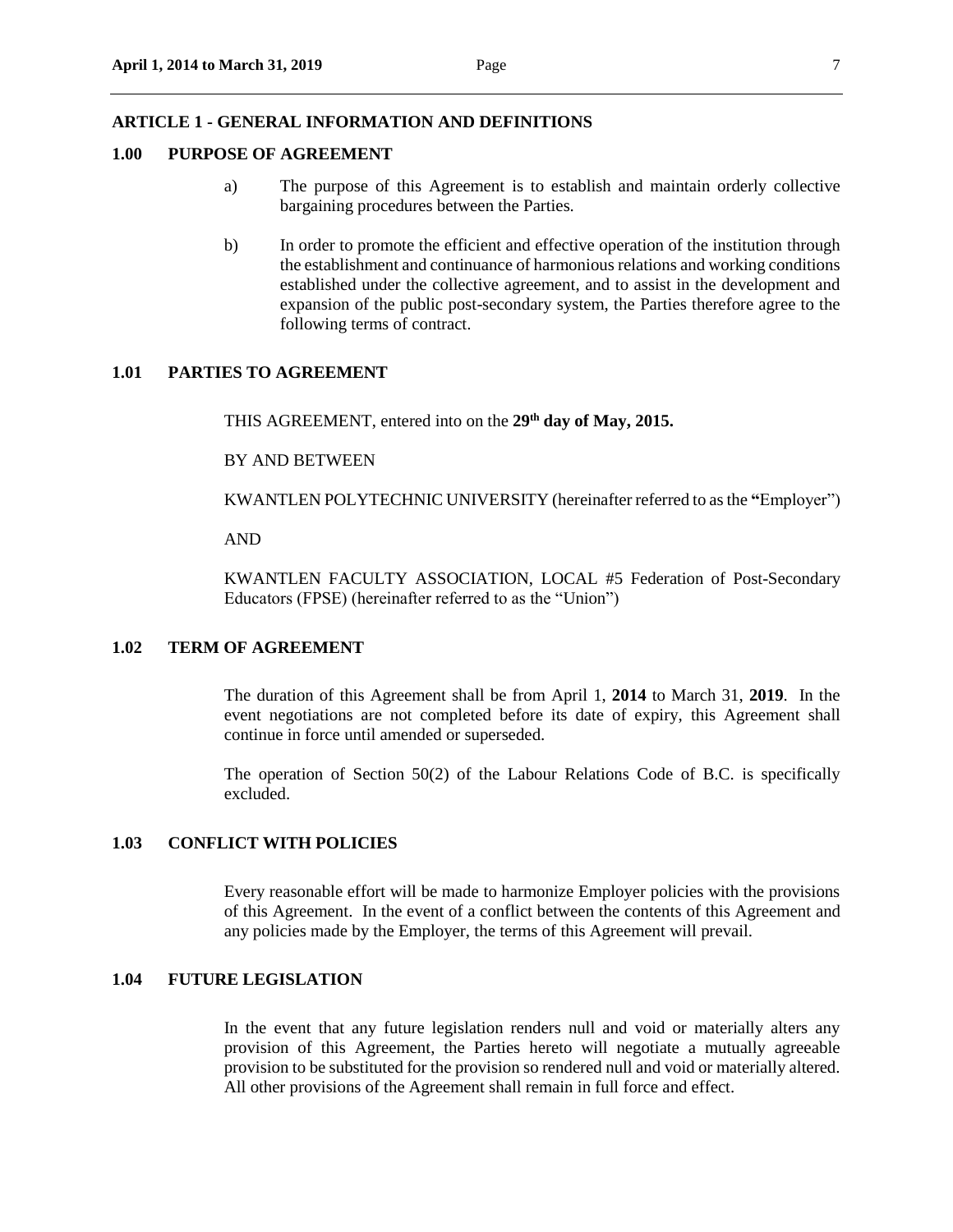#### <span id="page-7-0"></span>**1.05 DEFINITIONS**

#### **(a) Regular Faculty Position**

A regular faculty member's position is one that exists or is established to meet the ongoing needs of the Employer on a half-time basis or greater basis.

#### **(b) Full-time Regular Faculty**

A full-time regular faculty member is one who occupies a full-time regular position established by the Employer or by this Agreement. Full-time regular faculty members shall receive all benefits provided by this Agreement.

#### **(c) Part-time Regular Faculty Members**

A part-time regular faculty member is one who occupies a part-time regular position established by the Employer. Part-time regular faculty members have the same rights and obligations as full-time regular faculty members and are entitled to all benefits provided by this Agreement on a pro-rated basis. A part-time regular position will be established by the Employer where:

- (i) there is a structural requirement for ongoing services of one-half time or more;
- (ii) a full-time regular post-probationary faculty member requests a part-time position and the request is supported by the chair/coordinator in the discipline/program and approved by the Employer;
- (iii) two post-probationary faculty members are willing to share a full-time regular position and the request is supported by the chair/coordinator in the discipline/program and approved by the Employer;
- (iv) Should a regular faculty member who has obtained a part-time regular position under paragraphs (ii) or (iii) wish to resume a full-time workload, he/she will be assigned available work in his/her discipline/program providing he/she has the required qualifications, abilities and experience. Where two or more such regular faculty members wish to resume a fulltime workload and there is insufficient available work in the discipline/program, work will be assigned to the faculty member with the most FTE service providing he/she has the required qualifications, abilities and experience;
- (v) The Employer's approval will not be unreasonably withheld. The Employer, at its sole discretion, can set the effective date of the requested change in status from full-time to part-time, or vice versa, to coincide with the beginning or the end of a semester or term of instruction.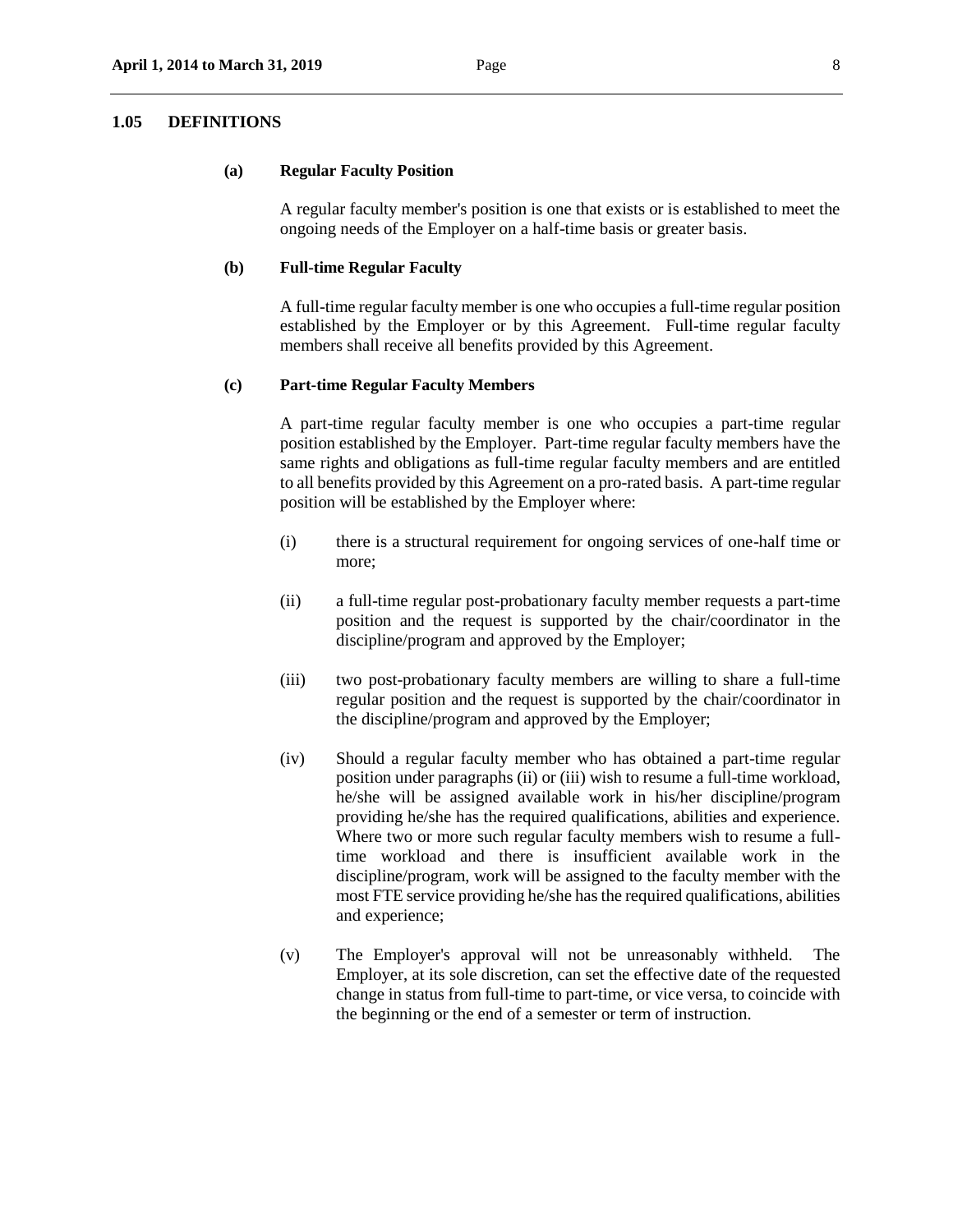#### **(d) Non-Regular Faculty Members**

Non-regular faculty members are those that do not hold a regular position or who have not satisfied the requirements for regularization in Article 1.05(e). There are two (2) types of non-regular faculty.

#### **(i) Non-Regular Type 1 Faculty Members**

A non-regular Type 1 faculty member is a non-regular faculty member who is hired for a defined period, to teach specific courses or perform specific work. Non-regular Type 1 faculty may only be hired for specialized requirements, experimental offerings, timetabling anomalies, substitution, vacation replacement, short-term emergency circumstances, work that is not expected to be ongoing or work that does not provide them with an assignment that qualifies for non-regular Type 2 status at the August 1 assessment date. All non-regular Type 1 faculty members will receive salary according to the provisions of Article 10.

#### **(ii) Non-Regular Type 2 Faculty Members**

A non-regular Type 2 faculty member is one who is assigned or reasonably anticipated to be assigned an annualized workload of 50% or greater for a future 12-month period.

#### **Status Assessment**

There is one assessment date: August 1 for the 12 month period starting September 1. The purpose of this assessment date is to determine whether a Type 1 non-regular faculty member should be offered a Type 2 appointment. It shall not prevent the Employer from establishing nonregular Type 2 positions with different appointment terms or commencement dates in accordance with the Employer's needs.

It is the responsibility of non-regular faculty who are on the "qualified faculty list" in more than one discipline/program to notify the relevant administrator(s) of this fact at the time work is offered to them by the administrator(s). It is the responsibility of the administrator(s) who have been so notified to check if the workload assigned across disciplines/programs would qualify as Type 2.

# **Replacement of Regular Faculty**

When the Employer replaces a regular faculty member on leave, Long-Term Disability, alternate duty or fills a position that is not expected to be ongoing and the workload available meets the requirements as outlined above, the Employer will issue a Type 2 non-regular appointment.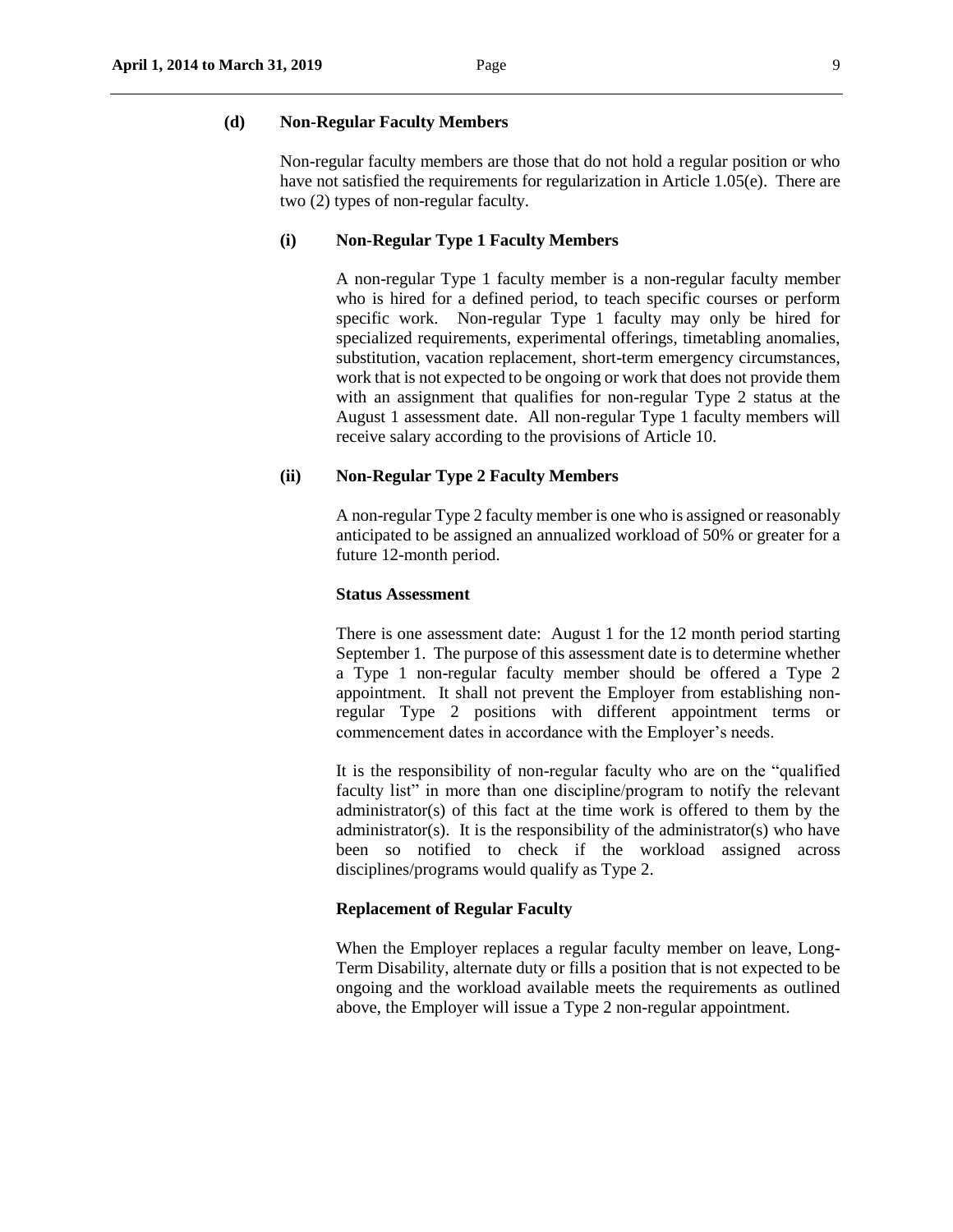#### **Rights and Obligations**

A non-regular faculty member who meets the qualifications for Type 2 above has the same rights and obligations as a regular faculty member and is entitled to all benefits provided by this Agreement on a pro-rated basis with the following exceptions (Article 6, and Article 7).

### **(iii) Additional Work**

Where additional work is assigned to a non-regular Type 2 faculty member after the beginning of his/her appointment year, the Type 2 faculty member's designated workload percentage will remain unchanged for all purposes, including benefits, professional development and vacation, for that appointment year. The Type 2 faculty member will be paid for the additional work on the Article 9 salary scale plus 25% for the period of additional work performed.

Where additional work is assigned to a non-regular Type 1 faculty member after the beginning of the 12 month period starting September  $1<sup>st</sup>$ , such that the Type 1 faculty member's annualized workload for that year becomes 50% or greater, the faculty member will retain Type 1 status, but will be paid for all work during that year at the contract rates set out in Article 10 for the applicable mode, plus 32%. The Type 1 faculty member's pay will be adjusted accordingly, retroactive to the beginning of that year.

Pension contributions for additional work will be made as required by the applicable regulations pertaining to the College Pension Plan.

#### **(e) Entitlement to Conversion to Regular Status**

The conversion of status from non-regular to regular will occur when the faculty member has a workload of 50% or greater for each of two (2) consecutive appointment years of work, provided that:

- (i) there is a reasonable expectation of ongoing employment at a workload level of at least 50% in each of two semesters within the appointment year subsequent to that in which the entitlement to conversion arises or there is a reasonable expectation of an ongoing workload assignment of at least 50% on an annualized basis within the appointment year subsequent to that in which the entitlement to conversion arises, and
- (ii) the employee is qualified for the work in question, as determined by the Search Committee at the time of initial hire or subsequent review, and
- (iii) the employee's most recent evaluation for regular employment within the preceding twelve (12) month period has been satisfactory. The employee will be deemed to have received a satisfactory evaluation if one has not been undertaken by the employer. The employer may evaluate a nonregular employee at least once each 12 month period and the employee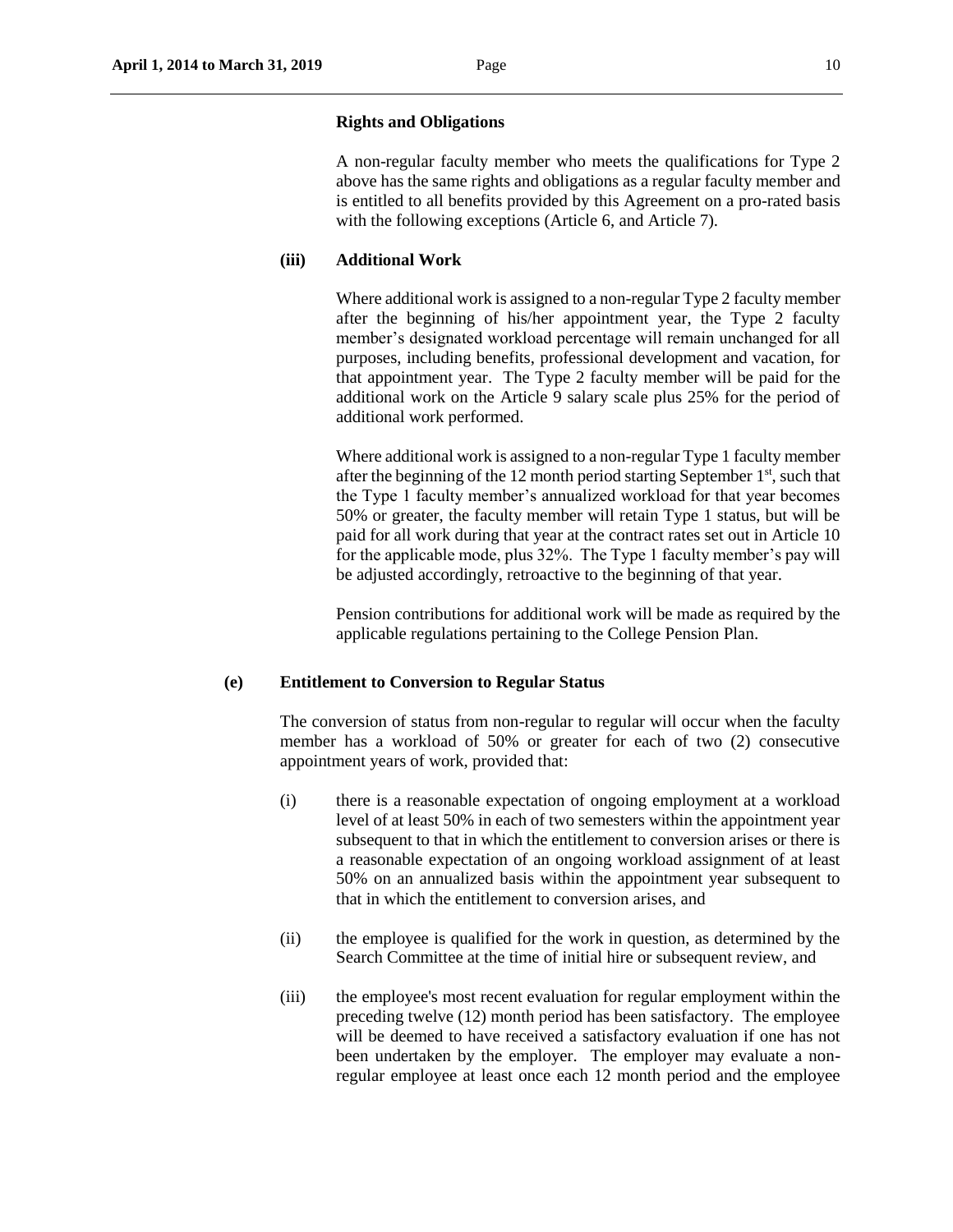may request an additional evaluation not more often than once in each 12 month period.

Nothing in the section above prohibits the employer's rights to regularize any position as it deems necessary.

# **(f) Employment**

A regular faculty member, after successful completion of the probationary period, will be offered continuous employment subject only to those terms and conditions as may be contained in the Collective Agreement.

### **(g) Probationary Contract**

A two-year appointment which may be terminated without cause upon expiration of the probationer's term of employment, but which may be terminated in accordance with Article 4.08, prior to the expiration of his/her term of employment. Termination during the two-year contract shall be in accordance with Article 4.08. Termination at the end of the probationary term shall be in accordance with Article 4.06.

**(h)** Throughout this Agreement, the term "instructor" shall denote a faculty member and the terms "teach" and "instruct" shall denote performance of faculty members' duties.

#### **(i) Full-Time Equivalent Service**

Full-time equivalent service shall be defined as the length of service with the Employer from the date of the first appointment with the Employer. In the event the faculty member resigns, or is terminated, the FTE service accumulated is lost. Substitution and overload contract**s** shall not be credited if the faculty member has already been credited with a full year's FTE service during a one-year period.

In the event a non-regular faculty member is not employed by the University in an eighteen month period beginning with the termination date from the Employer's payroll, or declines or is unavailable to receive an offer of further appointment, the FTE service accumulated is lost.

A non-regular faculty member will not be considered to have declined or been unavailable to receive an offer of a further appointment where the faculty member establishes in writing that the reason for declining is that the faculty member had been offered and accepted an assignment at another BC public post-secondary institution that conflicts with the assignment offered by the University.

In this clause "service" denotes all accountable time covered by Article 12.01(a) and all vacation time covered by Article 12.12, and FTE service counted under Article 1.05(i)(vii) shall not count towards the minimum service requirements specified in Article 14.05 and Article 14.06.

Wherever this Agreement refers to service with the Employer, such service shall be understood to include service both prior to and subsequent to the split of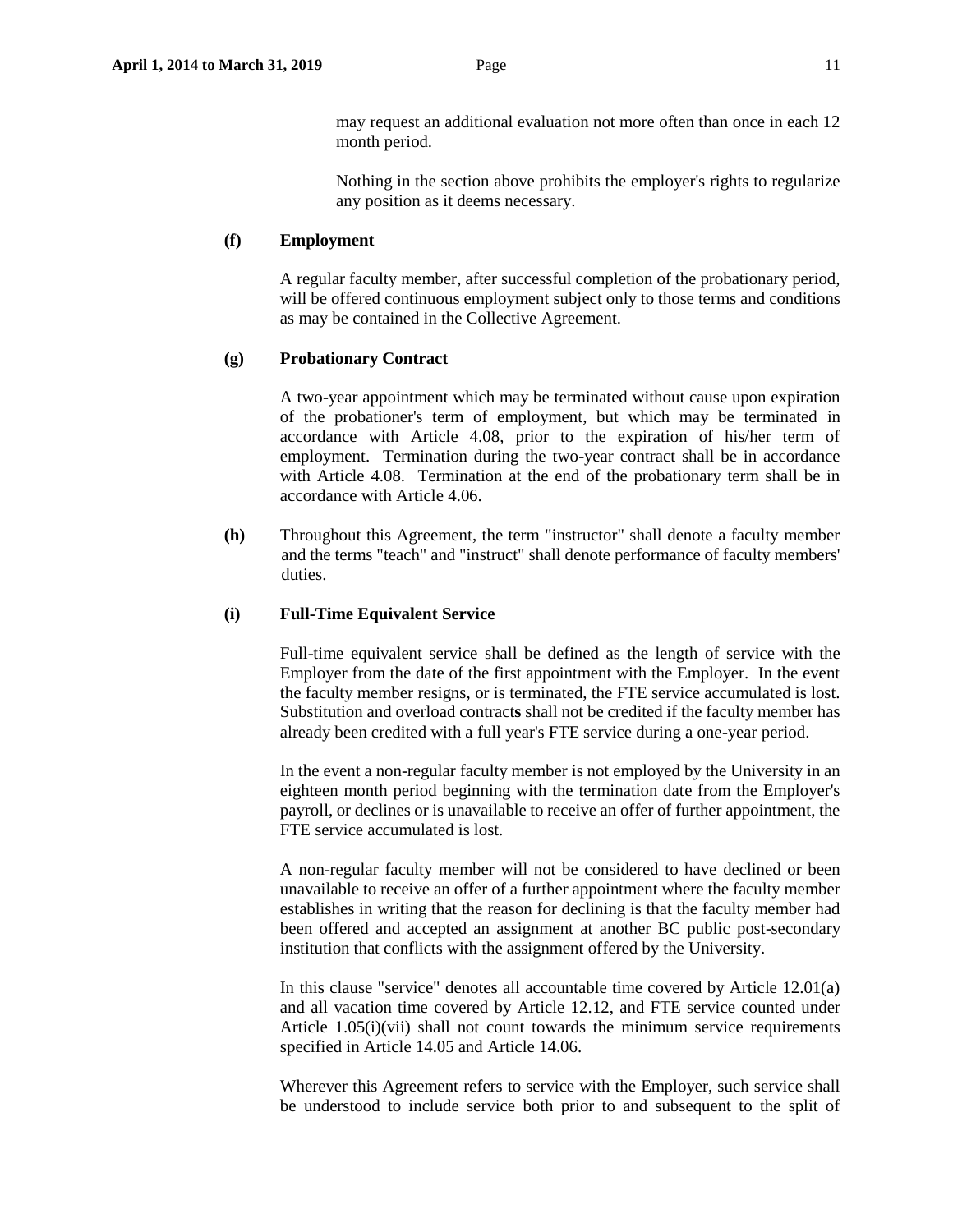Douglas College into Douglas and Kwantlen Colleges on April 1, 1981, providing the faculty member was employed by Douglas College prior to April 1, 1981.

FTE service includes and is limited to the following:

- (i) service accumulated as a full-time regular faculty member;
- (ii) service accumulated on a pro rata basis as a part-time regular faculty member, i.e.,  $1/2$  teaching assignment or 12 credits in a year  $= 6$  months' service;
- (iii) service accumulated as a non-regular type 2 faculty member;
- (iv) service accumulated on a pro rata basis as a non-regular type 1 instructor i.e., 1/4 teaching assignment or 6 credits in a year = 3 months' service;
- (v) approved leave of absence as per Article 3.11;
- (vi) approved leave of absence as per Article 13;
- (vii) educational leave taken under Article 14;
- (viii) leave due to illness up to a maximum of two (2) years, including STIP and LTD periods and periods on WCB coverage;
- (ix) service as a Dean or Director at Douglas College prior to November 1, 1977, if the faculty member held faculty status as of April 1, 1983;
- (x) In the event an administrator who held a management position with the Employer as of April 1, 1983 returns to the bargaining unit as a regular faculty member he/she will be credited for all previous service accumulated as a faculty member at both Douglas and Kwantlen Polytechnic Universities. In addition, he/she will be credited for previous service as a Dean or Director at Douglas College prior to May 1, 1975.
- (xi) Up to two years' service as an administrative secondment subsequent to December 31, 1986 where the faculty member was a member of the faculty for a minimum of two consecutive years immediately prior to secondment.

### **(j) Common-law Partner**

"Common law partner" is a person of the same or different sex where the employee has signed a declaration or affidavit that they have been living in a common-law relationship or have been cohabiting for at least twelve (12) months. The period of co-habitation may be less than twelve (12) months where the employee has claimed the common-law partner's child/children for taxation purposes.

**(k)** Wherever the singular is used in the Agreement, the same shall be construed as meaning the plural if the context requires unless otherwise specifically stated.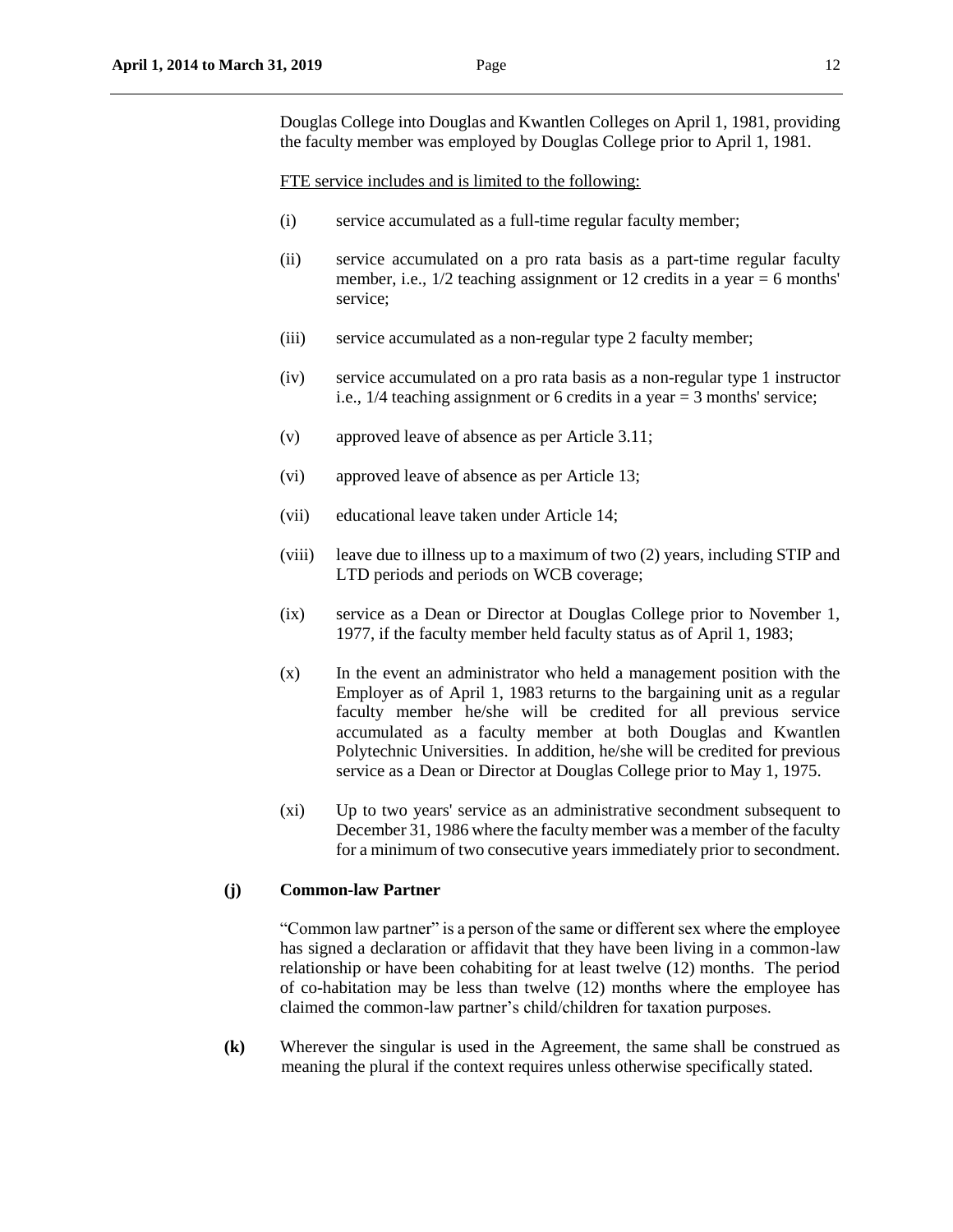#### **(l) Post-Secondary Employers' Association**

The Post-Secondary Employers' Association or "PSEA" means the Employers' Association established for post-secondary colleges and institutes under the Public Sector Employers' Act.

# **(m) Union**

Union means Kwantlen Faculty Association which is a certified bargaining agent.

### **(n) Employee or Faculty Member**

Employee or faculty member means a person employed within the bargaining unit represented by the Union.

#### **(o) Collective Agreement**

Collective Agreement means this collective agreement between the Employer and the Union.

#### <span id="page-12-0"></span>**1.06 NO OTHER AGREEMENTS**

Except with the mutual consent of the Union and the Employer, no faculty member covered by the Union's certification shall be required or permitted to make a written or oral agreement with the Employer or its representatives which may conflict with the terms of this Agreement.

### <span id="page-12-1"></span>**ARTICLE 2 – MANAGEMENT RIGHTS**

### <span id="page-12-2"></span>**2.01 MANAGEMENT RIGHTS**

While the Employer customarily delegates to appropriate faculty member groups responsibility for determining which courses and sections shall be timetabled in any semester; for assigning instructional duties to instructors; for determining instructor's home campus; for requiring instructors to develop new courses or to revise existing ones; for ongoing program development and revisions; this delegation shall not be construed to abrogate the Employer's rights with respect to these functions but neither shall it be unreasonably withheld. Generally, and without being limited by the foregoing, the Employer has the right to manage, operate and direct the working force of the Employer.

The Employer agrees that these rights will be exercised in a manner consistent with the provisions of other articles in this Agreement.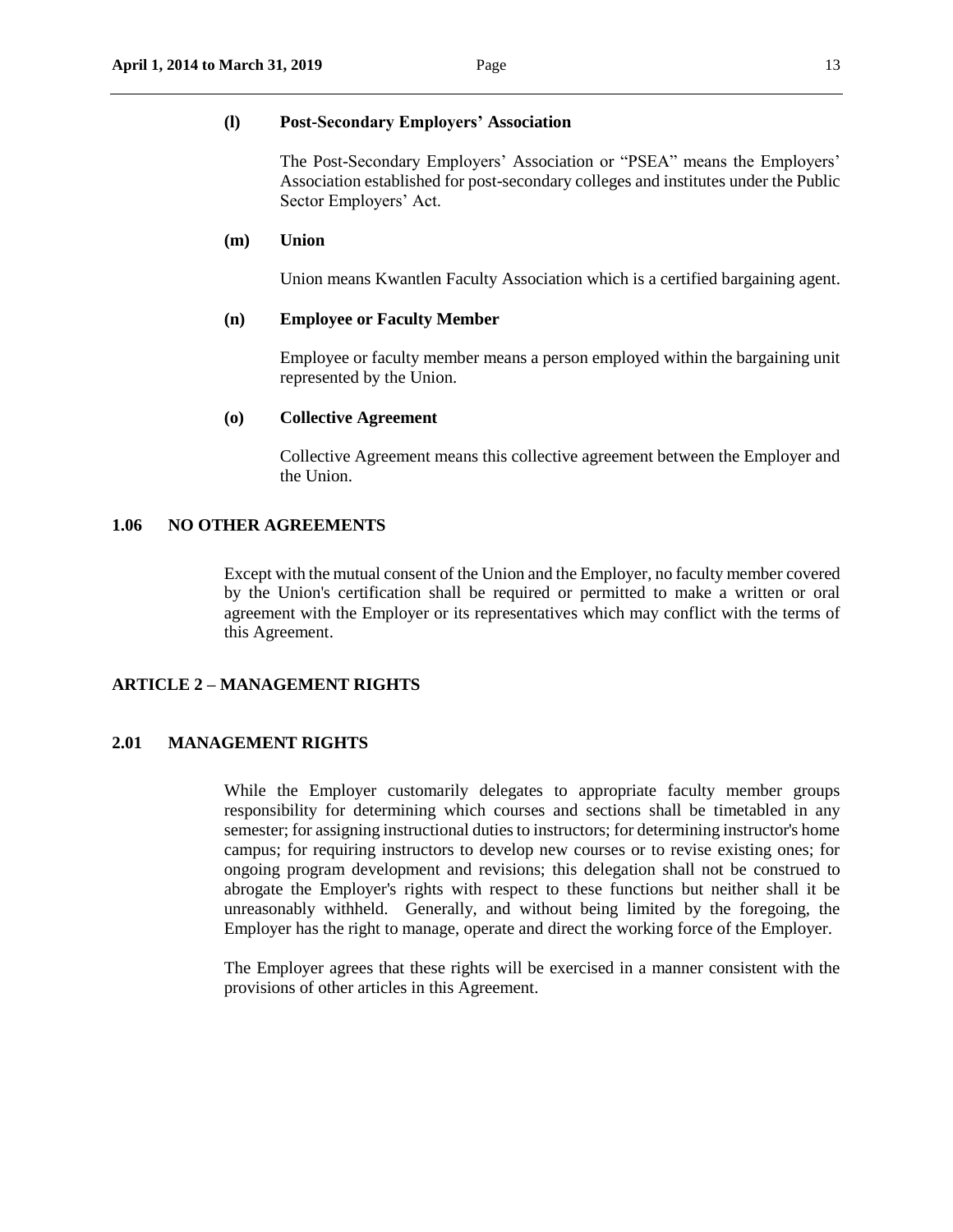### <span id="page-13-0"></span>**2.02 CONTRACTING OUT**

The Employer will not contract out:

- a) any work presently performed by the employees covered by the collective agreement which would result in the layoff of such employees, including a reduction in assigned workload, or
- b) the instructional activities that are contained in the programs listed and/or funded in the approved annual institutional program profile and that are currently performed by bargaining unit employees.

# <span id="page-13-1"></span>**2.03 ASSIGNMENT OF OTHER DUTIES**

- (a) The Employer may allocate program/curriculum development projects or special projects to faculty members and on such occasions shall provide adequate time to accomplish the agreed-upon task.
- (b) The Union shall be provided with details of such time releases including the faculty member(s) involved, the amount of time provided, and the duties undertaken, within 15 working days of the faculty member being notified of the project assignment. This applies to those normally teaching but released from teaching.
- (c) In the case of program development projects of duration of one semester or more, notice shall be given to all faculty members of the proposed projects and applications invited. However, if the parties mutually agree the project is specific to a discipline/program, the Employer may give notice (a minimum of 5 working days) only to faculty members in the discipline/program. Selection and appointment shall be in accordance with the principles of Article 4.02.
- (d) In the case of program development projects of duration of less than one semester, the advice of the appropriate discipline or program group will be sought prior to the appointment of personnel to the project.

#### <span id="page-13-2"></span>**ARTICLE 3 – UNION RECOGNITION, RIGHTS AND SECURITY**

# <span id="page-13-3"></span>**3.01 UNION AS EXCLUSIVE BARGAINING AGENT**

The Employer recognizes the Union as the exclusive bargaining agent for all Instructors, Counsellors and Librarians employed by the University, including Continuing **and Professional Studies** faculty.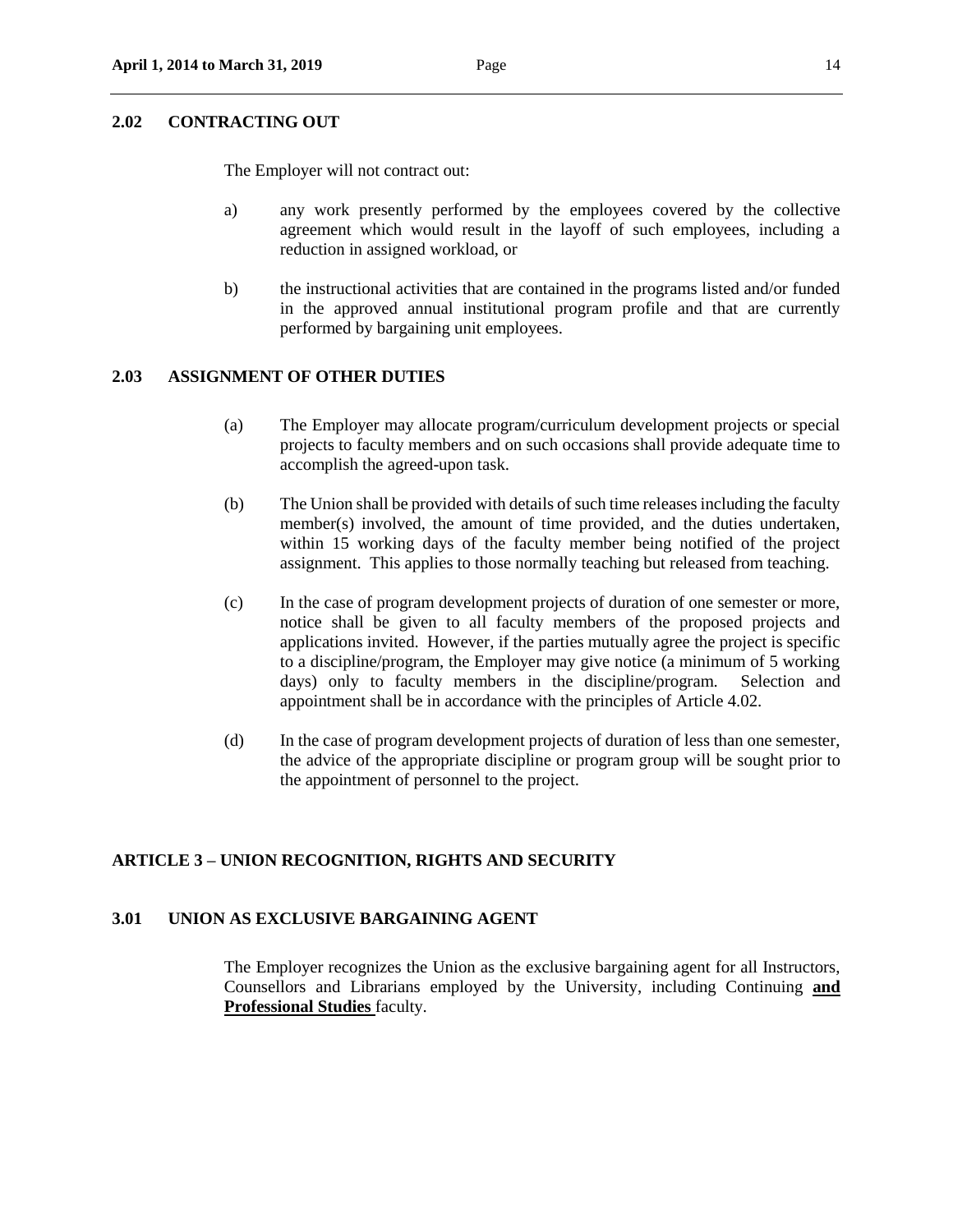#### <span id="page-14-0"></span>**3.02 MAINTENANCE OF MEMBERSHIP**

Faculty members covered by the certification, who, at the date of ratification were members of the Union, shall maintain their membership in good standing as a condition of continuing employment.

#### <span id="page-14-1"></span>**3.03 MEMBERSHIP OF NEW FACULTY**

From the ratification date of this Agreement new faculty members covered by the certification shall become members of the Union upon commencing their employment and shall maintain membership in good standing in the Union as a condition of continuing employment.

#### <span id="page-14-2"></span>**3.04 DUES DEDUCTION**

Deduction of Union dues as a condition of employment will be applied to all members of the bargaining unit.

All deductions of dues shall be remitted by the Employer to the agent appointed by the Union not later than fifteen (15) days after the date of deduction.

### <span id="page-14-3"></span>**3.05 AMOUNT OF DUES AND FEES**

The Union shall advise the Employer in writing of the amount of its regular monthly dues. The amount so specified shall continue to be the amount of the Union's regular monthly dues and shall continue to be the amount to be deducted until changed by further written notice to the Employer from the President of the Union. Upon the Employer's receipt of such notice, the changed amount shall be the amount deducted for the following month.

### <span id="page-14-4"></span>**3.06 MEMBERSHIP AND DUES AUTHORIZATION**

Included in the appointment letter, or contract as appropriate, the Employer shall inform the new faculty member about their requisite membership in the KFA and the deduction of dues as a condition of employment. The Employer will provide the KFA with a bi-weekly report listing the names of new faculty members and the date that union dues deductions began for the new member.

### <span id="page-14-5"></span>**3.07 ASSESSMENTS**

The Employer shall deduct duly-authorized assessments from faculty members who are members of the Union in accordance with Union by-laws within forty-five (45) days of a request to do so by the Union. The Employer agrees to forward the assessment to the Union within fifteen (15) days of the deduction. The Union agrees to limit its request for an assessment to one (1) request per calendar year.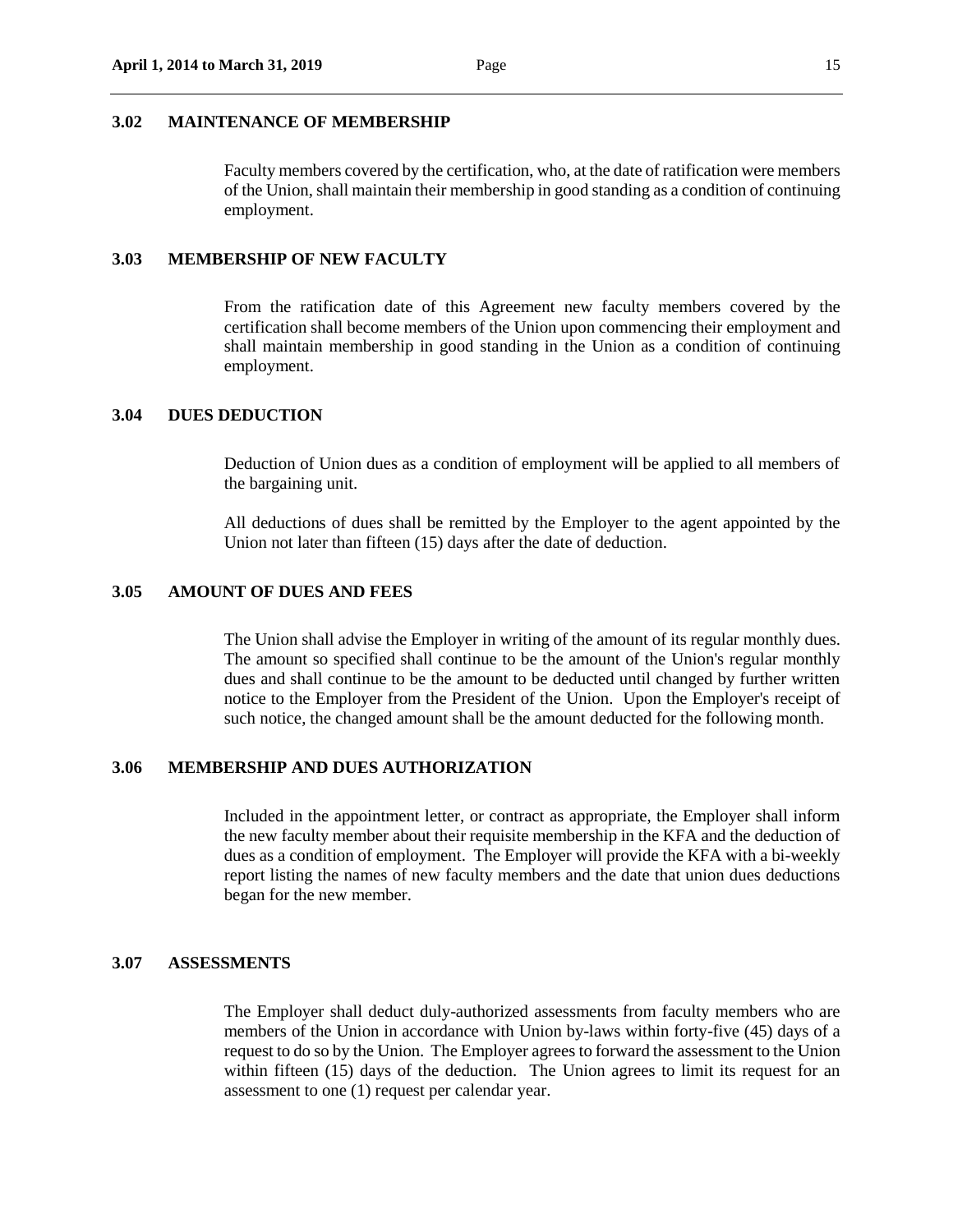#### <span id="page-15-0"></span>**3.08 COPIES OF AGREEMENT**

The Union and the Employer agree that all faculty members shall be familiar with this Agreement, and their rights and obligations under it. For this reason the Employer shall post this agreement on its website, provide a paper copy to any faculty member who requests one, and provide 100 paper copies to the Union.

Newly appointed faculty members shall be informed how they may access this Agreement when they are sent their initial contract or letter of appointment.

#### <span id="page-15-1"></span>**3.09 FACULTY UNION BUSINESS**

- (a) The Union President and Vice-Presidents, in order to fulfil their responsibilities as the elected officers representing the welfare of the Union, will be freed from obligations normally required of a faculty member with respect to committees and related work.
- (b) The Union will be allowed the use of reasonable bulletin board space and similar space in the University newspaper.
- (c) The Union will have the right to use Employer's facilities for meeting purposes free of charge.
- (d) The Employer will provide the Union with office space on the Surrey campus for the administration of the Union's business.
- (e) One Union designate will be furnished with a copy of the Agenda and other public information assembled for University Board meetings. This material will be mailed to the Union at the time of distribution to the University Board. Approved minutes of all University Board meetings will be distributed similarly.
- (f) (i) The Union will be furnished with a listing of faculty members by October  $15<sup>th</sup>$  and February  $15<sup>th</sup>$  each year which shall include names, addresses, telephone numbers, type of appointment, term of appointment, discipline/program and salary placement;
	- (ii) The Union shall be notified of all faculty hirings within fifteen (15) working days of the faculty member commencing work;
	- (iii) The Employer agrees to provide to the Union available information of the cost of salaries and benefits used for costing in collective bargaining.
- (g) The Employer recognizes the Union's right to select Representatives to represent faculty members. The Union agrees to provide the Employer with a list of the faculty members designated as Representatives. It is agreed that Employer work performed by faculty members will not be affected by any Union business.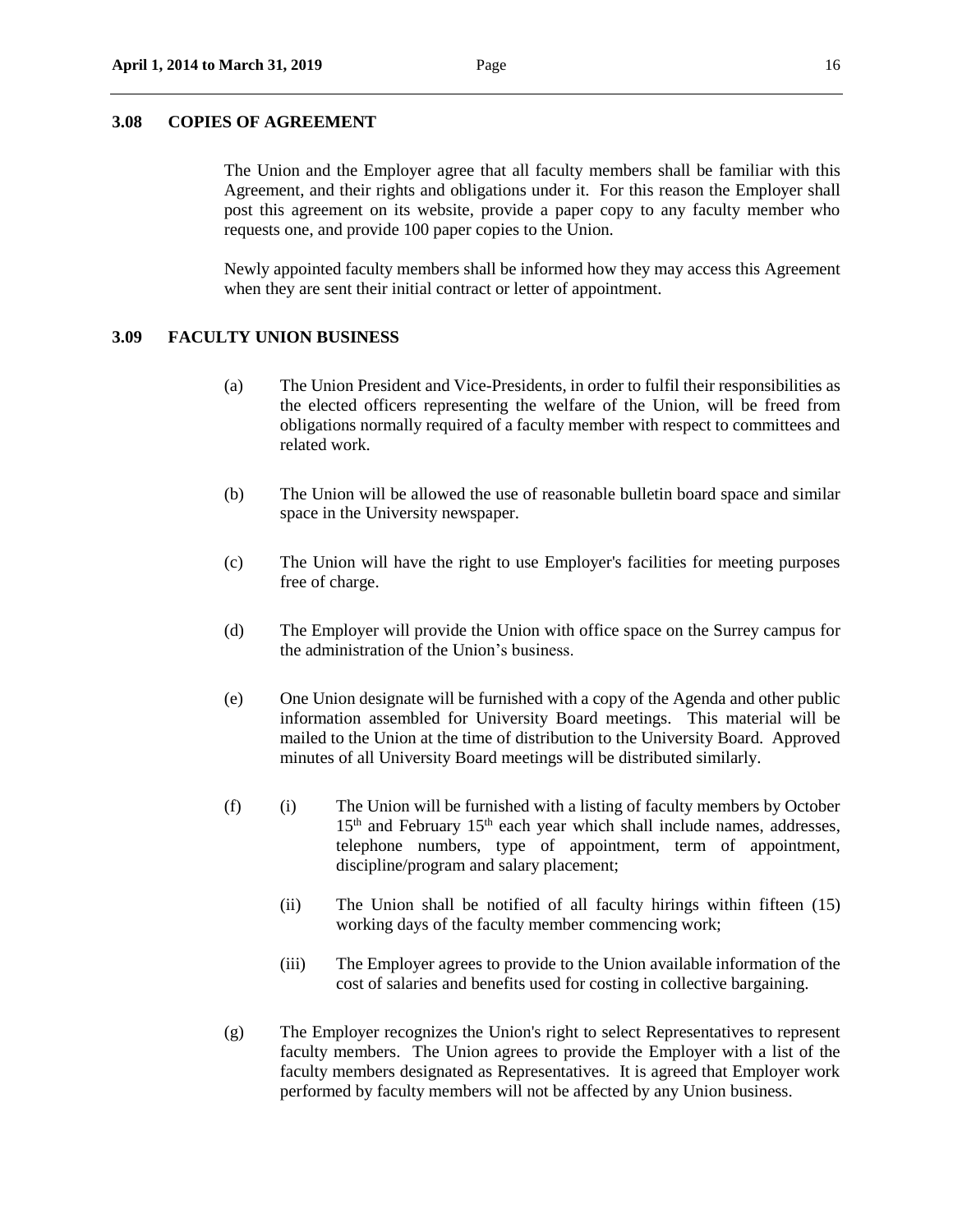#### <span id="page-16-0"></span>**3.10 PICKET LINES**

- (a) Faculty members covered by this Agreement shall have the right to refuse to cross a legal picket line arising out of a strike as defined in the Labour Relations Code of B.C. or in the Canada Labour Code.
- (b) Failure to cross a picket line encountered in carrying out the Employer's business shall not be a violation of this Agreement nor shall it be grounds for disciplinary action.
- (c) Faculty members will not receive pay for work not performed as a result of observance of picket lines.

### <span id="page-16-1"></span>**3.11 FACULTY UNION LEAVE**

- (a) To facilitate the operation of the Collective Agreement and Employer/Faculty relationships, the Union will be provided the total equivalent of one quarter-time leave of absence per annum without loss of pay or other entitlement for one of its members. The Union may designate a person who will be entitled to union leave under this Article and will advise the employer of the amount of the leave to be taken.
- (b) The Union may purchase additional release time above that currently paid for by the employer at replacement costs. Replacement cost is that for the individual who is carrying out the duties of the individual released. Such leaves will not be unreasonably withheld.
- (c) Where such leave is granted, the employer will replace the employee as necessary.
- (d) Costs arising from this provision will not be charged against the program area of the participating union representative.
- (e) This clause may be utilized by the Union to ensure adequate representation by the Union with respect to issues that affect the institution or the post-secondary system. To facilitate the administration of this provision, the Union will ensure that the employer is advised of the eligible leaves to be taken.
- (f) The request for all such leaves shall be made by the Union in writing to the appropriate administrator responsible and the Vice President, Human Resource Services by May 15 for Fall leaves and November 1 for Spring leaves.
- (g) The Employer agrees that, while the granting of leave in excess of half-time for any one individual is subject to the Employer's educational requirements, approval shall not be unreasonably withheld.
- (h) Meetings between representatives of the Union and the Employer shall be held at times mutually agreeable to the parties. Every effort shall be made to hold such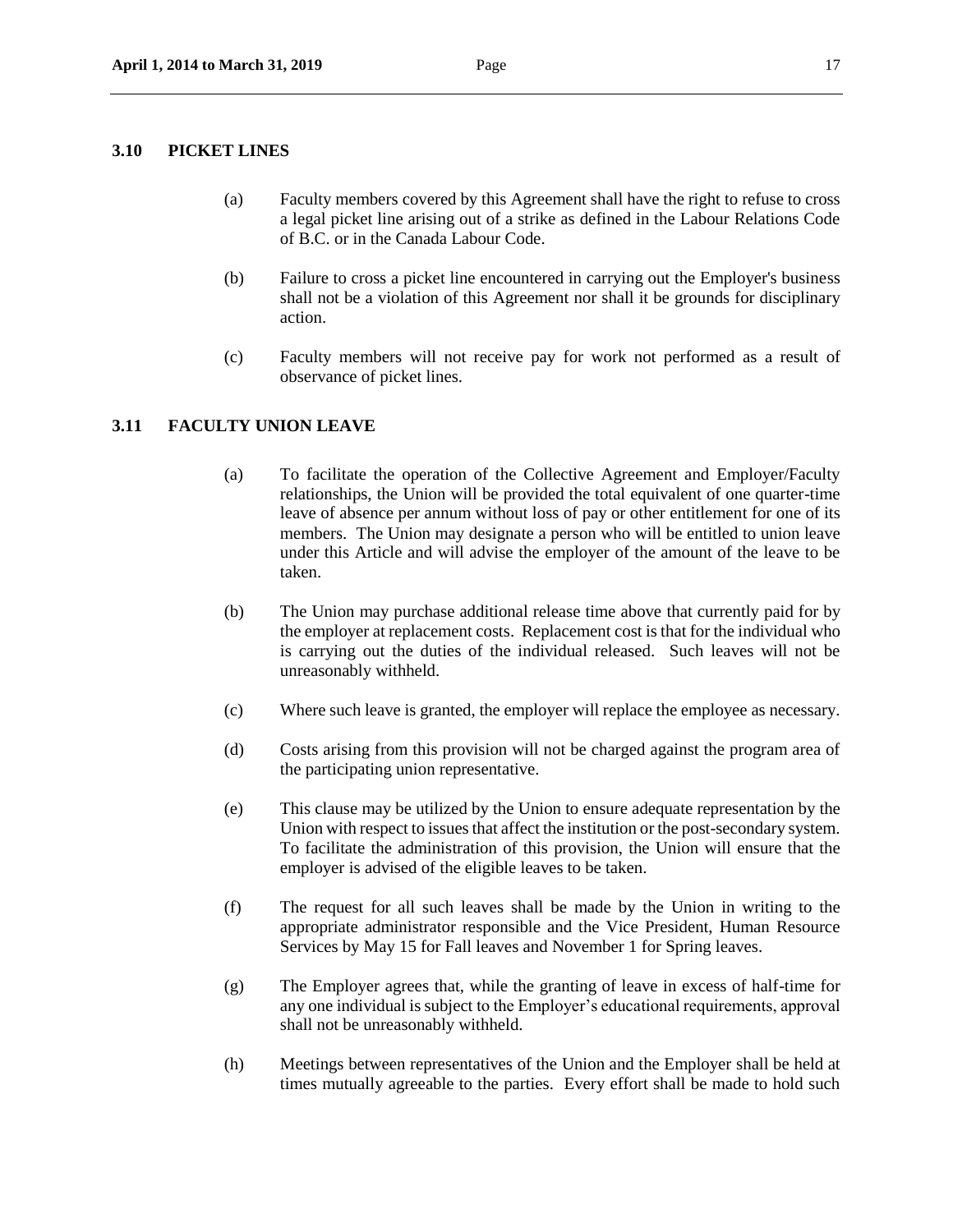- (i) A faculty member selected for a full-time position in the Federation of Post-Secondary Educators or in any successor organization to FPSE shall be granted full-time leave of absence subject to the following conditions:
	- (i) As soon as possible in advance of the leave, the Union shall notify the Employer of the possibility of this clause being invoked. Notwithstanding the foregoing, the Union shall provide the Employer with written notice by June 1 for Fall leaves and November 1 for Spring leaves;
	- (ii) A faculty member on leave under this clause shall continue to receive full salary and the benefits from the Employer. The Union shall, on a monthly basis, reimburse the Employer for the full amount of the faculty member's salary and benefits from the Union member dues. In the event the membership dues are not enough to cover the faculty member's monthly salary and benefits, the Union will remit the outstanding balance.
- (j) Any leaves granted under this section shall count as eligible time towards full-time equivalent (FTE) service whenever such service is referred to in the Agreement.

## <span id="page-17-0"></span>**ARTICLE 4 – SEARCH PROCEDURES**

Any disputes arising from the outcome of a search process will be immediately referred by the complainant (or the Union on his/her behalf) to the Labour Management Relations Committee, who will examine and make findings regarding the fairness of the process. The LMRC shall render its findings within 10 working days from the date the matter was referred to it. This deadline may be extended up to 5 working days by the LMRC. The grievance timelines will commence at the date the LMRC issues its findings.

# <span id="page-17-1"></span>**4.01 WRITTEN CONTRACTS**

- (a) All faculty members employed by the University shall be offered appropriate written contracts. In the event Article 1.05(d) applies, contracts shall specify the rate of pay and the period of appointment, including any vacation, professional/curriculum development, and accountable time required by the terms of this Agreement.
- (b) Faculty members shall be given a copy of any employment notice affecting their own employment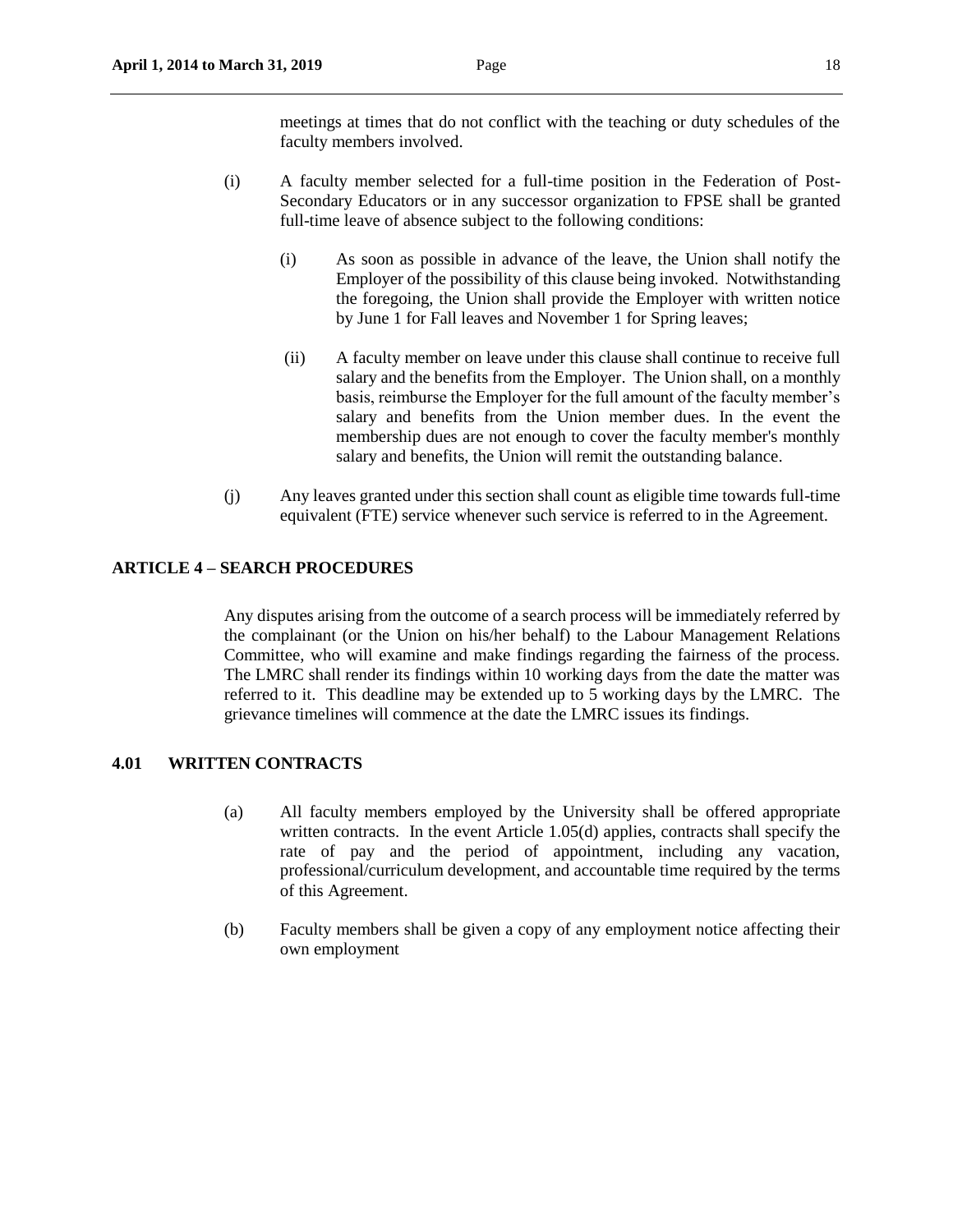### <span id="page-18-0"></span>**4.02 SEARCH FOR REGULAR AND NON-REGULAR TYPE 2 FACULTY MEMBERS**

### **Preamble:**

Whenever a vacancy arises, as determined by the Employer, it shall be filled by the following process:

#### **Formation of a Search Committee**

(a) The Search Committee shall consist of up to 4 members: one designated by the University President or his/her designate and 2 or 3 elected annually by the discipline/program. The parties will consider variations to the standard committee format when unusual situations arise, there is a need for specific expertise, or there is a request by the discipline/program. In the event faculty members have not been elected or the faculty member(s) elected declines to participate in the search process for any reason, the Union shall appoint a replacement to the Search Committee. Where possible, the replacement shall be appointed from the affected discipline/program.

The Administrative designate will be responsible for providing institutional support; the faculty members will provide expertise on subject/instructional matters.

- (b) Where the appointment is in a new discipline or program field the Search Committee shall be appointed by the University President or his/her designate after consultation with the Union.
- (c) All regular and non-regular type 2 faculty members who are part of the discipline(s) or closest related discipline(s) shall be eligible for membership on the Search Committee, unless a conflict of interest is deemed to occur.
- (d) If a candidate has any concerns relating to bias or conflict of interest on the part of a Search Committee member, those concerns should be brought to the Employer's attention by the Union before the commencement of the interview process. Otherwise, the Employer will assume that the composition of the Search Committee is acceptable to the candidates and to the Union.

#### **Search Process**

- (e) The Search Committee shall review all written applications and supporting material, including the applicant's personnel file and shall compile the interview list. Representative(s) designated by the Search Committee shall conduct all interviews.
- (f) The Search Committee shall prepare a short list of qualified candidates with rationale and specific recommendations for the University President or his/her designate. In the event that a member of the Committee does not concur with the list(s) submitted by the other members of the Committee, that member may submit a separate short list of qualified candidates with rationale and specific recommendations for the University President or his/her designate.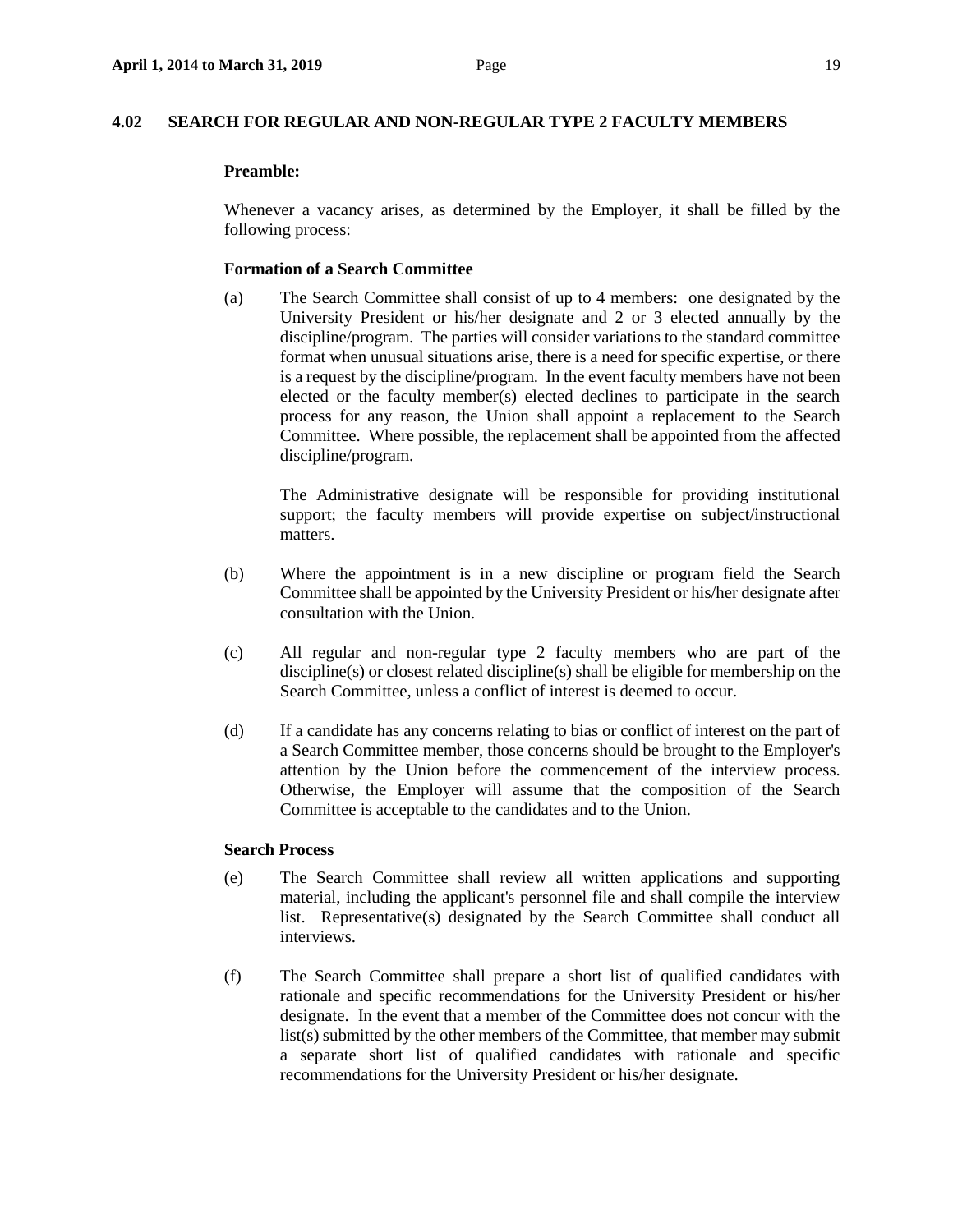- (g) In the event that more than one list is submitted to the University President or his/her designate or he/she does not wish to follow the Committee's recommendation when making the appointment he/she will meet with the Committee to provide his/her rationale, and attempt to resolve the matter before taking action. The University President or his/her designate may decide on any one of the following:
	- (i) make an appointment from any list submitted by member(s) of the search committee;
	- (ii) not make an appointment and direct that the search process recommence or cancel the vacancy. However, a vacancy shall not be cancelled solely as a result of the search process.
- (h) In the event that the short list is exhausted, and the Employer still intends to fill the position, the search process shall recommence.
- (i) In the event a regular position is advertised and the position has been filled by a non-regular type 2 faculty member for two or more years, the non-regular type 2 faculty member who has been filling the position will be given preference over other applicants providing the qualifications, abilities, and experience of the non-regular type 2 faculty member are equal to the other applicant(s).

#### **Posting of the Vacancy**

- (j) When a new position is proposed, the job description and the job advertisement will be drawn up in consultation with the appropriate discipline/program Search Committee.
- (k) Copies of advertisements for positions will be posted on each campus for a minimum of two (2) weeks and, where appropriate, will be publicized in in-house publications.
- (l) All applications for posted positions shall be in writing and shall be reviewed by the Search Committee or its designate(s).
- (m) If a non-regular type 2 position that has been filled by a non-regular type 2 faculty member continues to exist and is filled by the Employer, the Employer may elect to either:
	- (i) offer the incumbent another non-regular type 2 appointment, provided that he or she has filled the position satisfactorily; or
	- (ii) post the non-regular type 2 position.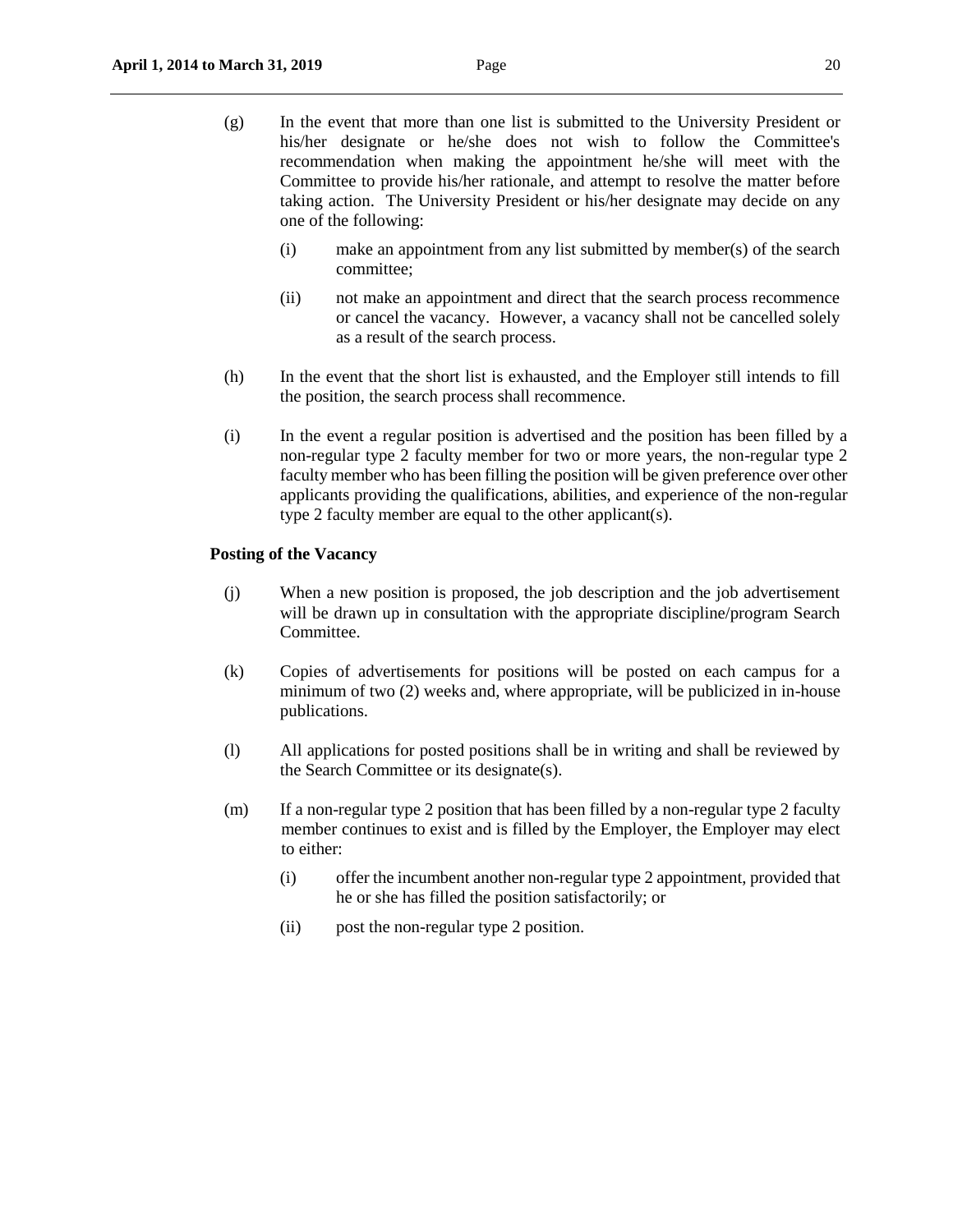### <span id="page-20-0"></span>**4.03 FACULTY OVERLOAD**

When the Employer does not have the capacity to offer a course section by assigning a regular or non-regular type 2 faculty member that section as part of his/her workload, a qualified non-regular type 1 instructor may be hired.

No earlier than one month prior to the commencement of each semester, the Employer may, with the faculty member's agreement, engage a full-time regular or non-regular type 2 faculty member to take the course on an overload basis (e.g. reduced workload in the subsequent semester, or if not possible, paid for the extra course on an equivalent contract basis). However, a full-time regular or non-regular type 2 faculty member may not be engaged to work more than 125% of a full-time workload in an academic year, unless a qualified non-regular type 1 faculty member cannot be found to teach the additional course(s).

a.) Overload Pay

Regular and non-regular type 2 faculty members who teach overloads as defined above will receive additional pay at their normal rate plus 25% in lieu of benefits for the overload, for the time period in question.

Example A: A faculty member teaching eight additional lecture hours per week for a complete summer semester would be paid 150% of their normal rate for the complete semester plus 25% in lieu of benefits for the additional 50%.

Example B: A faculty member in mode 24 teaching an additional 3 hours per week for 6 weeks would be paid 112.5% (3 hours divided by 24 hours per week equals 12.5%) plus 25% for benefits for the specified 6 week period.

- b.) Compensatory Time-Off
	- i) Regular and non-regular type 2 faculty members may choose, prior to starting an overload, whether to accept financial compensation or compensatory time off as payment for the overload.
	- ii) Compensatory time off must be taken no later than 5 years f**ro**m when the overload was completed. The scheduling of the time off would be by mutual agreement between the Dean and the faculty member. If the faculty member and the Dean are unable to reach agreement on the scheduling, the Dean will schedule the time off. The deadline for time off would be indicated on the faculty overload contract by the Dean.
	- iii) Prior to taking compensatory time off, the faculty member may choose to take payment instead. In such cases, payment will be made as in (a) above based on the member's annual salary at the time the overload was earned.
- NOTE: At the current time, overloads are not pensionable. If they become pensionable, this article will be reviewed.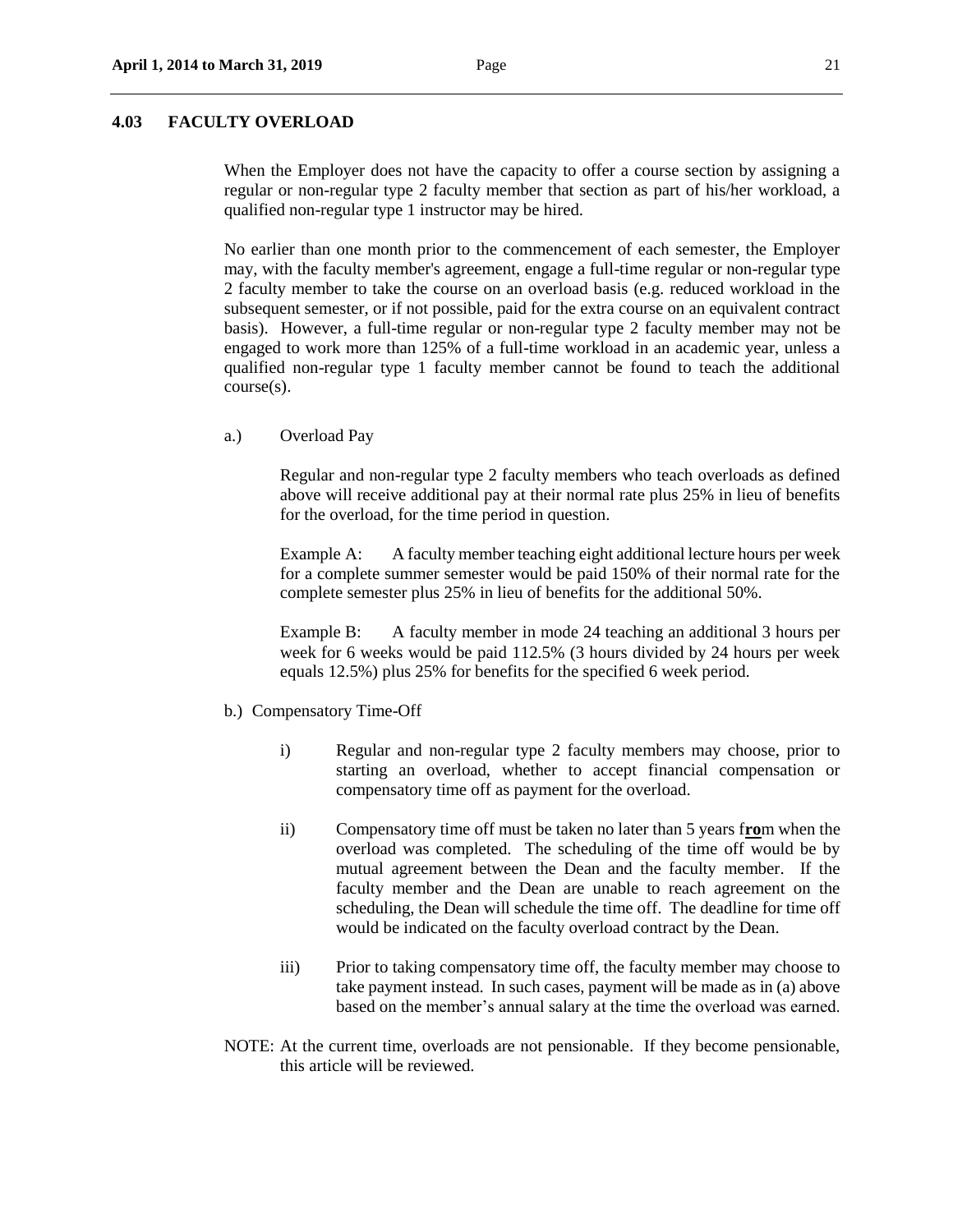### <span id="page-21-0"></span>**4.04 SEARCH FOR NON-REGULAR TYPE 1 FACULTY MEMBERS**

Whenever a need arises for non-regular type 1 faculty members, it shall be filled by the following process:

- (a) The Search Committee established in Article 4.02(a) shall compile an interview list of applicants for non-regular type 1 employment.
- (b) Representative(s) designated by the Search Committee shall conduct all interviews.
- (c) (i) The Search Committee shall prepare a qualified faculty list of suitable candidates including the Committee's rationale and recommendations regarding specific courses. This qualified faculty list shall be of sufficient length to provide for immediate and foreseen needs in the subsequent year, and shall be maintained by the administrator responsible who will, when requested, communicate same to any interested party.
	- (ii) When a qualified faculty list of suitable candidates is established, the primary consideration will be the applicant's qualifications, abilities and experience in relation to existing vacancies or anticipated vacancies. In the event the qualifications, abilities and experience of two or more applicants are equal, preference will be given to applicants who have two or more years FTE service as per Article 1.05(i).
	- (iii) Non-regular type 1 faculty members with 2 years FTE service who have received only evaluations that are satisfactory or better, who have received no written disciplinary action and who are deemed suitable by the Search Committee, shall be retained on the qualified faculty list.
	- (iv) The Employer is not obligated to offer contracts to non-regular type 1 faculty members on a qualified faculty list; however, when the Employer does offer contracts the process in Article 4.04(d), subject to Article 4.04(f), will be followed.
- (d) From the qualified faculty list established above, the administrator shall designate non-regular type 1 assignments. In designating contracts, the administrator will give preference to candidates who have two or more years FTE service as per Article 1.05(i), in the event the candidate's qualifications, abilities and experience are equal in relation to the specific non-regular type 1 assignment. Notwithstanding the above, a regular faculty member who is eligible for recall under Article 7.08 and who is qualified to be placed on a qualified faculty list as determined by the search committee shall be offered the non-regular type 1 appointment that he/she is qualified for. The regular faculty member's right to recall to a regular full-time position under Article 7.08 shall not be lost if he/she accepts or refuses such an offer.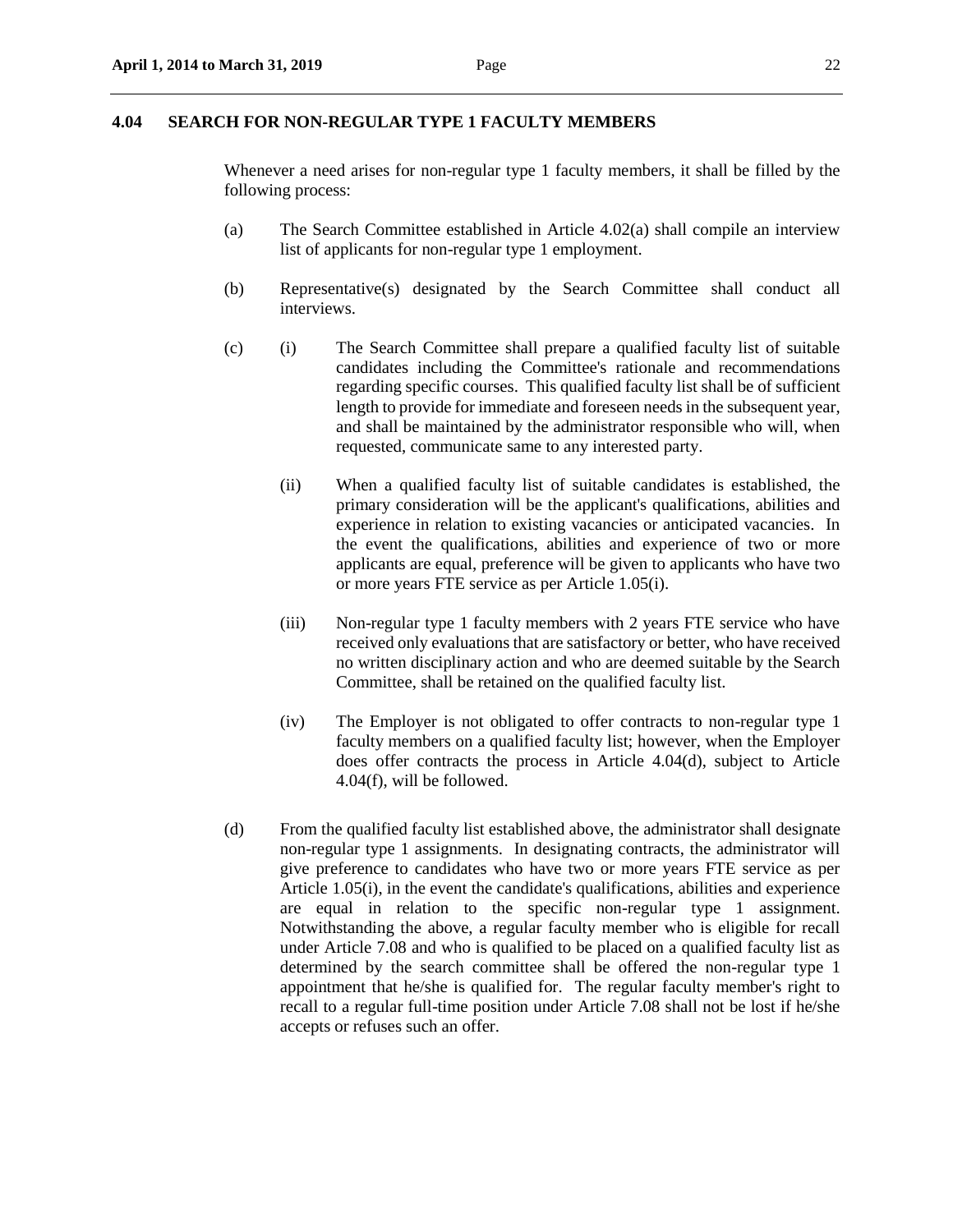- (e) The administrator responsible shall offer a contract to the designated non-regular type 1 instructor. In the event that the designated instructor declines the contract, the administrator responsible shall offer the contract to a suitable candidate from the qualified faculty list established by the Search Committee.
- (f) In the event that the qualified faculty list is exhausted and time does not permit the process specified in Article 4.04(a) through 4.04(e) to be followed, the administrator responsible shall make the appointment.
- (g) All non-regular type 1 offers will be made in writing. For scheduled classes, the Employer will issue contracts at least thirty days prior to their commencement. Contracts for unscheduled classes and for replacement instructors will be issued as required.

# <span id="page-22-0"></span>**4.05 CHAIRS AND PROGRAM COORDINATORS**

- (a) The Employer agrees to establish, maintain and continue the positions of chair and coordinator agreed to at LMRC unless there are demonstrable reasons for discontinuing the position(s).
- (b) Whenever a vacancy arises for a chair it shall be filled by the following process:
	- (i) all faculty members of the discipline(s) or program(s) or closest related discipline(s) or program(s) shall be eligible to vote for chair;
	- (ii) all regular faculty members of the discipline(s) or program(s) or closest related discipline(s) or program(s) shall be eligible to be elected as chairs;
	- (iii) the chair shall be elected for a three-year term;
	- (iv) the administrator responsible shall offer an appointment to the faculty member(s) so chosen;
- (c) (i) vacancies for program coordinators will be filled in accordance with procedures described in Article 4.02;
	- (ii) a coordinator's term of appointment is for a maximum period of three (3) years.
- (d) Duties and responsibilities of chairs and coordinators will include those agreed to at LMRC. Additional duties and responsibilities applying to a specific discipline/program will be mutually agreed upon by the Chair/Coordinator and their Dean after consultation with the discipline/program.
- (e) (i) the incumbent(s) can be removed at any time from the position of chair or coordinator:
	- by majority vote of the faculty members present and voting at a duly called meeting of the discipline(s) or program(s);
	- or by the Employer for just and reasonable cause.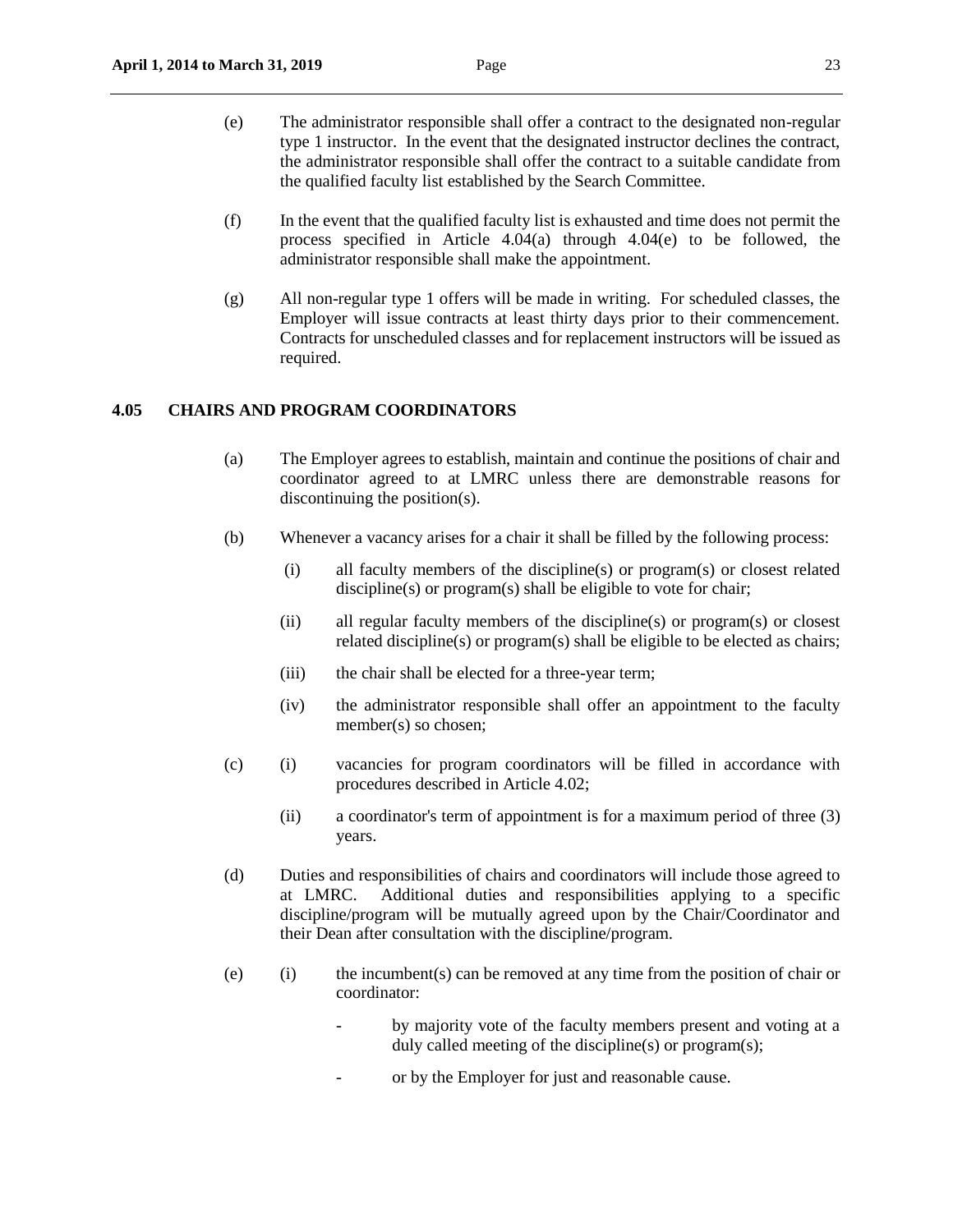- (ii) upon completion of a term(s) as a chair or a coordinator or removal from a chair or coordinator position, the faculty member will resume his/her former regular position or an equivalent position without loss of seniority and benefits.
- (f) A chair or coordinator may serve for a maximum of two consecutive three year terms.
- (g) If a current faculty member was hired to be a coordinator and failure to be reappointed would result in a layoff, or where there is only one faculty member in a discipline/program, or if agreed to by a majority vote of the faculty members in the discipline/program and approved by the Dean, the limit for coordinator contained in Article 4.05(f) will not apply.
- (h) When a vacancy is unable to be filled by the above process, it is understood that the administration will assume the duties normally performed by the chair or program coordinator.
- (i) Time assignment*s* for chairs and coordinators are identified and maintained by LMRC.

#### <span id="page-23-0"></span>**4.06 PROBATIONARY PERIOD**

- (a) Faculty members are employed for a probationary period of two years' FTE service prior to the offering of a continuing appointment. Full-time non-regular type 2 faculty members service for the twenty-four (24) months immediately prior to the regular appointment will be recognized to fully satisfy the probationary period. Faculty who have worked full-time for two (2) semesters or eight (8) months in the twelve (12) months immediately prior to the appointment or faculty who have worked at least 50% of a full-time workload in the twenty-four (24) months immediately prior to the appointment will have that service recognized to satisfy the probationary period by a maximum of one (1) year.
- (b) Evaluation during the probationary term: At least once per year (no more than twice with a minimum of 60 days between) during the probationary term the administrator responsible, after consulting with the current Search Committee, will give a report to the faculty member in writing. Should there be inadequacies in performance, needs or concerns, these will be enumerated and positive suggestions made for each. If after a second evaluation the required levels of improvement have not been reached, or it appears that a recommendation for a continuing appointment may not be made, then the administrator responsible, in consultation with the current Search Committee, will, two months prior to the expiry of the probationary term, notify the University President or his/her designate who may determine that:
	- (i) a contract for a further probationary term be offered;
	- (ii) a continuing appointment be offered, or
	- (iii) no other contract be offered.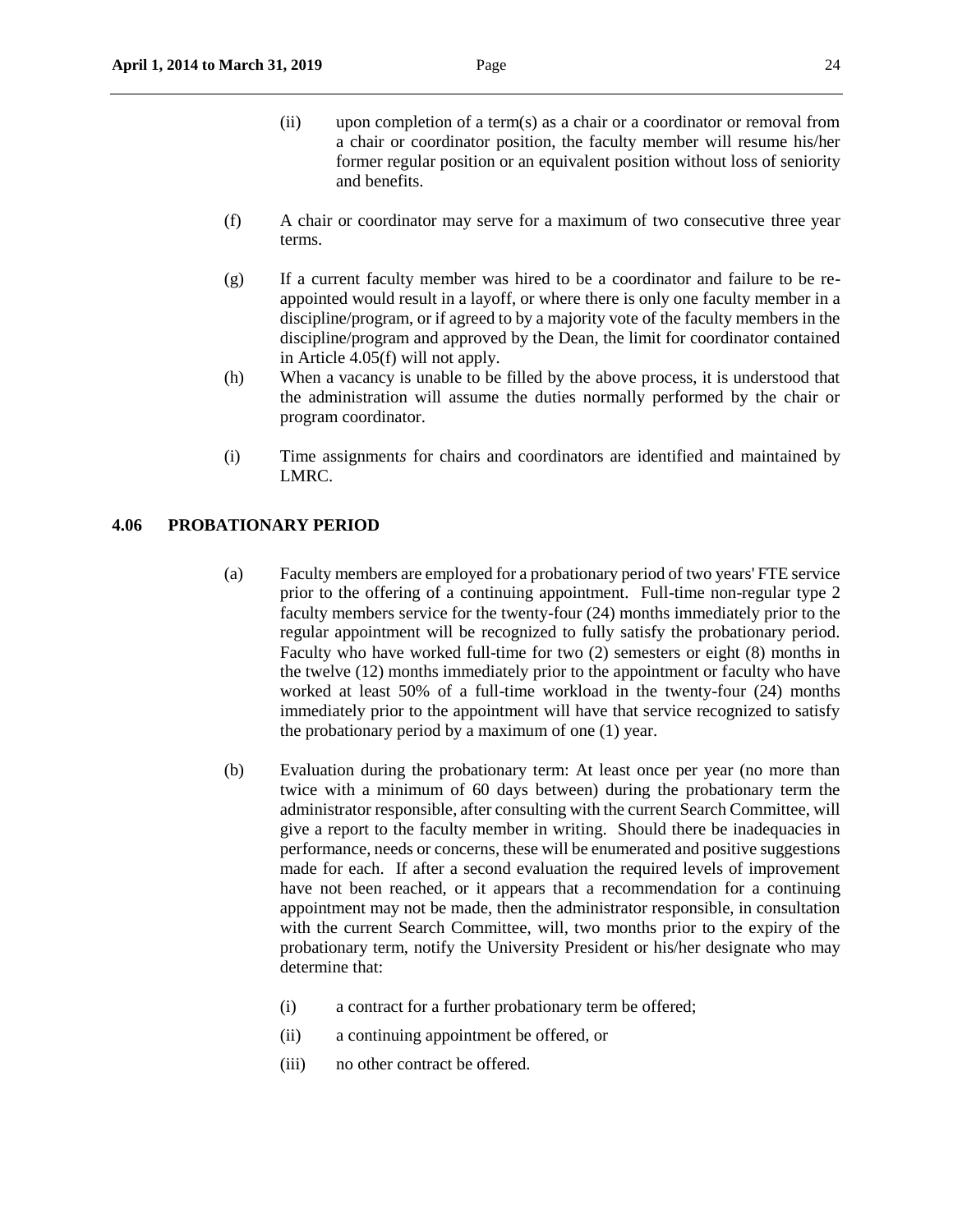In accordance with Article 4.06(a) the first two years of non-regular service are deemed to be probationary in nature and thus, by definition, the evaluation requirement and procedure described herein apply.

- (c) Two months prior to the expiry of his/her probationary period a regular faculty member on probation shall be advised in writing whether the probationary period has been successfully completed. If the probationary period has not been successfully completed, the faculty member shall be advised in writing of the reasons.
- (d) Where a probationary faculty member is on a leave (other than under Article 13.0**7**) greater than 30 days or on STIP/LTD, the probationary period may be extended by the length of the leave. The faculty member and the Union will be notified of this extension by the Dean.

# <span id="page-24-0"></span>**4.07 PROBATIONARY PERIOD – NON-REGULAR TYPE 1 FACULTY MEMBERS**

- (a) An evaluation of work performance may be conducted for each contract of a nonregular type 1 faculty member to a maximum of two years FTE service. This probationary period is to provide an opportunity for the Employer to determine whether the faculty member will be satisfactory or unsatisfactory as per Article 4.08.
- (b) Evaluation of non-regular type 1 faculty members is carried out by the administrator responsible. Normally, the evaluation shall examine and rate the non-regular type 1 faculty member's teaching performance. The administrator responsible shall determine whether the non-regular type 1 faculty member's teaching performance is satisfactory or unsatisfactory. It is agreed that the standard for satisfactory performance shall be determined by the Employer and shall be consistently applied.
- (c) The methods used to collect information may include the following but not be limited to:
	- (i) written faculty members peer evaluation;
	- (ii) written administrator evaluation;
	- (iii) written student evaluation;
	- (iv) written self-evaluation by the non-regular type 1 faculty member.

Upon request, the faculty member shall receive a copy of all written evaluations. The final evaluation report will be discussed with the faculty member. The faculty member will sign a copy of the report indicating that the report has been seen and the faculty member will be given a copy of this signed report.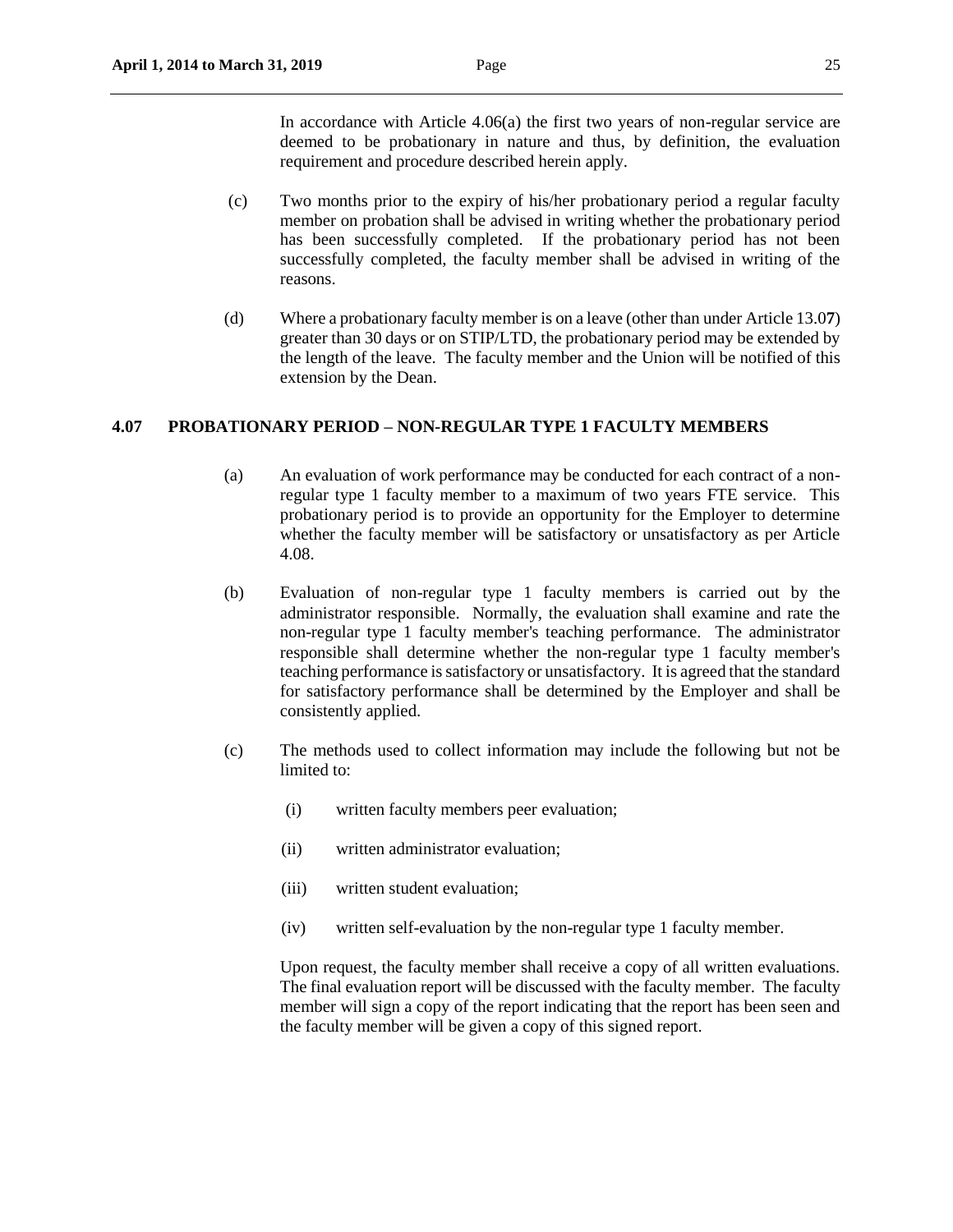(d) The faculty member can register agreement or disagreement with the report at this time or within seven (7) days he/she may submit a written response indicating agreement or disagreement with the report. This response shall be placed on the faculty member's personnel file.

# <span id="page-25-0"></span>**4.08 PROBATIONARY TERMINATIONS**

- (a) The probationary period is to provide an opportunity for the Employer to determine whether the faculty member will be satisfactory or unsatisfactory as a regular or non-regular faculty member. The factors involved in determining satisfactory performance shall be those factors that could reasonably be expected to affect work performance. It is agreed that the standard for satisfactory performance shall be determined by the Employer and shall be consistently applied. When the Employer, in accordance with the provisions of this article and Article 4.06 or 4.07 determines that a probationary faculty member will not be satisfactory as a regular or non-regular faculty member, Article 17.05 does not apply to the termination.
- (b) If a faculty member is terminated during his/her probationary contract, such termination may be grieved beginning at Step 2 (Article 17.02(f)) of the grievance procedure.

# <span id="page-25-1"></span>**4.09 TRIAL PERIOD**

- (a) Post-probationary faculty members may apply to the Employer to change disciplines/programs where a posted vacancy exists. Such faculty members will be given preference over other applicants providing the qualifications, abilities and experience of the faculty member meet the requirements of the position as determined by the appropriate Search Committee.
- (b) Post-probationary faculty members who change disciplines/programs will be subject to a one (1) year trial period. Should a change in discipline/program prove to be unsatisfactory to either the Employer or the faculty member, the faculty member will be returned to his or her former position, except in cases of reassignment under Article 7.04. Satisfactory performance will be based on established performance criteria.
- (c) The vacated position will not be deemed to be a regular position during the trial period. Vacated positions shall be filled as per Article 1.0**5**(d) for a one (1) year period. Should the position continue after one (1) year, then Article 1.0**5**(e) will apply.

# <span id="page-25-2"></span>**4.10 SEARCH FOR ACADEMIC ADMINISTRATORS**

(a) Whenever a vacancy arises for the following positions: University President, Vice Presidents, Educational Deans or other similar excluded instructional administrative positions that may be created, the Union shall have the right to appoint two regular faculty members to any Committee established by the Employer to fill the position. In the case of the University President, Learning and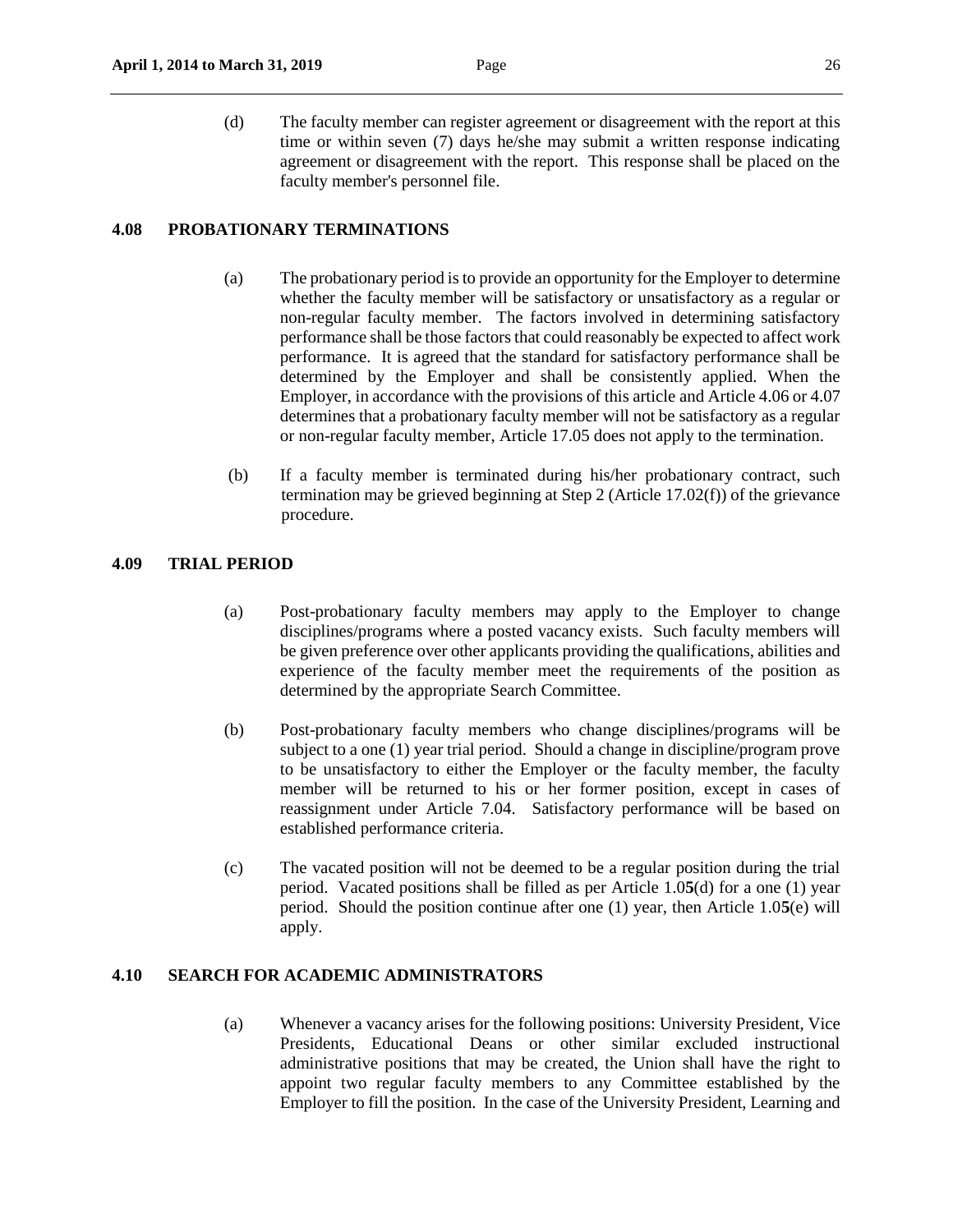Provost Vice President, or Learner Support Vice President, the Union shall have the right to appoint up to 5 regular faculty members to ensure a balanced representation of faculty across the University.

- (b) The above clause does not apply to the following:
	- (i) administrative positions that do not have faculty members reporting to them;
	- (ii) acting or temporary administrative appointments created for a period of six (6) months or less;
	- (iii) lateral re-assignment of administrative personnel.
	- (c) In the event that an administrative position is filled by a faculty member of the University, the position vacated by the faculty member will be filled with a oneyear non-regular type 2 appointment. If the administrative position is confirmed, then the vacated position shall be treated as a normal University vacancy.

### <span id="page-26-0"></span>**4.11 ADMINISTRATORS MOVING INTO FACULTY POSITONS**

- (a) Administrators shall have the right to teach at any time if needs exist and the University President agrees. The Employer agrees to refer the matter to the appropriate Search Committee, which will review the qualifications, abilities, and experience of the administrator and make a recommendation to the University President. This review would not apply to administrators who have previously been qualified by a search committee. The Union shall receive a report on an annual basis identifying work that has been done under this article.
- (b) Subject to the above clause, an administrator may transfer to a full-time faculty position in his/her field of expertise at any time if a vacancy exists. This transfer shall take priority over the applications of persons other than regular full-time instructors, but shall not operate to prevent a regular faculty member from being re-assigned under Article 7.05.
- (c) Article 4.11(a) shall not operate to displace a regular faculty member from his/her regular employment. Subject to Article 7.02, in the event that a lay-off is declared within a discipline or program, faculty members who have received their faculty positions through the operation of Article 4.11(b) within the year preceding the date of notification of lay-off, shall be laid off prior to other regular faculty members in the discipline or program. In addition to any faculty members FTE service in the past, notwithstanding the service loss provisions of 1.05(i), FTE service will accumulate from the date the former administrator's faculty duties are assumed.
- (d) Administrators assuming faculty responsibilities will be governed by Article 4.06 for all faculty activities in the event their faculty activities have not been previously evaluated.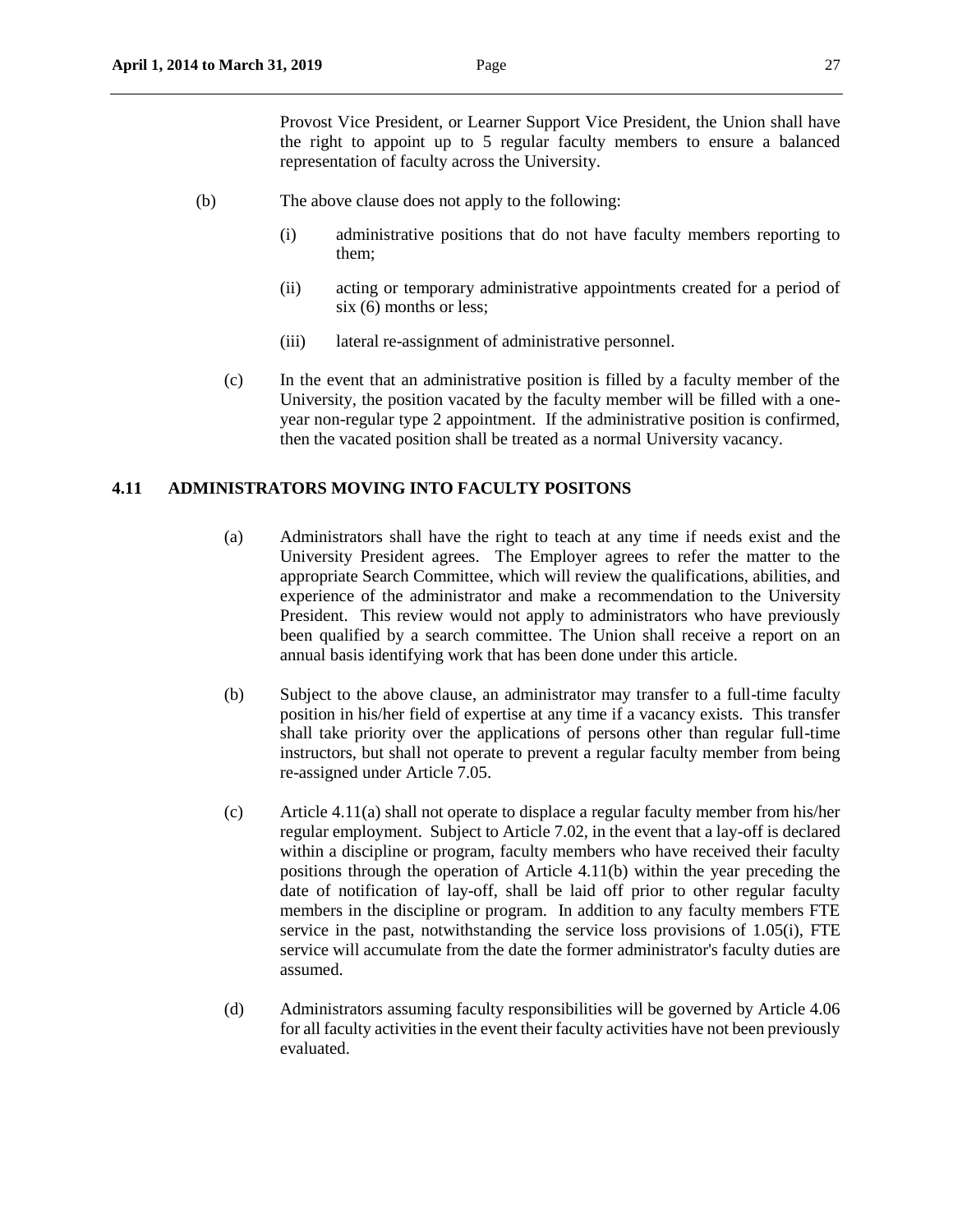# <span id="page-27-0"></span>**4.12 ACCESS TO ADDITIONAL WORK FOR PART-TIME FACULTY**

- (a) When additional non-regular work becomes available within a discipline/program, it shall be offered by the administrator responsible to qualified part-time regular faculty in the discipline/program who want additional work. This only applies for access to work up to 100%.
- (b) The determination of whether a faculty member is qualified will be made by the relevant Search Committee at the time of initial hire or subsequent review. Parttime faculty who want to be considered qualified for work for which they have not previously been vetted, must apply to the appropriate Search Committee.
- (c) Notwithstanding this allocation of additional non-regular work to part-time regular faculty, the employer has the right to declare that a full-time or part-time position vacancy exists and to initiate the Search process.

# <span id="page-27-1"></span>**ARTICLE 5 – TERMINATION OF CONTRACTS**

- **5.01** The faculty member's contract may be terminated at any time by mutual consent of the faculty member and the Employer.
- **5.02** If two months' notice of intended termination is given, then either full vacation or pro-rated vacation (dependent upon which is appropriate) will apply. Pro-rated vacation shall mean vacation pay calculated on the basis of the completed portion of the contract year of the faculty member, using ten months as a base. Otherwise the Employer is not obligated to pay more than Employment Standards of B.C. requirements for vacation pay.
- **5.03** Non-regular type 1 instructor contracts may be rescinded at the Employer's discretion:
	- (a) when minimum class size is not reached, or
	- (b) to provide a regular faculty member with a full load or a non-regular type 2 faculty member with their original load as per their appointment letter.

Such action would not be subject to the grievance procedure.

- **5.04** Non-regular type 2 faculty members may only be terminated during the appointment for one of the following:
	- (a) for just and reasonable cause under Article 17.05;
	- (b) for probationary termination under Article 4.08;
	- (c) Non-regular type 2 faculty members may be terminated or reduced during or prior to their appointment in accordance with Article 8 on Lay-off and Recall of Nonregular Faculty.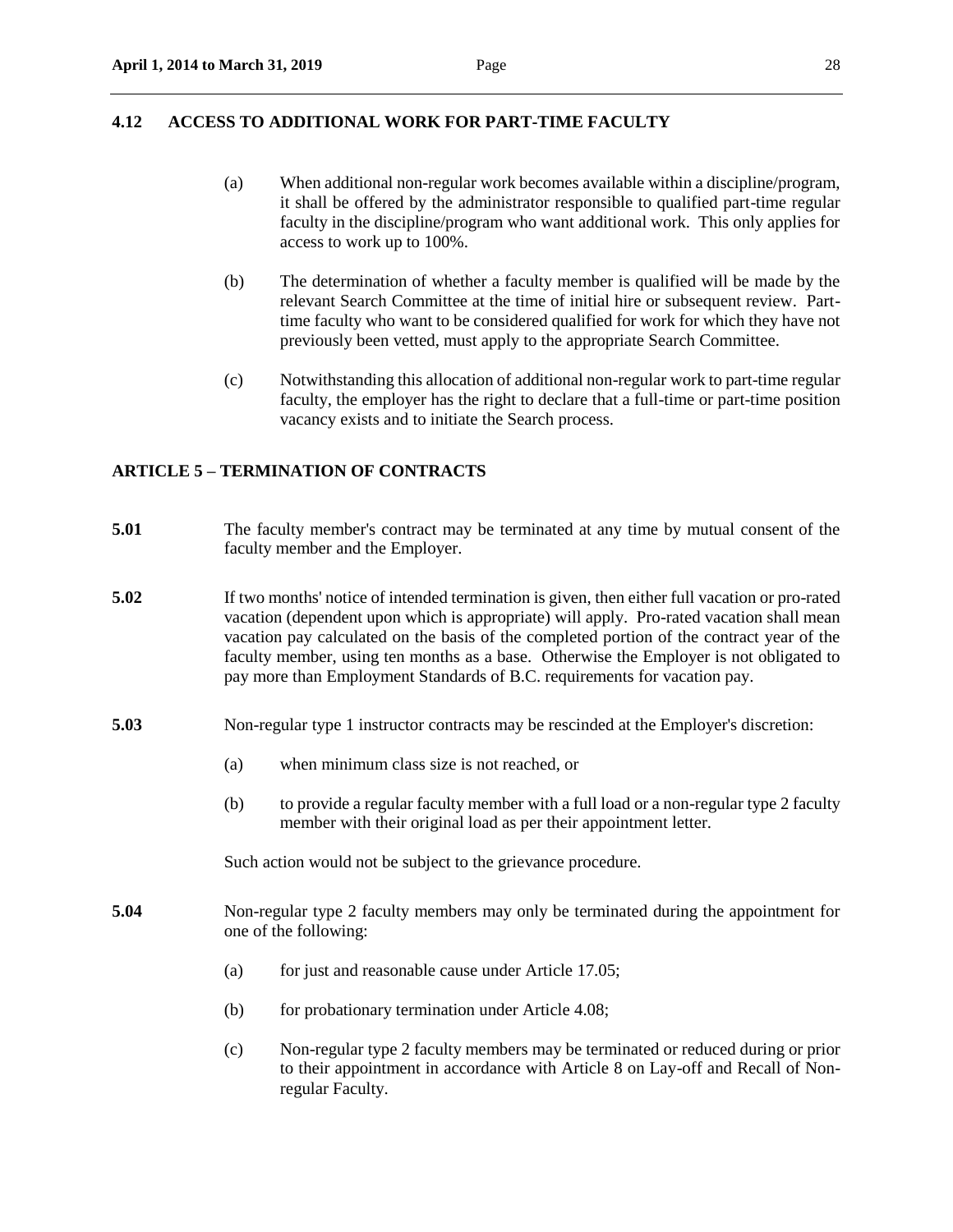- **5.05** Non-regular type 1 faculty members appointments may be terminated during the appointment for one of the following:
	- (a) for just and reasonable cause under Article 17.05;
	- (b) for probationary termination under Article 4.08;
	- (c) when contracts are rescinded under Article 5.03.
- **5.06** If a section offered by contract to any non-regular type 1 instructor is cancelled, the Employer will pay a cancellation fee of \$500 as well as the hourly rate specified per class contact hours that may have occurred. In the event the contract offered does not equate to a standard three (3) credit course, the maximum \$500 cancellation fee will be pro-rated according to the following formula:

\$ value of contract issued  $X = $500$  maximum cancellation fee \$ value of 3 credit course

### <span id="page-28-0"></span>**ARTICLE 6 – TECHNOLOGICAL CHANGE**

### <span id="page-28-1"></span>**6.01 DEFINITION**

For the purpose of this Agreement, the term technological change shall mean change introduced by the Employer in modes of learning, in modes of delivery of learning, or in modes of delivery of related services where such change affects the security of employment of faculty members or significantly affects the terms and conditions of employment of faculty members or alters significantly the basis upon which this Agreement was negotiated.

#### <span id="page-28-2"></span>**6.02 NOTICE**

When the Employer intends to introduce technological change or is considering the introduction of technological change:

- (a) the Employer agrees to notify the Union as far as possible in advance of its intention and to update the information provided as new developments arise and modifications are made;
- (b) the foregoing notwithstanding, the Employer shall provide the Union with at least four (4) months' notice that a technological change is intended, with a detailed description of the change it intends to carry out and with a disclosure of all foreseeable effects and repercussions on faculty members.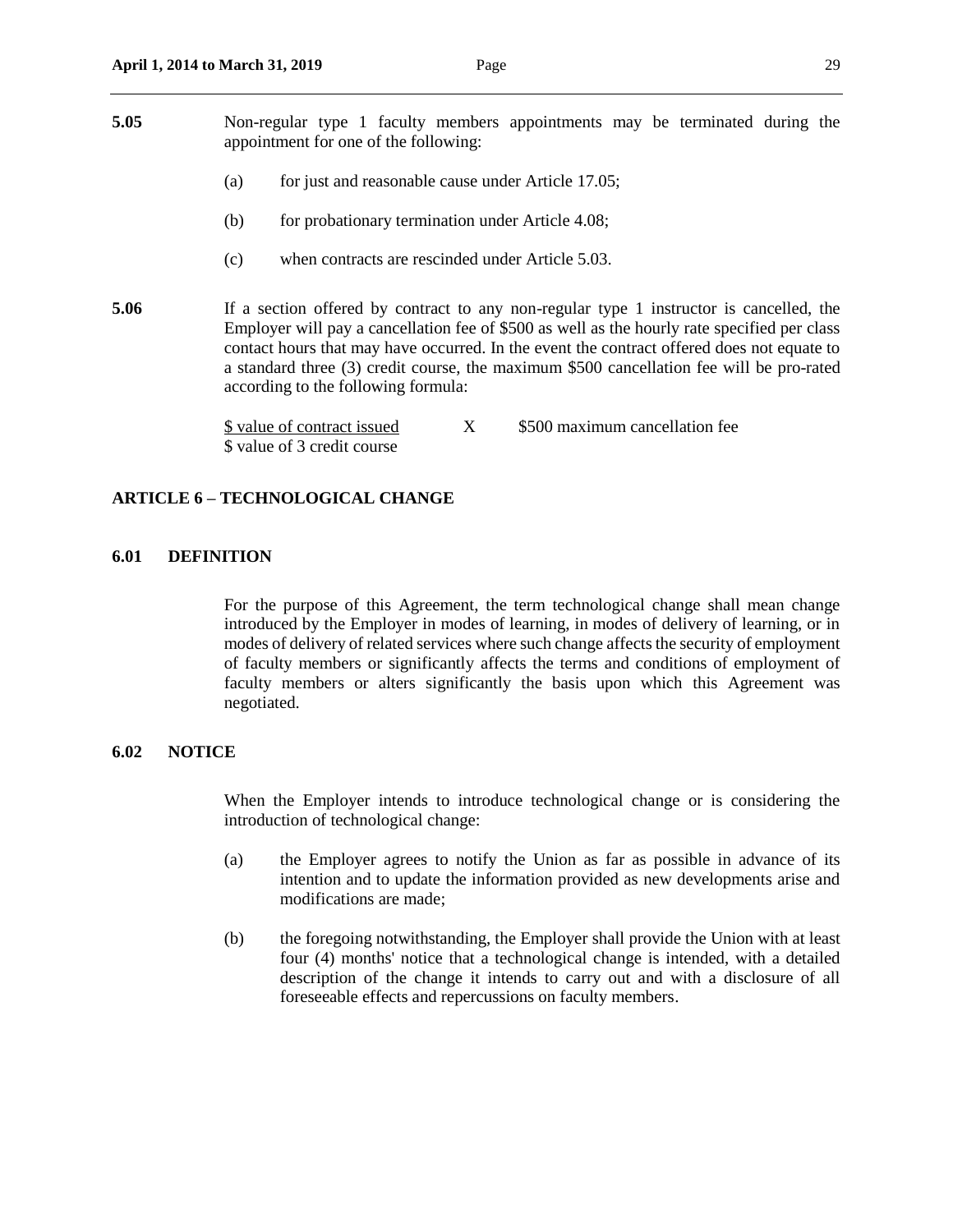#### <span id="page-29-0"></span>**6.03 DATA TO BE PROVIDED**

The notice mentioned in Article 6.02 shall be given in writing and shall contain pertinent data, including:

- (a) the nature of the change;
- (b) the date on which the Employer proposes to effect the changes;
- (c) the approximate number, type, and location of the faculty members likely to be affected by the change;
- (d) the effects the change may be expected to have on the faculty members working conditions, terms of employment, and security of employment;
- (e) all other pertinent data relating to the anticipated effects on faculty members.

#### <span id="page-29-1"></span>**6.04 NOTICE TO EMPLOYEES AFFECTED**

The notice mentioned in Article 6.02 and the information specified in Article 6.03 shall also be given to the faculty members who will be affected by the technological change.

#### <span id="page-29-2"></span>**6.05 CONSULTATION**

Where the Employer has notified the Union of its intention to introduce a technological change, the parties shall meet within fifteen (15) days of the notice and shall endeavour to reach agreement on solutions to the problems, if any, arising from the intended technological change and on measures to be taken by the Employer to protect the faculty members from any adverse effects.

#### <span id="page-29-3"></span>**6.06 RESULTING AGREEMENTS**

Agreements reached between the parties under Article 6.05 shall be concluded in writing and such agreement shall have the same effect as the provisions of the existing Collective Agreement.

### <span id="page-29-4"></span>**6.07 GRIEVANCES PERTAINING TO TECHNOLOGICAL CHANGE**

Grievances over the application, operation, or alleged violation of Article 6 shall commence at the level of the University President (see Article 17.02(g)).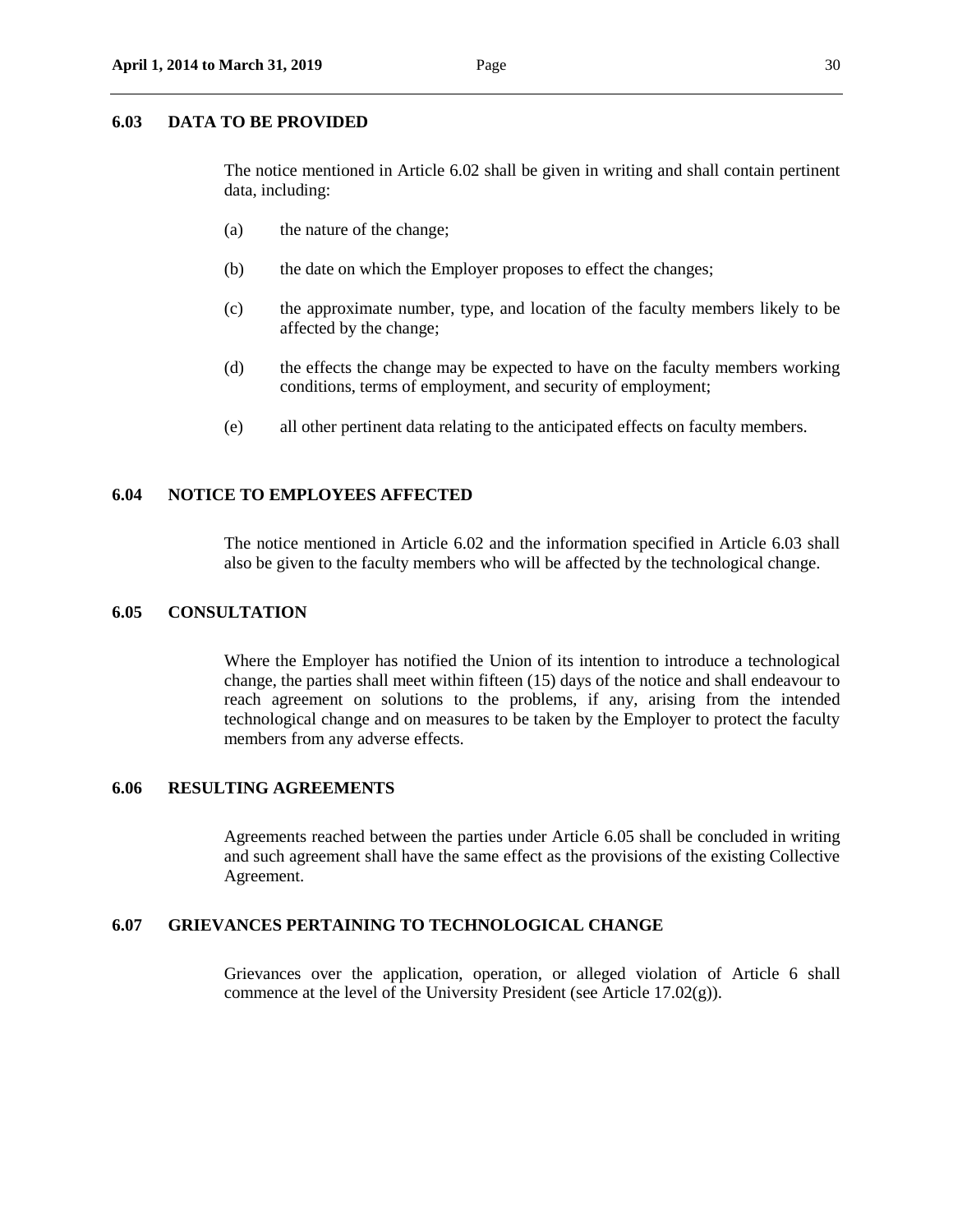<span id="page-30-0"></span>Technological change shall not be introduced by the Employer until the matter, including any question as to whether or not the change in dispute is in fact technological change, has been resolved by agreement under Article 6.06 or arbitration. Notwithstanding the foregoing, the Employer may introduce the technological change nine (9) months after the notice in Article 6.02 was given.

# <span id="page-30-1"></span>**6.09 REDUCTION IN NUMBER OF REGULAR FACULTY MEMBERS AS A RESULT OF TECHNOLOGICAL CHANGE**

In the event of a reduction in the number of regular faculty members as a consequence of technological change, such reduction shall be governed by the procedures for lay-off and recall set out in Article 7.

#### <span id="page-30-2"></span>**ARTICLE 7 – LAYOFF AND RECALL – REGULAR FACULTY**

**7.01** The Employer may lay off a regular faculty member due to technological change; shortage of operating funds; elimination or reduction of programs or courses or services; decline in enrolment; external decision or recommendation; or changing demand for Employer services. In this article, faculty member means regular faculty member.

> It is agreed that the institution will make every reasonable attempt to minimize the impact of funding shortfalls and reductions on the work force.

> It is incumbent upon the Employer to communicate effectively with its employees and the Union as soon as the impact of any funding reduction or shortfall or profile change has been assessed.

- (a) The Employer shall engage in discussion and consultation with the Union on the lay-offs;
- (b) The Employer shall give the Union an opportunity to present written submissions on the lay-offs;
- (c) The parties agree that the consultation that takes place under Article 7.01 shall be on a without prejudice basis.
- **7.02** (a) Where it needs to be determined which specific faculty member from within a discipline/program would be laid off, the decision shall be made on the basis of least total FTE service as defined in Article 1.05(i).
	- (b) (i) Where a faculty member in a discipline/program has been identified under Article 7.02(a) and the remaining faculty members in the discipline/program do not have the necessary qualifications, experience and abilities to instruct the remaining courses or perform the remaining services in the discipline/program, the provisions of 7.02(a) shall not apply to the faculty member identified;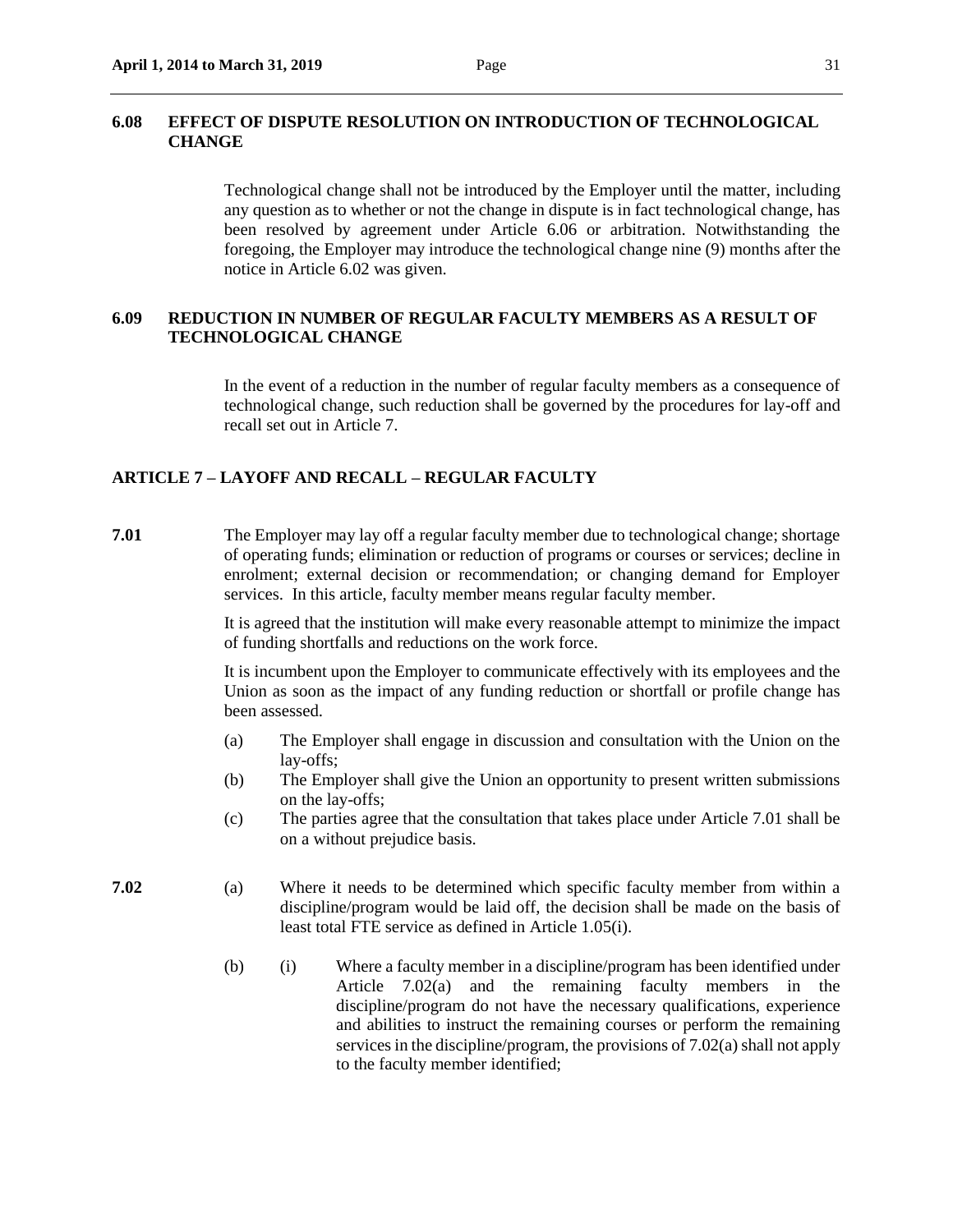- (ii) In the event Article 7.02(b)(i) applies, the determination of the faculty member to be laid off in the discipline/program shall recommence with the faculty member with the next to least total FTE service, as defined in Article 1.05(i). This process will continue in reverse order of FTE service (least to most) in the discipline/program until a faculty member's position has been identified;
- (iii) In the event a faculty member receives a layoff notice in a discipline/program that he/she was transferred to by the Employer from the discipline/program for which he/she was first hired, he/she may displace, if his/her FTE service as a regular faculty member as defined in Article 1.05(i) is greater, the faculty member with the least FTE service as a regular faculty member in the discipline/program for which he/she was first hired. This displacement is subject to the faculty member who is displacing another faculty member having the necessary qualifications, experience and abilities to perform the duties of the position.
- (c) Any dispute as to the relevant discipline/program would be resolved at the Labour Management Committee.
- (d) Should any question be raised by a faculty member or the Union as to whether a faculty member does have or does not have the necessary qualifications, experience and abilities to instruct the remaining courses or perform the remaining services in the discipline/program, the question shall be referred in writing within five (5) days to the Labour Management Relations Committee composed of an equal number of representatives of the Employer and the Union.

Should the Labour Management Relations Committee not resolve the question within fourteen (14) days, the Employer shall decide and the decision shall be subject to the grievance/arbitration procedures set out in Article 17.02 and 17.03. A grievance filed pursuant to this clause may be filed at Step 3 of the grievance procedure.

- **7.03** A faculty member will be notified in writing stating the reason(s) for the lay-off. The Union will also receive a copy of such notice. The faculty member will be notified five (5) months in advance of any pending lay-off under this Article.
- **7.04** The affected faculty member will first meet with the appropriate Vice-President or designate to explore alternate job possibilities.
- **7.05** The administrator, after consultation with the affected faculty member and receipt of the relevant discipline/program advice, would determine if the affected faculty member, on the basis of his/her qualifications, experience and abilities could be re-assigned as in 7.06. The administrator's decision in this regard is subject to the procedure specified in 7.02(d).
- **7.06** For the purpose of Article 7.05 above, a regular position would be deemed to be available for reassignment if there was:
	- (a) a posted vacancy for a regular position; or
	- (b) sufficient ongoing non-regular work to provide regular status at 50% or greater.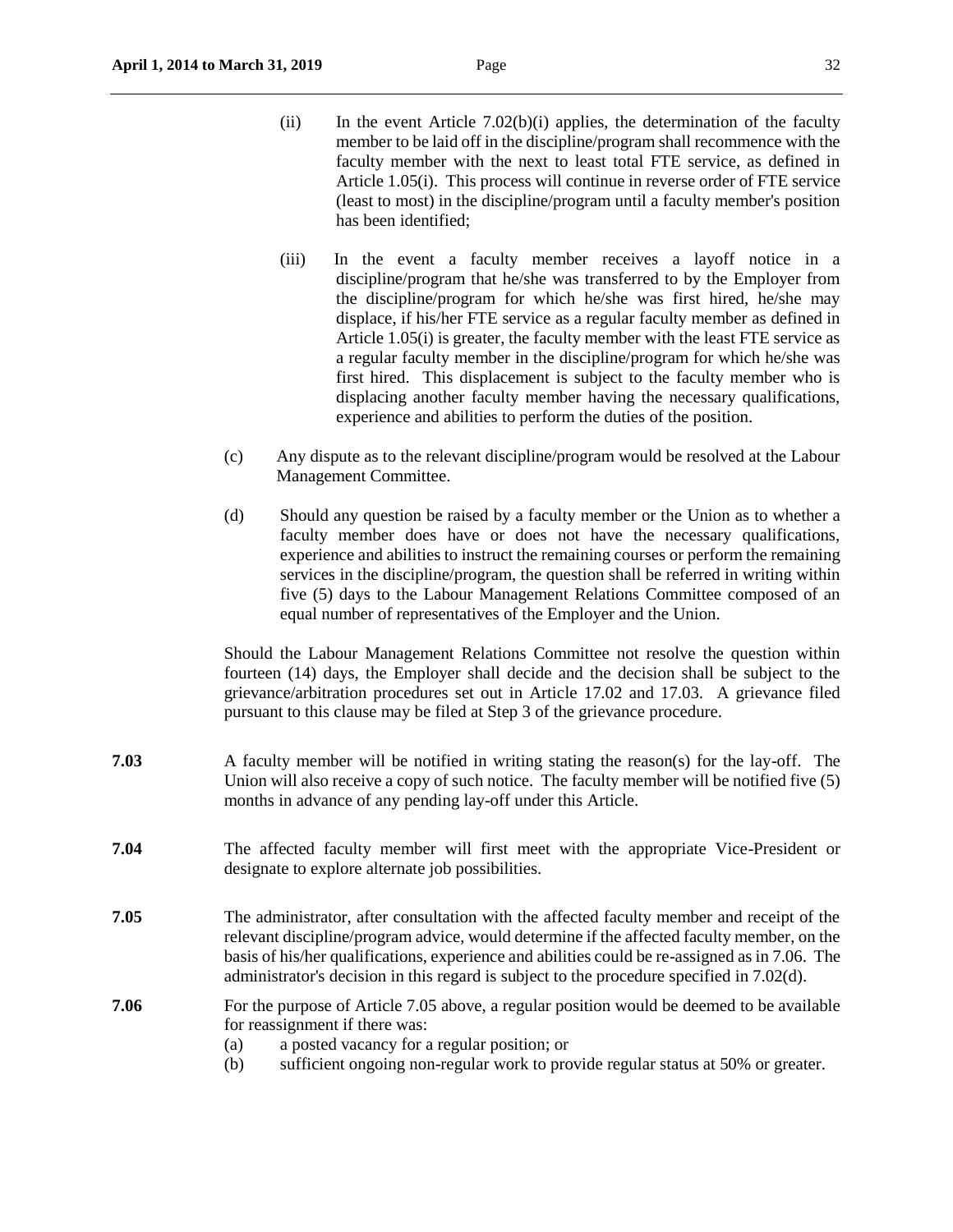### <span id="page-32-0"></span>**7.07 PROBATION**

A faculty member having been re-assigned under Article 7.05 will be subject to a probationary period of up to one (1) year from the date of re-assignment. In the event the faculty member proves not to be satisfactory as per 4.08 during or at the end of the probationary period and is so advised by the Employer, the faculty member will be laid off and receive severance pay in accordance with Article 7.08. It is agreed that notice under Article 7.03 will not be served if a faculty member is laid off under Article 7.0**7**.

- **7.08** (a) If the affected faculty member is unable to be re-assigned to one of the positions outlined in Article 7.06, he/she will be laid off, and he/she will receive one month's severance pay for every full year of FTE service to a maximum of ten (10) months' severance pay.
	- (b) A regular faculty member recalled under Article 7.011 shall repay any severance pay received at the rate of one month of severance pay (at the rate paid) for each year of full-time employment at the University subsequent to the date of re-call. Such repayment shall occur at the end of each year of service.
	- (c) In the event a regular faculty member is recalled and again laid off and has repaid to the Employer severance pay pursuant to Article 7.08 (b) during the period following his/her recall, the number of months of severance pay for the second layoff shall be calculated as follows:

$$
y = s - (x - r)
$$

- where  $y =$  number of months of severance pay due after the second lay-off.
- $x =$  number of months of severance pay paid upon the initial lay-off.
- $r =$  number of months of severance pay repaid to the Employer.
- $s =$  number of months of severance pay due under Article 7.08 (a) if all FTE service were counted (maximum is 10 months).
- (d) A faculty member who has been paid his/her full severance entitlement and been recalled shall have the FTE service for any future severance start from the date of recall. If repayment occurred under 7.08 (b), the FTE service for severance pay will be re-instated in an amount proportionate to the number of months repaid.

#### <span id="page-32-1"></span>**7.09 PARTIAL LAYOFF**

- (a) Regular faculty members who have their workload reduced for the reasons outlined in Article 7.01 will receive right of first refusal for unassigned non-regular work which they qualify for until their original regular workload is attained.
- (b) Regular faculty members whose workloads fall below 50% or for whom there is no other unassigned non-regular work for which they are qualified, may either:
	- (i) accept the available workload and continue on regular status with prorated benefits and with right of first refusal for unassigned non-regular work they qualify for until their original workload is attained, or
	- (ii) choose to be laid off under Article 7.08.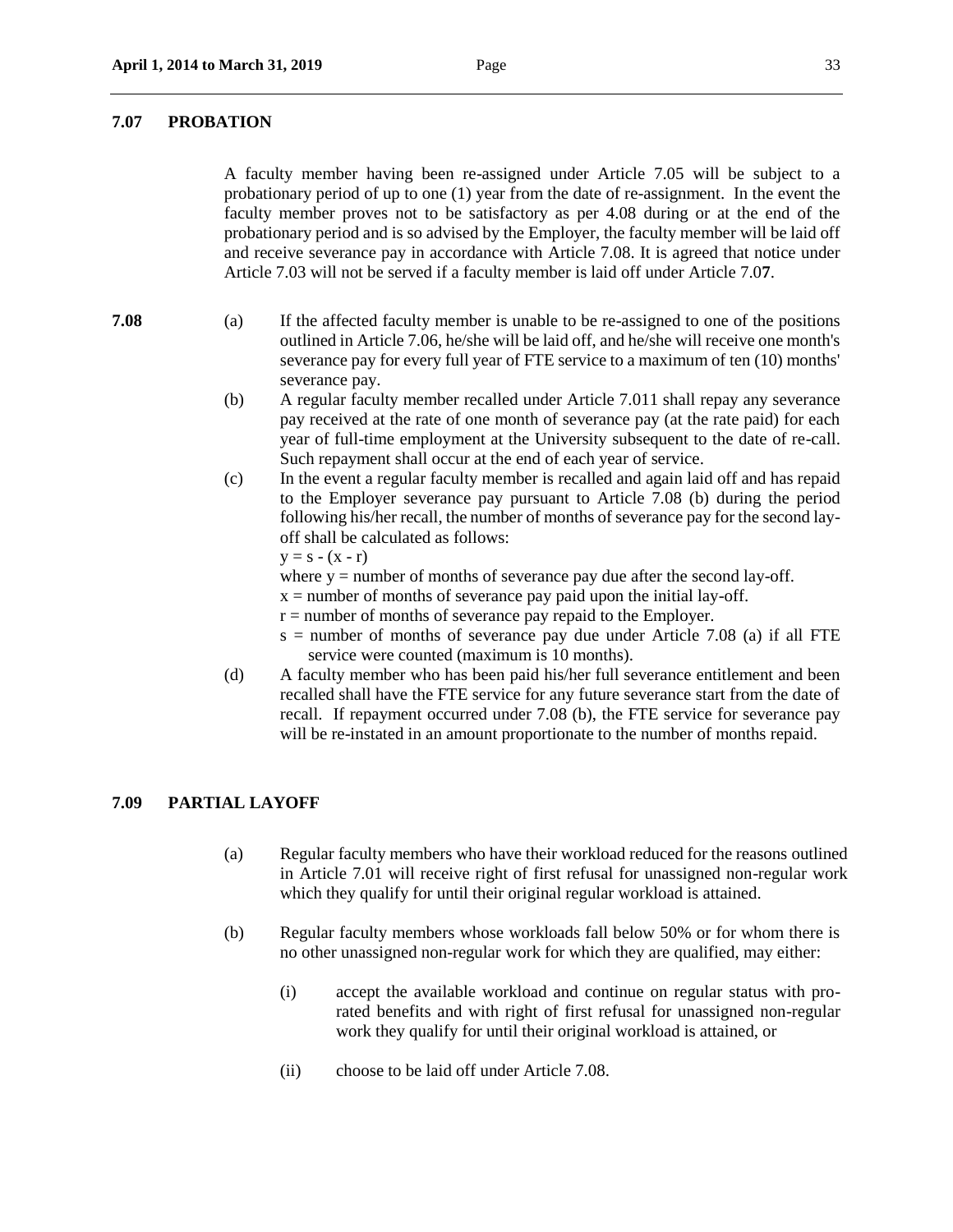#### <span id="page-33-0"></span>(a) Employer Commitments

The canvassing of options and/or labour adjustment strategies under this Article 7.10 shall occur following the issuance of layoff notice under Article 7.00.

If a work force reduction is necessary, the Joint Labour Management Committee will canvas employees in a targeted area or other areas over a fourteen (14) day period, or such longer time as the Joint Labour Management Committee agrees, to find volunteer solutions that provide as many viable options as possible and minimize potential layoffs.The Joint Labour Management Committee may agree to extend the period of a canvas.

The Union shall be provided with a copy of each final plan for employee labour adjustment.

(b) Menu of Labour Adjustment Strategies

Where a work force reduction is necessary, the labour adjustment strategies outlined below will be considered, as applicable.

(c) Labour Adjustment Strategies: Workplace Organization

Subject to operational considerations, excluding the availability of funding, the following menu of work place organization labour adjustment strategies will be offered by the Employer to minimize layoffs and at the appropriate time in the employee reduction process:

- (i) Job sharing.
- (ii) Reduced hours of work through partial leaves.
- (iii) Transfers to other areas within the bargaining unit subject to available work and to meeting qualifications, with minimal training required where such training can be scheduled with the employee's professional development and other non-instructional time.
- (iv) Unpaid leaves of absence for use to seek alternate employment, retirement adjustment, retraining, etc.
- (v) Workload averaging that does not incur a net increase in compensation cost.
- (vi) Combined pension earnings and reduced workload to equal 100% of regular salary subject to compliance with the regulations of the College Pension Plan.
- (vii) Agreed secondment.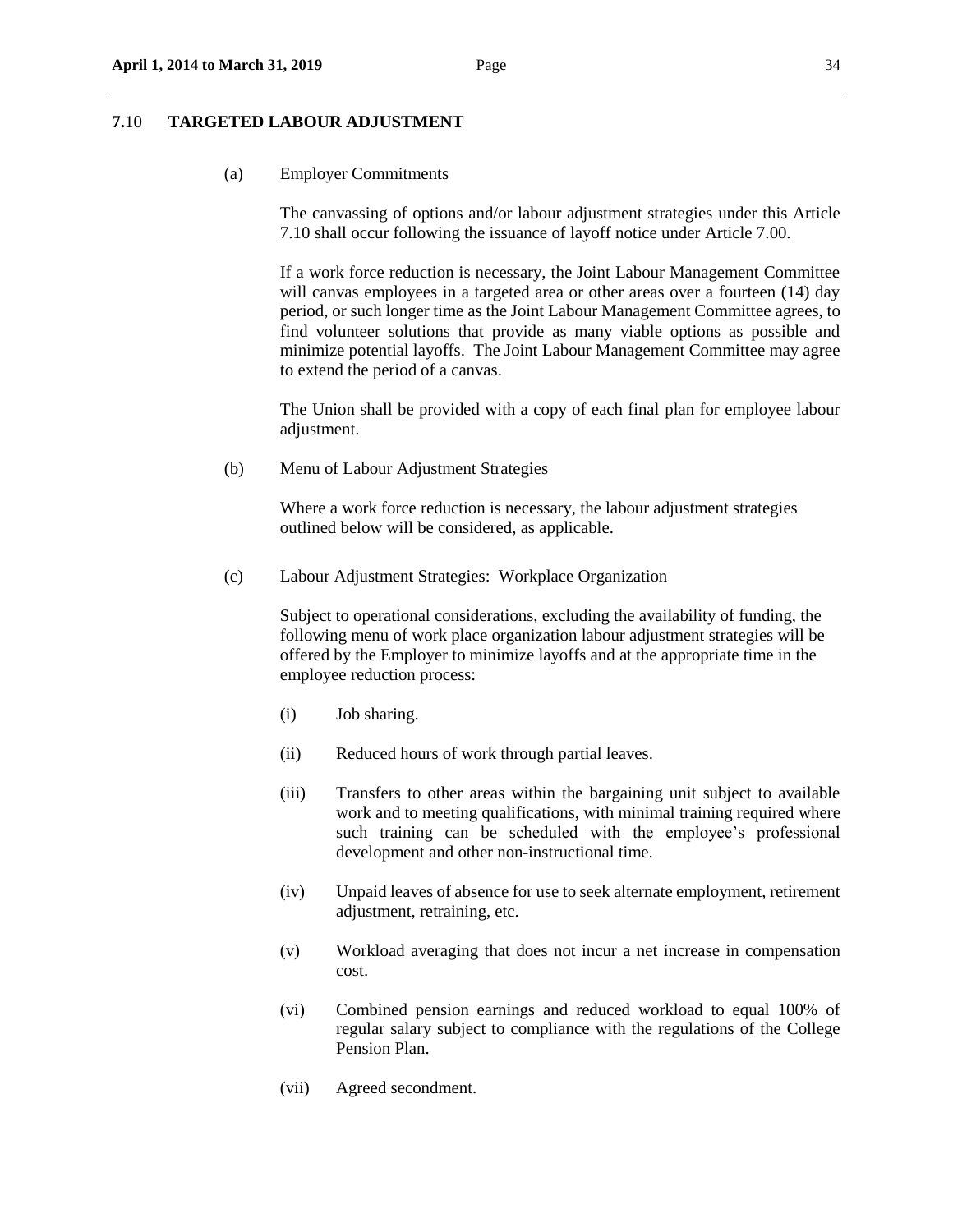- (viii) Trial retirement.
- (ix) Combinations and variations of the above or other workplace organization alternatives.
- (d) Labour Adjustment Strategies: Employee Transition

Subject to operational considerations, including the availability of funding, the following menu of employee transition labour adjustment strategies will be offered by the Employer to minimize layoffs and at the appropriate time in the employee reduction process:

- (i) Paid leaves of absence for use to seek alternate employment, retirement adjustment, retraining, etc.
- (ii) Severance with up to twelve (12) months' severance payment for an employee other than the employee(s) identified for layoff. Such severance shall be calculated by applying the collective agreement severance provisions to the employee who is being offered severance. If the employee elects to take severance pay under this article, he or she thereby waives all other rights, claims, or entitlements, and severs his or her relationship with the Employer.
- (iii) Workload averaging that does incur a net increase in compensation.
- (iv) Purchasing past pensionable service. If permissible the Employer will match a minimum of three years' contributions to the College Pension Plan where an employee opts for early retirement.
- (v) Early retirement incentives pursuant to the collective agreement.
- (vi) Retraining.
- (vii) Continuation of health and welfare benefits.
- (viii) Combinations and variations of the above or other employee transition alternatives.
- (e) Layoffs May Occur
	- (i) Once strategies other than layoff have been explored, the Employer may proceed, if need be, to layoffs. For those affected by layoff, the system-wide Electronic Registry of Laid Off Employees will be available.
	- (ii) A faculty member laid off under Article 7 shall have his/her personnel file state that the faculty member was laid off and not dismissed for just and reasonable cause.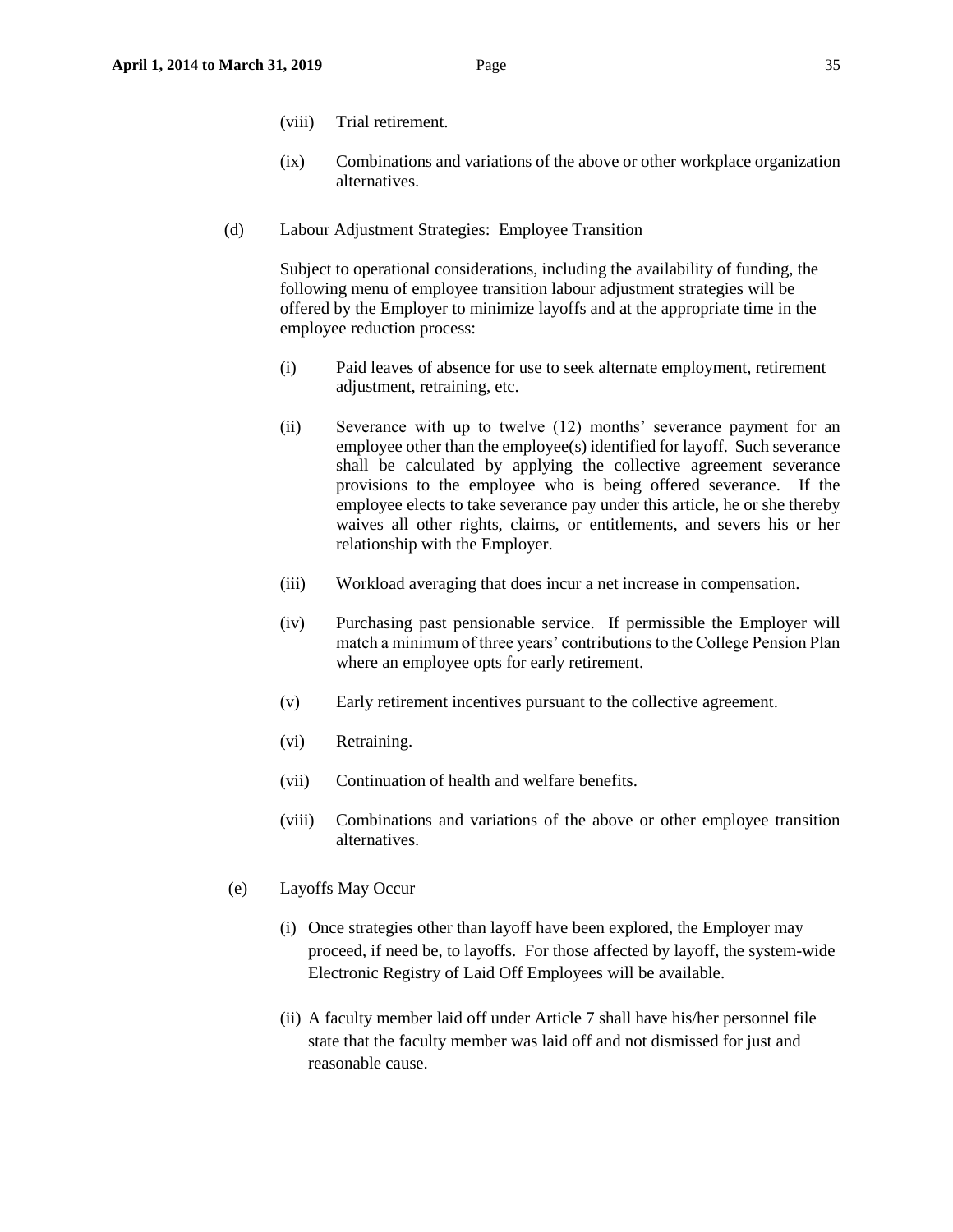While various options may be considered and offered, there will be no stacking of entitlements.

# **7.11 RECALL PROCEDURES**

- (a) If there is a vacancy for a regular faculty member's position in a specific discipline/program, the Employer shall offer re-appointment to those faculty members who have been laid off under Article 7 within the past two years and who have the necessary qualifications, experience and abilities for the position. Judgment of qualifications, experience and abilities shall be made by the appropriate Search Committee as per Article 4.02. Such offers of re-appointment shall be made in the reverse order of lay-off among the faculty members qualified for the position.
- (b) To remain eligible for re-appointment under this clause, the laid off faculty member must keep the Human Resource Services Department informed of his/her mailing address and telephone number, promptly report any changes, and accept or reject notice of re-appointment from the Employer within fifteen (15) days of receipt of such notice. In the event the faculty member rejects the offer of reappointment he/she shall lose all rights to re-appointment under Article 7.**11**.
- (c) Faculty members on lay-off status under Article 7 shall not be entitled to health and welfare benefits and vacation pay.

### <span id="page-35-0"></span>**ARTICLE 8 – LAYOFF AND RECALL OF [NON-REGULAR TYPE 2 FACULTY MEMBERS](#page-35-1)**

**8.01** The Employer may lay off (this includes partial reduction of a load) a non-regular faculty member due to technological change; shortage of operating funds; elimination or reduction of programs or courses or services; decline in enrolment; external decision or recommendation; or changing demand for Employer services. When lay-off of faculty members must occur, the procedure below shall apply.

### <span id="page-35-1"></span>**8.02 LAY-OFF SEQUENCE**

The sequence for lay-off in a discipline/program must be:

- a) Non-regular type 1 faculty members as per Article 5;
- b) Non-regular type 2 faculty members using the method outlined in this article below:
- c) Regular faculty members as per Article 7 and 22.05.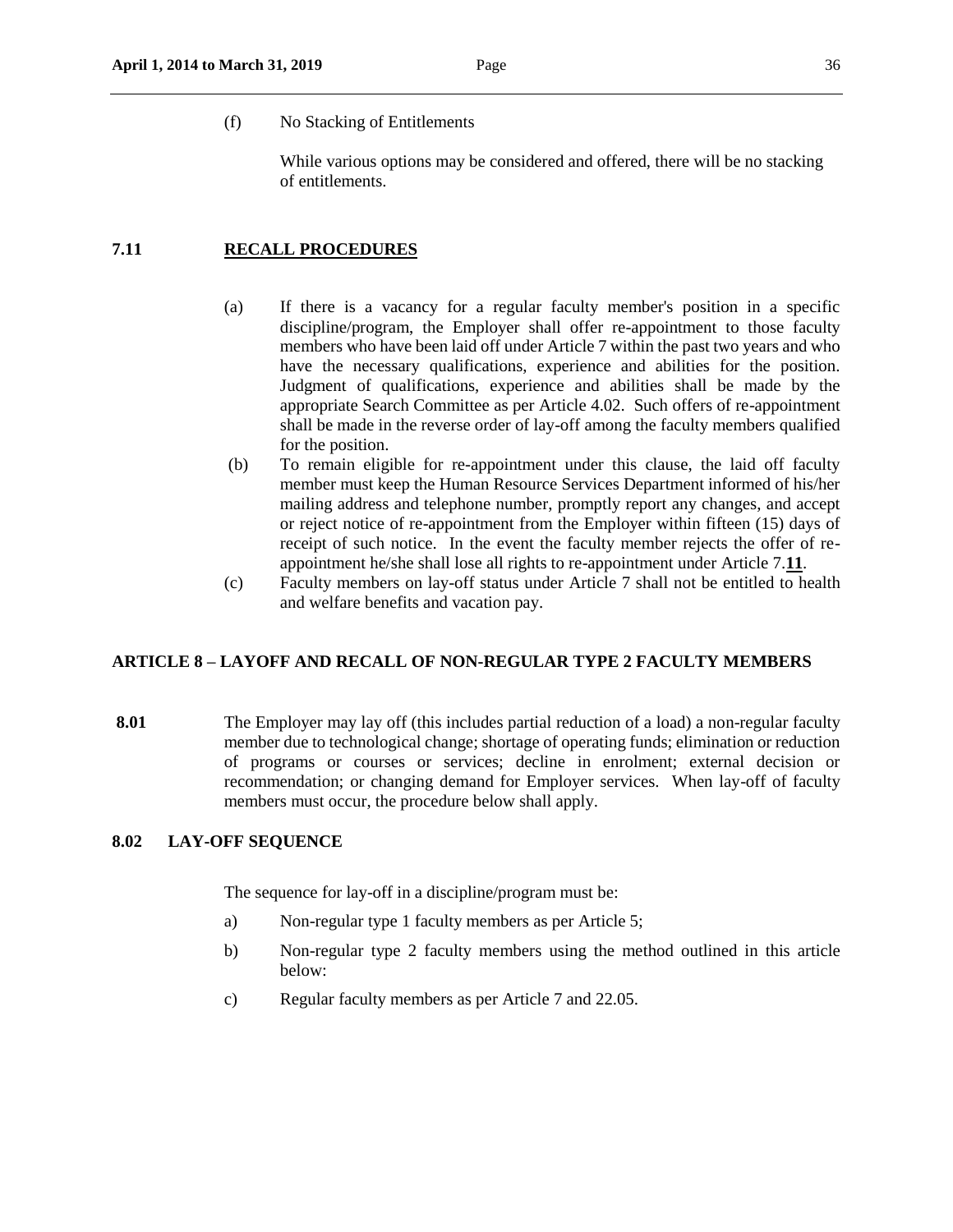## **8.03 LAY-OFF PROCEDURES**

- a) Lay-off method for non-regular type 2 faculty members is by least total FTE service as defined in Article 1.05(i).
- b) If a non-regular type 2 faculty member has been identified for lay-off and remaining faculty in the program/discipline do not have the necessary qualifications, experience and abilities to instruct the remaining courses or to perform the remaining services in the discipline or program, or the remaining nonregular type 2 faculty are not on the qualified faculty list for the remaining courses as set out in 3(c), the determination of the non-regular type 2 faculty member to be laid off shall recommence with the non-regular type 2 faculty member with the next to least FTE service as per Article 1.05(i).
- c) All non-regular type 2 faculty will be sent a letter at the time of their appointment confirming their placement on the qualified faculty list and outlining the process to follow if they wish to be considered qualified for additional courses or areas. A copy will be placed on their Personnel file.
	- d) A non-regular type 2 faculty member will be notified verbally, then in writing, as early as possible, stating the reason(s) for the lay-off and the effective date of the lay-off. The Union will also receive a copy of such written notice.

#### **8.04 ALTERNATE WORK**

In the event work is not available in the discipline/program, the affected non-regular type 2 faculty member shall meet with the appropriate Vice President or delegate to identify unassigned work for which the affected faculty member has been placed on the qualified faculty list in other disciplines/programs, or non-teaching work for which the faculty member has the necessary qualifications, experience and abilities.

## **8.05 RECALL PROCEDURES**

- a) If work is available in a discipline/program, the recall shall be within the term of the affected appointment and the sequence for recall shall be:
	- (i) Non-regular type 2 faculty members laid off from that discipline/program who are on the qualified faculty list for the work available according to reverse order of lay-off;
	- (ii) Non-regular type 2 faculty members laid off from another discipline/program who are on the qualified faculty list for the work available according to reverse order of lay-off;
	- (iii) Non-regular type 2 faculty members laid off from any discipline/program who have the necessary qualifications, experience and abilities according to reverse order of lay-off.
- b) Notwithstanding Article 4.04(d), non-regular type 2 faculty members on lay-off shall, within the term of their original appointment, be entitled to compile a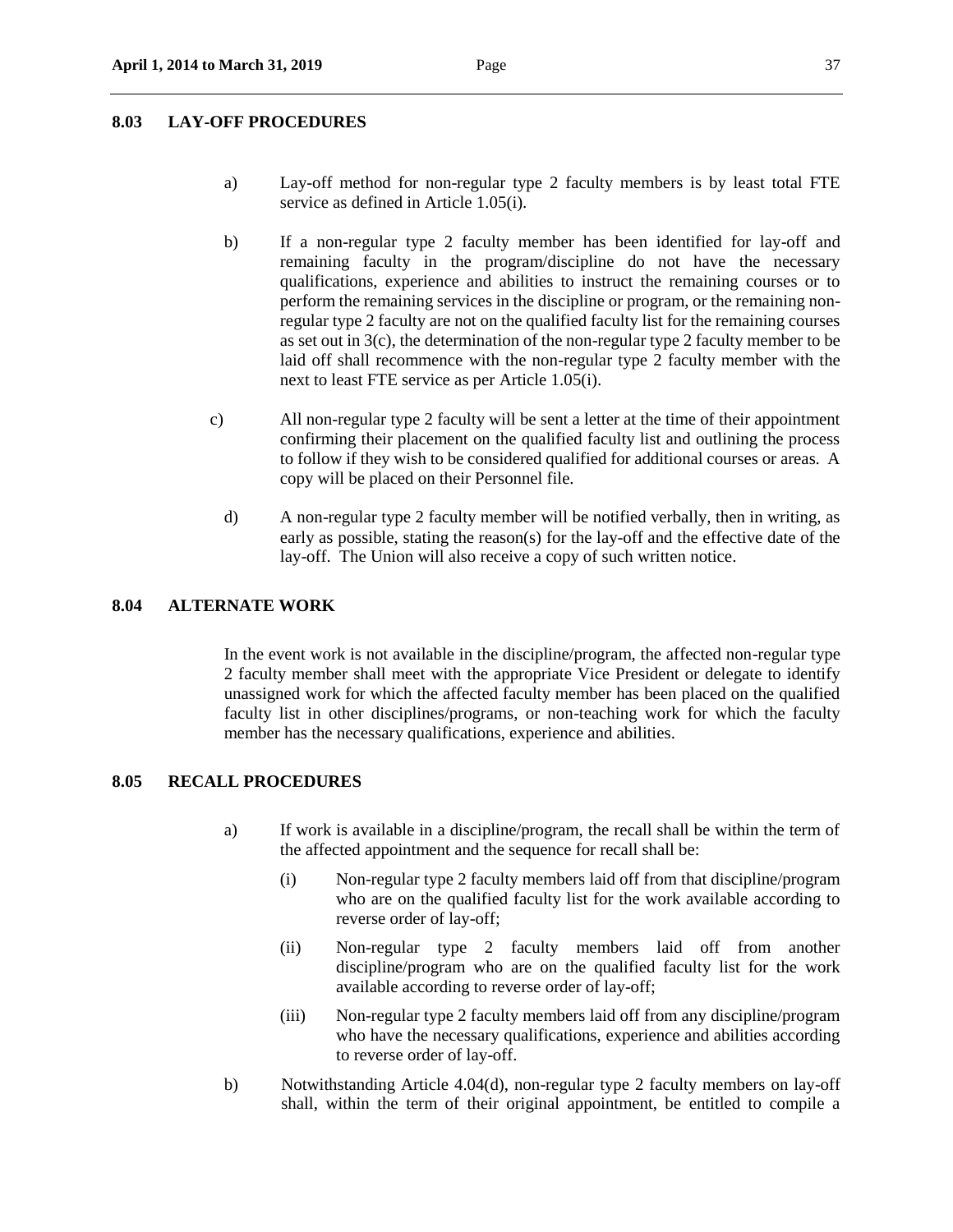workload equal to that of their original appointment, prior to issuing work to nonregular type 1 faculty members within their original discipline or program area.

- c) To remain eligible for recall under this clause, the laid-off faculty member must keep the Human Resource Services Department informed of his or her telephone number, and promptly report any changes.
- d) The faculty member will accept or reject notice of recall from the employer within 5 calendar days of receipt of such notice. In the event the faculty member rejects the offer of recall, or fails to respond to the time-limit above, the employer will offer that work to the next qualified person in reverse order of lay-off.
- e) Salaries and other entitlements are to be readjusted when the laid-off faculty member is recalled for work which meets the criteria for non-regular type 2 status under Article 1.05(d).

## **8.06 CANCELLATION FEES**

- a) Cancellation fees shall be paid at the rate of \$500 for each 1/8 reduction of a full workload to a maximum of \$4,000. If a non-regular type 2 faculty member is reassigned and that reassignment does not result in a loss of income, no cancellation fee will be paid.
- b) When workload is partially reduced and cancellation fees are paid, a non-regular type 2 faculty member still retains non-regular type 2 status along with pro-rated entitlements provided the criteria in Article 1.05(d) are met. When the faculty member does not meet those criteria, the faculty member reverts to contract status.

#### **8.07 TIEBREAKER FOR LAY-OFF AND RECALL**

In the event of a tie in FTE service, and where both faculty members have the necessary qualifications, experience, and abilities, the decision shall be made by lottery.

#### **8.08 DISPUTE MECHANISM**

Should any question be raised by the affected non-regular type 2 faculty member or the Union regarding whether a faculty member has or does not have the necessary qualifications, experience or abilities to instruct remaining courses or to perform remaining services in the discipline/program, scheduling, or any other matter related to this article, the question shall be referred in writing to the Labour Management Relations Committee within five (5) days.

Should the Labour Management Relations Committee not resolve the question within fourteen (14) days, the Employer shall decide and the decision shall be subject to the grievance/arbitration procedures set out in Article 17.02 and 17.03. A grievance filed pursuant to this clause may be filed at Step 3 of the grievance procedure.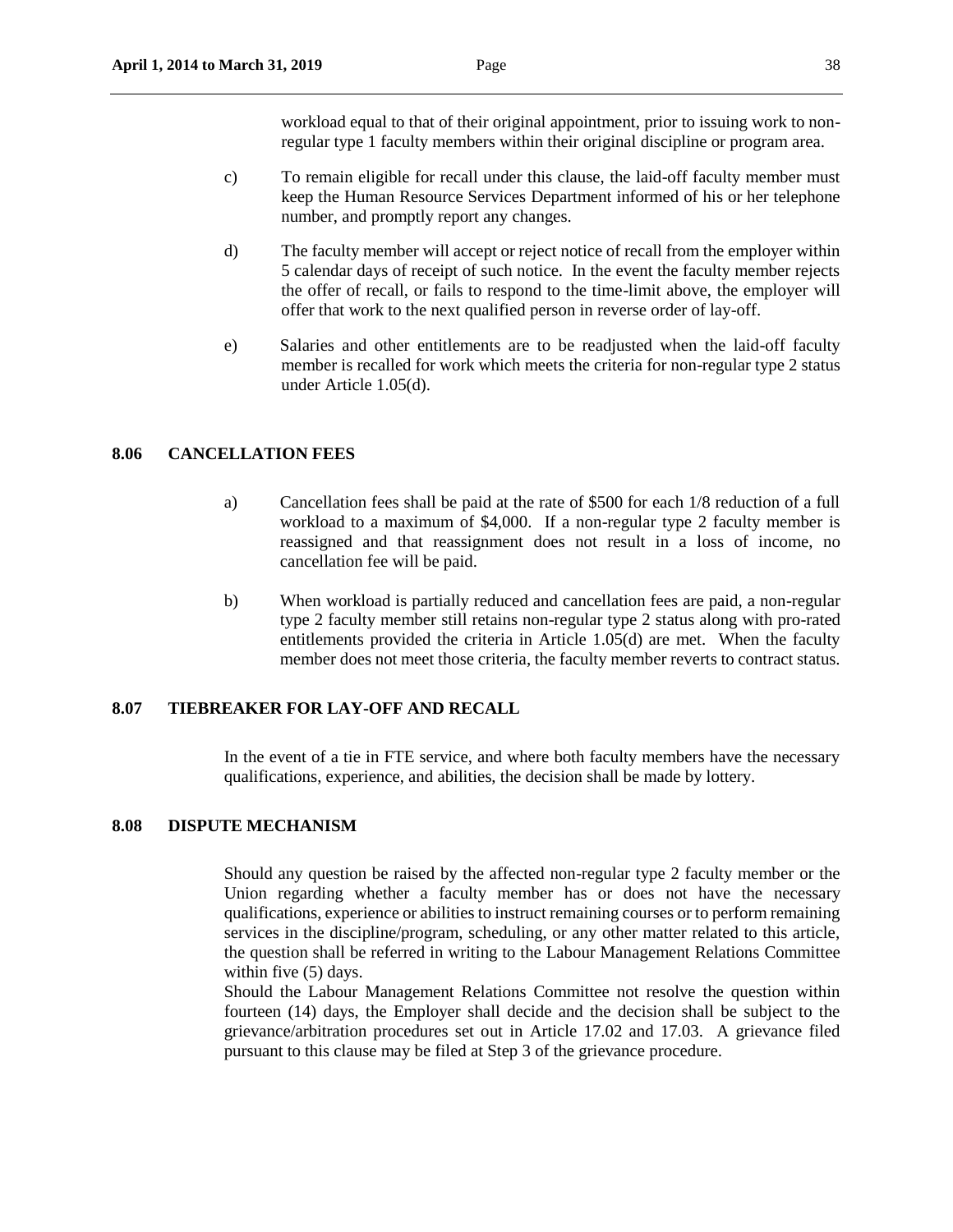## **ARTICLE 9 – SALARIES – FULL-TIME REGULAR AND NON-REGULAR TYPE 2 FACULTY MEMBERS**

## **9.01 SALARY SCALE**

| <b>STEP</b><br>to<br>to<br>to<br>to<br>to<br>to<br>to<br>to<br>to<br>$31 - Jan-$<br>31-Mar-<br>$31 - Jan-$<br>31-Mar-<br>$31 - Jan -$<br>31-Mar-<br>$31 - Jan-$<br>31-Mar-<br>31-Mar-<br>16<br>16<br>18<br>15<br>17<br>17<br>18<br>19<br>19<br>11<br>\$87,477<br>\$89,639<br>\$90,535<br>\$86,611<br>\$87,871<br>\$88,310<br>\$89,193<br>\$90,988<br>\$91,898<br><b>Stipend</b><br>\$1,732<br>\$1,750<br>\$1,757<br>\$1,766<br>\$1,784<br>\$1,793<br>\$1,811<br>\$1,820<br>\$1,838<br>\$88,343<br>\$89,227<br>\$89,628<br>\$90,076<br>\$90,977<br>\$91,432<br>\$92,346<br>\$92,808<br>\$93,736<br>10<br>\$81,136<br>\$81,947<br>\$82,316<br>\$82,728<br>\$83,555<br>\$83,973<br>\$84,813<br>\$85,237<br>\$86,089<br><b>Stipend</b><br>\$1,623<br>\$1,639<br>\$1,646<br>\$1,655<br>\$1,671<br>\$1,679<br>\$1,696<br>\$1,705<br>\$1,722<br>\$83,586<br>\$83,962<br>\$84,383<br>\$85,226<br>\$85,652<br>\$86,509<br>\$86,942<br>\$82,759<br>\$87,811<br>9<br>\$75,577<br>\$76,333<br>\$76,676<br>\$77,059<br>\$77,830<br>\$78,219<br>\$79,001<br>\$79,396<br>\$80,190<br><b>Stipend</b><br>\$1,512<br>\$1,527<br>\$1,534<br>\$1,541<br>\$1,557<br>\$1,564<br>\$1,580<br>\$1,588<br>\$1,604<br>\$77,089<br>\$77,860<br>\$78,210<br>\$78,600<br>\$79,387<br>\$79,783<br>\$80,581<br>\$80,984<br>\$81,794<br>8<br>\$72,485<br>\$73,210<br>\$73,539<br>\$73,907<br>\$74,646<br>\$75,019<br>\$75,769<br>\$76,148<br>\$76,909<br><b>Stipend</b><br>\$1,471<br>\$1,478<br>\$1,450<br>\$1,464<br>\$1,493<br>\$1,500<br>\$1,515<br>\$1,523<br>\$1,538<br>\$73,935<br>\$74,674<br>\$75,010<br>\$75,385<br>\$76,139<br>\$77,284<br>\$76,519<br>\$77,671<br>\$78,447<br>$\overline{7}$<br>\$69,829<br>\$70,527<br>\$70,844<br>\$71,198<br>\$71,910<br>\$72,993<br>\$73,358<br>\$72,270<br>\$74,092<br><b>Stipend</b><br>\$1,397<br>\$1,445<br>\$1,467<br>\$1,411<br>\$1,417<br>\$1,424<br>\$1,438<br>\$1,460<br>\$1,482<br>\$73,348<br>\$71,226<br>\$71,938<br>\$72,261<br>\$72,622<br>\$73,715<br>\$74,453<br>\$74,825<br>\$75,574<br>$6\phantom{a}$<br>\$68,493<br>\$67,175<br>\$67,847<br>\$68,152<br>\$69,178<br>\$69,524<br>\$70,219<br>\$70,570<br>\$71,276<br><b>Stipend</b><br>\$1,344<br>\$1,357<br>\$1,363<br>\$1,370<br>\$1,384<br>\$1,390<br>\$1,404<br>\$1,411<br>\$1,426<br>\$68,519<br>\$69,204<br>\$69,515<br>\$69,863<br>\$70,562<br>\$70,914<br>\$71,623<br>\$71,981<br>\$72,702<br>$5\phantom{a}$<br>\$64,519<br>\$65,164<br>\$65,457<br>\$65,784<br>\$66,442<br>\$66,774<br>\$67,442<br>\$67,779<br>\$68,457<br><b>Stipend</b><br>\$1,290<br>\$1,303<br>\$1,309<br>\$1,316<br>\$1,329<br>\$1,335<br>\$1,349<br>\$1,356<br>\$1,369<br>\$65,809<br>\$66,467<br>\$66,766<br>\$67,100<br>\$67,771<br>\$68,109<br>\$68,791<br>\$69,135<br>\$69,826<br>$\overline{\mathbf{4}}$<br>\$61,864<br>\$62,483<br>\$62,764<br>\$63,078<br>\$63,709<br>\$64,028<br>\$64,668<br>\$64,991<br>\$65,641<br><b>Stipend</b><br>\$1,237<br>\$1,250<br>\$1,255<br>\$1,262<br>\$1,274<br>\$1,281<br>\$1,293<br>\$1,300<br>\$1,313<br>\$63,733<br>\$63,101<br>\$64,019<br>\$64,340<br>\$64,983<br>\$65,309<br>\$65,961<br>\$66,291<br>\$66,954<br>$\mathbf{3}$<br>\$62,201<br>\$59,209<br>\$59,801<br>\$60,070<br>\$60,370<br>\$60,974<br>\$61,279<br>\$61,892<br>\$62,823<br><b>Stipend</b><br>\$1,184<br>\$1,196<br>\$1,201<br>\$1,219<br>\$1,226<br>\$1,256<br>\$1,207<br>\$1,238<br>\$1,244<br>\$60,393<br>\$60,997<br>\$61,271<br>\$61,577<br>\$62,193<br>\$62,505<br>\$63,130<br>\$63,445<br>\$64,079<br>$\overline{2}$<br>\$56,554<br>\$57,120<br>\$57,377<br>\$57,664<br>\$58,241<br>\$58,532<br>\$59,117<br>\$59,413<br>\$60,007<br><b>Stipend</b><br>\$1,131<br>\$1,142<br>\$1,148<br>\$1,153<br>\$1,165<br>\$1,171<br>\$1,182<br>\$1,188<br>\$1,200<br>\$58,262<br>\$58,525<br>\$59,703<br>\$57,685<br>\$58,817<br>\$59,406<br>\$60,299<br>\$60,601<br>\$61,207<br>1<br>\$53,900<br>\$54,439<br>\$54,684<br>\$55,785<br>\$54,957<br>\$55,507<br>\$56,343<br>\$56,625<br>\$57,191<br><b>Stipend</b><br>\$1,078<br>\$1,089<br>\$1,094<br>\$1,099<br>\$1,110<br>\$1,116<br>\$1,127<br>\$1,133<br>\$1,144 | 01-Apr-<br>14 | 01-Apr-<br>15 <sup>1</sup> | 01-Feb-<br>16 <sup>1</sup> | $01-Apr-$<br>16 <sup>1</sup> | 01-Feb-<br>$17^{1,2,3}$ | 01-Apr-<br>$17^{1,3}$ | 01-Feb-<br>$18^{1,2,3}$ | 01-Apr-<br>$18^{1,3}$ | 01-Feb-<br>$19^{1,2,3}$ |
|----------------------------------------------------------------------------------------------------------------------------------------------------------------------------------------------------------------------------------------------------------------------------------------------------------------------------------------------------------------------------------------------------------------------------------------------------------------------------------------------------------------------------------------------------------------------------------------------------------------------------------------------------------------------------------------------------------------------------------------------------------------------------------------------------------------------------------------------------------------------------------------------------------------------------------------------------------------------------------------------------------------------------------------------------------------------------------------------------------------------------------------------------------------------------------------------------------------------------------------------------------------------------------------------------------------------------------------------------------------------------------------------------------------------------------------------------------------------------------------------------------------------------------------------------------------------------------------------------------------------------------------------------------------------------------------------------------------------------------------------------------------------------------------------------------------------------------------------------------------------------------------------------------------------------------------------------------------------------------------------------------------------------------------------------------------------------------------------------------------------------------------------------------------------------------------------------------------------------------------------------------------------------------------------------------------------------------------------------------------------------------------------------------------------------------------------------------------------------------------------------------------------------------------------------------------------------------------------------------------------------------------------------------------------------------------------------------------------------------------------------------------------------------------------------------------------------------------------------------------------------------------------------------------------------------------------------------------------------------------------------------------------------------------------------------------------------------------------------------------------------------------------------------------------------------------------------------------------------------------------------------------------------------------------------------------------------------------------------------------------------------------------------------------------------------------------------------------------------------------------------------------------------------------------------------------------------------------------------------------------------------------------------------------------------------------------------------------------------------------------------------------------------------------------------------------------------------------------------------------------------------------------------------------------------------------------------------------------------------------------------------------------------------------------------------------------------------------------|---------------|----------------------------|----------------------------|------------------------------|-------------------------|-----------------------|-------------------------|-----------------------|-------------------------|
|                                                                                                                                                                                                                                                                                                                                                                                                                                                                                                                                                                                                                                                                                                                                                                                                                                                                                                                                                                                                                                                                                                                                                                                                                                                                                                                                                                                                                                                                                                                                                                                                                                                                                                                                                                                                                                                                                                                                                                                                                                                                                                                                                                                                                                                                                                                                                                                                                                                                                                                                                                                                                                                                                                                                                                                                                                                                                                                                                                                                                                                                                                                                                                                                                                                                                                                                                                                                                                                                                                                                                                                                                                                                                                                                                                                                                                                                                                                                                                                                                                                                                              |               |                            |                            |                              |                         |                       |                         |                       |                         |
|                                                                                                                                                                                                                                                                                                                                                                                                                                                                                                                                                                                                                                                                                                                                                                                                                                                                                                                                                                                                                                                                                                                                                                                                                                                                                                                                                                                                                                                                                                                                                                                                                                                                                                                                                                                                                                                                                                                                                                                                                                                                                                                                                                                                                                                                                                                                                                                                                                                                                                                                                                                                                                                                                                                                                                                                                                                                                                                                                                                                                                                                                                                                                                                                                                                                                                                                                                                                                                                                                                                                                                                                                                                                                                                                                                                                                                                                                                                                                                                                                                                                                              |               |                            |                            |                              |                         |                       |                         |                       |                         |
|                                                                                                                                                                                                                                                                                                                                                                                                                                                                                                                                                                                                                                                                                                                                                                                                                                                                                                                                                                                                                                                                                                                                                                                                                                                                                                                                                                                                                                                                                                                                                                                                                                                                                                                                                                                                                                                                                                                                                                                                                                                                                                                                                                                                                                                                                                                                                                                                                                                                                                                                                                                                                                                                                                                                                                                                                                                                                                                                                                                                                                                                                                                                                                                                                                                                                                                                                                                                                                                                                                                                                                                                                                                                                                                                                                                                                                                                                                                                                                                                                                                                                              |               |                            |                            |                              |                         |                       |                         |                       |                         |
|                                                                                                                                                                                                                                                                                                                                                                                                                                                                                                                                                                                                                                                                                                                                                                                                                                                                                                                                                                                                                                                                                                                                                                                                                                                                                                                                                                                                                                                                                                                                                                                                                                                                                                                                                                                                                                                                                                                                                                                                                                                                                                                                                                                                                                                                                                                                                                                                                                                                                                                                                                                                                                                                                                                                                                                                                                                                                                                                                                                                                                                                                                                                                                                                                                                                                                                                                                                                                                                                                                                                                                                                                                                                                                                                                                                                                                                                                                                                                                                                                                                                                              |               |                            |                            |                              |                         |                       |                         |                       |                         |
|                                                                                                                                                                                                                                                                                                                                                                                                                                                                                                                                                                                                                                                                                                                                                                                                                                                                                                                                                                                                                                                                                                                                                                                                                                                                                                                                                                                                                                                                                                                                                                                                                                                                                                                                                                                                                                                                                                                                                                                                                                                                                                                                                                                                                                                                                                                                                                                                                                                                                                                                                                                                                                                                                                                                                                                                                                                                                                                                                                                                                                                                                                                                                                                                                                                                                                                                                                                                                                                                                                                                                                                                                                                                                                                                                                                                                                                                                                                                                                                                                                                                                              |               |                            |                            |                              |                         |                       |                         |                       |                         |
|                                                                                                                                                                                                                                                                                                                                                                                                                                                                                                                                                                                                                                                                                                                                                                                                                                                                                                                                                                                                                                                                                                                                                                                                                                                                                                                                                                                                                                                                                                                                                                                                                                                                                                                                                                                                                                                                                                                                                                                                                                                                                                                                                                                                                                                                                                                                                                                                                                                                                                                                                                                                                                                                                                                                                                                                                                                                                                                                                                                                                                                                                                                                                                                                                                                                                                                                                                                                                                                                                                                                                                                                                                                                                                                                                                                                                                                                                                                                                                                                                                                                                              |               |                            |                            |                              |                         |                       |                         |                       |                         |
|                                                                                                                                                                                                                                                                                                                                                                                                                                                                                                                                                                                                                                                                                                                                                                                                                                                                                                                                                                                                                                                                                                                                                                                                                                                                                                                                                                                                                                                                                                                                                                                                                                                                                                                                                                                                                                                                                                                                                                                                                                                                                                                                                                                                                                                                                                                                                                                                                                                                                                                                                                                                                                                                                                                                                                                                                                                                                                                                                                                                                                                                                                                                                                                                                                                                                                                                                                                                                                                                                                                                                                                                                                                                                                                                                                                                                                                                                                                                                                                                                                                                                              |               |                            |                            |                              |                         |                       |                         |                       |                         |
|                                                                                                                                                                                                                                                                                                                                                                                                                                                                                                                                                                                                                                                                                                                                                                                                                                                                                                                                                                                                                                                                                                                                                                                                                                                                                                                                                                                                                                                                                                                                                                                                                                                                                                                                                                                                                                                                                                                                                                                                                                                                                                                                                                                                                                                                                                                                                                                                                                                                                                                                                                                                                                                                                                                                                                                                                                                                                                                                                                                                                                                                                                                                                                                                                                                                                                                                                                                                                                                                                                                                                                                                                                                                                                                                                                                                                                                                                                                                                                                                                                                                                              |               |                            |                            |                              |                         |                       |                         |                       |                         |
|                                                                                                                                                                                                                                                                                                                                                                                                                                                                                                                                                                                                                                                                                                                                                                                                                                                                                                                                                                                                                                                                                                                                                                                                                                                                                                                                                                                                                                                                                                                                                                                                                                                                                                                                                                                                                                                                                                                                                                                                                                                                                                                                                                                                                                                                                                                                                                                                                                                                                                                                                                                                                                                                                                                                                                                                                                                                                                                                                                                                                                                                                                                                                                                                                                                                                                                                                                                                                                                                                                                                                                                                                                                                                                                                                                                                                                                                                                                                                                                                                                                                                              |               |                            |                            |                              |                         |                       |                         |                       |                         |
|                                                                                                                                                                                                                                                                                                                                                                                                                                                                                                                                                                                                                                                                                                                                                                                                                                                                                                                                                                                                                                                                                                                                                                                                                                                                                                                                                                                                                                                                                                                                                                                                                                                                                                                                                                                                                                                                                                                                                                                                                                                                                                                                                                                                                                                                                                                                                                                                                                                                                                                                                                                                                                                                                                                                                                                                                                                                                                                                                                                                                                                                                                                                                                                                                                                                                                                                                                                                                                                                                                                                                                                                                                                                                                                                                                                                                                                                                                                                                                                                                                                                                              |               |                            |                            |                              |                         |                       |                         |                       |                         |
|                                                                                                                                                                                                                                                                                                                                                                                                                                                                                                                                                                                                                                                                                                                                                                                                                                                                                                                                                                                                                                                                                                                                                                                                                                                                                                                                                                                                                                                                                                                                                                                                                                                                                                                                                                                                                                                                                                                                                                                                                                                                                                                                                                                                                                                                                                                                                                                                                                                                                                                                                                                                                                                                                                                                                                                                                                                                                                                                                                                                                                                                                                                                                                                                                                                                                                                                                                                                                                                                                                                                                                                                                                                                                                                                                                                                                                                                                                                                                                                                                                                                                              |               |                            |                            |                              |                         |                       |                         |                       |                         |
|                                                                                                                                                                                                                                                                                                                                                                                                                                                                                                                                                                                                                                                                                                                                                                                                                                                                                                                                                                                                                                                                                                                                                                                                                                                                                                                                                                                                                                                                                                                                                                                                                                                                                                                                                                                                                                                                                                                                                                                                                                                                                                                                                                                                                                                                                                                                                                                                                                                                                                                                                                                                                                                                                                                                                                                                                                                                                                                                                                                                                                                                                                                                                                                                                                                                                                                                                                                                                                                                                                                                                                                                                                                                                                                                                                                                                                                                                                                                                                                                                                                                                              |               |                            |                            |                              |                         |                       |                         |                       |                         |
|                                                                                                                                                                                                                                                                                                                                                                                                                                                                                                                                                                                                                                                                                                                                                                                                                                                                                                                                                                                                                                                                                                                                                                                                                                                                                                                                                                                                                                                                                                                                                                                                                                                                                                                                                                                                                                                                                                                                                                                                                                                                                                                                                                                                                                                                                                                                                                                                                                                                                                                                                                                                                                                                                                                                                                                                                                                                                                                                                                                                                                                                                                                                                                                                                                                                                                                                                                                                                                                                                                                                                                                                                                                                                                                                                                                                                                                                                                                                                                                                                                                                                              |               |                            |                            |                              |                         |                       |                         |                       |                         |
|                                                                                                                                                                                                                                                                                                                                                                                                                                                                                                                                                                                                                                                                                                                                                                                                                                                                                                                                                                                                                                                                                                                                                                                                                                                                                                                                                                                                                                                                                                                                                                                                                                                                                                                                                                                                                                                                                                                                                                                                                                                                                                                                                                                                                                                                                                                                                                                                                                                                                                                                                                                                                                                                                                                                                                                                                                                                                                                                                                                                                                                                                                                                                                                                                                                                                                                                                                                                                                                                                                                                                                                                                                                                                                                                                                                                                                                                                                                                                                                                                                                                                              |               |                            |                            |                              |                         |                       |                         |                       |                         |
|                                                                                                                                                                                                                                                                                                                                                                                                                                                                                                                                                                                                                                                                                                                                                                                                                                                                                                                                                                                                                                                                                                                                                                                                                                                                                                                                                                                                                                                                                                                                                                                                                                                                                                                                                                                                                                                                                                                                                                                                                                                                                                                                                                                                                                                                                                                                                                                                                                                                                                                                                                                                                                                                                                                                                                                                                                                                                                                                                                                                                                                                                                                                                                                                                                                                                                                                                                                                                                                                                                                                                                                                                                                                                                                                                                                                                                                                                                                                                                                                                                                                                              |               |                            |                            |                              |                         |                       |                         |                       |                         |
|                                                                                                                                                                                                                                                                                                                                                                                                                                                                                                                                                                                                                                                                                                                                                                                                                                                                                                                                                                                                                                                                                                                                                                                                                                                                                                                                                                                                                                                                                                                                                                                                                                                                                                                                                                                                                                                                                                                                                                                                                                                                                                                                                                                                                                                                                                                                                                                                                                                                                                                                                                                                                                                                                                                                                                                                                                                                                                                                                                                                                                                                                                                                                                                                                                                                                                                                                                                                                                                                                                                                                                                                                                                                                                                                                                                                                                                                                                                                                                                                                                                                                              |               |                            |                            |                              |                         |                       |                         |                       |                         |
|                                                                                                                                                                                                                                                                                                                                                                                                                                                                                                                                                                                                                                                                                                                                                                                                                                                                                                                                                                                                                                                                                                                                                                                                                                                                                                                                                                                                                                                                                                                                                                                                                                                                                                                                                                                                                                                                                                                                                                                                                                                                                                                                                                                                                                                                                                                                                                                                                                                                                                                                                                                                                                                                                                                                                                                                                                                                                                                                                                                                                                                                                                                                                                                                                                                                                                                                                                                                                                                                                                                                                                                                                                                                                                                                                                                                                                                                                                                                                                                                                                                                                              |               |                            |                            |                              |                         |                       |                         |                       |                         |
|                                                                                                                                                                                                                                                                                                                                                                                                                                                                                                                                                                                                                                                                                                                                                                                                                                                                                                                                                                                                                                                                                                                                                                                                                                                                                                                                                                                                                                                                                                                                                                                                                                                                                                                                                                                                                                                                                                                                                                                                                                                                                                                                                                                                                                                                                                                                                                                                                                                                                                                                                                                                                                                                                                                                                                                                                                                                                                                                                                                                                                                                                                                                                                                                                                                                                                                                                                                                                                                                                                                                                                                                                                                                                                                                                                                                                                                                                                                                                                                                                                                                                              |               |                            |                            |                              |                         |                       |                         |                       |                         |
|                                                                                                                                                                                                                                                                                                                                                                                                                                                                                                                                                                                                                                                                                                                                                                                                                                                                                                                                                                                                                                                                                                                                                                                                                                                                                                                                                                                                                                                                                                                                                                                                                                                                                                                                                                                                                                                                                                                                                                                                                                                                                                                                                                                                                                                                                                                                                                                                                                                                                                                                                                                                                                                                                                                                                                                                                                                                                                                                                                                                                                                                                                                                                                                                                                                                                                                                                                                                                                                                                                                                                                                                                                                                                                                                                                                                                                                                                                                                                                                                                                                                                              |               |                            |                            |                              |                         |                       |                         |                       |                         |
|                                                                                                                                                                                                                                                                                                                                                                                                                                                                                                                                                                                                                                                                                                                                                                                                                                                                                                                                                                                                                                                                                                                                                                                                                                                                                                                                                                                                                                                                                                                                                                                                                                                                                                                                                                                                                                                                                                                                                                                                                                                                                                                                                                                                                                                                                                                                                                                                                                                                                                                                                                                                                                                                                                                                                                                                                                                                                                                                                                                                                                                                                                                                                                                                                                                                                                                                                                                                                                                                                                                                                                                                                                                                                                                                                                                                                                                                                                                                                                                                                                                                                              |               |                            |                            |                              |                         |                       |                         |                       |                         |
|                                                                                                                                                                                                                                                                                                                                                                                                                                                                                                                                                                                                                                                                                                                                                                                                                                                                                                                                                                                                                                                                                                                                                                                                                                                                                                                                                                                                                                                                                                                                                                                                                                                                                                                                                                                                                                                                                                                                                                                                                                                                                                                                                                                                                                                                                                                                                                                                                                                                                                                                                                                                                                                                                                                                                                                                                                                                                                                                                                                                                                                                                                                                                                                                                                                                                                                                                                                                                                                                                                                                                                                                                                                                                                                                                                                                                                                                                                                                                                                                                                                                                              |               |                            |                            |                              |                         |                       |                         |                       |                         |
|                                                                                                                                                                                                                                                                                                                                                                                                                                                                                                                                                                                                                                                                                                                                                                                                                                                                                                                                                                                                                                                                                                                                                                                                                                                                                                                                                                                                                                                                                                                                                                                                                                                                                                                                                                                                                                                                                                                                                                                                                                                                                                                                                                                                                                                                                                                                                                                                                                                                                                                                                                                                                                                                                                                                                                                                                                                                                                                                                                                                                                                                                                                                                                                                                                                                                                                                                                                                                                                                                                                                                                                                                                                                                                                                                                                                                                                                                                                                                                                                                                                                                              |               |                            |                            |                              |                         |                       |                         |                       |                         |
|                                                                                                                                                                                                                                                                                                                                                                                                                                                                                                                                                                                                                                                                                                                                                                                                                                                                                                                                                                                                                                                                                                                                                                                                                                                                                                                                                                                                                                                                                                                                                                                                                                                                                                                                                                                                                                                                                                                                                                                                                                                                                                                                                                                                                                                                                                                                                                                                                                                                                                                                                                                                                                                                                                                                                                                                                                                                                                                                                                                                                                                                                                                                                                                                                                                                                                                                                                                                                                                                                                                                                                                                                                                                                                                                                                                                                                                                                                                                                                                                                                                                                              |               |                            |                            |                              |                         |                       |                         |                       |                         |
|                                                                                                                                                                                                                                                                                                                                                                                                                                                                                                                                                                                                                                                                                                                                                                                                                                                                                                                                                                                                                                                                                                                                                                                                                                                                                                                                                                                                                                                                                                                                                                                                                                                                                                                                                                                                                                                                                                                                                                                                                                                                                                                                                                                                                                                                                                                                                                                                                                                                                                                                                                                                                                                                                                                                                                                                                                                                                                                                                                                                                                                                                                                                                                                                                                                                                                                                                                                                                                                                                                                                                                                                                                                                                                                                                                                                                                                                                                                                                                                                                                                                                              |               |                            |                            |                              |                         |                       |                         |                       |                         |
|                                                                                                                                                                                                                                                                                                                                                                                                                                                                                                                                                                                                                                                                                                                                                                                                                                                                                                                                                                                                                                                                                                                                                                                                                                                                                                                                                                                                                                                                                                                                                                                                                                                                                                                                                                                                                                                                                                                                                                                                                                                                                                                                                                                                                                                                                                                                                                                                                                                                                                                                                                                                                                                                                                                                                                                                                                                                                                                                                                                                                                                                                                                                                                                                                                                                                                                                                                                                                                                                                                                                                                                                                                                                                                                                                                                                                                                                                                                                                                                                                                                                                              |               |                            |                            |                              |                         |                       |                         |                       |                         |
|                                                                                                                                                                                                                                                                                                                                                                                                                                                                                                                                                                                                                                                                                                                                                                                                                                                                                                                                                                                                                                                                                                                                                                                                                                                                                                                                                                                                                                                                                                                                                                                                                                                                                                                                                                                                                                                                                                                                                                                                                                                                                                                                                                                                                                                                                                                                                                                                                                                                                                                                                                                                                                                                                                                                                                                                                                                                                                                                                                                                                                                                                                                                                                                                                                                                                                                                                                                                                                                                                                                                                                                                                                                                                                                                                                                                                                                                                                                                                                                                                                                                                              |               |                            |                            |                              |                         |                       |                         |                       |                         |
|                                                                                                                                                                                                                                                                                                                                                                                                                                                                                                                                                                                                                                                                                                                                                                                                                                                                                                                                                                                                                                                                                                                                                                                                                                                                                                                                                                                                                                                                                                                                                                                                                                                                                                                                                                                                                                                                                                                                                                                                                                                                                                                                                                                                                                                                                                                                                                                                                                                                                                                                                                                                                                                                                                                                                                                                                                                                                                                                                                                                                                                                                                                                                                                                                                                                                                                                                                                                                                                                                                                                                                                                                                                                                                                                                                                                                                                                                                                                                                                                                                                                                              |               |                            |                            |                              |                         |                       |                         |                       |                         |
|                                                                                                                                                                                                                                                                                                                                                                                                                                                                                                                                                                                                                                                                                                                                                                                                                                                                                                                                                                                                                                                                                                                                                                                                                                                                                                                                                                                                                                                                                                                                                                                                                                                                                                                                                                                                                                                                                                                                                                                                                                                                                                                                                                                                                                                                                                                                                                                                                                                                                                                                                                                                                                                                                                                                                                                                                                                                                                                                                                                                                                                                                                                                                                                                                                                                                                                                                                                                                                                                                                                                                                                                                                                                                                                                                                                                                                                                                                                                                                                                                                                                                              |               |                            |                            |                              |                         |                       |                         |                       |                         |
|                                                                                                                                                                                                                                                                                                                                                                                                                                                                                                                                                                                                                                                                                                                                                                                                                                                                                                                                                                                                                                                                                                                                                                                                                                                                                                                                                                                                                                                                                                                                                                                                                                                                                                                                                                                                                                                                                                                                                                                                                                                                                                                                                                                                                                                                                                                                                                                                                                                                                                                                                                                                                                                                                                                                                                                                                                                                                                                                                                                                                                                                                                                                                                                                                                                                                                                                                                                                                                                                                                                                                                                                                                                                                                                                                                                                                                                                                                                                                                                                                                                                                              |               |                            |                            |                              |                         |                       |                         |                       |                         |
|                                                                                                                                                                                                                                                                                                                                                                                                                                                                                                                                                                                                                                                                                                                                                                                                                                                                                                                                                                                                                                                                                                                                                                                                                                                                                                                                                                                                                                                                                                                                                                                                                                                                                                                                                                                                                                                                                                                                                                                                                                                                                                                                                                                                                                                                                                                                                                                                                                                                                                                                                                                                                                                                                                                                                                                                                                                                                                                                                                                                                                                                                                                                                                                                                                                                                                                                                                                                                                                                                                                                                                                                                                                                                                                                                                                                                                                                                                                                                                                                                                                                                              |               |                            |                            |                              |                         |                       |                         |                       |                         |
|                                                                                                                                                                                                                                                                                                                                                                                                                                                                                                                                                                                                                                                                                                                                                                                                                                                                                                                                                                                                                                                                                                                                                                                                                                                                                                                                                                                                                                                                                                                                                                                                                                                                                                                                                                                                                                                                                                                                                                                                                                                                                                                                                                                                                                                                                                                                                                                                                                                                                                                                                                                                                                                                                                                                                                                                                                                                                                                                                                                                                                                                                                                                                                                                                                                                                                                                                                                                                                                                                                                                                                                                                                                                                                                                                                                                                                                                                                                                                                                                                                                                                              |               |                            |                            |                              |                         |                       |                         |                       |                         |
|                                                                                                                                                                                                                                                                                                                                                                                                                                                                                                                                                                                                                                                                                                                                                                                                                                                                                                                                                                                                                                                                                                                                                                                                                                                                                                                                                                                                                                                                                                                                                                                                                                                                                                                                                                                                                                                                                                                                                                                                                                                                                                                                                                                                                                                                                                                                                                                                                                                                                                                                                                                                                                                                                                                                                                                                                                                                                                                                                                                                                                                                                                                                                                                                                                                                                                                                                                                                                                                                                                                                                                                                                                                                                                                                                                                                                                                                                                                                                                                                                                                                                              |               |                            |                            |                              |                         |                       |                         |                       |                         |
|                                                                                                                                                                                                                                                                                                                                                                                                                                                                                                                                                                                                                                                                                                                                                                                                                                                                                                                                                                                                                                                                                                                                                                                                                                                                                                                                                                                                                                                                                                                                                                                                                                                                                                                                                                                                                                                                                                                                                                                                                                                                                                                                                                                                                                                                                                                                                                                                                                                                                                                                                                                                                                                                                                                                                                                                                                                                                                                                                                                                                                                                                                                                                                                                                                                                                                                                                                                                                                                                                                                                                                                                                                                                                                                                                                                                                                                                                                                                                                                                                                                                                              |               |                            |                            |                              |                         |                       |                         |                       |                         |
|                                                                                                                                                                                                                                                                                                                                                                                                                                                                                                                                                                                                                                                                                                                                                                                                                                                                                                                                                                                                                                                                                                                                                                                                                                                                                                                                                                                                                                                                                                                                                                                                                                                                                                                                                                                                                                                                                                                                                                                                                                                                                                                                                                                                                                                                                                                                                                                                                                                                                                                                                                                                                                                                                                                                                                                                                                                                                                                                                                                                                                                                                                                                                                                                                                                                                                                                                                                                                                                                                                                                                                                                                                                                                                                                                                                                                                                                                                                                                                                                                                                                                              |               |                            |                            |                              |                         |                       |                         |                       |                         |
|                                                                                                                                                                                                                                                                                                                                                                                                                                                                                                                                                                                                                                                                                                                                                                                                                                                                                                                                                                                                                                                                                                                                                                                                                                                                                                                                                                                                                                                                                                                                                                                                                                                                                                                                                                                                                                                                                                                                                                                                                                                                                                                                                                                                                                                                                                                                                                                                                                                                                                                                                                                                                                                                                                                                                                                                                                                                                                                                                                                                                                                                                                                                                                                                                                                                                                                                                                                                                                                                                                                                                                                                                                                                                                                                                                                                                                                                                                                                                                                                                                                                                              |               |                            |                            |                              |                         |                       |                         |                       |                         |
| \$54,978<br>\$55,528<br>\$55,778<br>\$56,056<br>\$56,617<br>\$56,901<br>\$57,470<br>\$57,758<br>\$58,335                                                                                                                                                                                                                                                                                                                                                                                                                                                                                                                                                                                                                                                                                                                                                                                                                                                                                                                                                                                                                                                                                                                                                                                                                                                                                                                                                                                                                                                                                                                                                                                                                                                                                                                                                                                                                                                                                                                                                                                                                                                                                                                                                                                                                                                                                                                                                                                                                                                                                                                                                                                                                                                                                                                                                                                                                                                                                                                                                                                                                                                                                                                                                                                                                                                                                                                                                                                                                                                                                                                                                                                                                                                                                                                                                                                                                                                                                                                                                                                     |               |                            |                            |                              |                         |                       |                         |                       |                         |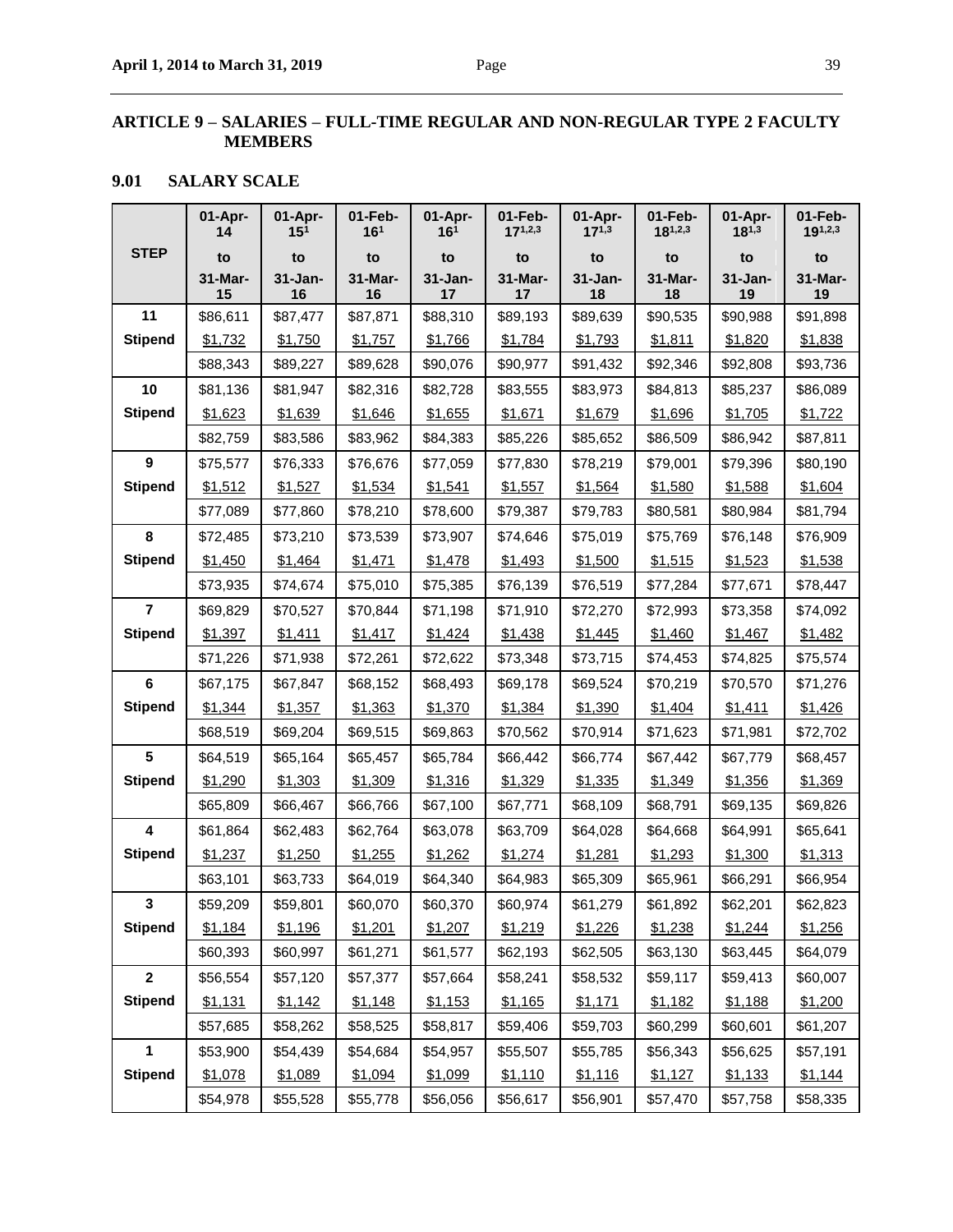# **All rates will be effective the first day of the first full pay period after the first of the month.**

<sup>1</sup>**The Parties agree that retroactive adjustment will apply in the case of a tentative settlement on or before June 1st, 2015.**

**<sup>2</sup>See Appendix – Memorandum of Understanding on the Economic Stability Dividend (ESD). Annual wage rate may be adjusted depending on the ESD.**

**<sup>3</sup>Annual wage rates to be determined depending on the ESD.**

- **9.02** Faculty members will begin at Step 1 of the scale unless they advance up the scale according to the following:
	- a) A person with a Bachelor general or honours degree or journeyperson ticket plus two years of relevant experience in the field will receive one additional step. Each year's experience relevant to the faculty member's appointment in the field of study, education, business or industry in excess of two years counts as one additional step.

## OR

b) A person with a diploma or professional accreditation plus five years of relevant experience will receive one additional step. Each year's experience relevant to the faculty member's appointment in the field of study, education, business or industry in excess of five years counts as one additional step.

## OR

c) A person with senior matriculation plus eight years of relevant experience will receive one additional step. Each year's experience relevant to the faculty member's appointment in the field of study, education, business or industry in excess of eight years counts as one additional step.

## d) i) Advanced degree(s) are accredited as follows:

| <b>Masters</b>                   | 1 step  |
|----------------------------------|---------|
| Doctorate - All but Dissertation | 1 step  |
| Doctorate                        | 3 steps |
| $Masters + Doctorate$            | 4 steps |

- ii) Up to one extra step may be allowed if teaching experience or demonstrating experience increased the time required for the degree(s).
- iii) Other accreditation will be considered on an individual basis.
- iv) Persons who complete a graduate degree on their own time are entitled to have the year's experience count for an increment provided the Employer has not paid for the college or university fees and provided that the entire work for the advanced degree has been done on the individual's holiday time, not on Employer paid faculty member's time or on educational leave or any other form of paid leave.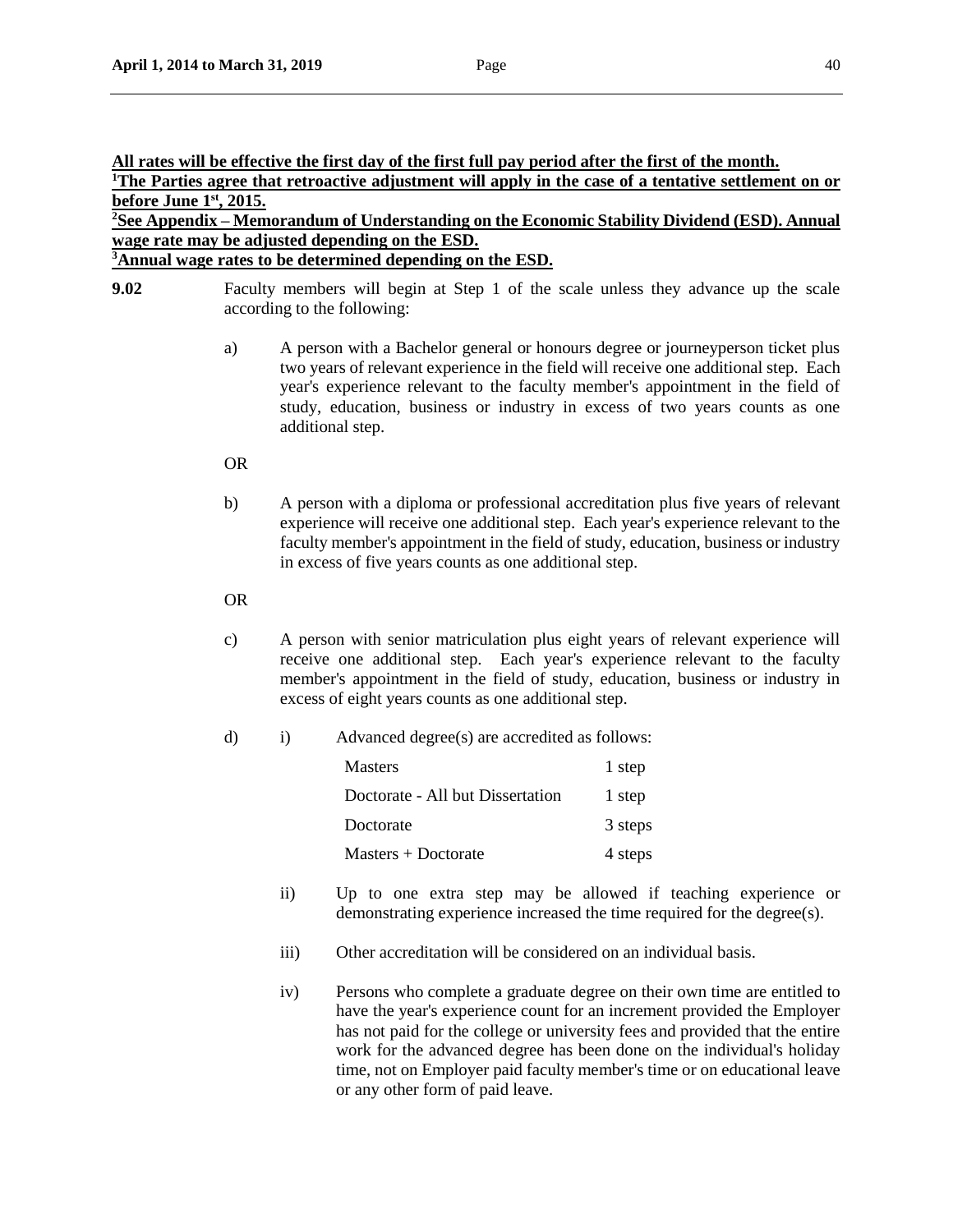- v) A year's experience relevant to the faculty member's appointment in the field of study, education, business or industry, counts as one step.
- e) Special situations not covered by any of the above will be considered on an individual basis by the employer. Decisions made by the Employer on special situations may be appealed in writing to the LMRC within five working days.
- f) Based on FTE service, all regular and non-regular type 2 faculty members will advance one step up the scale until their achievement of the top step. This step increase is payable on the next scheduled pay period following the achievement of one year FTE service.

## **9.03 RECONSIDERATION**

Faculty members who join the faculty are eligible to have their starting salary reconsidered on the basis of new information or reinterpretation of existing information for the first four months following the date their employment with the University began.

Subsequently, changes in salary as a result of additional qualifications or re-evaluation of the qualifications acquired before the faculty member was employed at the University will take effect the first of the month following the date of the notification to Human Resource Services.

## **ARTICLE 10 – SALARIES – NON-REGULAR TYPE 1 FACULTY MEMBERS**

| Effective April 1st 2014      | <b>Contact Hours</b> | Per Semester<br>Credit* | Monthly F/T<br>Equivalent** | Weekly F/T<br>Equivalent | Hourly Rate |
|-------------------------------|----------------------|-------------------------|-----------------------------|--------------------------|-------------|
| <b>Classroom Related</b>      | 16                   | \$1,960.29              | \$5,880.87                  | \$1,357.12               | \$84.82     |
| <b>Reality Environment</b>    | 20                   | \$1,960.29              | \$5,880.87                  | \$1,357.12               | \$67.86     |
| <b>Simulation Environment</b> | 24                   | \$1,960.29              | \$5,880.87                  | \$1,357.12               | \$56.55     |
| Individual Learning           | 24                   | \$1,960.29              | \$5,880.87                  | \$1,357.12               | \$56.55     |
| <b>Practicum Supervision</b>  | 32                   | \$1,960.29              | \$5,880.87                  | \$1,357.12               | \$42.41     |

## **10.01 SALARIES – NON-REGULAR TYPE 1 FACULTY MEMBERS**

| Effective April 1st 2015 <sup>1</sup> | <b>Contact Hours</b> | Per Semester<br>Credit* | Monthly F/T<br>Equivalent** | Weekly F/T<br>Equivalent | Hourly Rate |
|---------------------------------------|----------------------|-------------------------|-----------------------------|--------------------------|-------------|
| <b>Classroom Related</b>              | 16                   | \$1,979.89              | \$5,939.67                  | \$1,370.69               | \$85.67     |
| <b>Reality Environment</b>            | 20                   | \$1,979.89              | \$5,939.67                  | \$1,370.69               | \$68.53     |
| <b>Simulation Environment</b>         | 24                   | \$1,979.89              | \$5,939.67                  | \$1,370.69               | \$57.11     |
| Individual Learning                   | 24                   | \$1,979.89              | \$5,939.67                  | \$1,370.69               | \$57.11     |
| <b>Practicum Supervision</b>          | 32                   | \$1,979.89              | \$5,939.67                  | \$1,370.69               | \$42.83     |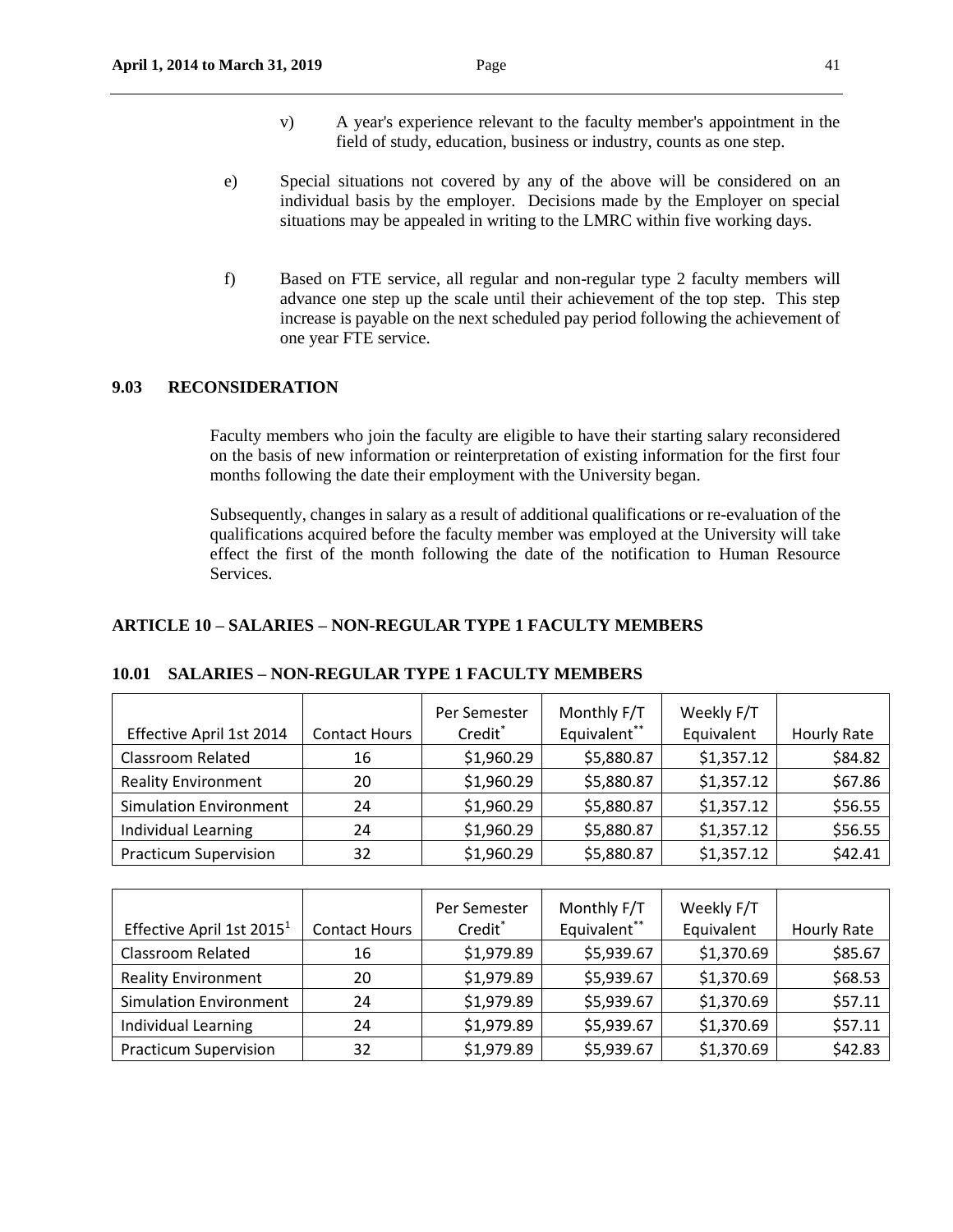|                                     |                      | Per Semester        | Monthly F/T  | Weekly F/T |             |
|-------------------------------------|----------------------|---------------------|--------------|------------|-------------|
| Effective Feb 1st 2016 <sup>1</sup> | <b>Contact Hours</b> | Credit <sup>*</sup> | Equivalent** | Equivalent | Hourly Rate |
| <b>Classroom Related</b>            | 16                   | \$1,988.80          | \$5,966.40   | \$1,376.86 | \$86.05     |
| <b>Reality Environment</b>          | 20                   | \$1,988.80          | \$5,966.40   | \$1,376.86 | \$68.84     |
| <b>Simulation Environment</b>       | 24                   | \$1,988.80          | \$5,966.40   | \$1,376.86 | \$57.37     |
| Individual Learning                 | 24                   | \$1,988.80          | \$5,966.40   | \$1,376.86 | \$57.37     |
| <b>Practicum Supervision</b>        | 32                   | \$1,988.80          | \$5,966.40   | \$1,376.86 | \$43.03     |

| Effective April 1st 2016 <sup>1</sup> | <b>Contact Hours</b> | Per Semester<br>Credit* | Monthly F/T<br>Equivalent** | Weekly F/T<br>Equivalent | Hourly Rate |
|---------------------------------------|----------------------|-------------------------|-----------------------------|--------------------------|-------------|
| <b>Classroom Related</b>              | 16                   | \$1,998.74              | \$5,996.22                  | \$1,383.74               | \$86.48     |
| <b>Reality Environment</b>            | 20                   | \$1,998.74              | \$5,996.22                  | \$1,383.74               | \$69.19     |
| <b>Simulation Environment</b>         | 24                   | \$1,998.74              | \$5,996.22                  | \$1,383.74               | \$57.66     |
| Individual Learning                   | 24                   | \$1,998.74              | \$5,996.22                  | \$1,383.74               | \$57.66     |
| <b>Practicum Supervision</b>          | 32                   | \$1,998.74              | \$5,996.22                  | \$1,383.74               | \$43.24     |

| <b>Effective Feb 1st</b><br>$2017^{1,2,3}$ | <b>Contact Hours</b> | Per Semester<br>Credit* | Monthly F/T<br>Equivalent** | Weekly F/T<br>Equivalent | Hourly Rate |
|--------------------------------------------|----------------------|-------------------------|-----------------------------|--------------------------|-------------|
| <b>Classroom Related</b>                   | 16                   | \$2,018.73              | \$6,056.19                  | \$1,397.58               | \$87.35     |
| <b>Reality Environment</b>                 | 20                   | \$2,018.73              | \$6,056.19                  | \$1,397.58               | \$69.88     |
| <b>Simulation Environment</b>              | 24                   | \$2,018.73              | \$6,056.19                  | \$1,397.58               | \$58.23     |
| Individual Learning                        | 24                   | \$2,018.73              | \$6,056.19                  | \$1,397.58               | \$58.23     |
| <b>Practicum Supervision</b>               | 32                   | \$2,018.73              | \$6,056.19                  | \$1,397.58               | \$43.67     |

| <b>Effective April 1st</b>    |                      | Per Semester | Monthly F/T  | Weekly F/T |             |
|-------------------------------|----------------------|--------------|--------------|------------|-------------|
| $2017^{1,3}$                  | <b>Contact Hours</b> | Credit*      | Equivalent** | Equivalent | Hourly Rate |
| <b>Classroom Related</b>      | 16                   | \$2,028.82   | \$6,086.46   | \$1,404.57 | \$87.79     |
| <b>Reality Environment</b>    | 20                   | \$2,028.82   | \$6,086.46   | \$1,404.57 | \$70.23     |
| <b>Simulation Environment</b> | 24                   | \$2,028.82   | \$6,086.46   | \$1,404.57 | \$58.52     |
| Individual Learning           | 24                   | \$2,028.82   | \$6,086.46   | \$1,404.57 | \$58.52     |
| <b>Practicum Supervision</b>  | 32                   | \$2,028.82   | \$6,086.46   | \$1,404.57 | \$43.89     |

| Effective Feb 1st<br>$2018^{1,2,3}$ | <b>Contact Hours</b> | Per Semester<br>Credit* | Monthly F/T<br>Equivalent** | Weekly F/T<br>Equivalent | <b>Hourly Rate</b> |
|-------------------------------------|----------------------|-------------------------|-----------------------------|--------------------------|--------------------|
| <b>Classroom Related</b>            | 16                   | \$2,049.11              | \$6,147.33                  | \$1,418.61               | \$88.66            |
| <b>Reality Environment</b>          | 20                   | \$2,049.11              | \$6,147.33                  | \$1,418.61               | \$70.93            |
| <b>Simulation Environment</b>       | 24                   | \$2,049.11              | \$6,147.33                  | \$1,418.61               | \$59.11            |
| Individual Learning                 | 24                   | \$2,049.11              | \$6,147.33                  | \$1,418.61               | \$59.11            |
| <b>Practicum Supervision</b>        | 32                   | \$2,049.11              | \$6,147.33                  | \$1,418.61               | \$44.33            |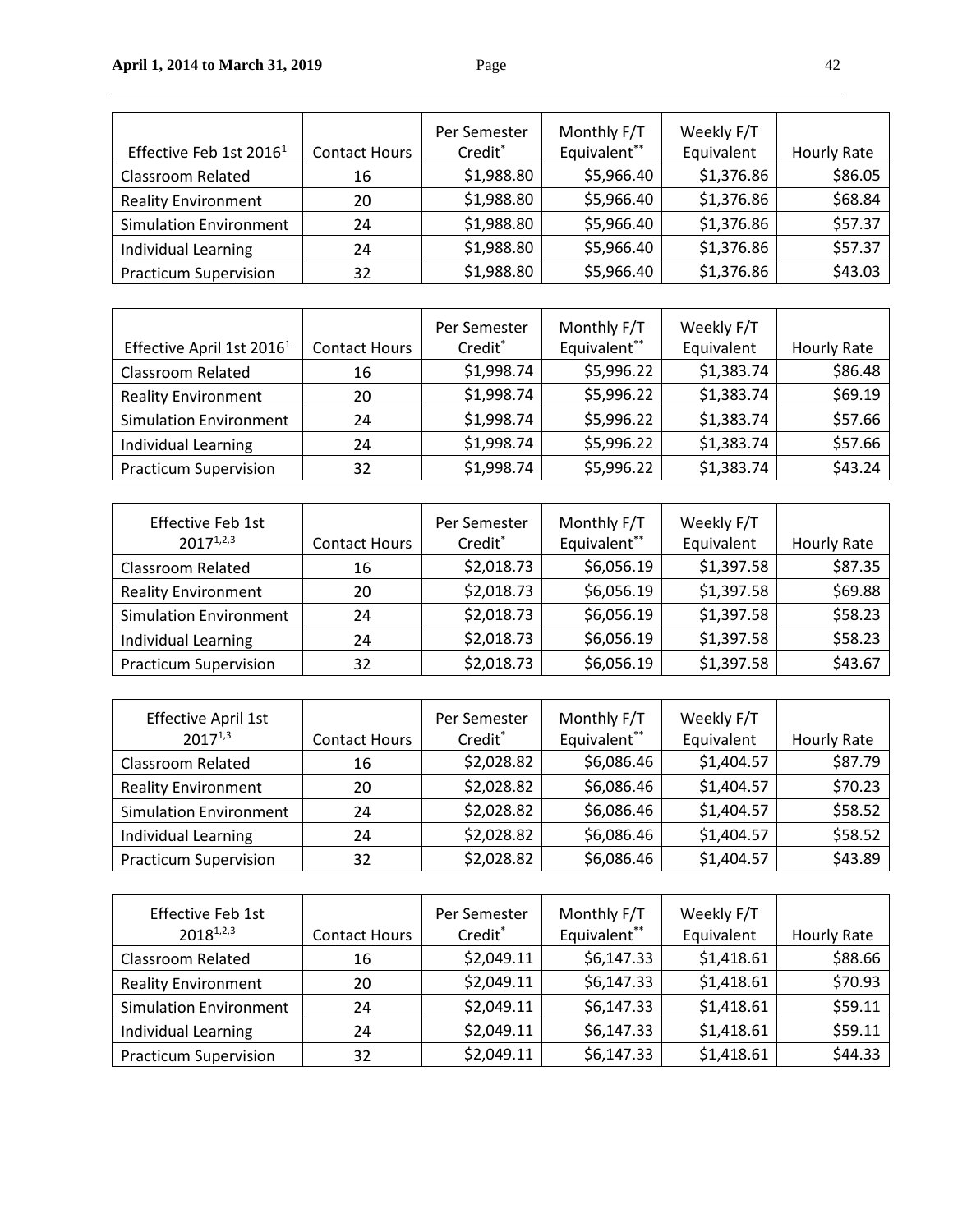| <b>Effective April 1st</b><br>$2018^{1,3}$ | <b>Contact Hours</b> | Per Semester<br>Credit* | Monthly F/T<br>Equivalent** | Weekly F/T<br>Equivalent | Hourly Rate |
|--------------------------------------------|----------------------|-------------------------|-----------------------------|--------------------------|-------------|
| Classroom Related                          | 16                   | \$2,059.36              | \$6,178.08                  | \$1,425.71               | \$89.11     |
| <b>Reality Environment</b>                 | 20                   | \$2,059.36              | \$6,178.08                  | \$1,425.71               | \$71.29     |
| <b>Simulation Environment</b>              | 24                   | \$2,059.36              | \$6,178.08                  | \$1,425.71               | \$59.40     |
| Individual Learning                        | 24                   | \$2,059.36              | \$6,178.08                  | \$1,425.71               | \$59.40     |
| <b>Practicum Supervision</b>               | 32                   | \$2,059.36              | \$6,178.08                  | \$1,425.71               | \$44.55     |

| Effective Feb 1st<br>$2019^{1,2,3}$ | <b>Contact Hours</b> | Per Semester<br>Credit* | Monthly F/T<br>Equivalent** | Weekly F/T<br>Equivalent | Hourly Rate |
|-------------------------------------|----------------------|-------------------------|-----------------------------|--------------------------|-------------|
| <b>Classroom Related</b>            | 16                   | \$2,079.95              | \$6,239.85                  | \$1,439.97               | \$90.00     |
| <b>Reality Environment</b>          | 20                   | \$2,079.95              | \$6,239.85                  | \$1,439.97               | \$72.00     |
| <b>Simulation Environment</b>       | 24                   | \$2,079.95              | \$6,239.85                  | \$1,439.97               | \$60.00     |
| Individual Learning                 | 24                   | \$2,079.95              | \$6,239.85                  | \$1,439.97               | \$60.00     |
| <b>Practicum Supervision</b>        | 32                   | \$2,079.95              | \$6,239.85                  | \$1,439.97               | \$45.00     |

This is inclusive of vacation pay

\*Presume standard 3 credit course

\*\*Normal monthly maximum

**All rates will be effective the first day of the first full pay period after the first of the month.** 

**The Parties agree that retroactive adjustment will apply in the case of a tentative settlement on or before June 1st, 2015.**

**<sup>2</sup>See Appendix – Memorandum of Understanding on the Economic Stability Dividend (ESD). Annual wage rate may be adjusted depending on the ESD.**

**<sup>3</sup>Annual wage rates to be determined depending on the ESD.**

**10.02** There is no obligation on the Employer to offer future contracts to faculty members in this category other than the procedural requirements specified in Article 4.04 (d) and (e).

## **ARTICLE 11 – OTHER SALARY PROVISIONS**

## **11.01 GUIDED STUDY COURSE CONTRACTS**

(a) A Guided Study Course contract is an agreement among three parties: the Employer, an instructor and a student. Regulations dealing with Guided Study are found in the University calendar. Regular and non-regular instructors who are not teaching their full course load during the semester may accept up to five Guided Study Course contracts during that semester. No additional fee shall be payable to the instructor under these circumstances. Non-regular and regular faculty members who are part-time or who have a full teaching load, may accept a Guided Study Course contract or contracts according to the following payment schedule:

\$200 per credit for first student and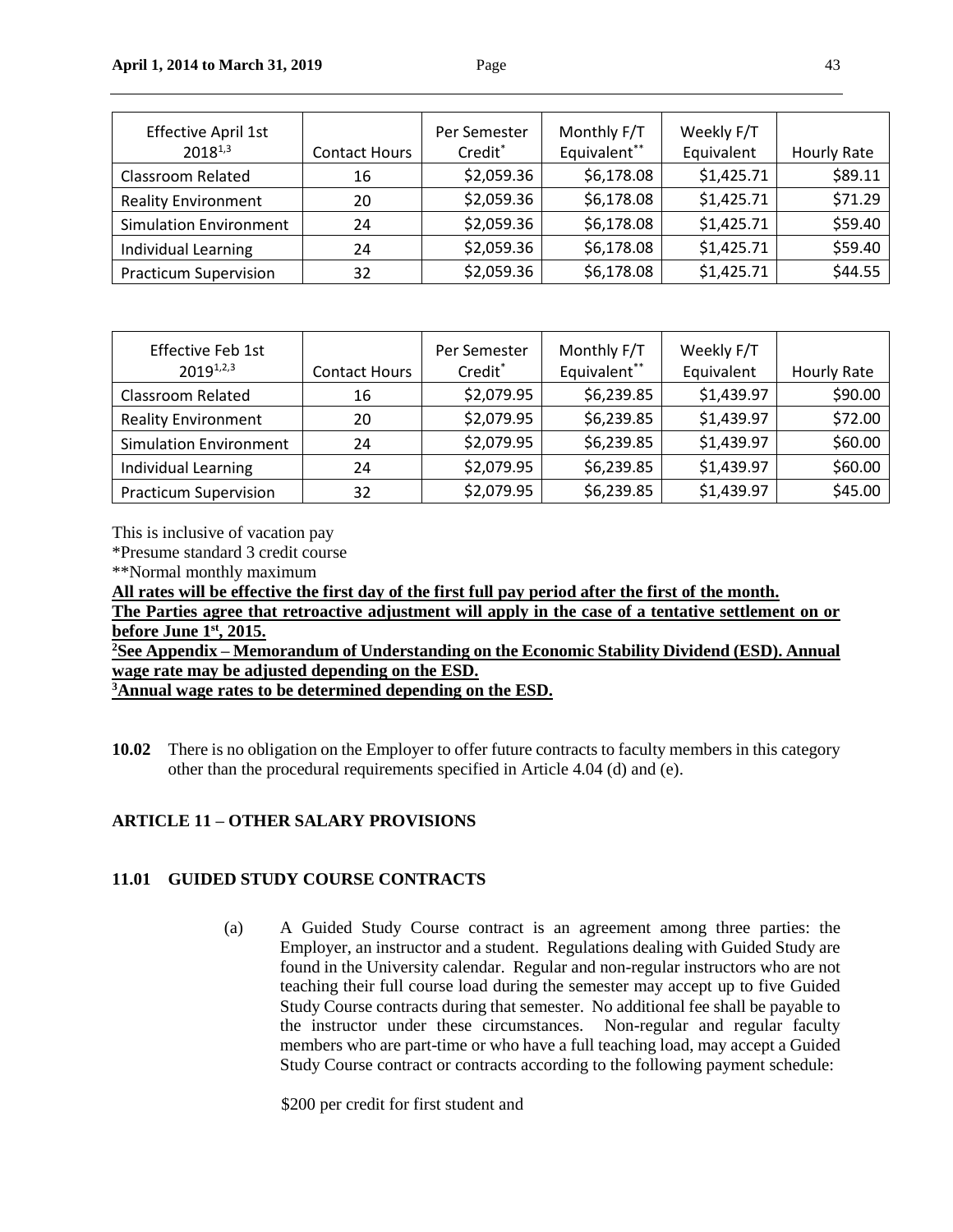\$ 75 per credit for each additional student.

(b) Guided Study Course sections do not count toward part-time experience increment. Payment will not be made until a final grade, other than "I", is received by the administrator responsible. If a student vanishes or withdraws formally before the end of the course, the instructor will receive fifty percent of the fee.

#### **ARTICLE 12** *–* **WORKING CONDITIONS**

## **12.01 NORMAL DUTIES**

- (a) Faculty members are accountable for 10 months of the year. The 10 months accountable time includes such activities as teaching, the counselling of students, curriculum/program development, professional development and participation on a variety of educational committees.
- (b) At least one month before the commencement of any accountable time longer than four consecutive days, and covering activities other than teaching or professional development the faculty member will submit for approval to the appropriate administrator an activity plan for this period. Approval will not be unreasonably withheld.

On an annual basis, the faculty member will submit to the appropriate administrator a written report of their accountable time activities.

- (c) The purposes of curriculum development include course and curriculum expansion and/or maintenance, project and service development
- (d) Within the ten month accountable time, all regular and non-regular type 2 faculty members will normally be assured a minimum of twenty-one (21) working days professional development time. Should any member elect to carry out curriculum development or other accountable, non-teaching work during the period, such work will be subject to the provisions of 12.01(b), or 12.03, if applicable.
- (e) At least one month before the commencement of any period of professional development, the faculty member concerned shall submit to the appropriate administrator an outline of his/her proposed professional development activities. The purposes of professional development for faculty members include maintaining currency in subject matter, instructional processes, technological developments, learning materials, library holdings and professional skills related to their position with the University.
- (f) After consultation with the appropriate professional development committee, the administrator will notify the faculty member of approval, according to the criteria of Article 12.01(e). Approval will not be unreasonably withheld.
- (g) Written reports on professional development activities from faculty members will be appended to the self-evaluation component of performance appraisal reports. On an annual basis, faculty members will confirm completion of approved professional development activities.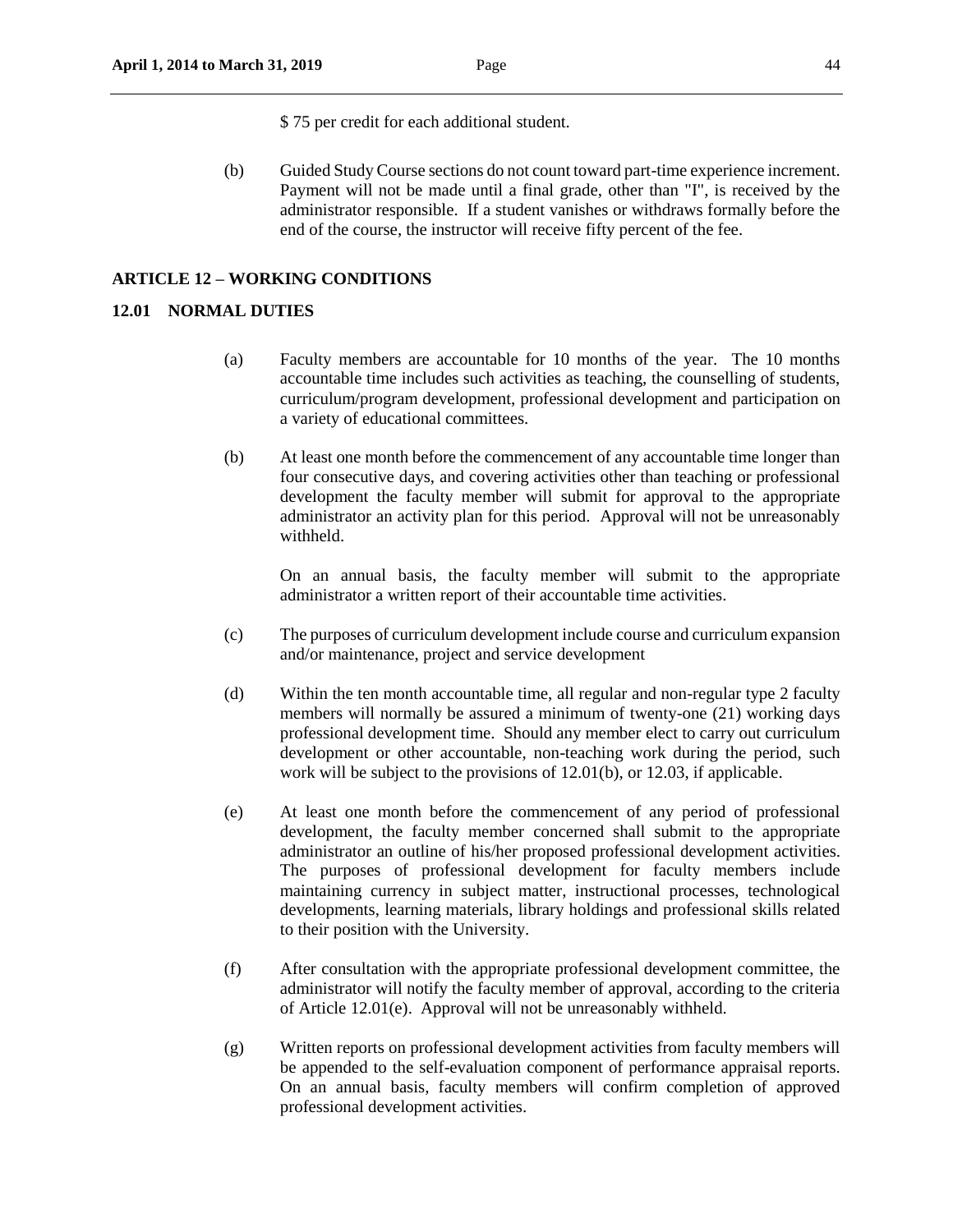- (h) If the needs of the Employer demand and if the Employer in writing requests him/her to do so, a faculty member may carry over a portion of his/her annual professional development time up to a maximum of ten (10) working days for use in the following year, at a time to be agreed upon by the faculty member and the administrator responsible. Such carryover of professional development time shall occur only with the agreement of the faculty member.
- (i) There is an inherent assumption that the duties of regular and non-regular type 2 faculty members involve responsibilities beyond those expected of non-regular type 1 faculty members.

## **12.02 CURRICULUM/PROGRAM DEVELOPMENT REQUIRING FUNDING**

The Employer shall maintain a curriculum development fund to be administered by the Education Council. Application for curriculum/program development fund*s* shall be made by the faculty member to the Educational Council or it's designate. Faculty members in non-semester based programs or services, whose proposals meet the proposal evaluation criteria, will be given priority in the assignment of funds. Any unused monies will be retained and rolled into the fund the following year.

## **12.03 CONTACT HOURS**

Preamble:

(a) Faculty members, regardless of teaching mode, perform other duties directly related to their teaching. Although these duties will typically vary in degree with the instructional mode, they include in general: class preparation; assessment; meeting with students outside of class; internal liaison with other faculty members and/or staff; and external liaison.

The following descriptions are illustrative rather than exhaustive. The descriptions are not intended to alter existing modes or change past practice.

Weekly Contact Hours Description of Teaching Modes

16 Classroom Related Instruction

In this mode faculty members work directly and continuously, as instructor or facilitator, with groups of students (e.g., seminar, lecture, tutorial, team teaching and co-operative learning).

In this mode the primary focus of faculty work beyond the contact hours is on course, class and assignment preparation, marking and other assessment of student work, and scheduled office hours.

20 Reality Learning Environment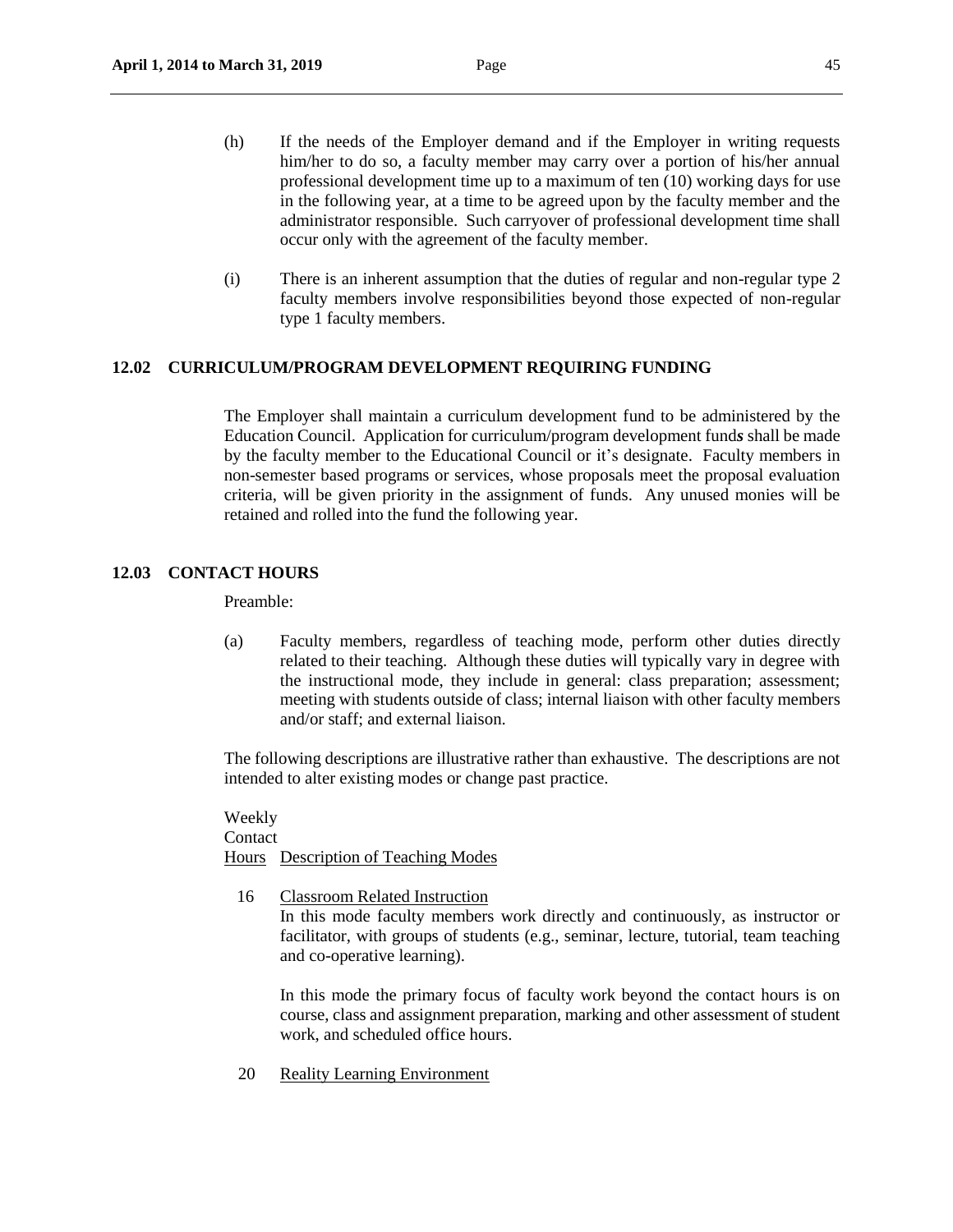In this mode faculty members work directly with students in an actual work setting to facilitate application of classroom-related and lab-related instruction leading towards development of problem-solving skills in a real life context. Student performance in the work setting is directly supervised by the instructor.

In this mode the primary focus of faculty work beyond the contact hours is preparation for reality learning situations, assessment of students' ability to apply knowledge/skills, and internal and external liaison.

#### 24 Simulated Learning Environment

In this mode, faculty members work directly with students in a simulated environment (e.g., labs, shops and studios) to facilitate accomplishment of program-defined goals related to proficiency development in problem solving and/or manipulating objects and materials.

Although similar projects are usually assigned for all students to work on at the same time, the instructor normally provides direction and feedback to students on a one-to-one basis.

In this mode the primary focus of faculty work beyond the contact hours is on preparation for the simulated learning environment, and liaison with other instructors and/or staff.

24 Individual Learning Environments

In this mode faculty members plan and monitor each student's program within the class, teach mainly on an individual basis, and provide guidance and program adjustments as necessary. Learning is individually-paced.

In this mode the primary focus of faculty beyond the contact hours is on preparation of independent learning materials, assessment, monitoring of student progress, and internal and external liaison.

32 Practicum Supervision/Field Experience

In this mode, faculty members are involved with the student and workplace supervisor in on-the-job training. The primary role of the instructor is to communicate with the student and the supervisor regarding the standard of performance for work competency and to assist in assessment.

In this mode the primary focus of faculty beyond the contact hours is on planning and implementation, external liaison and student assessment.

- (b) Work schedules within the limits of the policy stated above shall be delivered in co-operation with the administrator responsible.
- (c) The average teaching load is determined over an entire academic year; eighteen hours of instruction per week in one semester and fourteen in the other, for example, constitute an average teaching load of sixteen hours for classroom related instructors.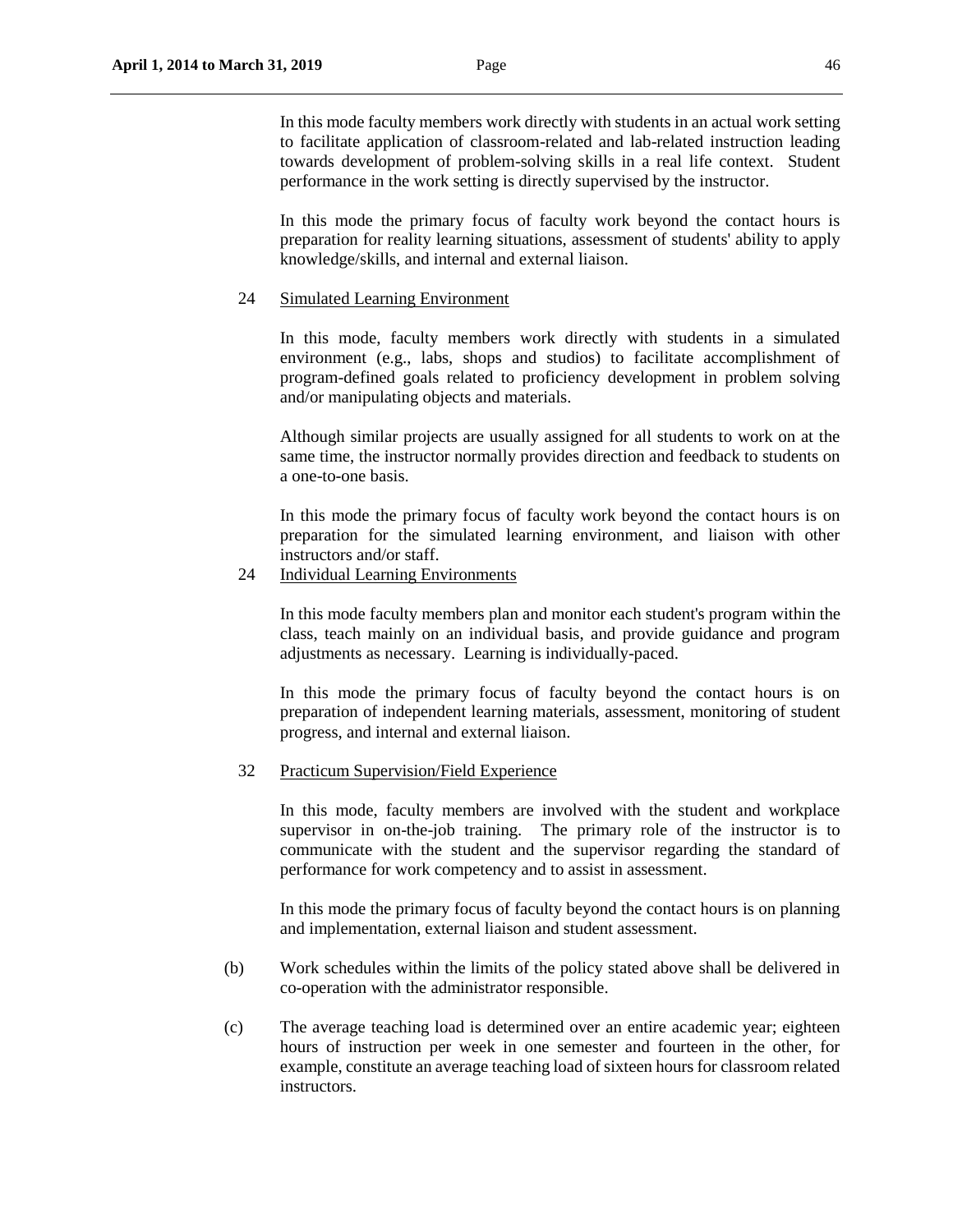- (d) There will be a maximum of seven hours daily classroom contact for faculty members, except where program requirements or physical facility limitations dictate a longer period. In such cases, the daily contact hours may be increased where it is agreed by the Union.
- (e) Nothing in this section is to be construed that:
	- (i) the classroom contact hours must be seven hours total per day, or
	- (ii) those contact hours so stated are the total hours work expected from faculty members.
- (f) Nothing in this section will be construed in such a way as to increase the instructional workload schedule over the load prescribed by past practices. The load for an instructor teaching in more than one instructional mode is pro-rated.
- (g) Unless there is prior consent, there shall be a minimum of twelve hours between the end of the regular or non-regular type 2 faculty member's last class one day and the beginning of his/her first class the next day.
- (h) No regular or non-regular type 2 faculty member shall be required to work a day consisting of more than ten hours from the beginning of the first class to the end of the last class without his/her consent.
- (i) Placement of disciplines/programs within this policy shall be undertaken by the administrator responsible in consultation with the faculty members in the discipline or program.
- (j) The faculty are entitled to have two consecutive days per week free of scheduled student contact hours. This entitlement is not intended to preclude other scheduling based on special circumstances or based on mutual agreement.

#### **12.04 WORKLOADS**

The parties agree to the following provisions relating to faculty members' workload.

- (a) The registration limits for all courses currently offered by the Employer in the academic, career and technology areas are 35 unless established by practice as lower, excepting multiple sections where the limit is the correct multiple of the number of sections involved.
- (b) The registration limits for English are as follows:
	- (i) Writing and Composition Courses 25
	- (ii) Writing Skills -17
	- (iii) Creative Writing 22
	- (iv) Literature 35
- (c) Registration limits will be measured at the Stable Enrolment Date.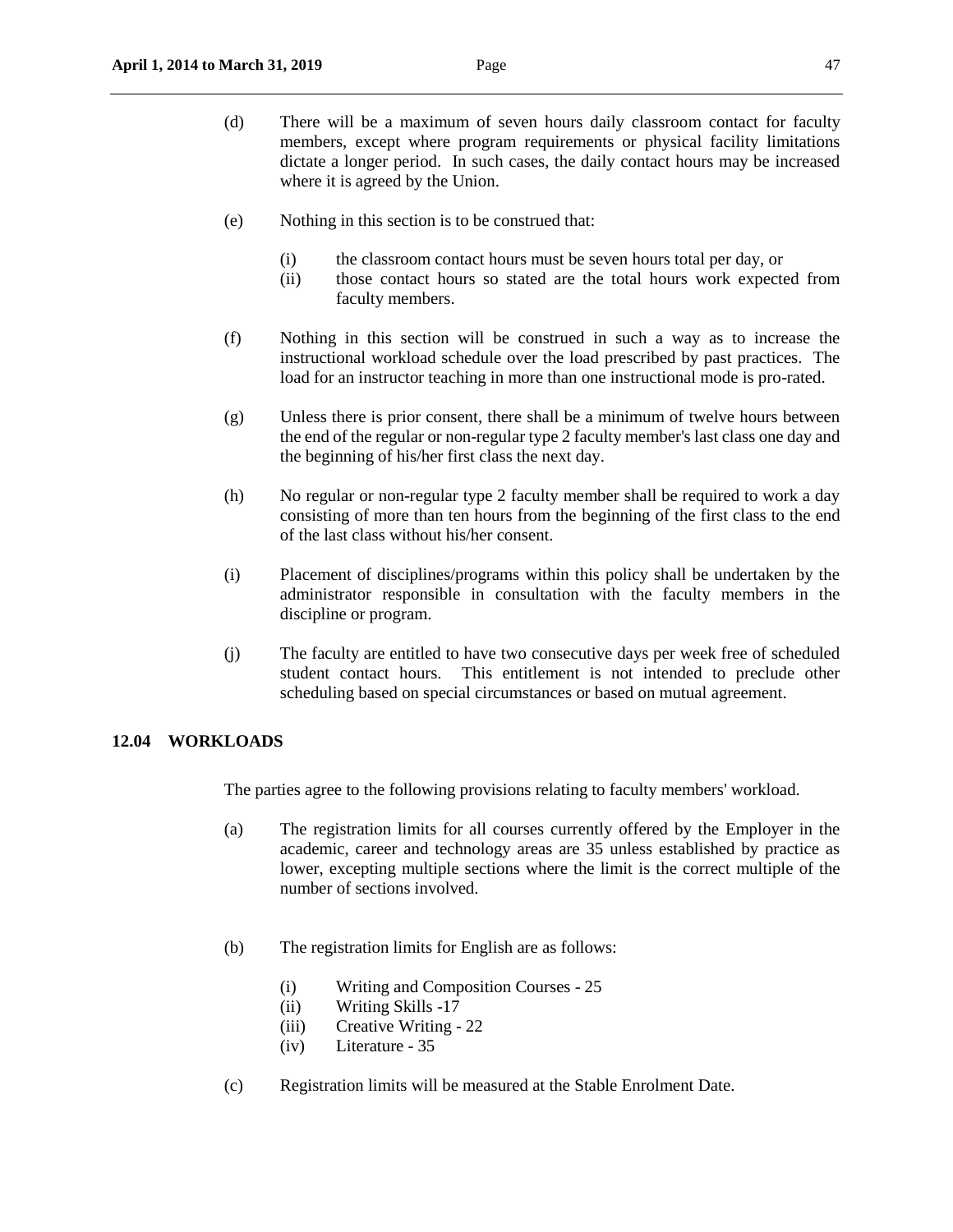- (d) The Employer will supply, in consultation with program faculty members and within its budget allocation, non-regular type 1 faculty members to help with peak periods of critiquing of student work in Interior Design where such a need is identified.
- (e) For continuous intake, self-paced day students only, 1/4 time students shall count as 1/3 time, and 1/2 time students will count as 2/3 time in determining workload in Academic and Career Preparation.
- (f) Student/instructor ratios in Academic and Career Preparation are as follows:
	- (i) Intermediate/Advanced Provincial Level Courses -19/1
	- (ii) Fundamental (non-literacy) Level Courses -16/1
	- (iii) Literacy Level Courses -13/1

The above stated limits are subject to alteration if the Ministry changes the formula for funding these classes; generally, as the weighting factor continues to be adjusted upward, the student/instructor ratio will be adjusted downward and viceversa. The parties agree that workload levels shall be tied to funding levels.

(g) The registration limits in the Bachelor of Science in Nursing Program are as follows:

| <b>Semesters 1-8</b>      | <b>Class size limit</b> | <b>Weekly contact hours</b> | Mode                         |
|---------------------------|-------------------------|-----------------------------|------------------------------|
| <b>Theory</b>             | 32                      | 16                          | <b>Classroom related</b>     |
| <b>Reality (Clinical)</b> |                         | 20                          | <b>Reality learning</b>      |
| Lab                       | 16                      | 24                          | <b>Simulated learning</b>    |
| <b>Simulation</b>         | 16                      | 20                          | <b>Reality learning</b>      |
| <b>Praxis</b>             | 16                      | 16                          | <b>Classroom related</b>     |
| Communication             | 32                      | 16                          | <b>Classroom related</b>     |
| <b>Project/Practicum</b>  | 20                      | 32                          | <b>Practicum/Supervision</b> |
| <b>CNP1 and CNP2</b>      | 20                      | 32                          | <b>Practicum/Supervision</b> |

#### **12.05 STUDENT INTERVIEW HOURS**

Times and places on campus at which faculty members will be available for student interviews shall be published.

## **12.06 COURSE PREPARATIONS**

No instructor shall be assigned more than three different course preparations within his/her workload in any semester without his/her consent.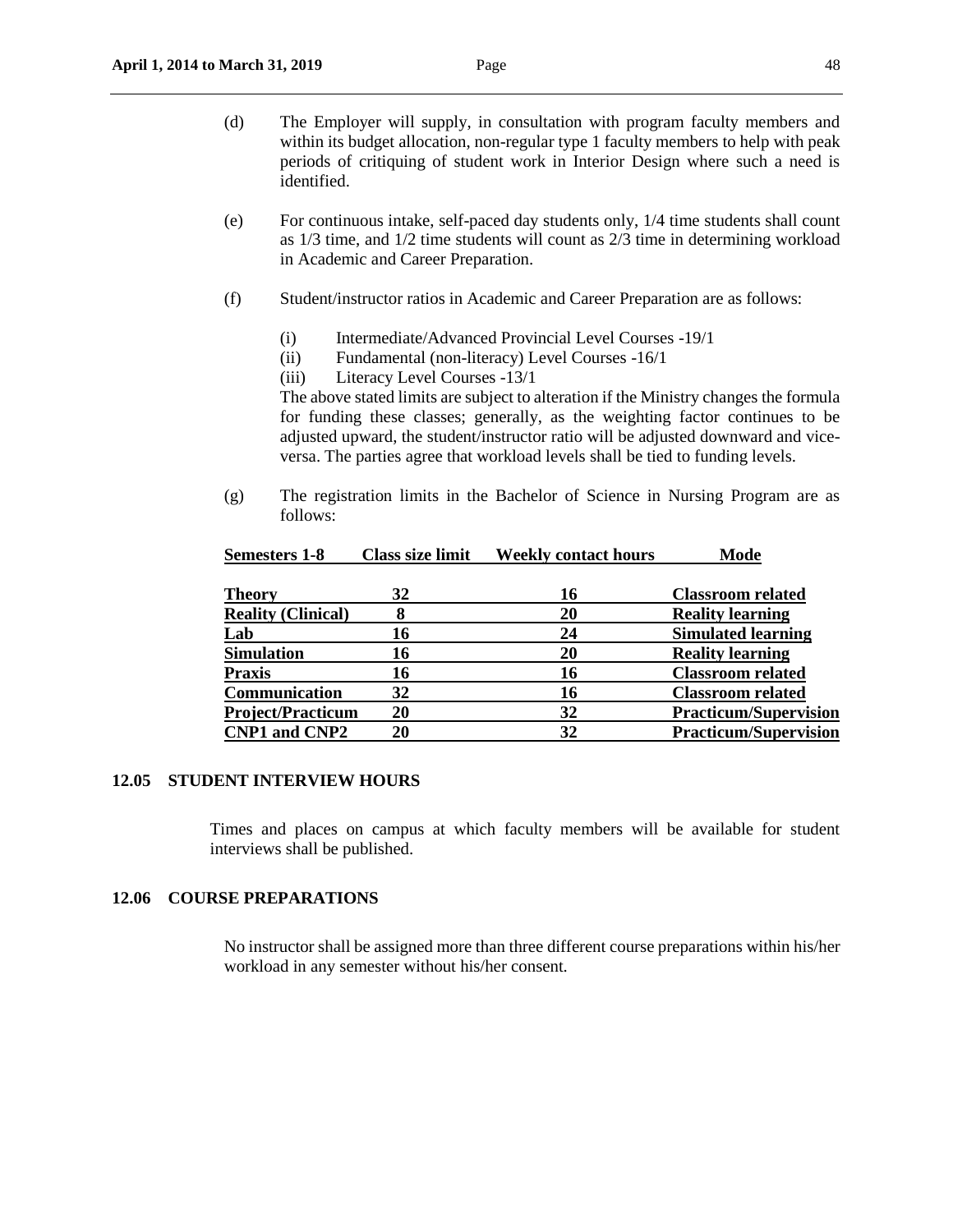#### **12.07 COUNSELLORS, LIBRARIANS AND OTHERS**

(a) Counselling Services Faculty Members

The normal work week for faculty members covered under this section is 35 hours per week. The maximum for direct contact hours with students is 24 hours per week. Individual faculty members may elect to exceed this maximum. Where such faculty members are involved in instructional modes listed in Article 12.03, these shall be pro-rated. Scheduling work shall follow past practices and shall be delivered in cooperation with the administrator responsible. For part-time regular and non-regular faculty type 2 under this article, contact and non-contact hours shall be prorated proportionally.

(b) Librarians

The normal work week for librarians is 35 hours per week. The maximum for reference desk coverage is 20 hours per week. Individual faculty members may elect to exceed this maximum. Where librarians are involved in instructional modes listed in Article 12.03, these shall be pro-rated. For part-time regular and non-regular type 2 librarians, part of their assignment shall be scheduled as non reference desk duties as agreed upon by the librarian and the administrator responsible.

Scheduling work shall follow past practices and shall be delivered in cooperation with the administrator responsible.

(c) Other Faculty Members Not Covered Above

For these faculty members, work schedules shall follow past practices and shall be delivered in co-operation with the administrator responsible. Where other faculty members not covered above and librarians are involved in instructional modes listed in Article 12.03, the workload shall be pro-rated.

## **12.08 PRIOR LEARNING ASSESSMENT**

a) Definition

Prior learning assessment (PLA) is the assessment by some valid and reliable means, of what has been learned through formal and non-formal education/training or experience, that is worthy of credit in a course or program offered by the institution providing credit.

The assessment and evaluation of prior learning and the determination of competency and credit awarded, will be done by faculty members who have the appropriate subject matter expertise but other staff in an institution may have a supporting role in the process.

The work required for prior learning assessment includes but is not limited to: classroom-based and individual advising; classroom-based and individual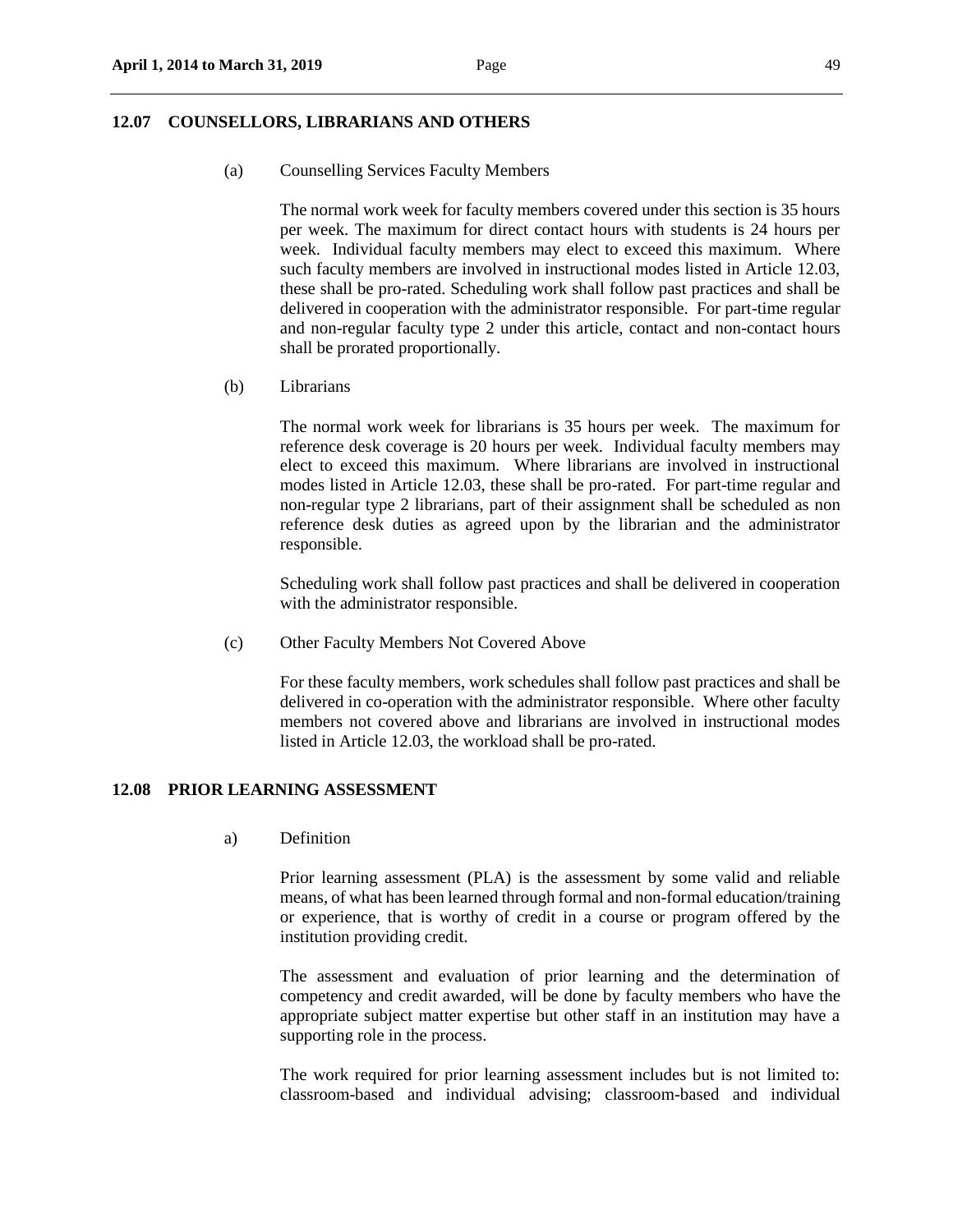assessment, training and upgrading; development of assessment tools; and training in the use of flexible assessment.

b) Prior Learning Assessment as Workload

Prior learning assessment work undertaken by an employee covered by this Agreement will be integrated into and form part of the employee's workload as workload is defined in this Agreement.

c) Training in Prior Learning Assessment

An employee required to perform prior learning assessment responsibilities as part of his/her workload, has a right to Employer-paid training time and expenses, in the methodology and application of prior learning assessment as necessary for the assigned task.

d) Prior Learning Assessment Coordinators

Prior Learning Assessment coordinators will be faculty or instructional bargaining unit members.

## **12.09 DISTRIBUTED LEARNING**

- a) Distributed learning includes, but is not limited to, print based education courses, online or web-based instruction, video-conferencing, teleconferencing, instructional video and audio tapes, hybrid or mixed-mode programs and courses.
- b) In developing and offering distributed learning programs and courses, the employer will plan in collaboration with the department or functional area and the employee(s) who will develop and/or deliver the program or course.
- c) For the purposes of this article departments or functional areas are defined as the operational or administrative sub-division within which an employee is appointed and assigned workload and may include geographic limitations.
- d) Subject to mutual agreement, the parties may develop criteria for the determination of the appropriate release time for the development, delivery and revision of distributed learning programs or courses. To the extent that they contain provisions that address release time and workload for the development, delivery and revision of distributed learning programs or courses, letters of understanding shall apply.
- e) The employer will provide the necessary technological and Human Resource Services for employees assigned to develop and deliver the program and courses.
- f) The employer will provide the necessary and appropriate training in the use of relevant educational technology for employees assigned to deliver distributed learning programs and courses.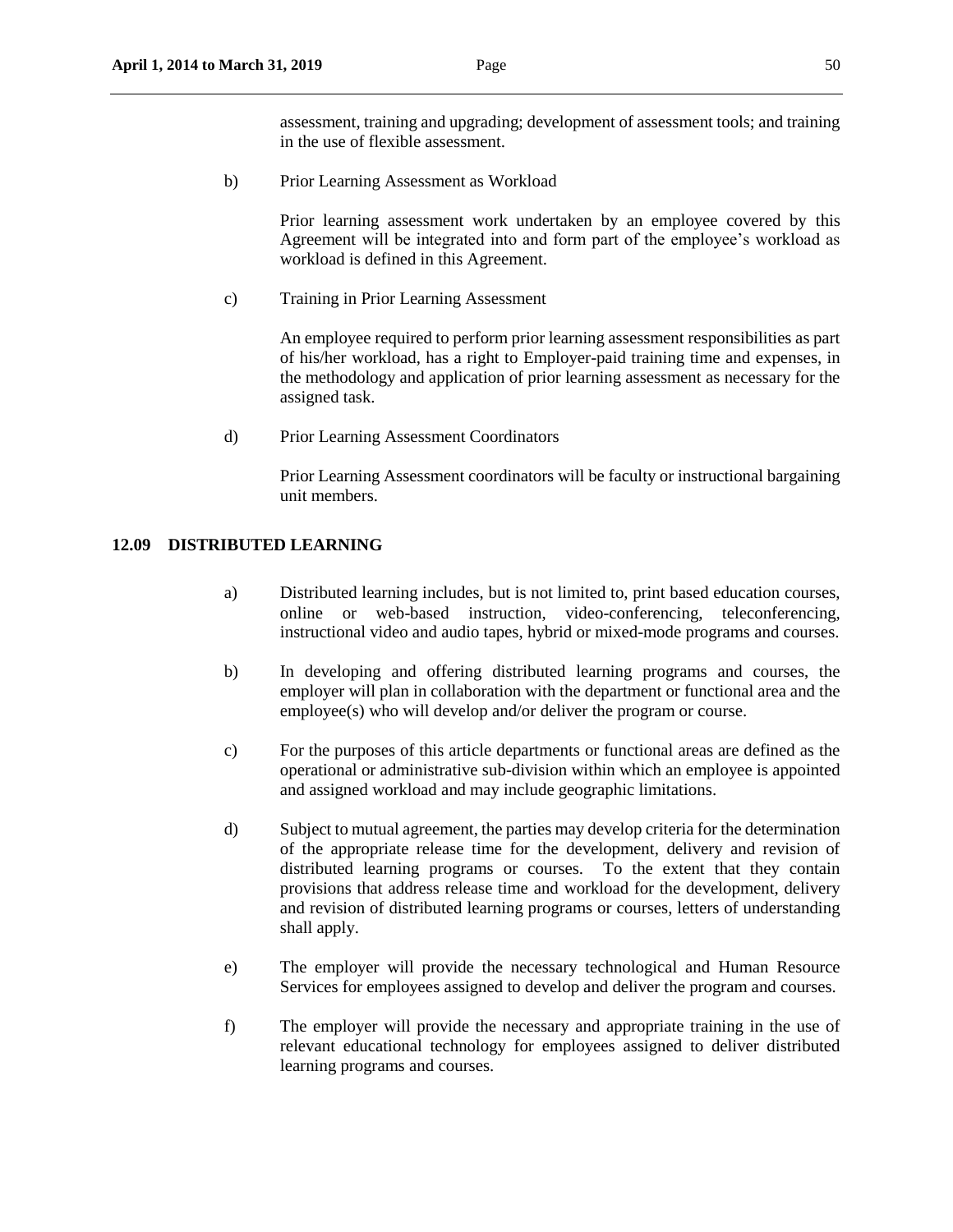- g) Employees delivering distributed learning programs/courses shall not be required to provide technical support to students taking distributed learning courses.
- h) Employees shall not be required to deliver distributed learning programs/courses from their home. Employees delivering or developing distributed learning courses shall be provided with office space and the appropriate technology to support them in their work.
- i) Where an employee has been assigned an online course and agrees to the employer's request to teach all or part of that course from home, the employer shall provide the appropriate technology and pay for the reasonable and approved costs of delivering those courses from home.
- j) No regular employee will be laid off as a direct result of the introduction of distributed learning.

#### **12.10 TRAVEL**

The Employer being a multi-campus institution, all faculty members are obliged to have access to transportation since they may be expected, subject to the following guidelines, to teach at one or more of the University campuses or other locations where classes are scheduled:

- (a) Teaching at two locations on any one day may be required.
- (b) A faculty member shall not be assigned to teach at more than two locations in any semester without his/her consent.
- (c) A mileage allowance of 47 cents per kilometre. If the employer adjusts the mileage rates for administrators during the life of this Agreement, the above rates will be amended accordingly. Mileage will be paid for authorized University travel on the following basis:
	- the first campus reported to each day will for the purpose of this article be the home campus for that day and inter-campus mileage will accumulate from that location.
	- there will be no mileage claim allowed for travel from the last campus to home.
- (d) In the event a faculty member is required by the Employer to report to more than one campus per day in excess of six days per month, on a regular and continuing basis, the faculty member shall be reimbursed upon presentation of appropriate receipts and documents 100% of the annual incremental cost of the ICBC class 07 (business) premium that is over and above that for a class 02 (pleasure, drive to work or school). Such reimbursement is limited to one vehicle per faculty member and it is the responsibility of the faculty member to purchase class 07 vehicle insurance when necessary.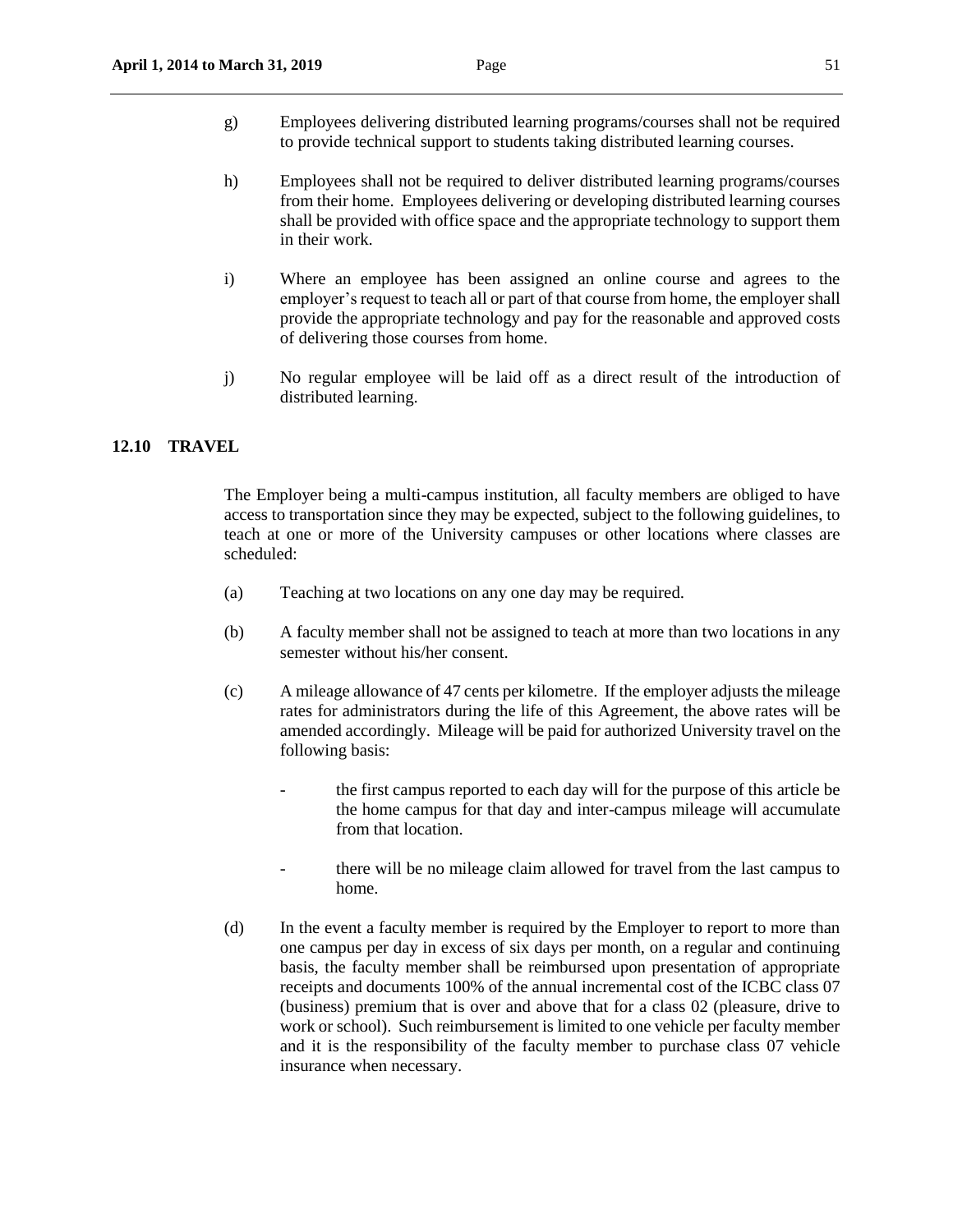(e) Unreserved annual parking pass rates will be \$120.00 per year. Reserved annual parking pass rates will be \$200.00 per year.

#### **12.11 OFFICE SPACE**

All faculty members teaching one-half time or more shall be provided with office space on the campus where the majority of their courses are taught. Further, the Employer will, upon the request of a faculty member, complete Income Tax Form No.T2200 (Declaration of Employment Conditions - Office or Employment Expense).

### **12.12 VACATION**

- (a) The annual vacation entitlement for regular faculty members will consist of 42 working days. Vacation days are intended to be 24-hour days free from scheduled contact hours; however, faculty may choose to take partial vacation days.
- (b) In areas of the University that must, by the nature of their work, operate on a more or less continuous basis, such as the Libraries, Admissions or Counselling, the administrator responsible, on consultation collectively with all available regular and non-regular type 2 faculty members in the Division, shall recommend to the Employer suitable levels of operation to be maintained at varying times of the year, and set guidelines for the scheduling of vacation time. Employee preferences for vacation schedules will be taken into consideration in those guidelines.
- (c) If the needs of the Employer demand and if the Employer in writing requests him/her to do so, a faculty member may carry over a portion of his/her annual vacation up to a maximum of twenty (20) working days for use in the following year, either separately or continuously with his/her regular annual vacation, as may be agreed between the faculty member and the administrator responsible. Such carryover of vacation shall occur only with the agreement of the faculty member.
- (d) A regular faculty member who worked less than a complete ten (10) months' accountable time during an academic year shall earn vacation entitlement at the rate of 4.2 days for each month in which the regular faculty member has worked at least ten (10) days. For the purpose of this clause, work shall include and be limited to: all accountable time as specified in Article 12.01(a), all salary continuance time as specified in 15.06(a), all time spent on leave with pay under Articles 3.11, 13.03, 13.04, and 14, and time spent on suspension with pay under 17.05.
- (e) Where a faculty member voluntarily elects to teach in three semesters, vacation time will be scheduled intermittently throughout the academic year, taking operational requirements into account.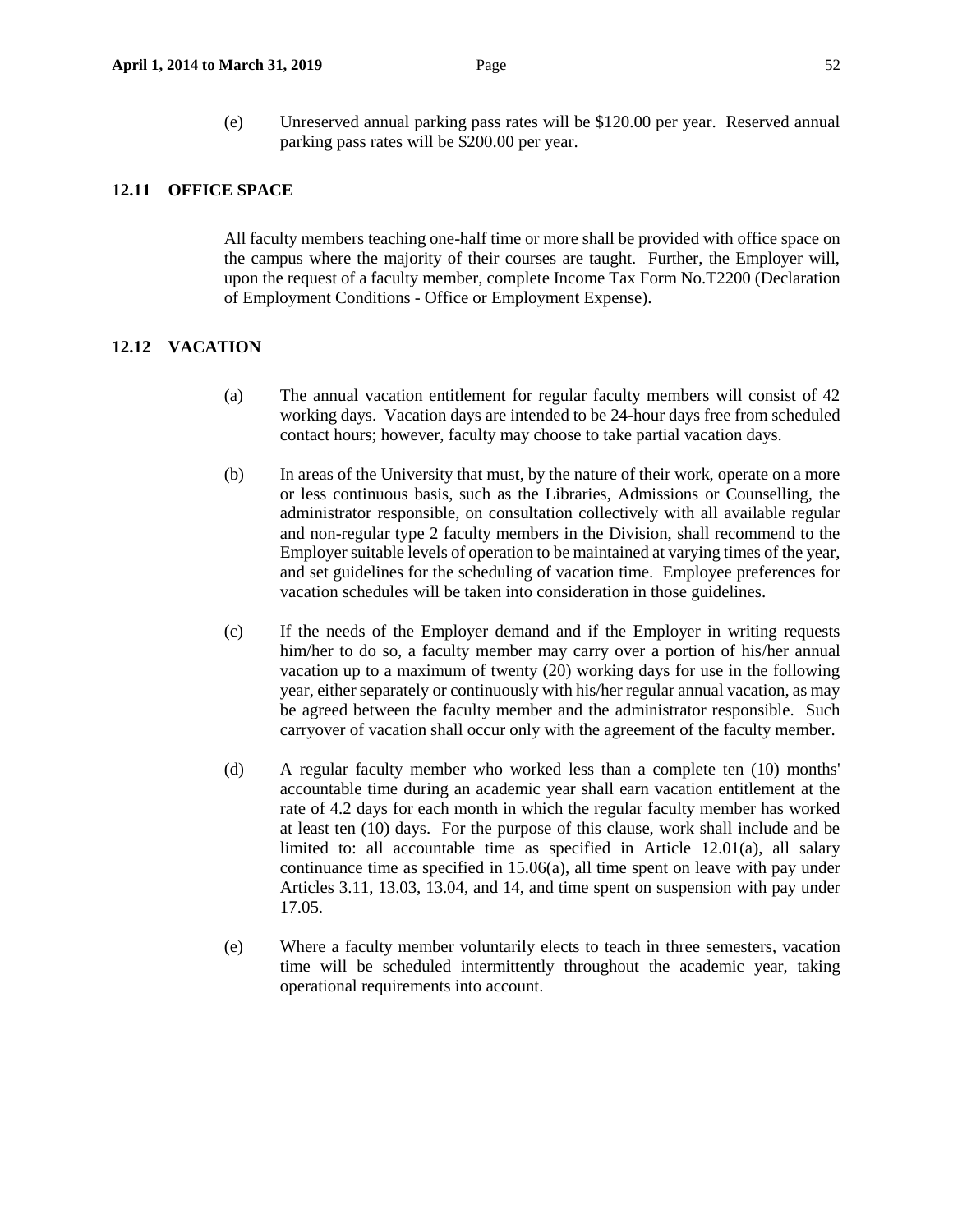#### **12.13 GENERAL HOLIDAYS**

(a) The following have been designated as paid general holidays:

| <b>Family Day</b>    | Thanksgiving Day   |
|----------------------|--------------------|
| Good Friday          | Remembrance Day    |
| <b>Easter Monday</b> | Christmas Eve Day  |
| Victoria Day         | Christmas Day      |
| Canada Day           | <b>Boxing Day</b>  |
| British Columbia Day | New Year's Eve Day |
| Labour Day           | New Year's Day     |

- and any other holiday proclaimed as a holiday by Federal or Provincial Government legislation.
- (b) Payment for paid holidays will be made at the rate of basic pay that the faculty member is receiving at the time of the holiday.
- (c) (i) Faculty members must work the last regularly scheduled day of work prior to the paid holiday and the first regularly scheduled day of work after the paid holiday in order to qualify for the paid holiday;
	- (ii) It is agreed that regular faculty members, who on the last regularly scheduled day of work prior to the paid holiday, and on the first regularly scheduled day of work after the paid holiday, are on approved leave with pay as provided for in Articles 3.11, 12.12, 13.03, 13.04, 14 and 17.06(h), shall have been deemed to have worked the last regularly scheduled day of work before the paid holiday and the first regularly scheduled day of work after the paid holiday.
- (d) It is agreed that holiday pay is already included in the annual or pro-rata basic pay of regular faculty members and is included in the Per Semester Credit or Monthly F.T. Equivalent or Weekly Equivalent basic pay of non-regular type 1 faculty members. In the event faculty members do not meet the qualifying conditions in Article 12.1**3**(c) an amount equivalent to one (1) day's basic pay will be deducted from the annual or pro-rata basic pay or basic contract pay.
- (e) For the faculty member whose work week is from Monday to Friday and when any of the above-noted holidays falls on a Saturday and is not proclaimed as being observed on some other day, the following Monday shall be deemed to be the holiday for the purpose of this Agreement, and when a holiday falls on a Sunday and it is not proclaimed as being observed on some other day, the following Monday (or Tuesday, where the preceding section already applies to the Monday) shall be deemed to be the holiday for the purposes of this Agreement.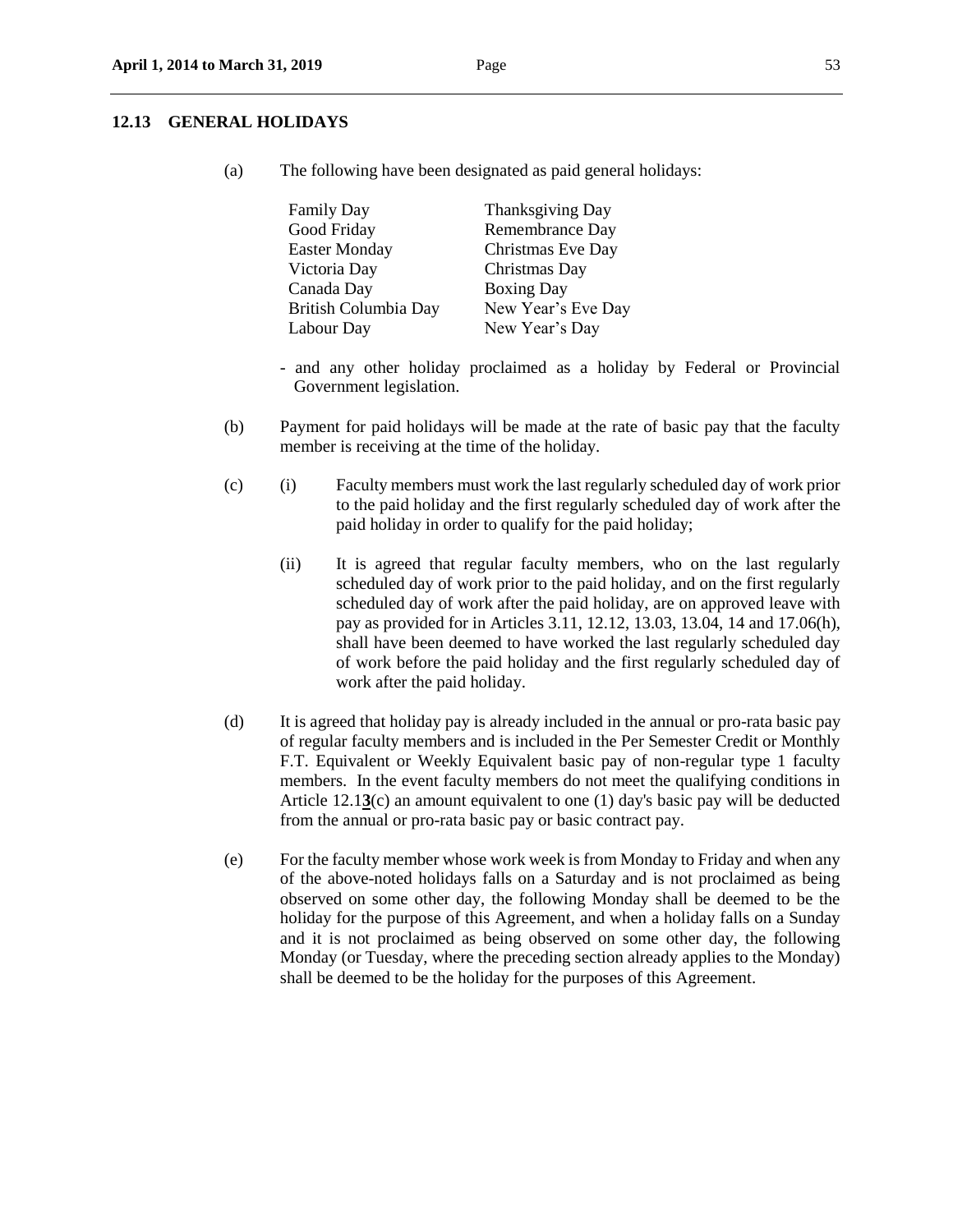#### **12.14 PROFESSIONAL MEMBERSHIP DUES AND FEES**

Where the Employer requires, as a condition of continuing employment, that a regular faculty member maintain a specified professional association membership, the Employer will pay the annual dues required to maintain such membership.

#### **12.15 LEAVE OF ABSENCE FOR UNIVERSITY COMMITTEES**

An employee whose assigned work schedule would prevent her/him from attending meetings of a University committee to which s/he has been elected or appointed, will be granted a leave of absence from her/his regular duties without loss of pay or other entitlements to attend such meetings(s).

Where such leave is granted, the Employer will replace the employee as necessary. Costs arising from this provision will not be charged against the program area of the participating employee.

#### **12.16 CHRISTMAS BREAK**

The break between Christmas and New Year's shall be accountable time for all faculty and shall not require attendance on campus.

In areas of the University that must, by the nature of their work, operate on a more or less continuous basis, such as the Libraries, Admissions or Counselling, the administrator responsible on consultation collectively with all available regular and non-regular type 2 members in division, shall recommend to the employer suitable levels of operation to be maintained during this break.

## **12.17 SCHOLARLY ACTIVITY**

The parties recognize that research and scholarly activity have always been an integral component of faculty work at Kwantlen Polytechnic University. Research and scholarship inform teaching, curriculum and teaching practices, enhance the knowledge of faculty and students, and enable faculty members to remain intellectually stimulated and current in their fields. Scholarly activity is a dynamic process consisting of the following interrelated components: discovery, application, integration, teaching and learning, and creative artistry.

Nothing in this provision shall be construed as increasing a faculty member's assigned workload.

#### **12.18 ACADEMIC FREEDOM**

Society benefits from the search for knowledge and its free exposition. Academic freedom is essential to both these purposes in the teaching function of the University as well as in its scholarship and research. Every faculty employee is entitled to exercise academic freedom in the performance of their duties.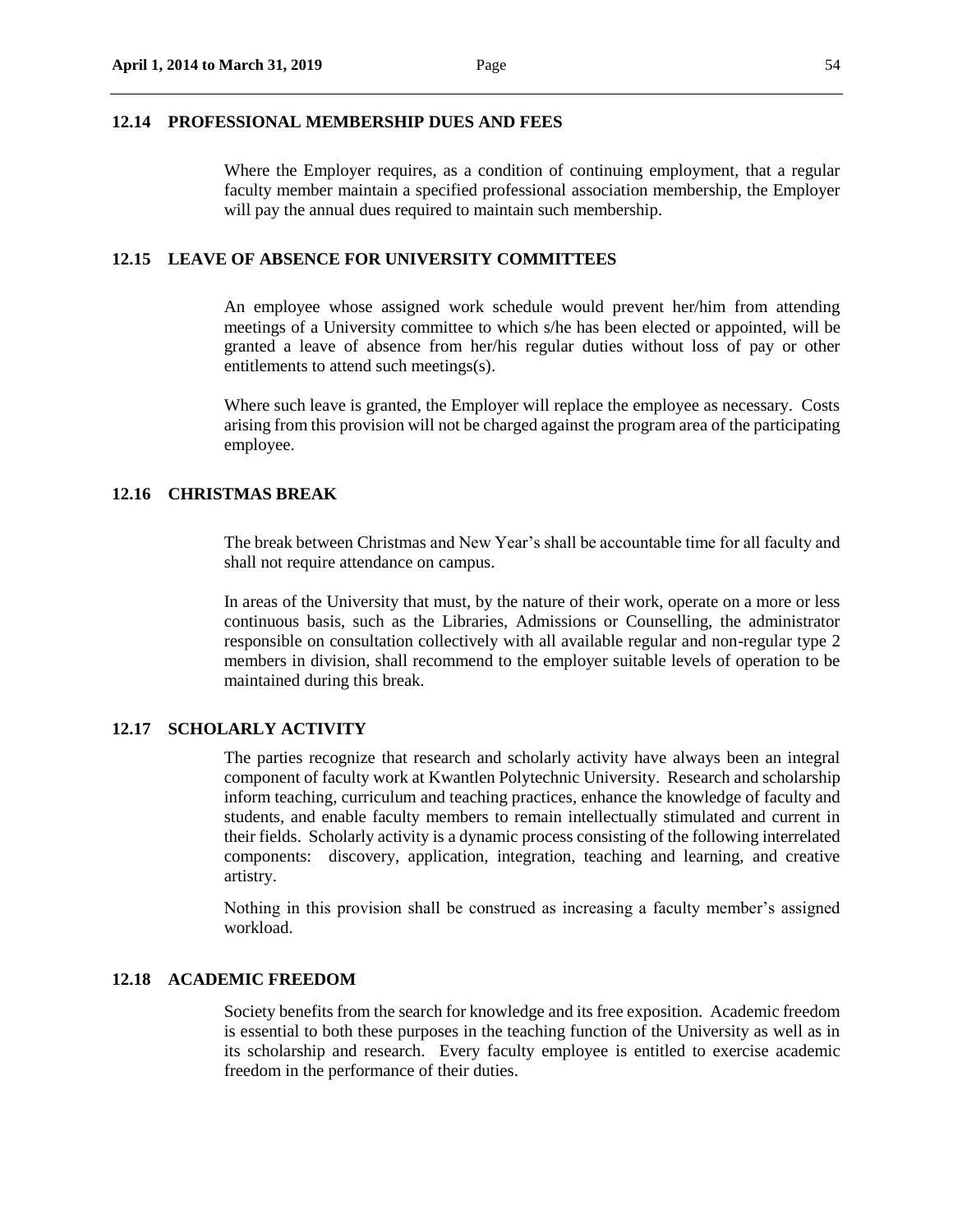- a) Freedom in the conduct of teaching;
- b) Freedom in undertaking research and making public the results thereof;
- c) Freedom from institutional censorship.

Academic freedom carries with it the duty to use that freedom in a responsible way, respecting the rights and dignity of others, and in a manner consistent with the scholarly obligation to base teaching and research in an honest search for knowledge and the obligation to follow the curriculum requirements of the instructional assignment.

#### **12.19 READING BREAK**

The University schedules a "student reading break" each year. The purpose of the break is to allow students time for activities such as non-classroom contact with instructors, work on assignments and reading. The break period is accountable time for faculty for such activities as student interviews, meetings, course preparation and curriculum development.

## **ARTICLE 13 – LEAVES**

#### **13.01 PREAMBLE**

- (a) All references within the leave provisions of this Agreement include heterosexual, common-law, and same sex partners.
- (b) Seniority Accrual

All paid leaves shall be treated as continuous employment for the purposes of seniority accrual. Unpaid leaves shall be treated as continuous employment for the purposes of seniority accrual for the duration of the leave, except for movement up the salary increment scale.

(c) Retention of Status

An employee on approved paid or unpaid leave will retain her/his employment status for the duration of the leave. On returning from any leave of absence under Article 13, the regular faculty member is assured of resuming his/her previous faculty position and duties, or an equivalent position and duties without loss of FTE service or benefits. However, this does not preclude the Employer from laying off the regular faculty member under Article 7 while the regular faculty member is on a leave of absence under Article 13.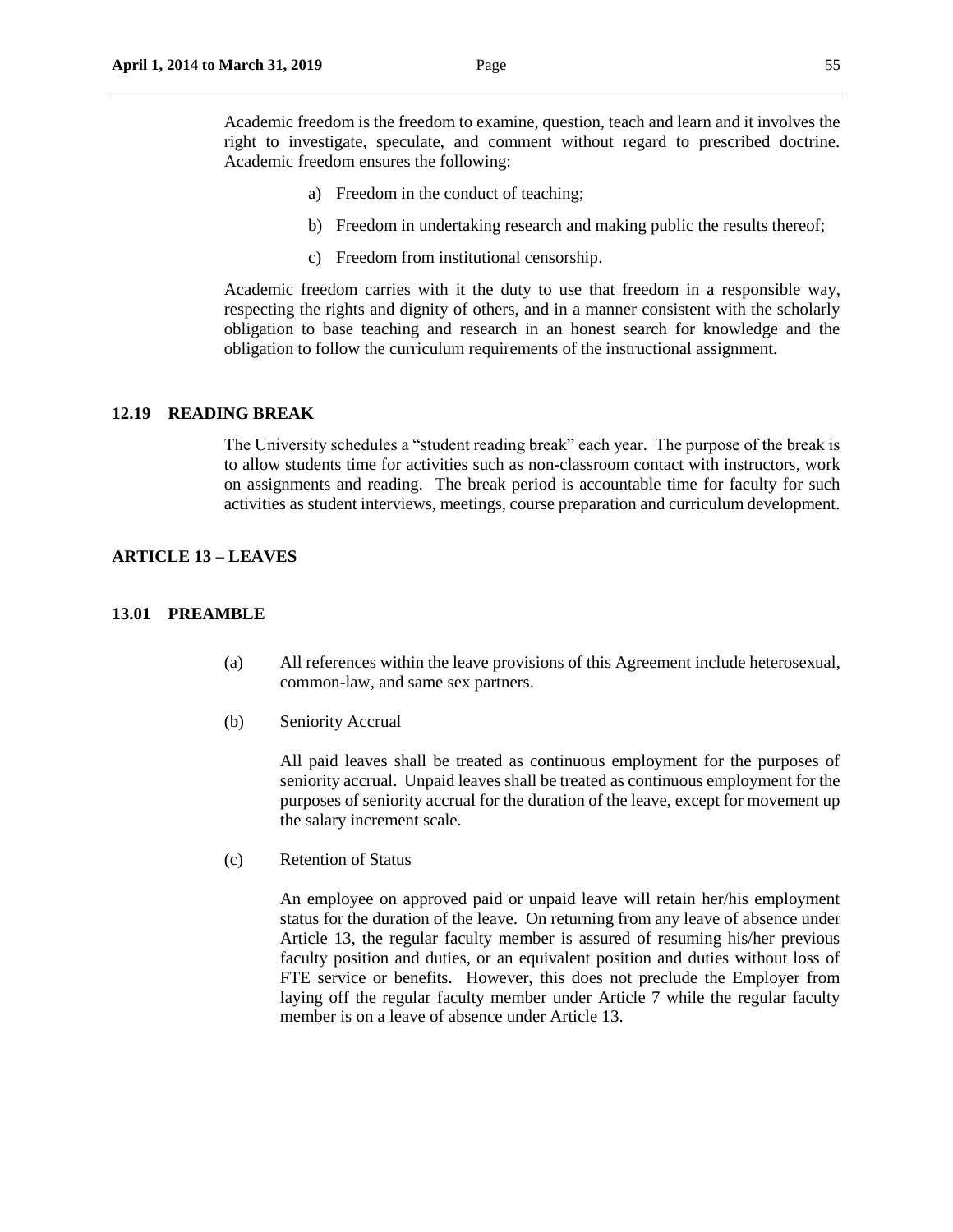(d) Benefits While on Leave

An employee will continue to receive her/his salary and benefits while on paid leave under this article. An employee on unpaid leave may arrange to pay the costs required to maintain benefit coverage in accordance with the provisions of this Agreement.

## **13.02 GENERAL LEAVE**

The Employer may grant a leave of absence with or without pay to an employee for any reason for up to twenty-four (24) consecutive months. Such leaves shall not be unreasonably denied. Where an application for general leave is denied, the applicant will be provided with a written explanation for the denial of the leave.

#### **13.03 BEREAVEMENT LEAVE**

(a) An employee will be entitled to five days leave with no loss of pay and benefits in the case of the death of a family member and upon notification to the Employer. The Employer may grant additional leave with pay.

For the purpose of this clause, family member is defined as a faculty member's parent, spouse, child, brother, sister, parents-in-law, children's spouses, foster parent, step child, foster child, grandparents and any other person living in the same household who is dependent on the employee.

(b) One day to attend a funeral.

## **13.04 JURY DUTY AND COURT APPEARANCES**

- (a) Leave of absence without loss of pay and benefits will be provided to an employee summoned to serve on a jury or when subpoenaed or summoned as a witness in a criminal or civil proceeding not occasioned by the employee's private affairs, or when the employee accompanies a dependent child when the child is subpoenaed or summoned to appear as a witness in a criminal or civil proceeding.
- (b) When a faculty member is required to appear in court in his/her own defence he/she shall receive a leave of absence with or without pay. The leave of absence shall be with pay unless the faculty member has been suspended without pay under Article 17.05.
- (c) An employee in receipt of pay or benefits under this article has the responsibility to reimburse the Employer all monies paid to him/her by the Court, except travelling and meal allowances not reimbursed by the Employer.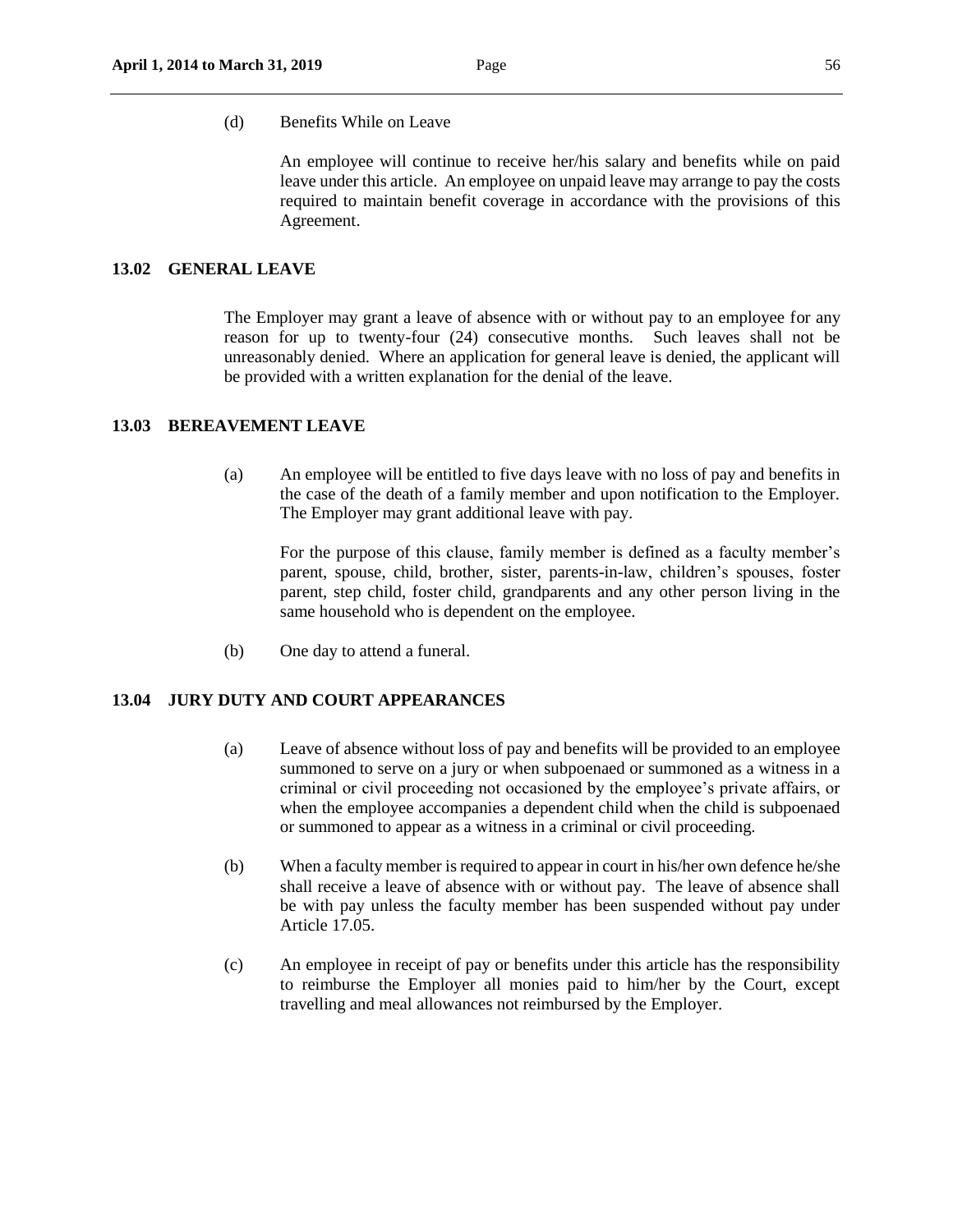#### **13.05 LEAVE OF ABSENCE WITHOUT PAY**

(a) Full or part-time leave of absence without pay may be granted at the discretion of the Employer. Faculty members may apply for job-sharing under the provision for part-time leave of absence.

Applications shall be made in writing to the administrator responsible.

All applications will be dealt with promptly and will not be unreasonably denied, nor dealt with in a discriminatory manner. The reply to an application for leave will be in writing.

Except in the case of leaves for short-term emergencies of thirty (30) days or less, the Employer may, at its discretion, require that the length of a leave coincide with the beginning or end of a semester or term of instruction.

- (b) Where a leave is granted, the faculty member's performance evaluation shall be extended accordingly.
- (c) No salary increment is payable for a period of leave of absence without pay unless the University President, upon written request from the faculty member concerned, decides the leave is spent in the activities relevant to the University curriculum. In this case, the faculty member will receive any salary adjustments for which he/she would normally be eligible. In the event that the University President judges that the activities are not relevant to the University curriculum, he/she will advise the faculty member as to the reasons for his/her decision in writing before the leave commences.
- (d) No benefits shall be payable by the Employer for faculty members on leave without pay, except as provided in this Agreement. For faculty members on part-time leave without pay, benefit premiums shall be payable by the Employer on a pro rata basis.

If a faculty member proceeding on leave without pay makes a prior payment to the Employer of both the faculty member's share and the Employer's share (pro-rated, if applicable) of any or all of the following benefits, the Employer shall remit these payments to ensure continuous coverage: Life Insurance, Medical Services Plan of BC, Extended Health, Dental, Short and Long Term Disability and AD&D.

- (e) For leaves of longer than four (4) months, the faculty member, no later than four (4) months prior to the scheduled expiration of the leave, must confirm in writing his/her intent to return.
- (f) Employees shall not earn vacation or professional/curriculum development time when on leave of absence without pay for periods of longer than an accumulated period of thirty (30) days in a faculty member's contract year.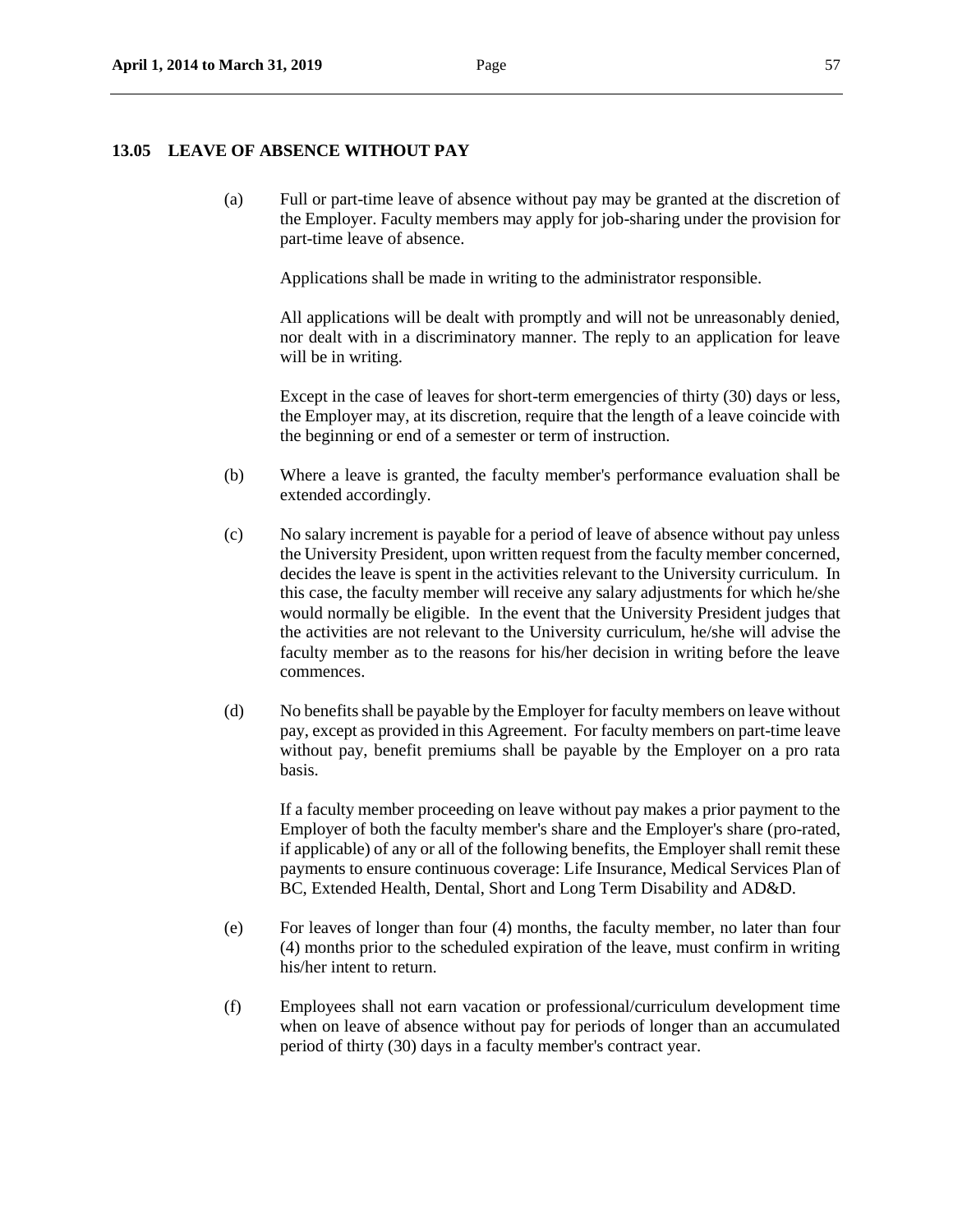#### **13.06 LEAVE OF ABSENCE WITHOUT PAY – NON-REGULAR TYPE 1 FACULTY MEMBERS**

Non-regular type 1 instructors who are unable to fulfil the terms of their contract(s) because of illness will, upon application, be deemed to be on Leave of Absence Without Pay for the affected portion of their contract(s). (See also Article 15.07)

#### **13.07 MATERNITY AND PARENTAL LEAVE**

- (a) Definitions
	- (i) "Base Salary" is the salary that an employee would earn if working their full workload up to a maximum of a full workload as defined in this Agreement.
- (b) Entitlement

Upon written request, an employee shall be entitled to a leave of absence without pay of up to twelve (12) consecutive months in addition to statutory requirements.

A faculty member requesting maternity leave shall provide a certificate from a doctor stating the faculty member is pregnant and delivery of a child will probably occur on or about a specific date.

(c) Commencement of Leave

Leave taken under this Article shall commence:

- (i) for the birth mother, immediately after the end of the leave taken under the maternity leave provisions or within 52 weeks of the birth unless the Employer and the employee agree otherwise.
- (ii) for a spouse, a biological father, or a common-law partner to care for the child after the child's birth and within fifty-two (52) weeks of the birth.
- (iii) for an adopting parent, within fifty-two (52) weeks after the child is placed with the parent.
- (d) Benefits Continuation

The Employer will maintain coverage for medical, extended health, dental, group life and disability benefits for leaves taken under this Article. For the period of the leave, premium and pension contribution payment will be as follows:

- (i) Premium payment for benefit coverage shall be on the same basis as if the faculty member were not on leave.
- (ii) Contributions for pensionable service shall be on the same basis as if the faculty member were not on leave. Where a faculty member elects to buy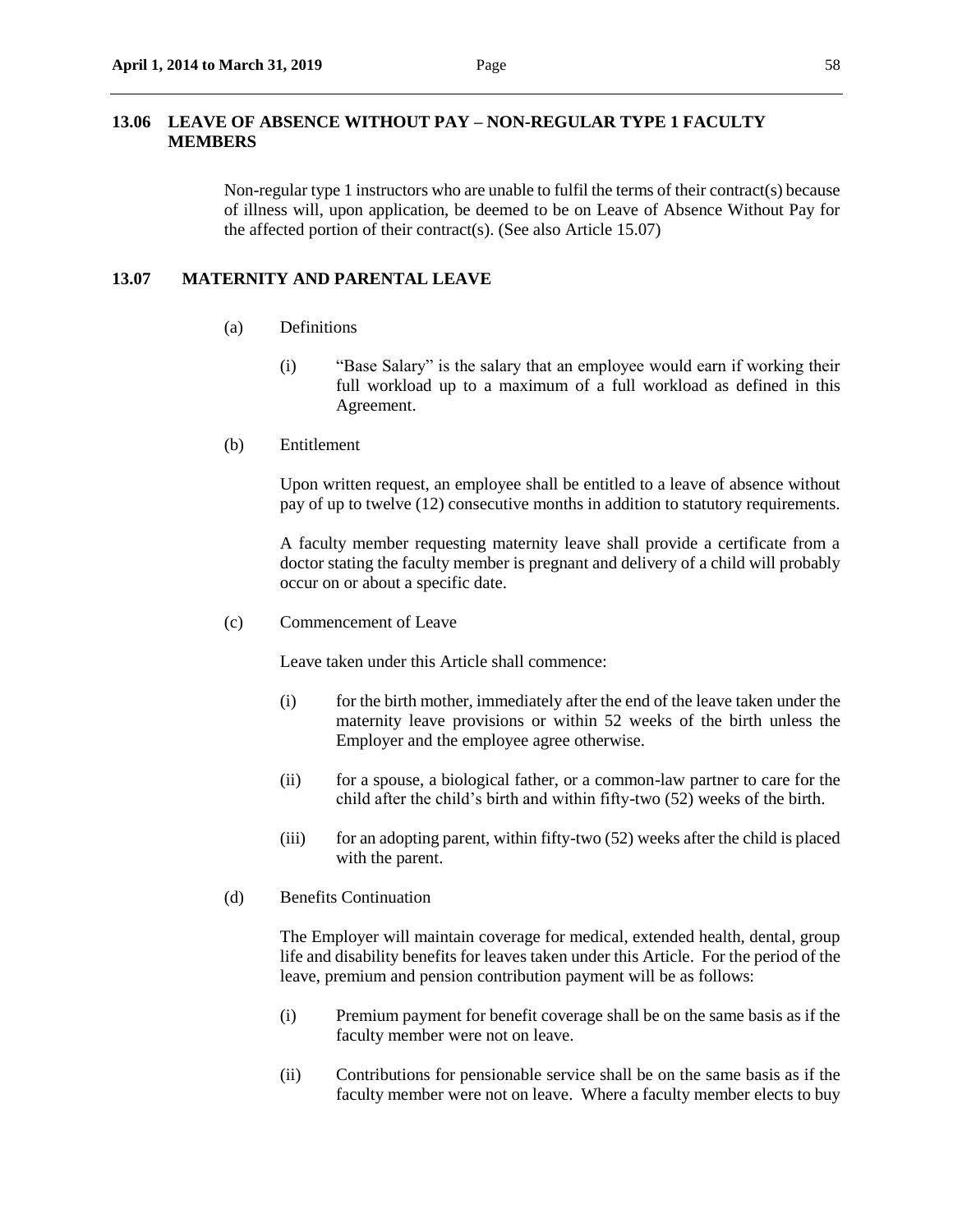back pensionable service for part or all of the parental leave, the Employer will pay the Employer portion of the pension contributions in accordance with the Pension Plan regulations.

- (e) Return to Work
	- (i) A faculty member who returns to work following a parental leave shall retain the FTE service the faculty member had attained prior to the leave and shall accrue FTE service for the period of leave.
	- (ii) A faculty member who returns to work following a parental leave, shall be placed in the position the faculty member held prior to the leave or in a comparable position.
	- (iii) A faculty member who has taken leave under this provision is entitled to all increases in wages and benefits the faculty member would have been entitled to had the leave not been taken.
	- (iv) Where the proposed commencement of the leave or return to work does not coincide with the instructional calendar the parties will negotiate mutually acceptable dates.
	- (v) A faculty member on leave under Article 13.07 may apply in writing to return to work on a graduated basis prior to the expiry of the leave. Where such an application is made, the parties shall meet and endeavour to develop a mutually acceptable graduated return to work plan.
- (f) Supplemental Employment Benefit for Maternity and Parental Leave

When on maternity or parental leave, an employee will receive a supplemental payment added to Employment Insurance benefits as follows:

- (i) For the first two (2) weeks of maternity leave an employee shall receive one hundred percent (100%) of her salary calculated on her average base salary.
- (ii) For a maximum of fifteen (15) additional weeks of maternity leave the employee shall receive an amount equal to the difference between the Employment Insurance benefits and ninety-five (95%) of her salary calculated on her average base salary.
- (iii) For up to a maximum of thirty-five (35) weeks of parental leave, the biological mother shall receive an amount equal to the difference between the Employment Insurance benefits and eighty-five (85%) of the employee's salary calculated on her average base salary.
- (iv) For up to a maximum of thirty-seven (37) weeks of parental leave, the spouse, the biological father or the common-law partner or adoptive parent who is caring for the child shall receive an amount equal to the difference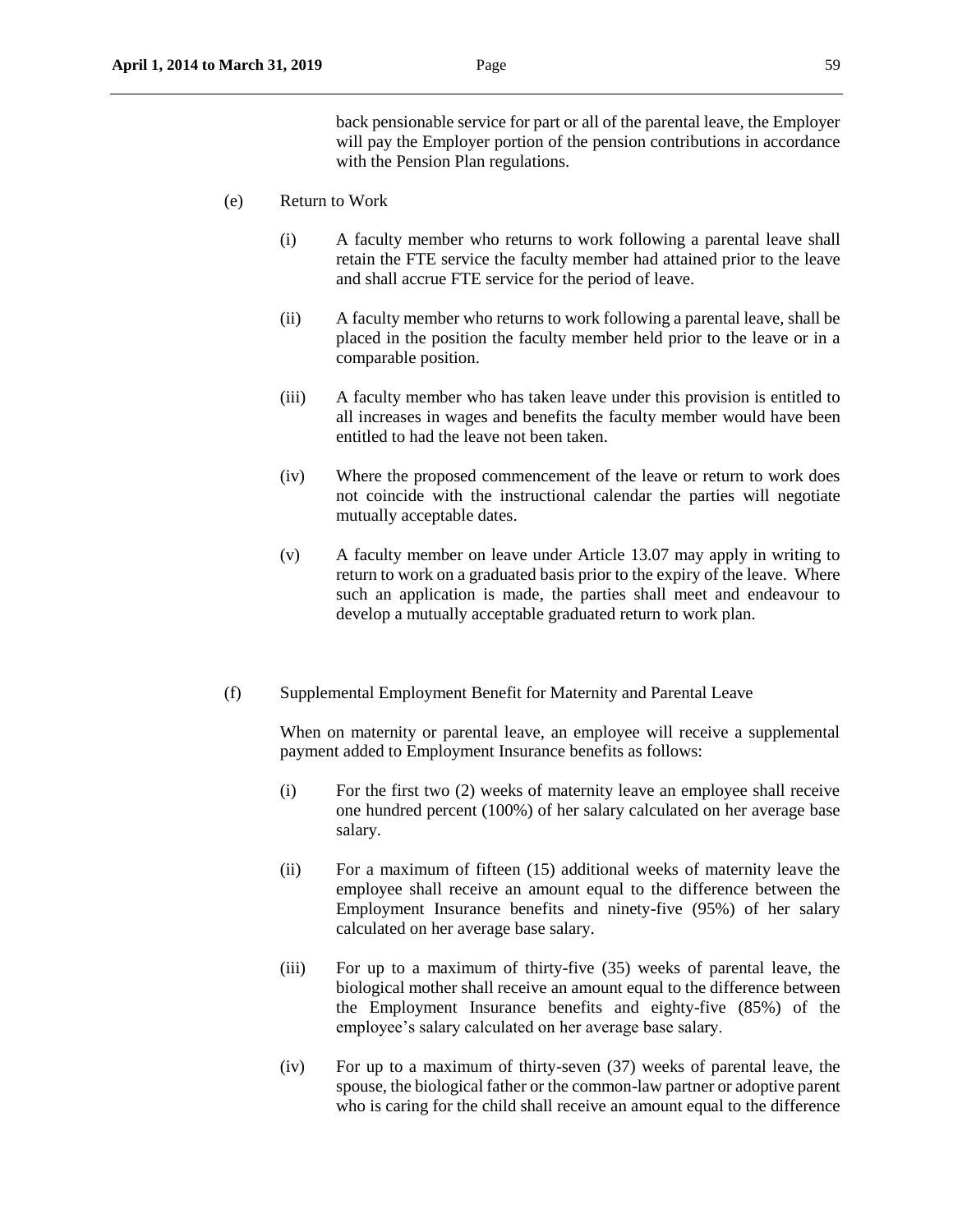between the Employment Insurance benefits and eighty-five (85%) of the employee's salary calculated on his/her average base salary.

- (v) The average base salary for the purpose of (i) through (iv) is the employee's average base salary for the twenty-six (26) weeks preceding the maternity or parental leave. If the employee has been on unpaid leave for part of the preceding twenty-six (26) weeks, then up to four (4) weeks of that unpaid leave will be subtracted from the twenty-six (26) weeks for the purpose of calculating the average base salary.
- (vi) An employee is not entitled to receive Supplemental Employment Benefits and disability benefits concurrently. To receive Supplemental Employment Benefits the employee shall provide the Employer with proof of application for and receipt of Employment Insurance benefits.

#### **13.08 FAMILY ILLNESS LEAVE**

An employee will be granted leave of absence for up to five (5) days per year without loss of pay or benefits for family illness. Additional family leave may be granted by the Employer. For the purpose of this clause, family member is defined as a faculty member's parent, spouse, child, brother, sister, parents-in-law, children's spouses, foster parent, step child, foster child, grandparents and any other person living in the same household who is dependent on the employee.

## **13.09 COMPASSIONATE CARE LEAVE**

(a) Entitlement

An employee will be granted a compassionate care leave of absence without pay for up to eight (8) weeks to care for a gravely ill family member. In order to be eligible for this leave, the employee must provide a medical certificate as proof that the ill family member needs care or support and is at risk of dying within twenty-six (26) weeks.

For the purpose of this Article 13.09, "Family Member" is defined as one of the persons listed in Appendix D, Family Members for the Purpose of Article 13.09 Compassionate Care Leave.

(b) Benefits

An employee who is granted a compassionate care leave of absence to care for a gravely ill family member shall be entitled to the benefits as follows:

i) The employee's benefit coverage will continue for the duration of the compassionate care leave, to a maximum of eight (8) weeks, and the premium payment shall be on the same basis as if the employee were not on leave.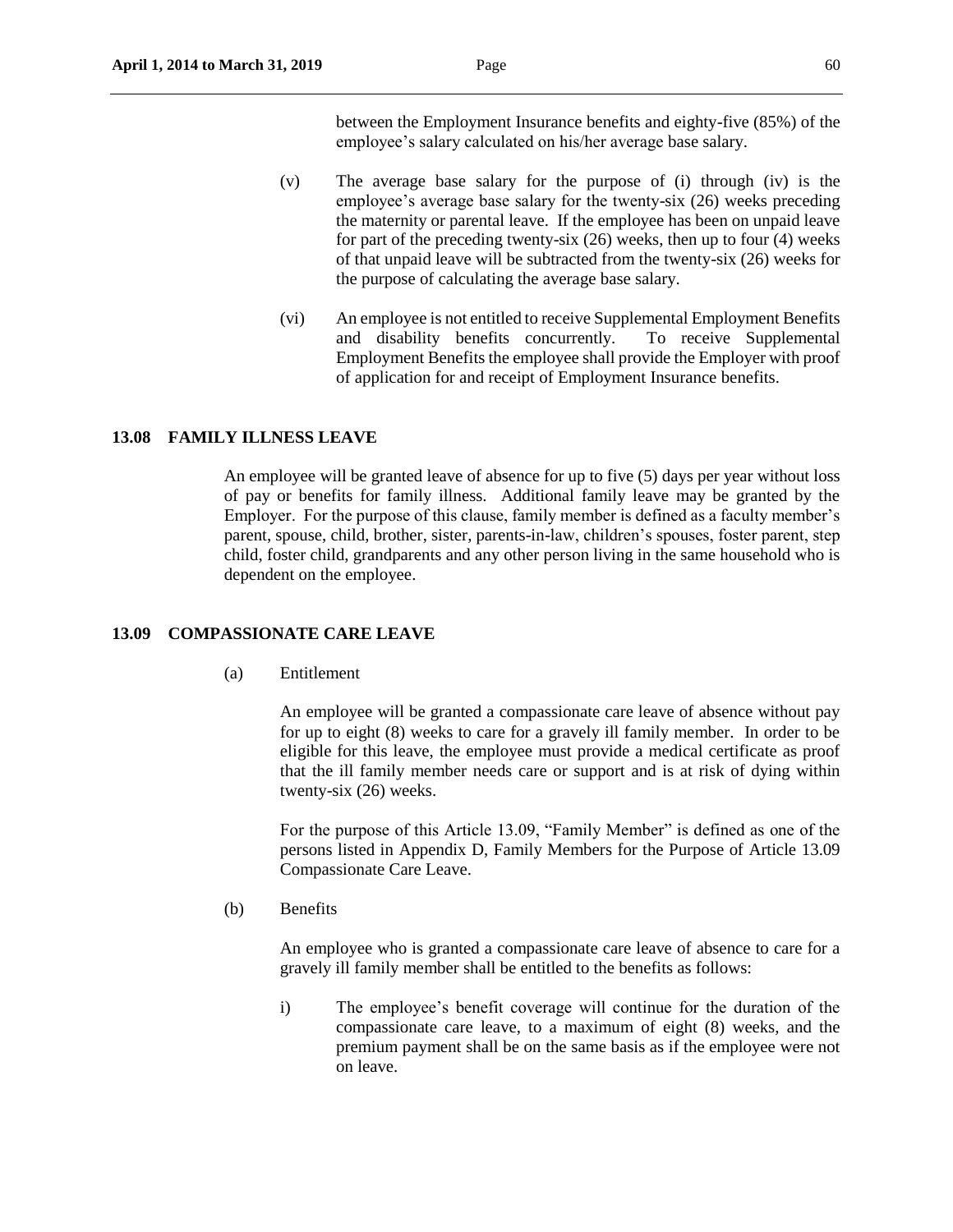- ii) Where an employee elects to buy back pensionable service for part or all of the duration of the compassionate care leave, to a maximum of eight (8) weeks, the Employer will pay the Employer portion of the pension contributions in accordance with the Pension Plan regulations.
- iii) Compassionate care leave, up to a maximum of eight (8) weeks, shall be treated as a continuous employment for the purposes of seniority accrual under this Agreement.
- iv) An employee who returns to work following a leave granted under this provision shall be placed in the position the employee held prior to the leave or in a comparable position.
- (c) Additional Leaves

Should an employee require additional time to care for a gravely ill family member, additional leaves may be granted beyond the eight (8) week period specified above. Such additional leave shall be pursuant to Article 13.02 General Leave.

#### **13.10 PUBLIC DUTIES**

- (a) The Employer may grant a leave of absence without pay to an employee to engage in election campaign activities in a municipal, provincial or federal election to a maximum of ninety days. Such leaves will not be unreasonably denied.
- (b) The Employer will grant a leave of absence without pay to an employee:
	- (i) to seek election in a municipal, provincial or federal election to a maximum of ninety days.
	- (ii) Where elected to public office, for up to two (2) consecutive terms.
- (c) Employees in pursuit of a political office or on the behalf of others, shall not carry out any political activities on Employer time, premises or with Employer equipment/services.
- (d) The regular faculty member will pay the Employer's share of fringe benefit premiums.

#### **13.11 SECONDMENT/EXCHANGE LEAVE**

(a) A faculty member may apply to the Employer for secondment/exchange leave. Applications shall be made in writing to the administrator responsible. An exchange or secondment leave shall be for the purpose of enabling a faculty member to teach or to provide services at another institution, government, or in business/industry. During a secondment, the institution, government, or business/industry organization at which the faculty member is appointed shall be expected to reimburse the Employer for the faculty member's full salary and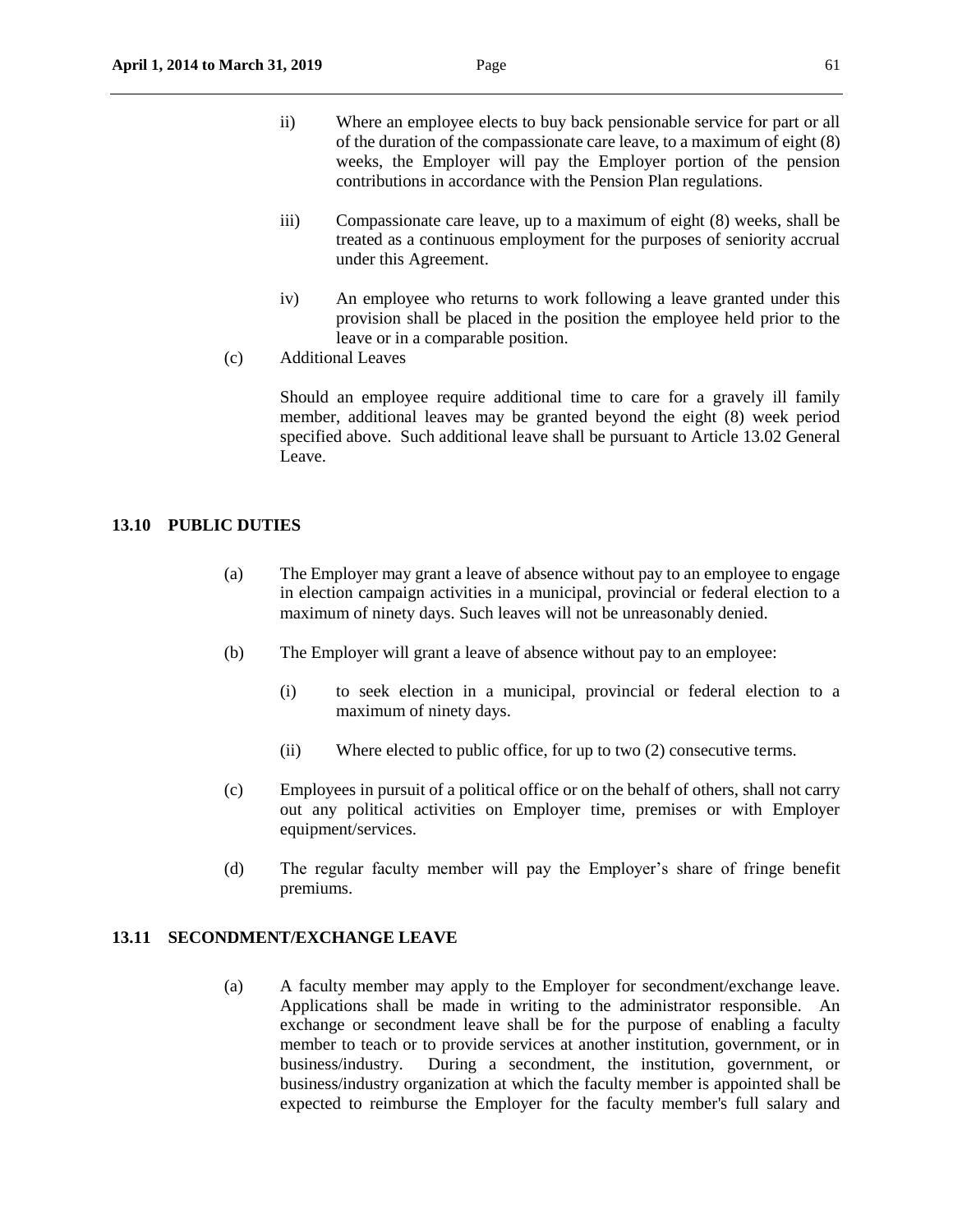benefits. In an exchange leave, the Employer shall continue to pay its faculty member who has agreed to exchange duties with a faculty member from another institution, government, or business/industry. The faculty member from another institution, government or business/industry shall not be considered a member of the bargaining unit for the duration of the exchange.

- (b) A secondment/exchange leave may be for a period of up to one year, and may be renewed upon written application to the Employer.
- (c) All applications will be dealt with promptly and will not be considered in an arbitrary or discriminatory manner. The reply to an application for secondment/exchange leave will be in writing.

## **13.12 DEFERRED SALARY LEAVE**

The Employer ratifying this Agreement will continue a deferred salary leave plan consistent with Regulations issued by Canada Revenue Agency under the Income Tax Act.

## **ARTICLE 14 – EDUCATIONAL LEAVE**

- **14.01** Educational leave is a period of paid leave enabling a regular faculty member to be freed from regular responsibilities and to be provided with sufficient resources to enable him/her to pursue educational or personal development recognized as beneficial to the Employer.
- **14.02** Educational leave may be used for any of the following:
	- updating experience in business, industry, community service, etc.;
	- to further a faculty member's education;
	- studying in-depth comparative systems and methods at different institutions;
	- studies relevant to the Employer curriculum;
	- research and/or publication of research (through electronic, print or media) relevant to the discipline, program or area of study;
	- studying new technological developments related to the instructional or administrative role of the faculty member; and
	- other activities calculated to be of mutual benefit to the University community and the faculty member.
- **14.03** All regular faculty members are eligible for the two options specified in Articles 14.05 and 14.06, provided that minimum service requirements have been satisfied prior to commencement of the leave, and that a suitable replacement can be found for the period of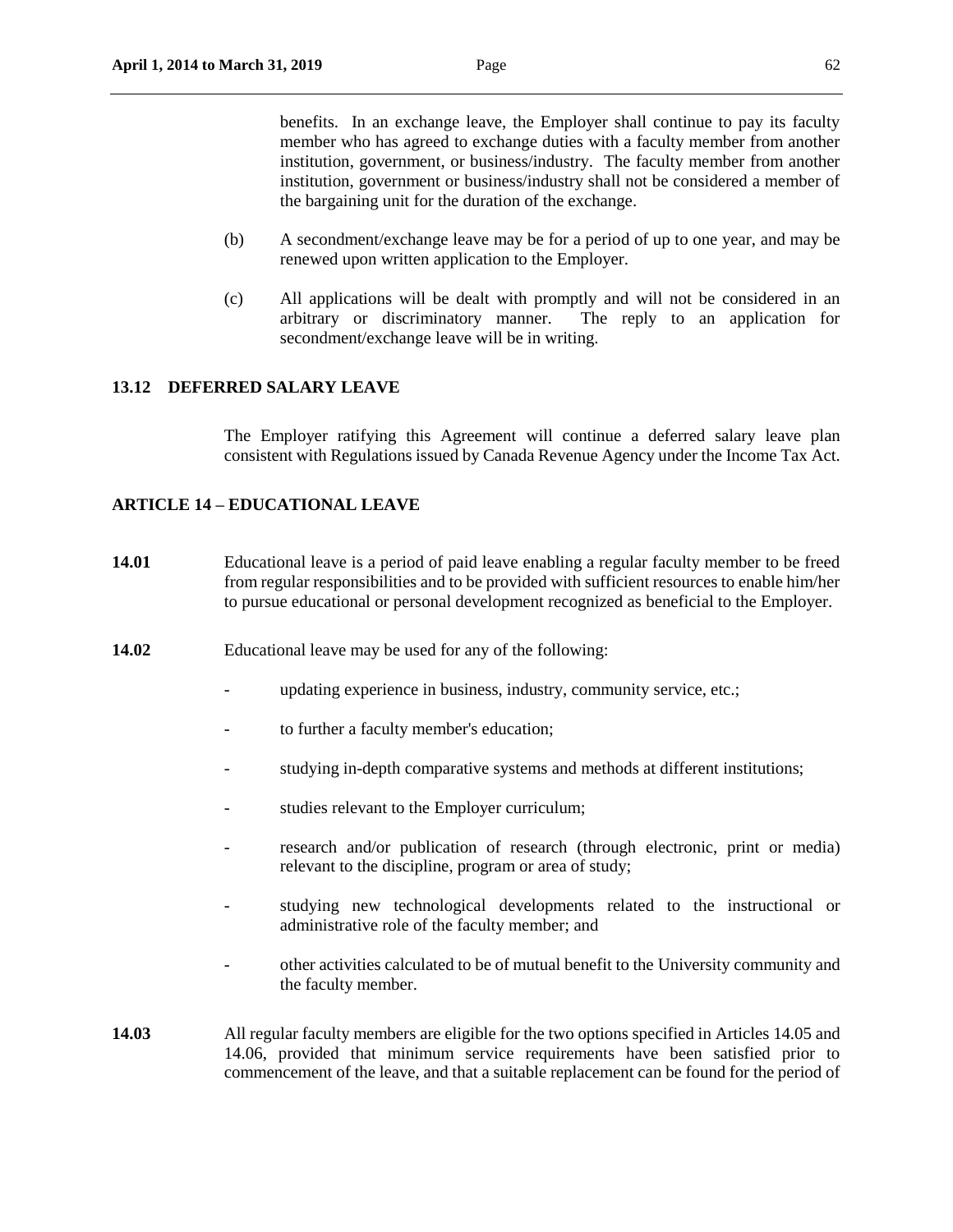- **14.04** Faculty members who have been previously employed by the University shall have this experience counted towards the minimum service requirement on a full-time equivalent basis. However, regardless of the number of years of service accumulated, no regular faculty member claiming non-regular experience for minimum service requirements shall be eligible to take educational leave until he/she has completed two years of regular service.
- **14.05** After a period of three years of full-time equivalent service a faculty member may receive four months' leave.
- **14.06** After a period of six years of full-time equivalent service a faculty member may receive one year's leave inclusive of vacation and accountable time.
- **14.07** Variations in the dates of educational leave are possible.
- **14.08** (a) Faculty members on educational leave shall receive a salary 80% of the salary a faculty member would otherwise receive were he/she not on leave, unless the faculty member receives a grant, bursary, stipend, salary or other award, the value of which exceeds 20% of salary during the leave period: should this occur, the Employer will reduce its contribution to the point where the total monies received by the faculty member equal the faculty member's full-time salary. There is no limit to the amount of grants a faculty member may receive on leave.
	- (b) (i) Educational leave under Article 14.05 will entitle a faculty member to a six month period at 80% of salary, excepting where the conditions of Article 14.08(a) apply;
		- (ii) Educational leave under Article 14.06 will entitle a faculty member to a twelve month period at 80% of salary, excepting where the conditions of Article 14.08(a) apply;
		- (iii) A faculty member will be returned to full salary immediately upon his/her return to work.
- **14.09** (a) The Employer will allocate an amount equal to 1.6% of the regular and non-regular type 2 faculty members**'** salary budget (minimum floor of \$45,000) to pay the cost of replacing faculty members on educational leave during the fiscal year.

The Union shall be notified of this amount based on the nominal roll as of 1 January.

(b) Funds allocated to the Educational Leave Fund that are not used in the current year will be carried forward for use in the subsequent year. Overuse of funds in the current year will be offset in the subsequent year.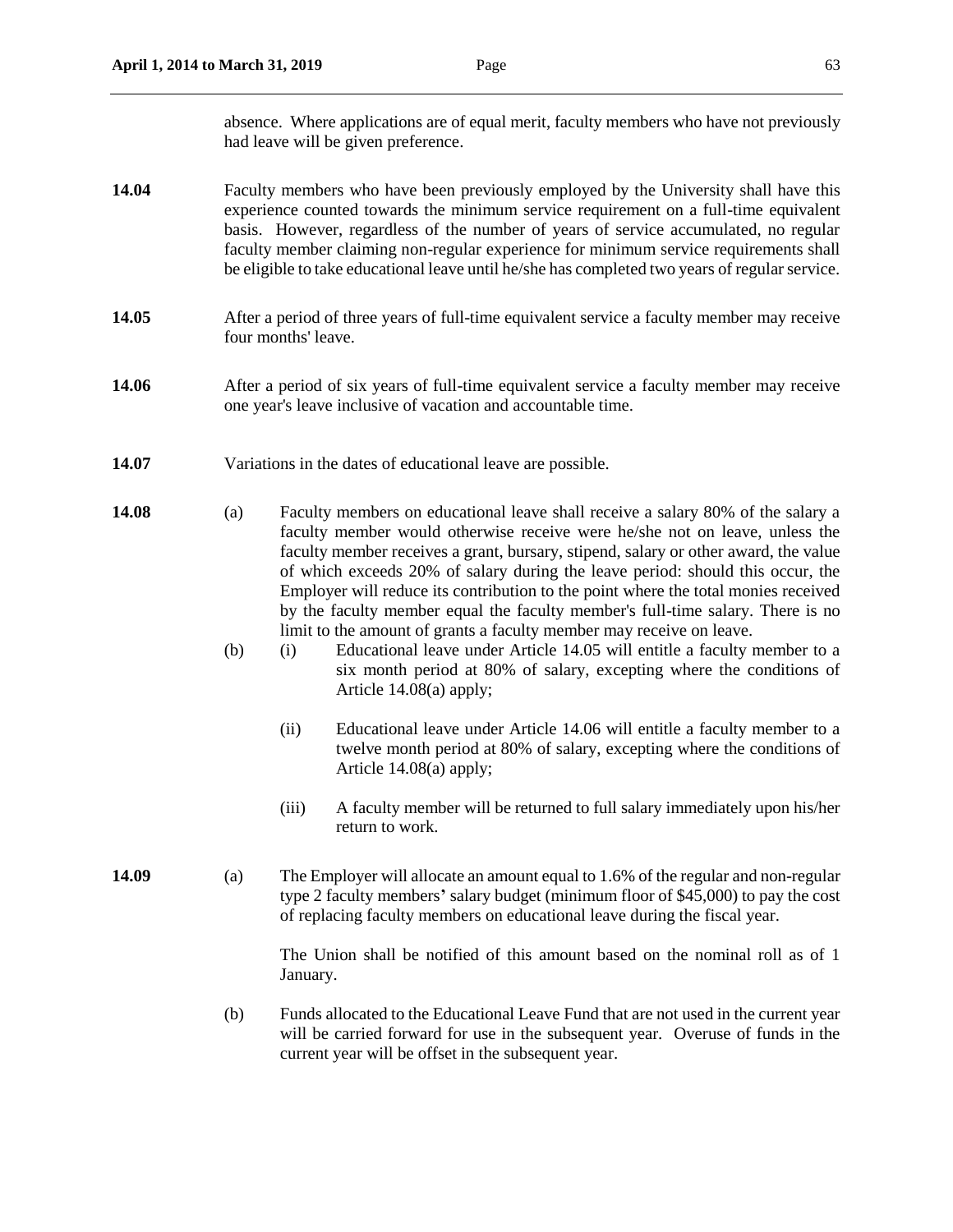| 14.10 | Three times a year - March 30, September 30, and January 30 - the Employer shall provide<br>the Union with a listing of the funds committed and expended for educational leave<br>purposes.                                                                                                                                                                                                                               |
|-------|---------------------------------------------------------------------------------------------------------------------------------------------------------------------------------------------------------------------------------------------------------------------------------------------------------------------------------------------------------------------------------------------------------------------------|
| 14.11 | Members of the faculty on educational leave will receive any salary adjustments for which<br>they would normally be eligible. The Employer will continue its full contributions to the<br>benefit plans outlined in Article 15 for faculty members on educational leave.                                                                                                                                                  |
| 14.12 | Travelling expenses or special allowances awarded under terms of any scholarship or grant<br>will not affect the faculty member's salary.                                                                                                                                                                                                                                                                                 |
| 14.13 | The Employer's contribution towards the educational leave salary shall be a debt by the<br>faculty member to the Employer which shall be cancelled after a period of one year's<br>service following a one-semester leave, or two years' service following a one-year leave;<br>any debt adjustment shall be in these proportions.                                                                                        |
| 14.14 | Applications for leaves commencing in the next fiscal year (April 1 - March 31) shall be<br>submitted by December 1st in the following manner:                                                                                                                                                                                                                                                                            |
|       | written applications are to be submitted to the administrator responsible, who will<br>circulate the application to the appropriate groups (e.g., discipline, program,<br>campus) and the applicant's administrator for comment on the value of the<br>educational leave and the desirable form of replacement;                                                                                                           |
|       | the application, together with the comments and recommendations, will then be<br>submitted to the Educational Leave Committee, with a copy to the applicant;                                                                                                                                                                                                                                                              |
|       | the Educational Leave Committee will request the applicant to appear before the<br>Committee to support his/her application.                                                                                                                                                                                                                                                                                              |
| 14.15 | The Educational Leave Committee will consider all applications submitted by the<br>December 1st date and, by February 28th, will forward their ranked recommendations,<br>together with their rationale for same, to the University President. The Committee's report<br>will state which applications it believes should be granted. Also, the Committee will send<br>a copy of its report to the applicants.            |
| 14.16 | By March 15th the University President will advise the applicants of his/her final decision.                                                                                                                                                                                                                                                                                                                              |
| 14.17 | Applications submitted after December 1st will be considered on an individual basis only,<br>after those submitted on time have been considered and dealt with by both the Educational<br>Leave Committee and the University President.                                                                                                                                                                                   |
| 14.18 | The Educational Leave Committee shall be composed of one representative elected from<br>each professional development committee, and the administrator responsible. The elected<br>representatives shall serve for two academic years with half of the members being elected<br>in alternate years. The chairperson of the Committee shall be elected by and from the<br>Committee and shall serve for one calendar year. |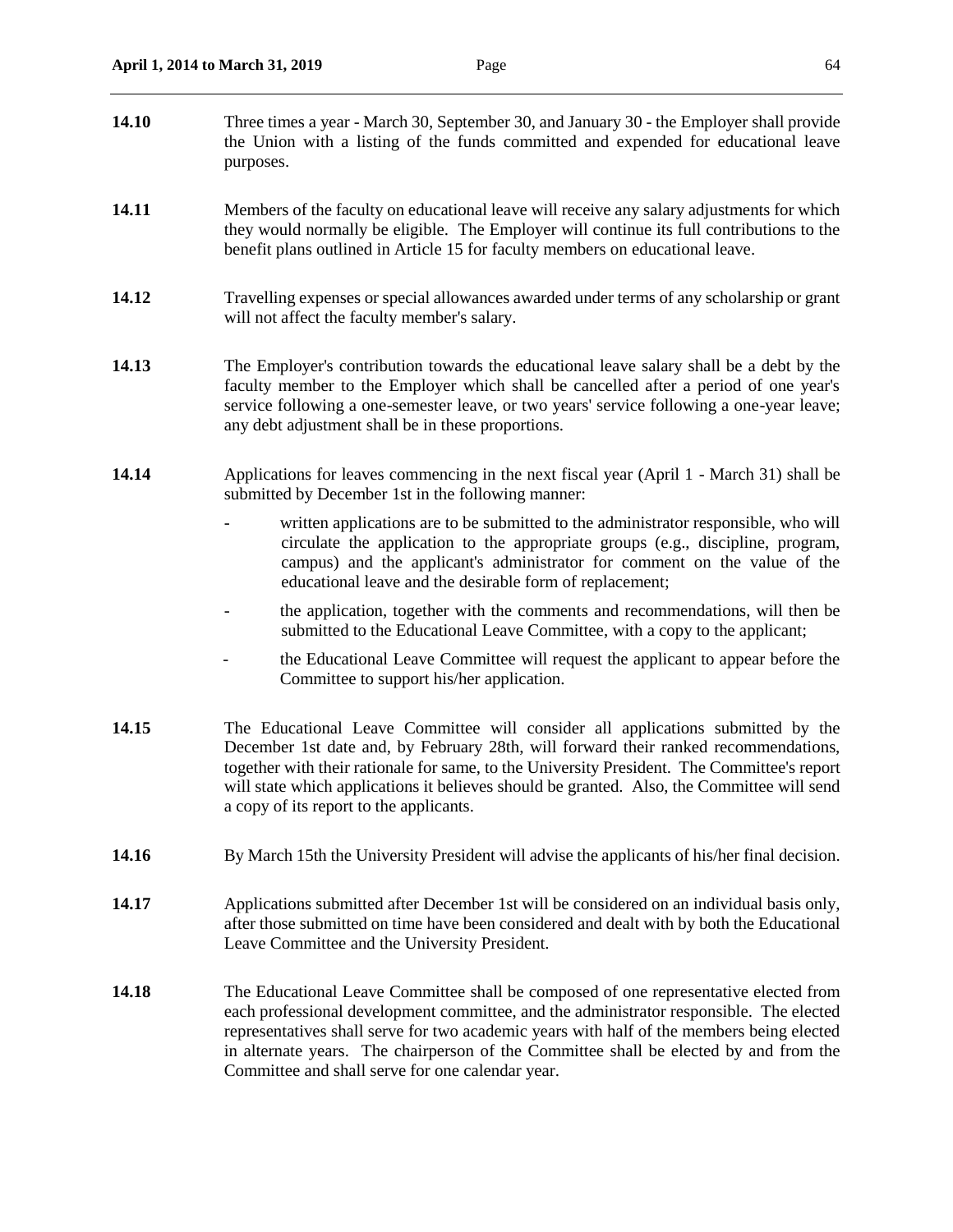- **14.19** Faculty members have an obligation to maintain contact with the Employer through their leave and to confirm their date of return no later than 40 calendar days prior to the agreed date.
- **14.20** Faculty members are required within two months of returning, to submit a final report to the President. As well, they will be expected to participate in educational activities resulting from their educational leave, such as curriculum revision/development and presentations at professional development days.
- **14.21** On returning from education leave under Article 14, the regular faculty member is assured of resuming his/her previous faculty position and duties, or an equivalent position and duties, without loss of FTE service or benefits. However, this does not preclude the Employer from laying off the regular faculty member under Article 7 while the regular faculty member is on educational leave under Article 14.

## **ARTICLE 15 – HEALTH AND WELFARE**

## **15.01 MEDICAL COVERAGE**

(a) Basic Medical Insurance

 The Employer is registered with the Provincial Government to provide all eligible faculty members a basic medical plan in accordance with the Medical Services Plan of British Columbia. The monthly premium of the plan is assumed totally by the Employer for each eligible faculty member. Plan benefits will be paid in accordance with the schedule of benefits listed in the plan and will be subject to the limitations specified in the plan including eligibility requirements.

- (b) Extended Health Benefits
	- (i) The Employer, by means of a policy issued by the insurance company, provides extended health benefits to all eligible faculty members. The monthly premium for this benefit is assumed totally by the Employer for each eligible faculty member, spouse/common-law spouse and his/her dependants. Plan benefits will be paid in accordance with the schedule of benefits listed in the plan and will be subject to the limitations specified in the plan including eligibility requirements.
	- (ii) Total lifetime coverage maximum is unlimited.
	- (iii) Re-imbursement level on claims is 95%.
	- (iv) Hearing Aid benefit claims shall be reimbursed to a maximum of \$600.00 every sixty (60) consecutive months.

## **Effective January 1, 2017, hearing aid coverage shall be increased to \$1000 every three (3) years.**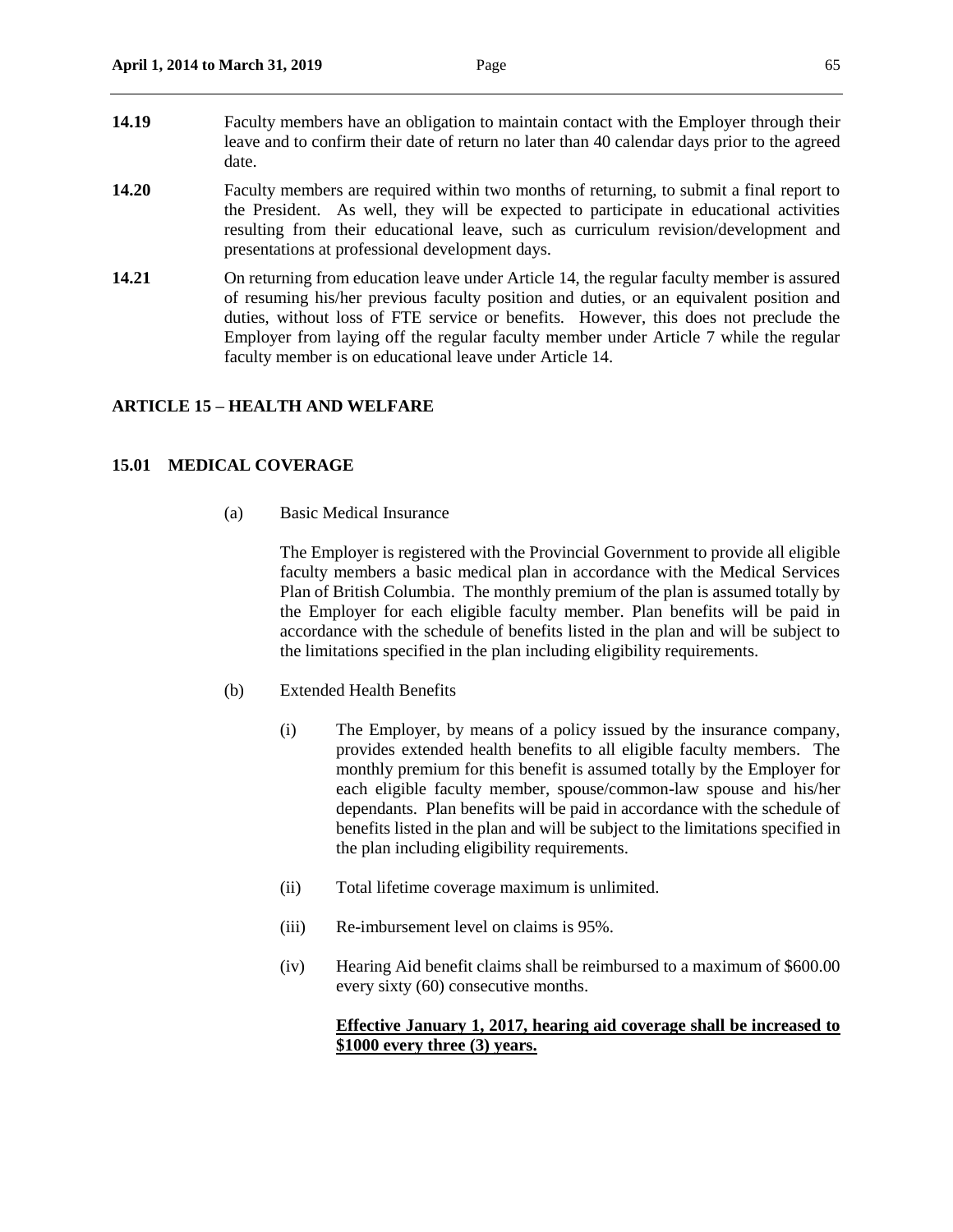- (v) Vision Care benefit claims shall be reimbursed to a maximum of \$500.00 during any twenty-four (24) consecutive month period for lenses and frames or contact lenses or laser eye surgery.
- (vi) Eye examinations shall be reimbursed to a maximum benefit of \$75.00 during any twenty-four (24) consecutive month period.

## **Effective January 1, 2016, eye examinations shall be reimbursed to a maximum benefit of one hundred (\$100) dollars during any twentyfour (24) consecutive month period.**

- (vii) Eligible out-of-province/country medical expenses, excluding hospital charges, shall not exceed \$25,000.00 in any twenty-four (24) month period.
- (viii) Health and welfare benefit coverage shall cease on the day that an employee's employment terminates.

#### **15.02 GROUP LIFE AND ACCIDENTAL DEATH AND DISMEMBERMENT INSURANCE**

- (a) The Employer, by means of a policy issued by an insurance company, provides group life and accidental death and dismemberment insurance for all eligible faculty members. Participation in this plan is a condition of employment.
- (b) Group Life and Accidental Death and Dismemberment benefits each shall be set at three (3) times the employee's annual salary to a maximum of \$250,000.

The premiums for the Life and Accidental Death and Dismemberment Insurance Plans are paid by the Employer. The Employer agrees to make available optional voluntary life insurance (maximum \$200,000) for eligible faculty members and their spouse/common-law spouse, subject to the applicant meeting insurance company requirements. All premiums for this optional life insurance will be paid by the faculty member.

Life insurance benefits will be paid in accordance with the schedule of benefits listed in the insurance carrier's plan and are subject to the limitations specified in the plan including eligibility requirements.

## **15.03 DENTAL PLAN**

The Employer pays the entire premium of a comprehensive dental plan. The plan pays for service for eligible faculty members, their spouse/common-law spouse and his/her dependants.

A. 100% of basic services, including diagnostic, preventive, surgical and restorative services, prosthetic repairs, orthodontics and periodontics;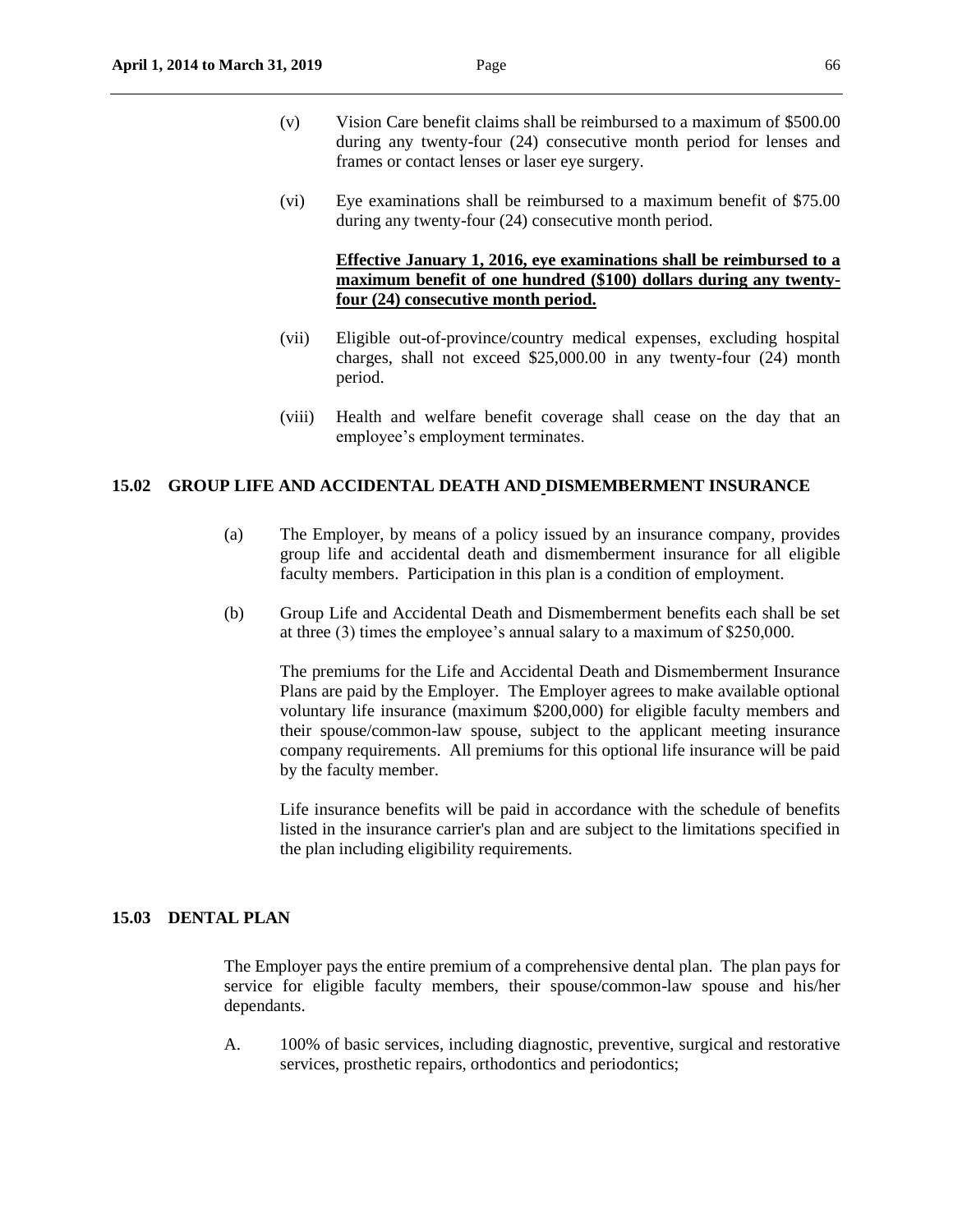Cleaning of the teeth (prophylaxis and scaling) shall be every nine (9) months except for dependent children under age 19, and those with gum disease and other dental problems as approved by the Plan.

Dental Plan interpretation shall be in accordance with the provisions set out in Appendix A.

- B. 50% of restorative services such as crowns, bridges and dentures and oral surgery;
- C. 50% of orthodontic treatment to a maximum of \$2,500 per lifetime for dependent children ages  $6 - 18$ .

Dental benefits will be paid in accordance with the schedule of benefits listed in the insurance carrier's plan, and subject to the limitations specified in the plan. The Group Policy, available for consultation in the Human Resource Services Department should be consulted for full details of the Plan.

#### **15.04 LEVEL OF HEALTH AND WELFARE BENEFITS**

There will be no change to the level of health and welfare benefits without prior consultation between the parties.

## **15.05 TERMINATION OF COVERAGE**

Retiring employees who are eligible under the collective agreement for health and welfare benefits, and who have applied for College Pension Plan benefits, will maintain coverage until the commencement of Pension health and welfare benefits and in any event no later than ninety (90) calendar days following the date of the employee's retirement.

#### **15.06 DISABILITY BENEFITS**

- (a) Faculty members do not accumulate sick leave benefits; rather the Employer pays an absent member his/her full salary for an absence not exceeding thirty (30) calendar days, reserving the right to demand a certificate from a medical practitioner who in some cases may be of the Employer's choice. The thirty calendar day period is accumulative to the extent that if a faculty member is absent, returns before thirty calendar days, and then within fourteen calendar days is absent again for the same or related illness, this counts as one thirty calendar day elimination period.
- (b) Any faculty member absent through illness or who expects to be absent will notify the Employer.
- (c) The Employer shall continue a single plan for the provision of disability benefits for eligible employees who are covered by this Agreement.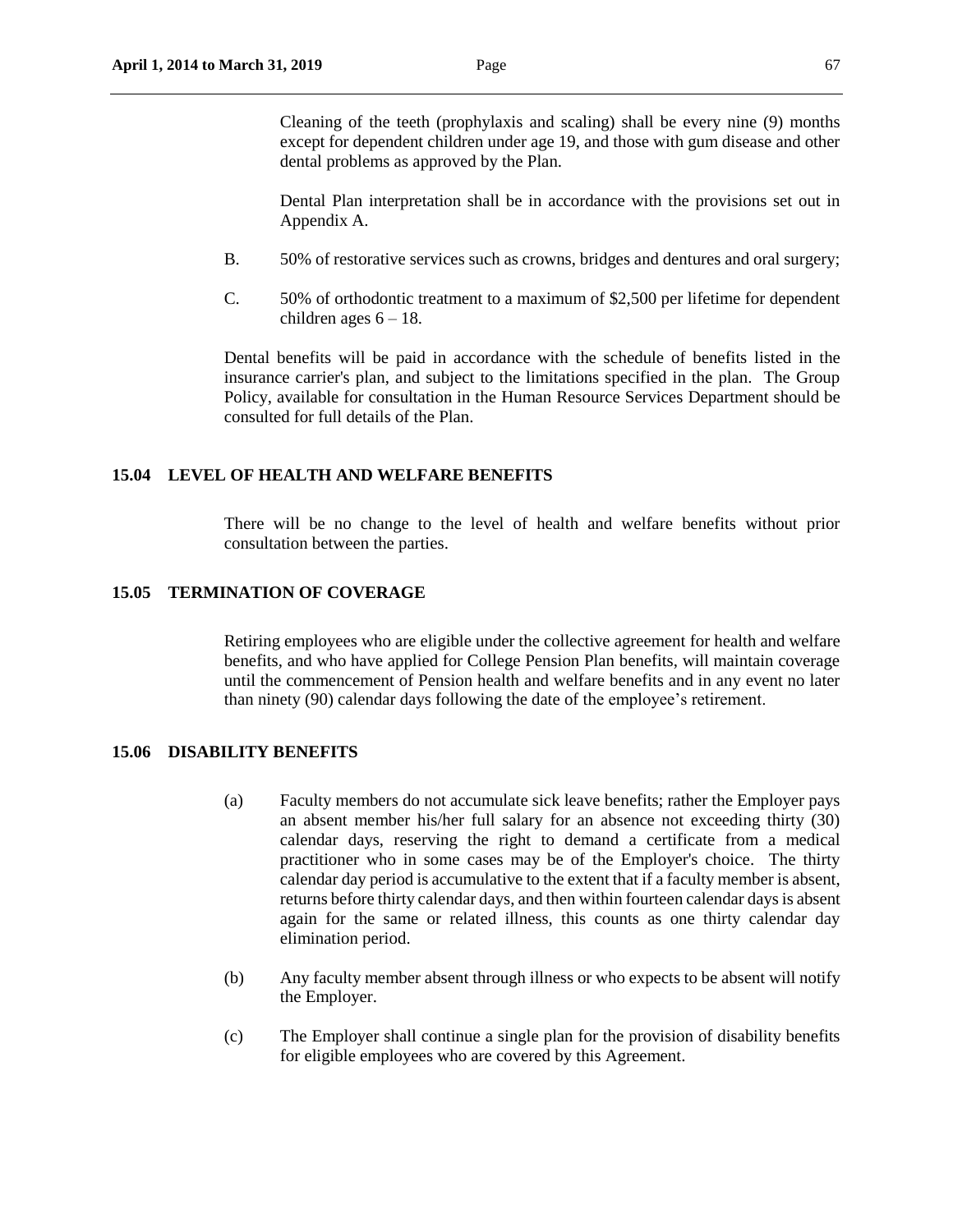- (d) The disability benefits plan will be as set out in the findings of the Joint Committee on Benefits Administration (JCBA) entitled *Long-Term Disability Benefit Initiative*, but will be an insured plan and will include the following elements:
	- (i) Benefit level of sick leave at one hundred percent (100%) for the first thirty (30) calendar days, short-term disability at seventy percent (70%) weekly indemnity for the next twenty one (21) weeks, and long-term disability leave of seventy percent (70%) thereafter
	- (ii) Long-term disability as defined on the basis of two-year own occupation and any other occupation thereafter as described by the JCBA plan
	- (iii) Health and welfare benefit premiums will be paid by the Employer or the Plan for employees on sick leave, short-term disability and long-term disability
	- (iv) Employer payment of premiums for both short-term and long-term disability benefits
	- (v) Claims Review Committee made up of three (3) medical doctors (one designated by the claimant, one by the Employer and the third agreed to by the first two doctors)
	- (vi) Mandatory rehabilitation as described in the JCBA plan
	- (vii) Subject to provisions of the Plan, enrolment is mandatory for all active regular employees and for active non-regular employees employed on a continuing basis for at least a four (4) month period with fifty percent (50%) or more of a full-time workload.
- (e) Coverage is by means of a policy issued by the insurance company and benefits will be paid in accordance with the schedule of benefits listed in the insurance carrier's plan and are subject to the limitation specified in the plan including eligibility requirements.
- (f) Where a faculty member is absent from work due to an injury which involves third party liability (i.e. ICBC), the faculty member must repay the Employer an amount equivalent to the sick pay received from the Employer and/or the insurance carrier upon receipt of the accident settlement.

## **15.07 SICK LEAVE – NON-REGULAR TYPE 1 FACULTY MEMBERS**

Article 15.06 (a) through (e) do not apply to non-regular type 1 faculty members. The Employer shall establish a fund of \$10,000 per fiscal year, from which non-regular faculty members may draw sick leave benefits as specified in Article 15.06(a). The fund shall operate on a first come, first serve basis. When the fund is exhausted, no further sick pay shall be provided to non-regular type 1 faculty members during the fiscal year. Any monies in the fund not spent at the end of one fiscal year shall be carried forward to the following year.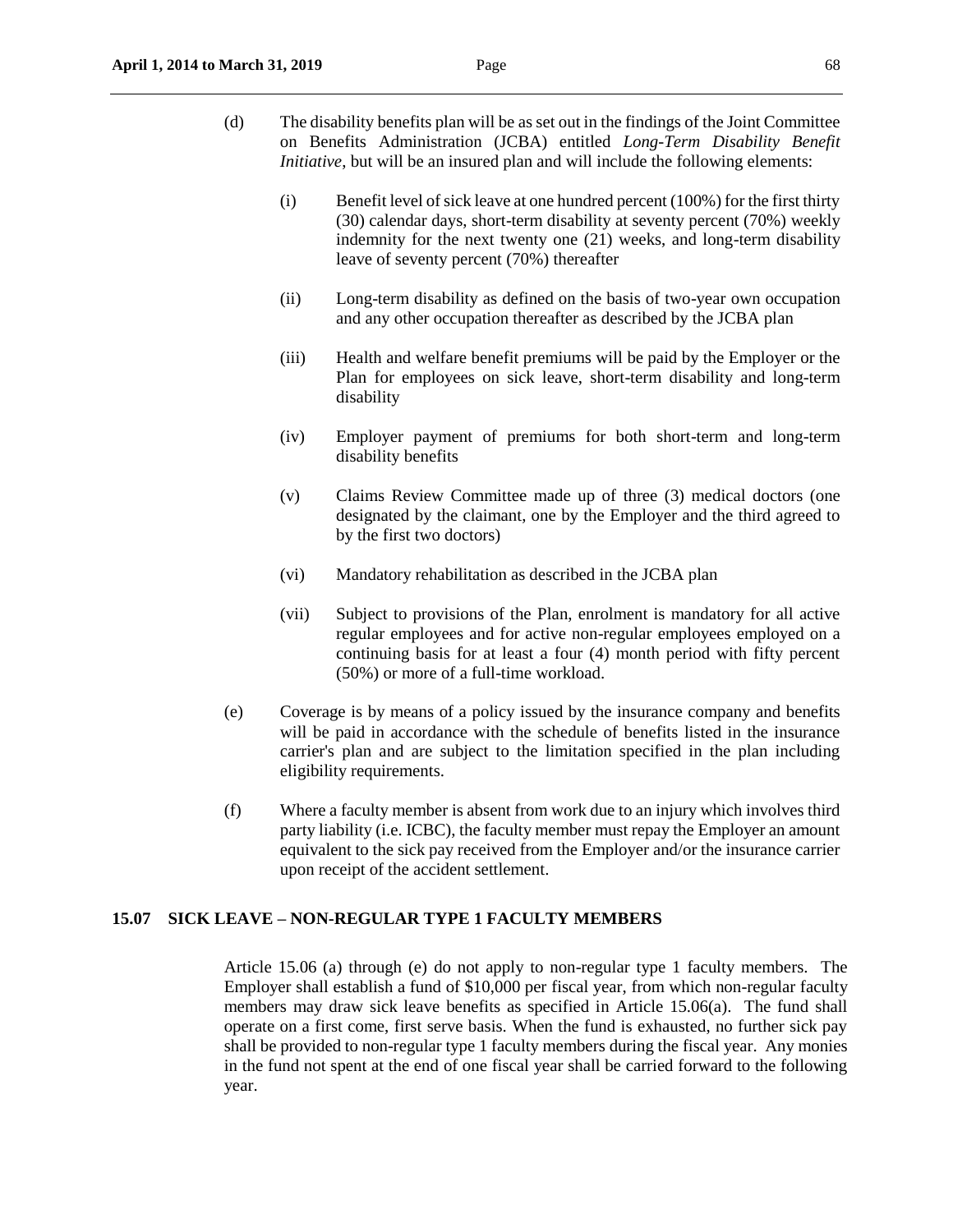#### **15.08 COLLEGE PENSION PLAN**

- (a) Enrolment in the College Pension Plan shall be as set out in the *Public Sector Pension Plans Act*, Schedule A, the College Pension Plan Regulation, and any other applicable regulations. The Act and the regulations should be consulted for details.
- (b) The Employer will encourage those employees who are not required to enrol in the College Pension Plan to do so.

However, employees on payroll as of the date of ratification who have not joined the College Pension Plan shall retain the right not to do so, subject to Pension regulations and guidelines.

#### **15.09 REQUIRED DEDUCTIONS**

- (a) Deductions are made from each pay cheque for Canada Pension Plan contributions, until the maximum annual contribution is paid.
- (b) Required E.I. contributions are deducted in accordance with existing legislation.
- **15.10** The Employer agrees to supply the Union with a copy of the faculty member benefit plans in force.

#### **ARTICLE 16 – PROFESSIONAL DEVELOPMENT**

- 
- **16.01** (a) For the purposes of allocating professional development funds there shall be the following groupings of programs/disciplines and each grouping shall have a Professional Development Committee:
	- (i) Science (including Biology, Chemistry, Physics and Applied Science), Mathematics, Environmental Protection Technology, Sustainable Agriculture, Health Sciences and Horticulture (including Greenhouse Production, Turf Management, Landscape Design and Maintenance, Plant Health, Urban Ecosystems and Horticulture Apprenticeship, **Brewing and Brewing Operations Program**).  $\star$  Horticulture is currently a separate grouping but may merge with this grouping at some point to be determined.
	- (ii) Arts Humanities (including English, Creative Writing, Fine Arts, **Language and Cultures**, Philosophy, Music Educational Studies, **Education Assistant**) Social Sciences (including Anthropology, Criminology, Geography, History, Asian Studies, Political Science, Policy Studies, Psychology, Sociology, Journalism and Communication Studies).\* Humanities and Social Sciences are currently separate groupings but may merge at some point to be determined.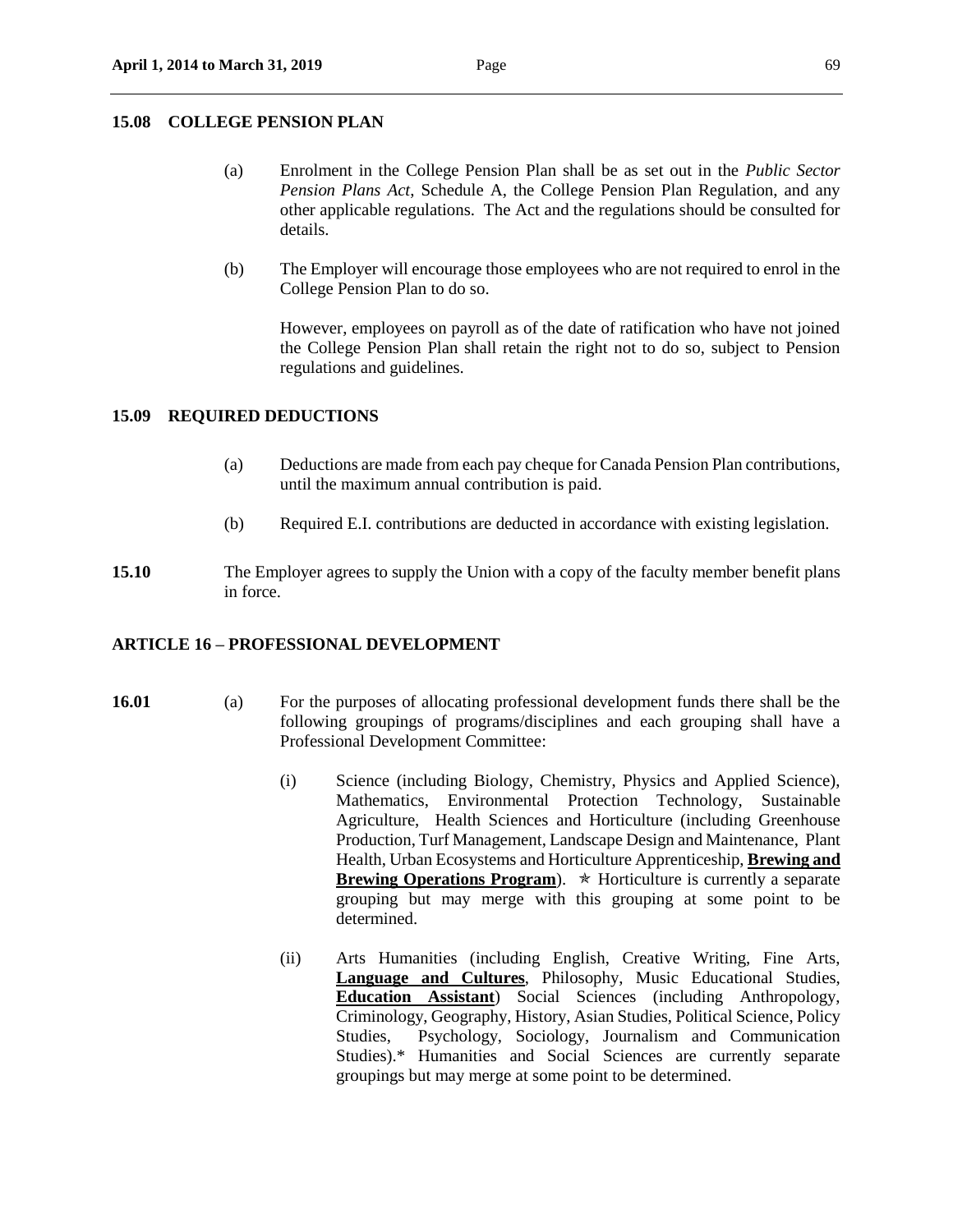- (iii) Design (including Foundations in Design Fashion, Product Design, Graphic Design for Marketing Interior Design, Technical Apparel Design)
- (iv) **Health** (including Bachelor of Science in Nursing , Bachelor of Science in Nursing Post Baccalaureate , Bachelor of Psychiatric Nursing, Health Care Assistant Program, Nursing Re-entry Programs, Health Unit Coordinator)
- (v) Business (including Accounting, Business Quantitative Studies, Business, Computer Business Systems, Computer Science and Information Technology, Economics/Financial Services, Human Resources Management, Legal Administrative Studies, Marketing, Applied Communications, Entrepreneurial Leadership, Public Relations)
- (vi) Trades and Technology (including Appliance Servicing, Parts, Warehousing, Logistics & Distribution, Apprentice Partsperson, Apprentice Automotive Service Technician, Automotive Service Technician, Apprentice Electrical, Electrical, , Masonry, Apprentice Carpentry, Carpentry/Building Construction, Apprentice Millwright, Millwright, Welding, Metal Fabrication, Apprentice Plumbing, Plumbing, Computer-Aided Drafting and Design, Farrier , Public Safety Communications)
- (vii) Academic and Career Advancement and Student Services (including Counselling, English Language Studies, Access Programs for People with Disabilities, Learning Centre, Academic and Career Preparation, Career Choices and Life Success, Student Life and Development)
- (viii) Library and Cooperative Education

Should the Employer establish a new discipline/program or move an existing discipline/program it will consult with the Union regarding the grouping into which the discipline*/*program shall be placed by the Employer.

- (b) The elected members of the Professional Development Committee for each group shall be at least three in number, or fewer if there are fewer faculty in the group. Elections shall be held in February/March every two years so that the new Committee takes effect April 1. One of the elected members shall be elected as Professional Development Chairperson.
- (c) Should the members fail to elect a Professional Development Committee before April 1, the Employer shall assign an administrator to perform all the functions of the Committee until such time as the faculty members elect the Committee members.
- (d) One of the members of each Professional Development Committee shall be elected to serve as the representative to the Educational Leave Committee. This elected member shall serve for two academic years.
- (e) Each Professional Development Committee has the responsibility of promoting, within the group, activities to enhance the academic, technical, and educational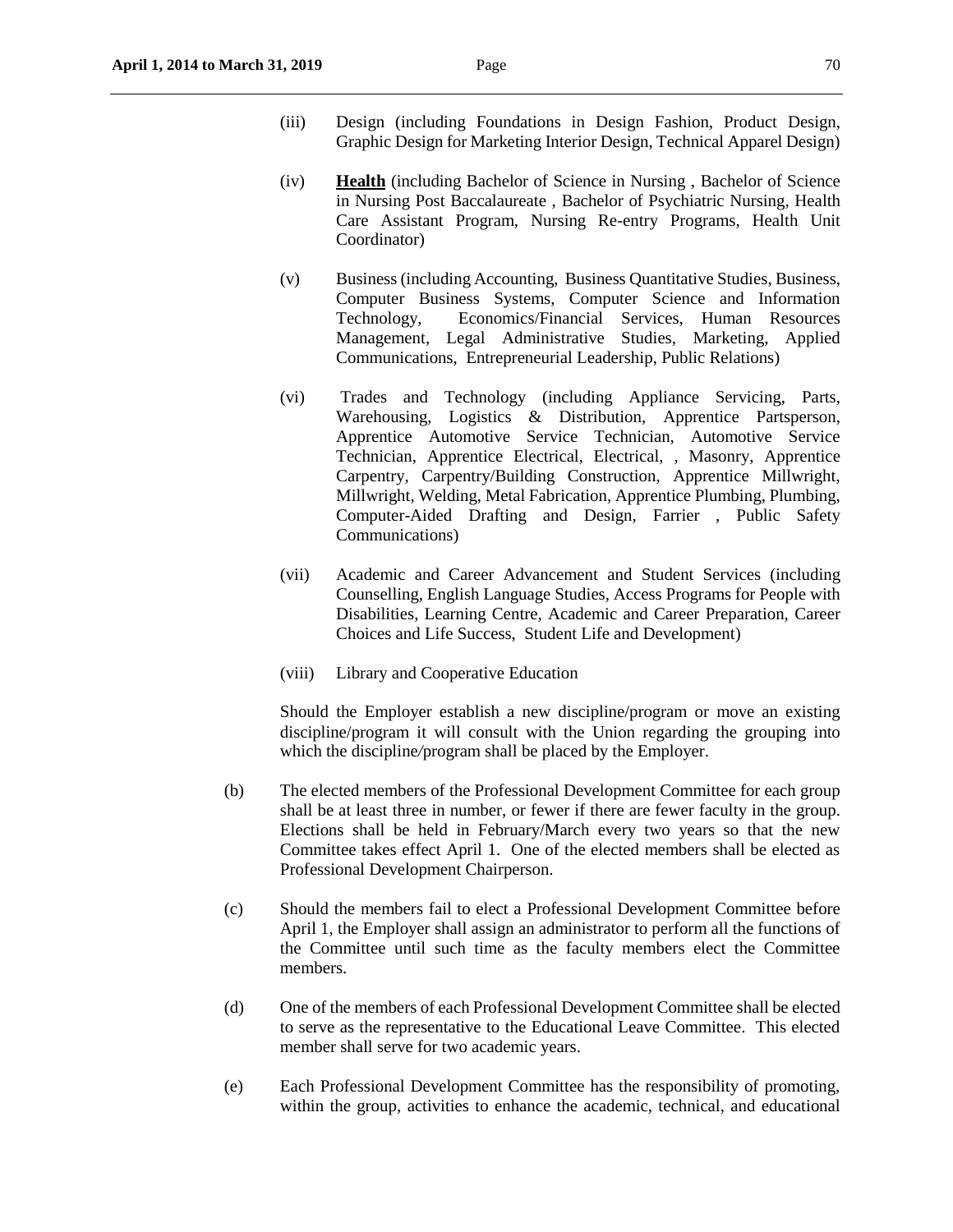standards of the programs/disciplines. The Employer shall provide the appropriate Professional Development Committee with copies of any reports on professional development activities funded under Article 16.01.

(f) In addition, each Committee has the responsibility of drawing up guidelines for the disbursement of professional development funds and receiving from the faculty members', applications for the use of such funds. These guidelines shall include that the proposed activity will be of benefit to the faculty member and the Employer. Such applications, together with each Committee's recommendation shall be forwarded to the appropriate administrator. Disbursement shall be over the signature of the administrator.

Approval will not be unreasonably withheld.

If the administrator does not sign the request, the Chairperson of the appropriate Professional Development Committee and the applicant shall be informed immediately and a reason shall be supplied. Where the administrator withholds approval, the matter may be appealed to the Labour Management Relations Committee by the Professional Development Committee. The LMRC will issue a final and binding decision within 5 days of receiving the appeal.

(g) A budget of \$550.00 for each full-time equivalent faculty member in a group (based on the enrolment and staffing report of October 31st prior) shall be allocated to each Professional Development Committee for the fiscal year. The administrator may not expend the funds allocated in this article that have not been recommended by the Professional Development Committee.

**Effective January 1, 2017, a budget of \$625.00 for each full time equivalent faculty member in a Faculty (based on the enrolment and staffing report of October 31st prior) shall be allocated to each Professional Development Committee for the fiscal year. The administrator may not expend the funds allocated in this article that have not been recommended by the Professional Development Committee.**

**Effective January 1, 2019, a budget of \$700.00 for each full time equivalent faculty member in a Faculty (based on the enrolment and staffing report of October 31st prior) shall be allocated to each Professional Development Committee for the fiscal year. The administrator may not expend the funds allocated in this article that have not been recommended by the Professional Development Committee.**

- (h) Three times a year March 30, September 30, and November 30 the Employer shall provide each Professional Development Committee and the Union with a listing of the professional development funds committed and expended by that Committee.
- (i) Funds allocated to the Professional Development funds that are not used in the current year will be carried forward for use in the subsequent year within that Article 16.01(a) grouping. Overuse of funds in the current year will be offset in the subsequent year within that grouping.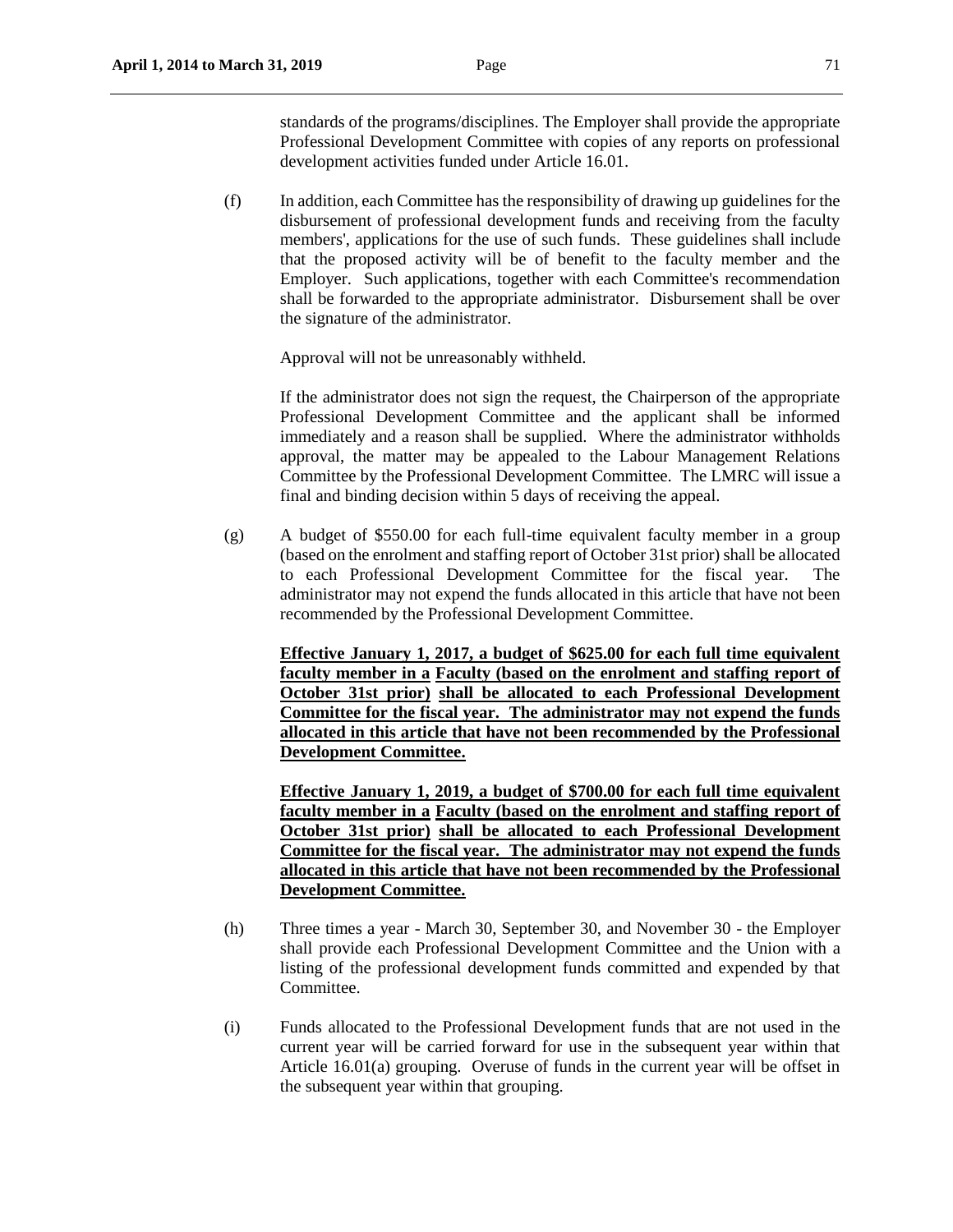#### **16.02 ORIENTATION OF NEW FACULTY MEMBERS**

The Professional Development Advisory Committee established in Article 16.03(c) shall develop, by June 30th of each year, an outline for orientation of new faculty members. Such outline may provide for instructional skill development activities. The Union shall have the right to make a presentation by one member of the Union of no more than thirty (30) minutes as part of this orientation.

## **16.03 PROFESSIONAL DEVELOPMENT PROGRAM**

- (a) The parties agree to continue a Professional Development Program for the maintenance and development of the faculty members' professional competence and effectiveness. It is agreed that maintenance of currency of subject knowledge, the improvement of performance of faculty duties, and the maintenance and improvement of professional competence, including instructional skills, are the primary professional development activities of faculty members.
- (b) Information collected as part of this program shall be the sole property of the faculty member. This information or any judgments arising from this program shall not be used to determine non-renewal or termination of a faculty member's contract, suspension or dismissal of a faculty member, denial of advancement on the salary scale, nor affect any other administrative decisions pertaining to the promotion or employment status of the faculty member.
- (c) A joint advisory committee consisting of three regular faculty members who shall be elected by and are P.D. Committee Chairpersons and three administrators shall make recommendations for the operation, financing and management of the Professional Development Program.

## **16.04 PERSONAL PROFESSIONAL DEVELOPMENT FUNDS**

a) Eligibility

A budget of \$100 for each regular and non-regular type 2 faculty member shall be allocated each year. These funds will be held centrally and disbursed according to established accepted professional development activities to a maximum of \$100 per faculty member.

Personal professional development activities should be consistent with generally accepted professional development activities. Eligible expenses may include:

- (i) Travel, registration fees, tuition fees and associated expenses related to meetings, conferences, workshops, seminars, or other similar professional activities, and expenses not covered by or in excess of monies available from other funds for similar purposes;
- (ii) Membership fees in learned societies, service organizations and professional organizations;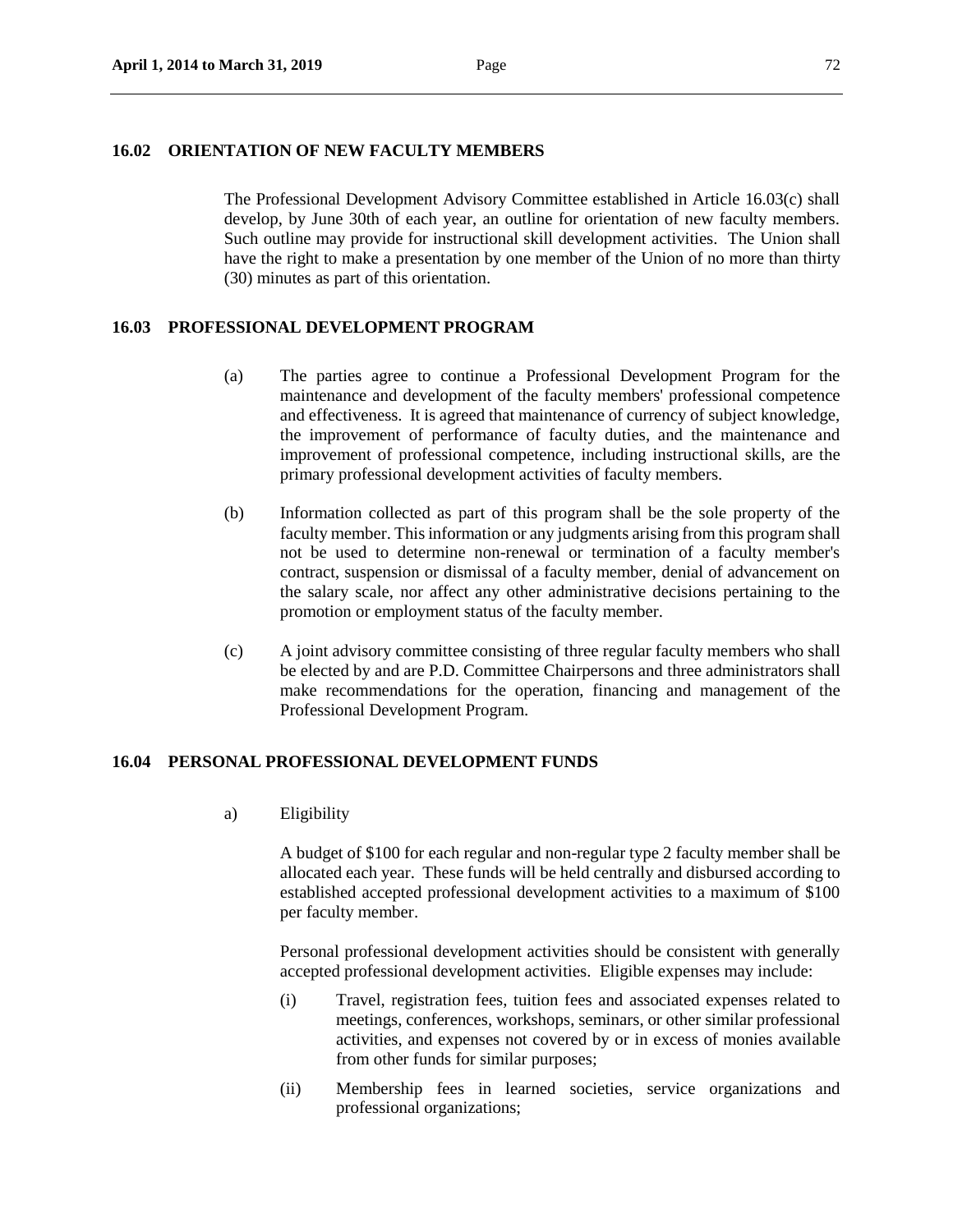- (iii) Books; subscriptions to scholarly and professional journals, magazines and newspapers; and computer software.
- (b) Budget

The budget will be established based upon the number of regular and non-regular type 2 faculty members provided in the enrolment and staffing report of October  $31<sup>st</sup>$  of the previous year. Funds not expended in the fiscal year will be carried forward and added to the funds available for Education Leave under Article 14.09 unless the parties mutually agree to add to the funds for sick leave for non-regular type 1 faculty members under Article 15.07 in the following fiscal year. Provided that excess personal-professional development funds exist, the parties agree that these funds will be added to the non-regular type 1 faculty sick leave fund when that fund falls below the equivalent salary of 0.5 FTE Step 11 of Article 9.

- (c) Procedures to Claim Reimbursement
	- (i) To claim reimbursement, faculty members must send a completed expense claim (signed by the faculty member) to the Finance Department by March 15. Claims received after this date will be returned to the employee.
	- (ii) Original receipts must accompany all claims for reimbursement and fall within the current fiscal year.
	- (iii) Eligible members may submit their claims at any point after expenses are incurred.
	- (iv) The Employer shall process and reimburse expenses in accordance with expense reimbursement cycles.

## **16.05 FACULTY PROFESSIONAL DEVELOPMENT FUND**

1. PURPOSE

The Faculty Professional Development Fund is in support of various types of professional development activities. Such professional development is for the maintenance and development of the faculty members' professional competence and effectiveness. The purpose is to assist faculty to remain current and active in their discipline and program. This fund is not meant to replace any existing development or educational funds.

2. FUND

This fund's budget for each fiscal year will be set at point six of one percent (0.6%) of regular and non-regular faculty salary for the institution based on the nominal role as of January 1 of the previous fiscal year.

Any monies in the Fund not spent at the end of any fiscal year shall be retained by the Employer.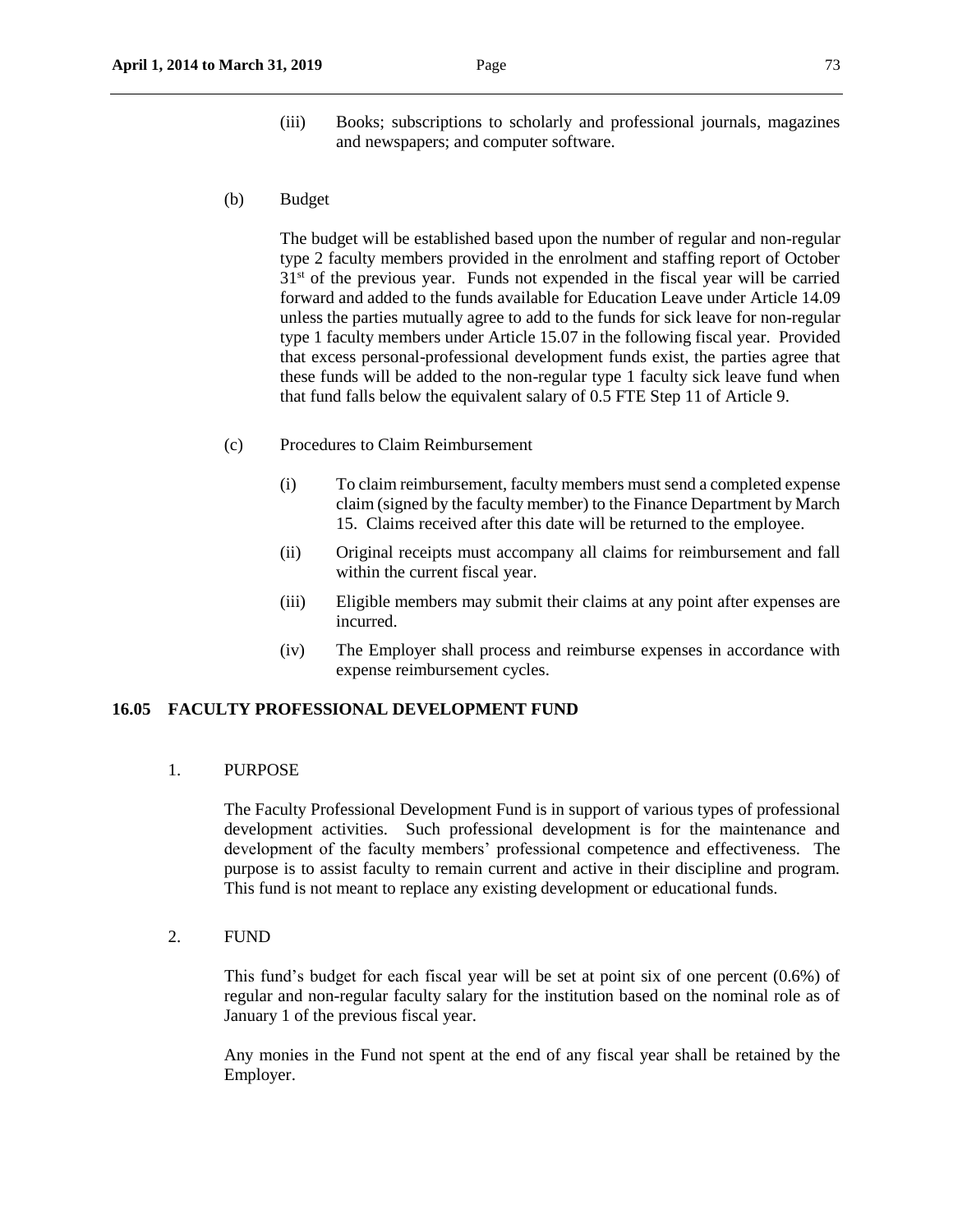# 3. CRITERIA AND PROCESS

## a) CRITERIA

All proposals will be assessed against the following criteria:

- Degree to which professional development, performance, expertise and/or career plans of the applicant(s) are enhanced
- Degree to which the proposal is related to the applicant's work at Kwantlen Polytechnic University, including benefits to the applicant, the institution and students.

Institutional priorities will be considered in the assessment of all proposals. Such priorities will assist faculty to remain current and active in their discipline and program. Priorities will be included in the communication calling for proposals.

Examples of activities could include the following:

- Tuition for degree completion
- Industry based or specialty training
- Approved replacement costs for specific training
- Leave from teaching for Research and/or Scholarship

#### **b)** PROCESS

All faculty members are eligible to apply to this fund, though preference will be given to post probationary faculty.

Applications will be accepted 3 times per year:

- $\bullet$  Feb 1
- $\bullet$  June 1
- October 1

Adjudication: Applications will be made to the applicable senior administrator or designate who will approve applications for funding based on the process and criteria established by the joint committee. The senior administrator is responsible for the final approval of applications.

Applications may be approved for activities that occur in a subsequent fiscal  $\text{year}(s)$ . Activities that extend over multiple years are subject to the requirement to demonstrate suitable progress on the application approved. Failure to comply will result in denial of committed funds.

Applications will be reviewed by a panel of three (3) members of the senior administration and three (3) faculty members appointed by the Union. This panel will make recommendations to the Senior Administrators responsible for the final approval of applications.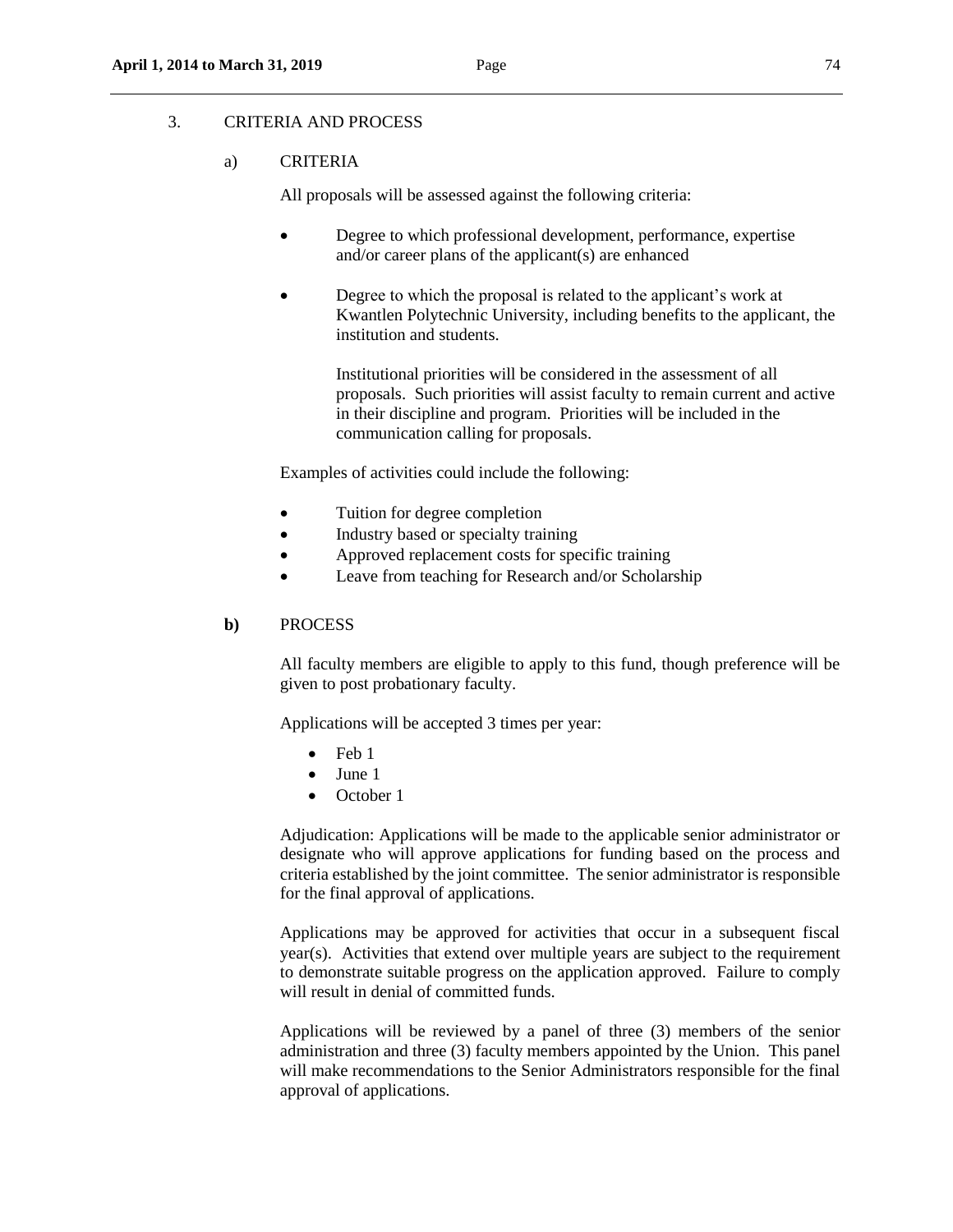The Senior Administrators' decisions will be communicated to applicants within one month after the submission deadline date.

# c) OTHER GUIDELINES

All applications must include a letter of recommendation from the appropriate Dean. The minimum award will be \$1000.

Significant applications are encouraged. Up to one year time release may be approved, in exceptional circumstances. For applications up to \$20,000, two letters of reference from faculty colleagues are required.

For applications over \$20,000, an additional external letter of reference is required. For applications involving degree completion or equivalent, evidence is required that the applicant has made demonstrable efforts to obtain funding through the host institution.

Should an applicant funded for full-time time release receive a grant, bursary, stipend, salary or other award, Kwantlen will reduce the allocation from this fund so that the total monies received by the faculty member equal the faculty member's full-time salary.

Faculty members receiving funds are expected to continue their employment at Kwantlen Polytechnic University. If they resign, the funds will be recovered as follows:

- Full recovery if subsequent service is one year or less.
- Fifty percent recovery if subsequent service is two years or less, but greater than 1 year.

Within 2 months of completion of any activity funded through this process, the faculty member must submit a report demonstrating the extent to which proposed outcomes were achieved to the Senior Administrators and to their Dean.

# **ARTICLE 17 – DISPUTE RESOLUTION**

## **17.01 INTERPRETATION**

Where a difference arises between the parties relating to the interpretation of this Agreement, it may be settled by means of a jointly agreed to interpretation signed by the University President and the President of the Union, or their designates.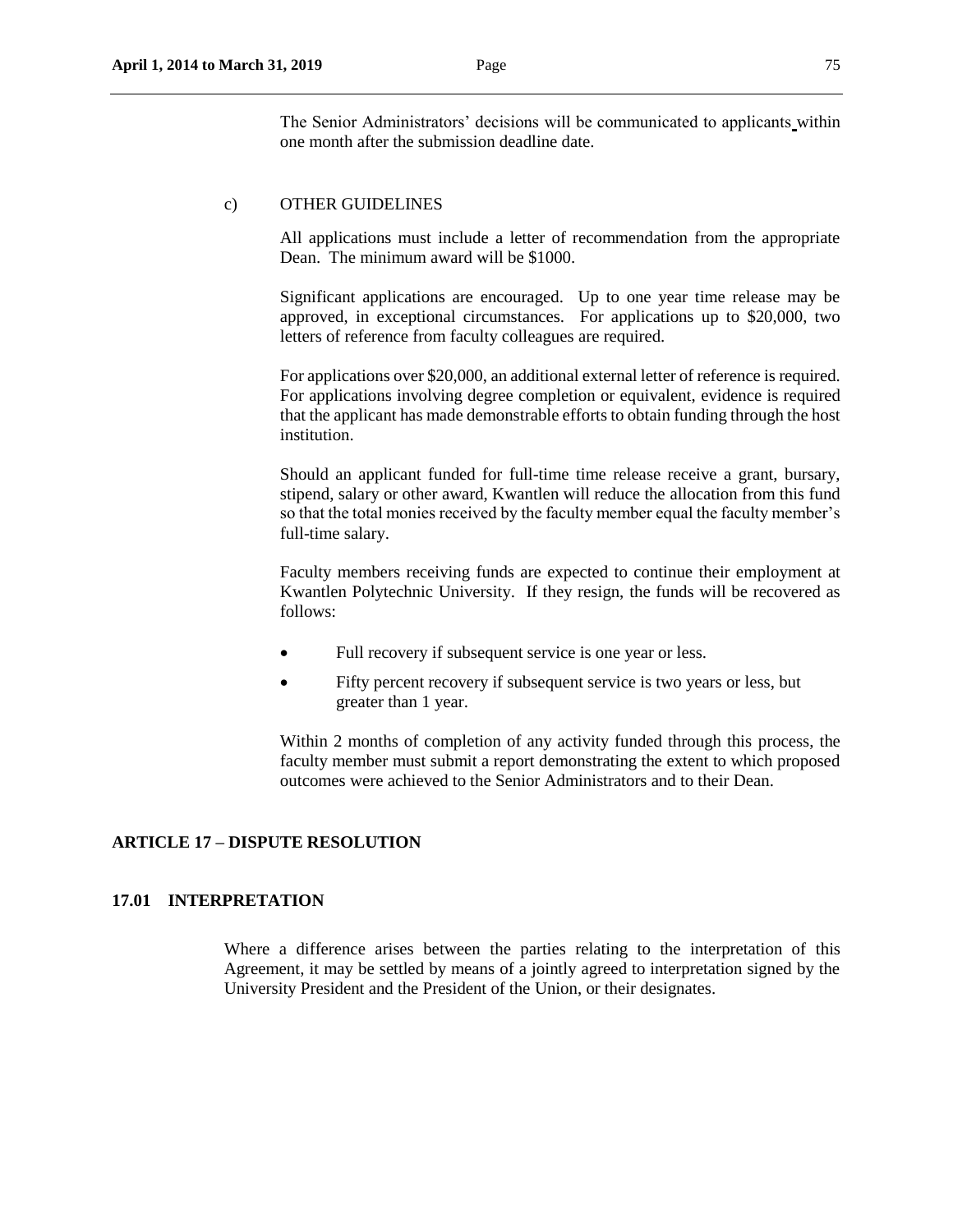### **17.02 GRIEVANCE PROCEDURE**

- (a) A grievance is any complaint relating to the application, operation or alleged violation of this Agreement or any question as to whether any matter is grievable or arbitrable.
- (b) The parties recognize the importance of confidentiality in all grievance proceedings and will endeavour to maintain confidentiality during each grievance process.
- (c) In Article 17 of this Agreement, "weekday" means Monday through Friday, excluding statutory holidays and other days when Kwantlen Polytechnic University is closed.
- (d) Informal Resolution

A faculty member is encouraged to discuss, prior to the formal initiation of a grievance, any problems relating to his/her employment with the appropriate administrator to resolve the matter promptly and informally. The services of the Union Representatives are available to assist in informal resolution of these matters.

Any informal resolution of a grievance or complaint shall be consistent with this Agreement, but shall not be binding on the Employer, the Union, or any other faculty member.

If the Union is of the opinion that a complaint has been informally resolved in a manner inconsistent with the terms of this Agreement, then the Union may initiate a grievance on the informal resolution.

#### (e) **Step 1**

All formal grievances shall be initiated by the Union in writing within twenty (20) weekdays of the time that the Union could reasonably have become aware of the incident that is the subject of the grievance, or within twenty (20) weekdays of the completion of any attempt at informal resolution under Article 17.02(d), whichever date is later. The grievance shall be directed to the administrator responsible. The written grievance shall cite the articles in question, describe the alleged violation(s), and state the remedy sought.

Within five (5) weekdays of receipt of a written grievance, the administrator shall discuss the grievance with a representative of the Union. The faculty member may choose to be present. Within eight (8) weekdays of the Step 1 meeting, the administrator responsible shall provide the Union with a written reply.

## (f) **Step 2**

If the grievance is not satisfactorily resolved at Step 1, the matter shall be referred to a more senior administrator who shall meet with a representative of the Union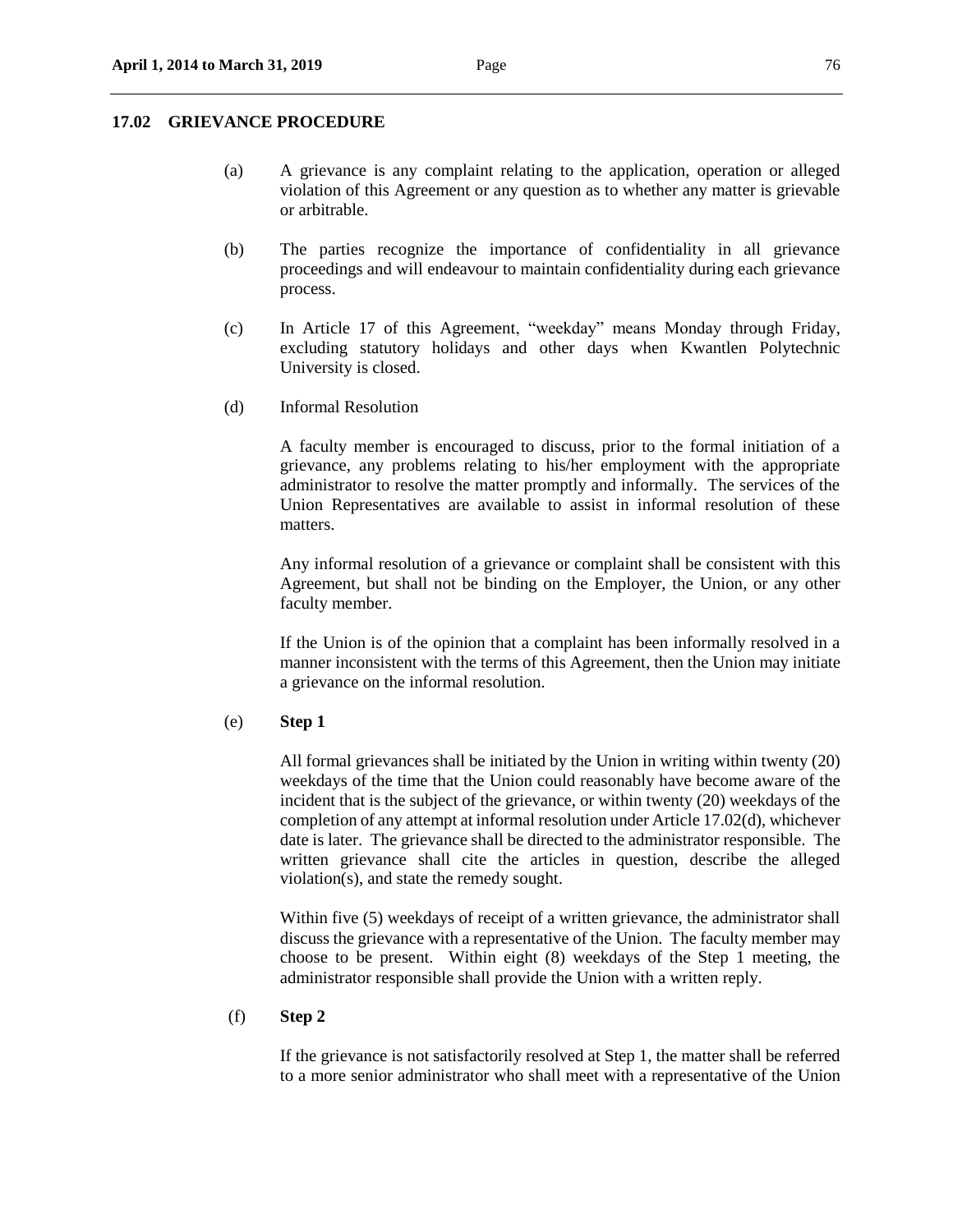within seven (7) weekdays of the referral to Step 2, and shall reply in writing within ten (10) weekdays of the Step 2 meeting.

# (g) **Step 3**

If the grievance is not satisfactorily resolved at Step 2, the matter shall be referred to the University President or his/her designate, who shall meet with a representative of the Union within seven (7) weekdays of the referral to Step 3 and shall reply in writing within ten (10) weekdays of the Step 3 meeting.

- (h) If a satisfactory settlement has not been reached at Step 3, the matter shall be dealt with by arbitration as set forth in Article 17.03.
- (i) A policy grievance may be advanced immediately to Step 2 at the request of either party, unless the parties agree that the grievance may be advanced to Step 3.
- (j) If a grievance is not advanced to the next stage within fourteen (14) weekdays after completion of the preceding stage, it shall be deemed to have been abandoned and all rights of recourse to the grievance procedure shall terminate.
- (k) Any time limit and/or stage in the grievance process may be waived or extended by agreement between the parties.
- (l) It is the intent of both parties to this Agreement that no grievance shall be defeated merely because of a technical error in processing the grievance through the grievance procedure. To this end, an Arbitrator shall have the power to allow all necessary amendments to the grievance and the power to waive formal procedural irregularities in processing of the grievance, in order to determine the real matter in dispute and to render a decision according to equitable principles and the justice of the case. Time limits specified in Article 17 shall not be deemed to be nor construed as matters of technicality but as matters of substance.

# **17.03 ARBITRATION**

- (a) Where a difference arises between the parties relating to the interpretation, application, operation or alleged violation of this Agreement, including any question as to whether a matter is arbitrable, either of the parties, without stoppage of their work, may, after exhausting any grievance procedures established by this Agreement, notify the other party in writing of its desire to submit the difference to arbitration.
- (b) Within ten (10) weekdays of the delivery and receipt of the reference to arbitration, the parties shall meet to select an arbitrator. In the event that the parties cannot agree upon the selection of an arbitrator, either party or both of the parties may request the Minister of Labour to appoint an arbitrator.
- (c) Procedure

The arbitrator will determine his/her own procedure in accordance with the Labour Relations Code of B.C. and shall give full opportunity to all parties to present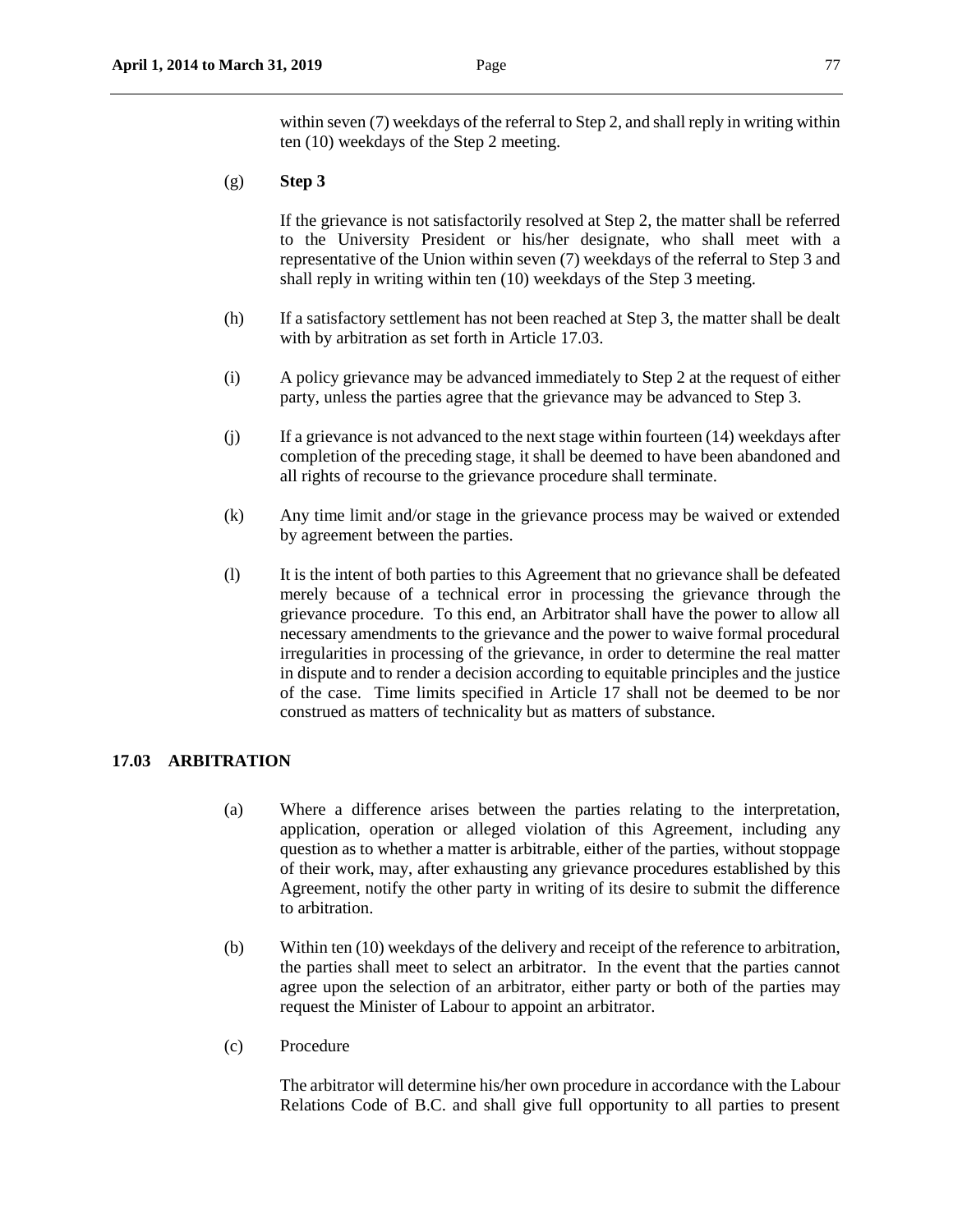- (d) Jurisdiction and Authority
	- (i) Subject to the jurisdiction vested in an arbitrator or Arbitration Board under Part 8 of the Labour Relations Code of B.C., the Arbitrator shall have jurisdiction and authority to interpret and apply the provisions of this Agreement insofar as it may be necessary to the determination of the grievance referred to him/her. He/she shall not have the jurisdiction to alter, amend, add to or delete from any of the provisions of this Agreement, or make any decision which is inconsistent with the provisions of this Agreement;
	- (ii) The Arbitrator shall have the authority to allow all reasonable amendments to the grievance, and the authority to waive procedural irregularities in the processing of the grievance, in order to determine the real matter in dispute and to render a decision according to equitable principles and the justice of the case;
	- (iii) Where a difference arises between the parties involving the question as to whether a matter is arbitrable, that issue shall be referred to the Arbitrator and that reference may stipulate that the issue of arbitrability is to be determined as a preliminary question.
- (e) Expenses and Costs of Arbitration

Each party shall pay its own expenses and costs of arbitration. The remuneration and disbursements of the Arbitrator, and of stenographic and related expenses shall be divided equally between the Employer and the Union.

(f) Amending Time Limits

The time limits fixed in this arbitration procedure may be altered by mutual consent of the parties, but the same must be confirmed in writing.

## **17.04 REMEDIATION**

Prior to initiating formal disciplinary action pursuant to Article 17.05, the Employer may attempt to resolve matters of discipline informally. However, this shall not restrict the right of the Employer to consult with or otherwise counsel faculty members regarding their conduct. The faculty member shall be given the opportunity to have a Union representative present at any meeting related to the informal resolution of a dispute that could lead to discipline.

### **17.05 DISCIPLINE, SUSPENSION AND DISMISSAL**

(a) No faculty member shall be disciplined, suspended or dismissed without just and reasonable cause. The faculty member shall be given the opportunity to be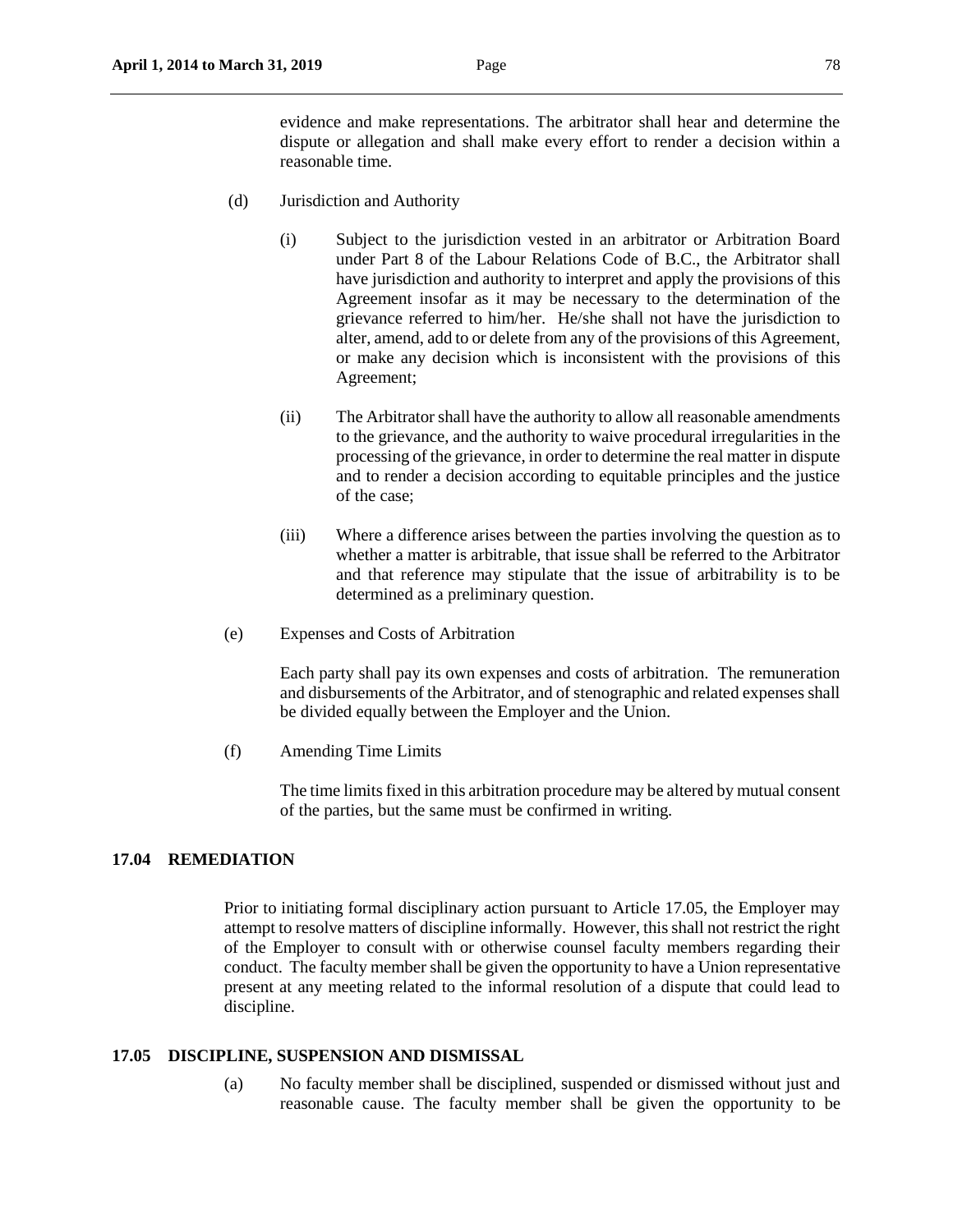represented by a Union representative at meetings under Article 17.05 and the Union shall be notified that the member has been so advised. There shall be no delay of the meeting being scheduled.

- (b) (i) Prior to the imposition of a suspension or dismissal, the appropriate representative of the Employer shall meet, where possible, with the faculty member who is to be suspended or dismissed. The Employer at their meeting shall inform the faculty member of the Employer's reasons for taking such action;
	- (ii) In the event the Employer is unable to arrange such a meeting with the faculty member, then the Employer shall instead arrange the Article 17.05(b)(i) meeting with the Vice-President - Grievances of the Union, or his/her delegate. The Union agrees to meet with the Employer within three (3) weekdays of receiving a request for such a meeting. The Union representative may bring a second Union member to the meeting;
	- (iii) Notwithstanding Articles 17.04, 17.05(b)(i) and (b)(ii), the Employer may impose immediate disciplinary action, up to and including dismissal, where, in the view of the Employer, failure to take such action may result in damage to the Employer, other faculty members or students.
- (c) A faculty member shall be notified in writing of the reasons for the disciplinary action taken by the Employer. The Union shall receive a copy. This clause does not apply to verbal reprimands.
- (d) A faculty member may grieve discipline, suspension or dismissal through the grievance process specified in Article 17.02.
- (e) If a satisfactory settlement has not been reached at Article 17.02, the matter shall be dealt with be Expedited Mediation Arbitration as set forth in Article 17.06.

# **17.06 DISCIPLINE, SUSPENSION AND DISMISSAL ARBITRATION**

- (a) Where difference arises between the parties relating to Article 17.05 Discipline, Suspension and Dismissal, after exhausting the grievance procedure as set forth in Article 17.02, either of the parties may notify the other party in writing within five (5) weekdays of its desire to submit the difference to expedited mediation arbitration.
- (b) Within five (5) weekdays of the delivery and receipt of the reference to Expedited Mediation-Arbitration, the parties shall notify Robert Blasina, John Hall or a substitute agreed to by the parties. If the parties cannot agree upon the appointment of a substitute within three (3) weekdays either party may request the Minister of Labour or his/her designate to make the appointment.
- (c) The Mediator-Arbitrator shall begin proceedings within twenty-eight (28) weekdays after being appointed.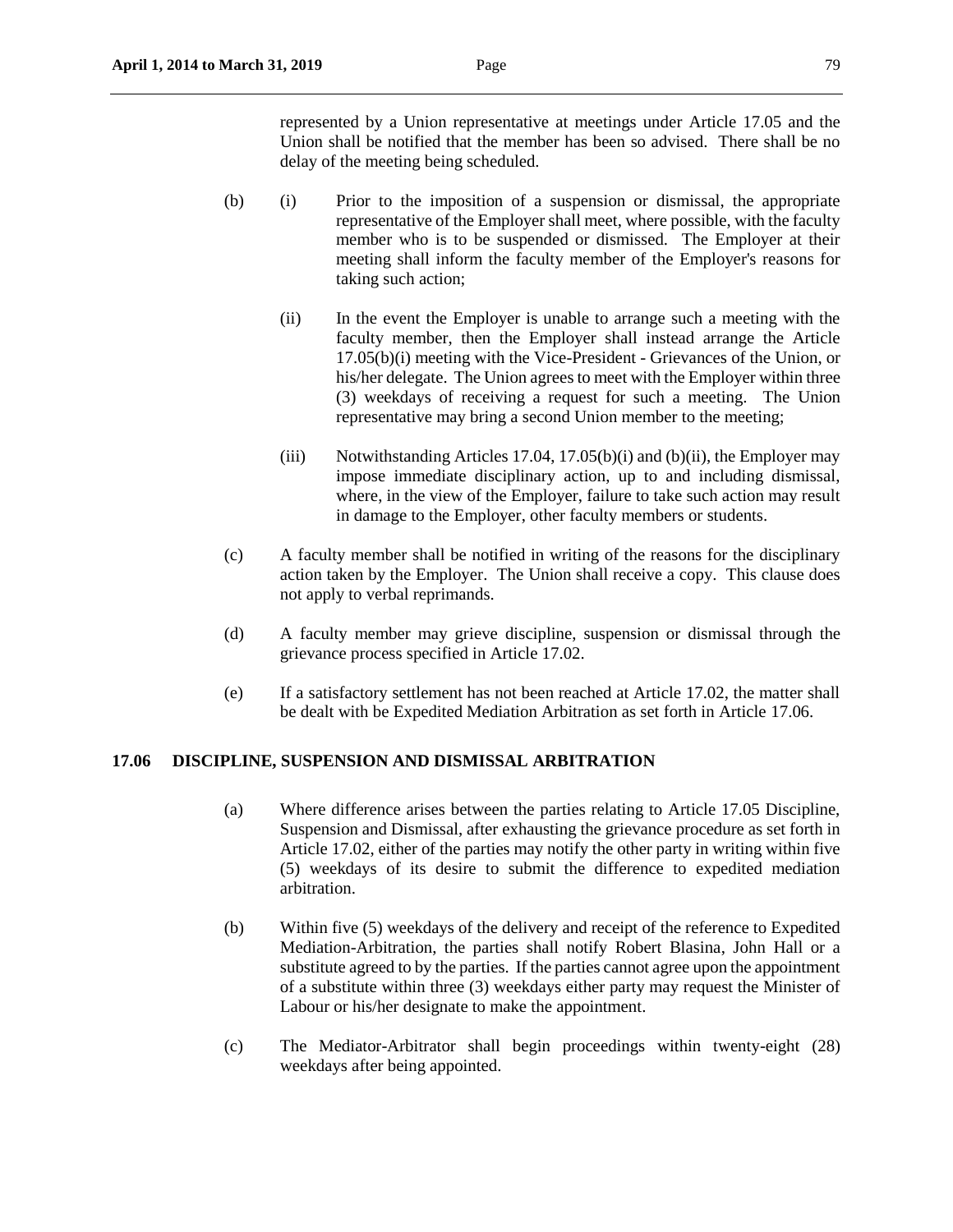- (d) The Mediator-Arbitrator shall endeavour to assist the parties to settle the grievance by mediation.
- (e) If the parties are unable to settle the grievance by mediation, the Mediator-Arbitrator shall endeavour to assist the parties to agree on the material facts in dispute and then shall determine the grievance by arbitration.
- (f) When determining the grievance by arbitration, the Mediator-Arbitrator may limit the nature and extent of evidence and submissions and may impose such conditions as he/she considers appropriate. The procedure, jurisdiction, and authority outlined in Article 17.03 (c), (d), (e) and (f) will apply.
- (g) The Mediator-Arbitrator shall give a succinct decision within twenty-one (21) weekdays after completing proceedings on the grievance submitted to arbitration.
- (h) When the dismissal or suspension of a faculty member is subsequently determined by an internal investigation, a grievance procedure or an arbitration board, to be without just and reasonable cause, or the dismissal or suspension determined to be too severe in relation to the offence, re-instatement terms can be mutually agreed to by the parties or can be imposed by an arbitration board if the matter is referred to arbitration.
- (i) (i) When disciplinary action, up to and including dismissal, is subsequently determined as a result of an internal investigation, a grievance procedure or an arbitration board to be without just and reasonable cause, no record of the matter shall remain on a faculty member's personnel file.
	- (ii) However, Article 17.06(i) (i) is not applicable if a lesser penalty is substituted as a result of an internal investigation, a grievance procedure, or an arbitration board.
- (j) Articles 17.05 and 17.06 do not apply to non-renewal of non-regular appointments issued by the Employer under Article 1.05(d) and (g).
- (k) Articles 17.05 and 17.06 do not apply to termination of a regular faculty member due to Article 21(a).

#### **17.07 EXPEDITED ARBITRATION**

## **1. Expedited Arbitrations**

Where a difference arises at an institution relating to the interpretation, application or administration of the collective agreement, including where an allegation is made that a term or condition of the collective agreement has been violated, either of the parties may, after exhausting the steps of the grievance procedure under the agreement, notify the other party within ten (10) calendar days of receipt of the last grievance step reply, of its desire to arbitrate and to submit the difference or allegation to expedited arbitration before a single arbitrator.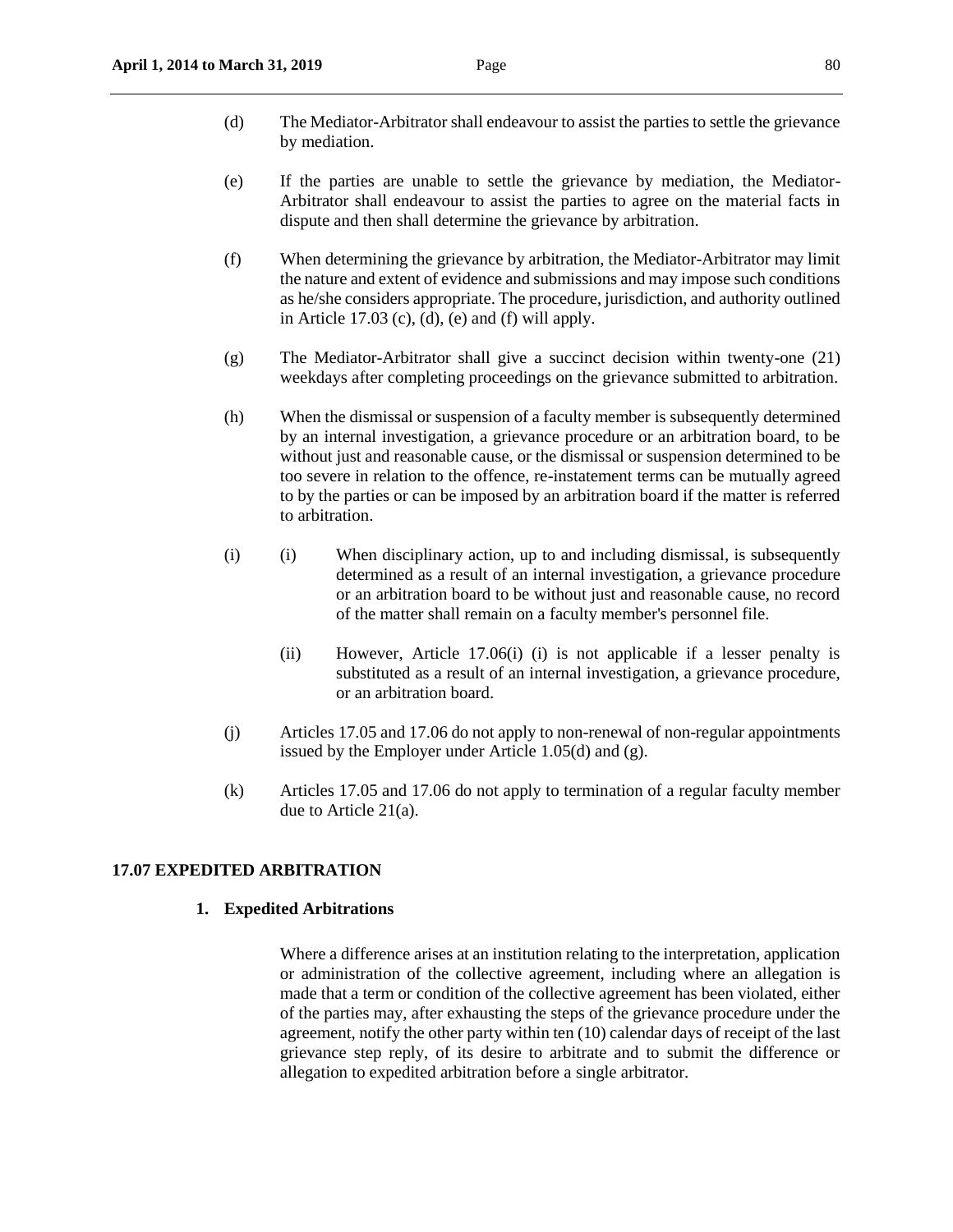## **2. Issues for Expedited Arbitration**

- (a) All grievances except those relating to the following shall be resolved by expedited arbitration:
	- i. Dismissals;
	- ii. Suspensions in excess of five (5) working days;
	- iii. Policy grievances;
	- iv. Grievances requiring substantial interpretation of a provision of the collective agreement;
	- v. Grievances requiring the presentation of extrinsic evidence;
	- vi. Grievances where a local party intends to raise a preliminary objection;
	- vii. Grievances arising from the duty to accommodate; and
	- viii. Grievances arising from the interpretation, application and administration of language that had originated from the Common Agreement and were harmonized into this agreement.
- (b) Those grievances not suitable for resolution at expedited arbitration, as listed under section 2 (a) above, may be referred to arbitration under the provisions of the agreement.
- (c) By mutual agreement, a grievance falling into any of the categories as listed under section 2 (a) above, may be placed into the expedited arbitration process.

## **3. Expedited Arbitrators**

The following arbitrators shall be selected on the basis of the person who is available to hear the grievance **thirty (30)** calendar days of appointment, on a rotating basis. **It is understood that the same arbitrator will not be selected to hear consecutive grievances except by mutual agreement by the parties.**

- Kate Young
- Colin Taylor
- John Hall
- Mark Brown
- Marguerite Jackson
- Joan Gordon

If none of the listed arbitrators is available **to hear the grievance** within **thirty (30)**  days, the parties shall agree to another arbitrator **within thirty (30) calendar days.** 

# **4. Process**

As the process is intended to be expedited, lawyers shall not be retained to represent either party. This does not preclude either party from using staff who may be lawyers.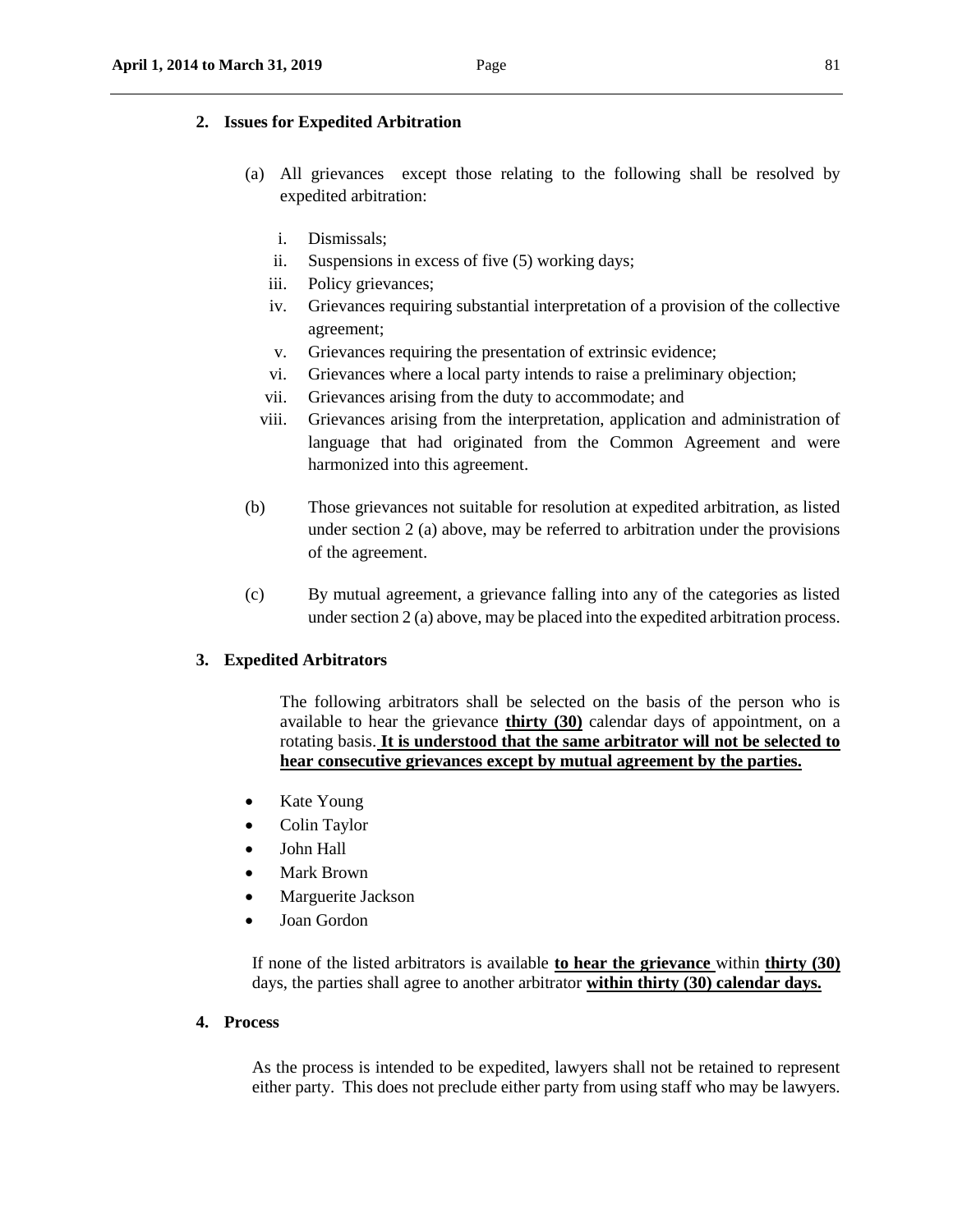## **5. Agreed Statement of Facts**

The parties shall develop an agreed statement of facts and shall exchange reliance documents prior to the hearing. Disclosure of relevant or potentially relevant documents is a mutual and ongoing obligation before and during the particular hearing.

## **6. Written Submission**

By mutual agreement, written submissions may be used in place of a hearing. Submissions shall be in standard format and will not be more than ten (10) pages long.

# **7. Procedure**

All presentations shall be short and concise and are to include a comprehensive opening statement. The parties shall make limited use of authorities during their presentations.

#### **8. Mediation**

- **a)** Prior to rendering a decision, the arbitrator may assist the parties in mediating a resolution to the grievance.
- b) Where mediation fails or is not appropriate in the opinion of the arbitrator, a decision shall be rendered as contemplated herein.

#### **9. Issuance of Decision**

The decision of the arbitrator is to be completed on the agreed form and mailed to the parties within three (3) working days of the hearing.

#### **10. Status of the Decision**

- a) All decisions, including mediated settlements, under this expedited arbitration process are limited in application to the particular dispute and are without prejudice. The decisions shall have no precedential value and shall not be referred to in any subsequent proceeding. The expedited arbitrators shall include statements to this effect at the beginning of their decision.
- b) All settlements of proposed expedited arbitration cases made prior to an expedited hearing are also without prejudice and have no precedential value.
- c) The decision or award, including mediated settlements, is final, binding, and conclusive. It is understood that it is not the intention of either party to appeal a decision of an expedited arbitration proceeding.
- d) Should the local parties disagree as to the meaning of the decision or award, including mediated settlements, either party may request that the arbitrator clarify the decision.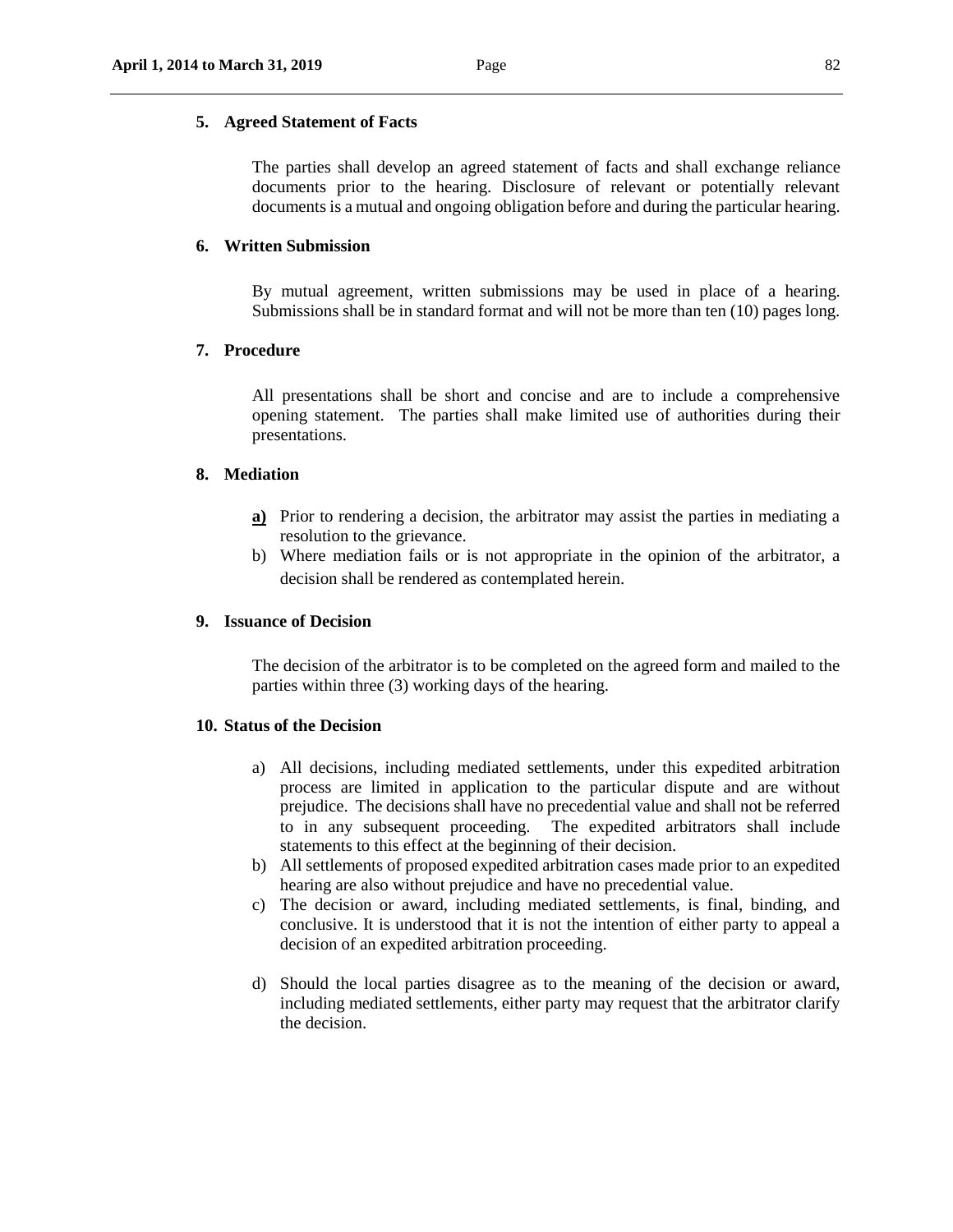#### **11. Costs**

- a) The parties shall equally share in the costs of the fees and expenses of the expedited arbitrator.
- b) Hearings shall be conducted at the institution or at the offices of the Association where possible to minimize costs.

## **12. Authority of Arbitrator**

The expedited arbitrator shall have the same powers and authority as an arbitration board established under the provisions under the *Labour Relations Code.*

# **17.08 CHANGES IN AGREEMENT**

Any changes deemed necessary in this Agreement may be made by mutual agreement of the parties at any time during the life of this Agreement.

## **ARTICLE 18 – MISCELLANEOUS PROVISIONS**

#### **18.01 PERSONNEL POLICIES**

- (a) A faculty member shall have access to all material in his/her Personnel File, with the exception of letters of reference and interview reports in the application file. A faculty member shall also have access to material, if any, in any other file with the Employer that may be used by the Employer for determining qualifications for employment, or assignment of workload, altering job security, or taking disciplinary action. Upon request by the faculty member, the Employer shall identify such files, if any, containing personnel material not in the faculty member's Personnel File.
- (b) No information relating to qualifications for employment or assignment of workload, job security, or disciplinary action will be placed in a faculty member's personnel files unless a copy has at the same time been given to the faculty member. The Employer agrees not to use information relating to qualifications for employment or assignment of workload, job security, or disciplinary action unless a copy has been given to the faculty member at the time that the information was placed in the personnel files.
- (c) Except for routine administrative access by the Human Resource Services Department and by appropriate administrators, files will not be open to any other individual except with the written permission of the faculty member concerned.
- (d) Upon request by the faculty member or the Union on the member's behalf, documents of a disciplinary nature will be removed from the employee's personnel file after a period of:
	- i) 5 years for discipline which involves a suspension or an issue which involves harassment, discrimination or the health and safety of students or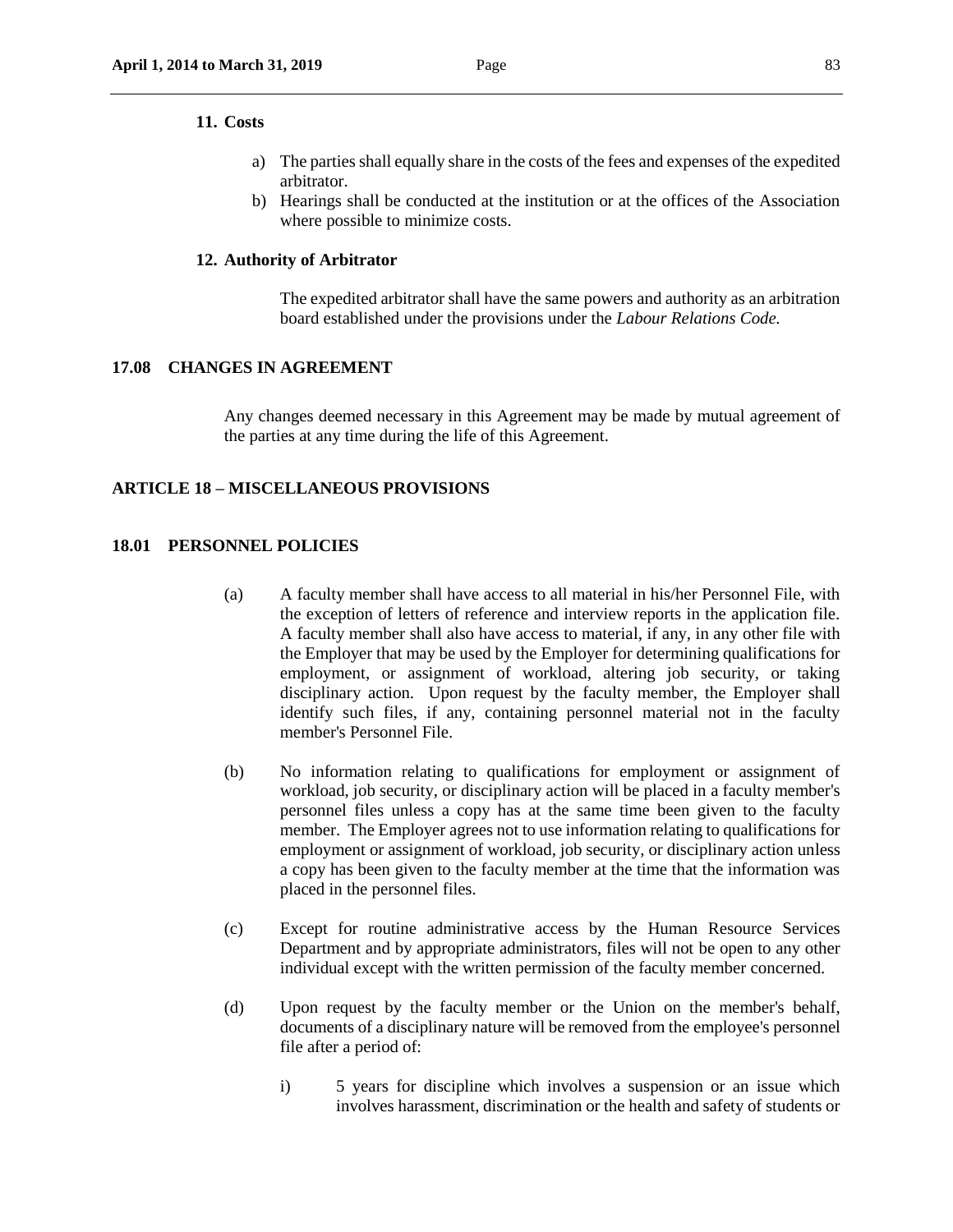employees, provided there has been no further infraction of type (i) within the 5 years;

 ii) 2 years for all other disciplinary matters, provided there has been no further infraction of type (ii) within the 2 years.

# **18.02 COPYRIGHT AND INTELLECTUAL PROPERTY**

## **a) Copyright Ownership**

The copyright or patent for any work product, including creative work, instructional strategies or curriculum/instructional material, software or any other material or technology that may be copyrighted or patented:

- 1. belongs to the employee(s) where the work product has been prepared or created as part of assigned duties, other than the duties listed in 2. below, and the copyright to all copyrightable material shall be the sole property of the employee(s) and shall be retained throughout his or her lifetime and upon his/her death by his/her heirs or assigns; and
- 2. belongs to the institution where one or more employees:
	- i) have been hired or agrees to create and produce copyrightable work product for the institution, or
	- ii) are given release time from usual duties to create and produce copyrightable work product, or
	- iii) are paid, in addition to their regular rate of pay, for their time in an appointment to produce copyrightable work product.

## **b) Employer Rights to Materials Copyrighted by Employee(s)**

Where the employee holds the copyright pursuant to 1. above the institution shall have a right to use his/her copyrighted material in perpetuity for institutional purposes. The institution may amend and update the copyrighted material with the approval of the employee(s) holding the copyright to the material. Such approval will not be unreasonably withheld.

## **c) Employee Rights to Materials Copyrighted by the Employer**

Where the institution holds the copyright pursuant to 2. above the employee(s) shall have the right to use in perpetuity, free of charge, such copyrighted material. The employee may amend and update the copyrighted material with the approval of the institution holding the copyright to the material. Such approval will not be unreasonably withheld.

## **18.03 BUDGET**

(a) Before the Annual Budget Presentation to the Board, the Union will be given an opportunity to provide input.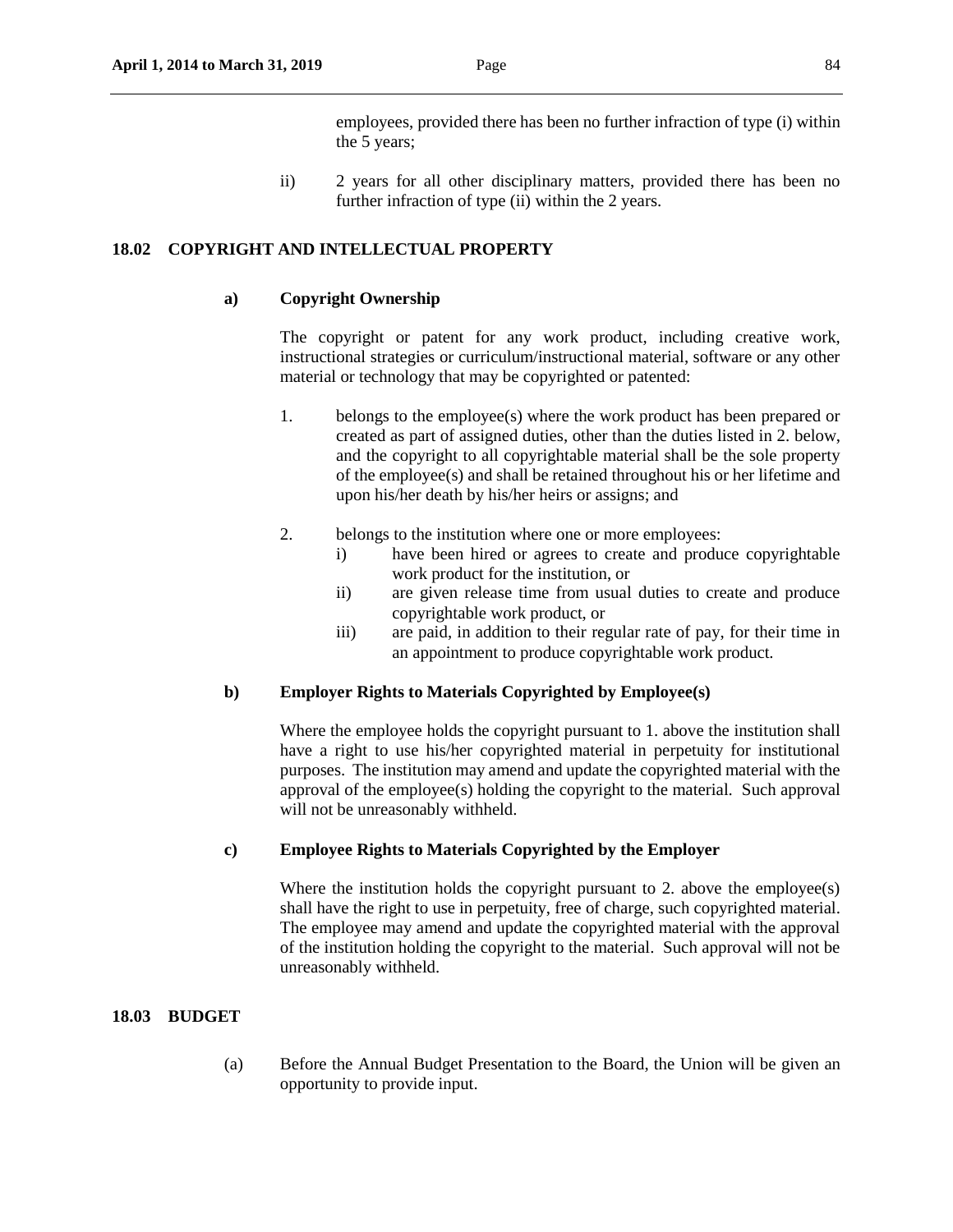- (b) The Union will be provided with a copy of the annual proposed educational profile after it has been approved by the University Board except when the University Board determines that the profile has personnel implications.
- (c) The Union will be provided with a copy of the annual educational profile and budget after they have been approved by the University Board and Provincial Ministry of Advanced Education or its successor Ministry.
- (d) After the Employer has received approval of its budget from the Ministry and determined its expense plan, a discipline/program may request a copy of the nonsalary items in the budget for that discipline/program.

# **18.04 OPEN MEETINGS**

- (a) All scheduled meetings of the Employer shall be open meetings, except in those cases where personnel, financial or other matters require that the meeting be considered confidential.
- (b) In those cases where a meeting is designated confidential, the Union shall be provided with a reason for such designation.
- (c) A designated member of the Union shall be provided a copy of the agenda and minutes of all open meetings.
- (d) Notwithstanding 18.04(b), any faculty member may request that an Union representative attend as an observer at meetings where the faculty member reasonably believes their working conditions under Article 12 will be affected. Management will be notified by the Union in advance of the meeting regarding their attendance at the meeting.

# **18.05 LABOUR / MANAGEMENT RELATIONS COMMITTEE**

In recognition of the mutual benefits of open communications and on-going consultation between the faculty and the employer, the Labour/Management Relations Committee will meet on a regular basis and have equal representation for the Union and the Employer.

The LMRC will serve as an open forum for the free and candid discussion of matters of mutual concern to faculty members and management.

## **18.06 INDEMNITY: LIABILITY INSURANCE**

In accordance with provisions of the Self-Insured Comprehensive General Liability Coverage of the University, College and - Institute Protection Program, the Employer shall:

(a) Exempt and save harmless each current and former faculty member from any legal action arising from the proper performance of their duties for the Employer; and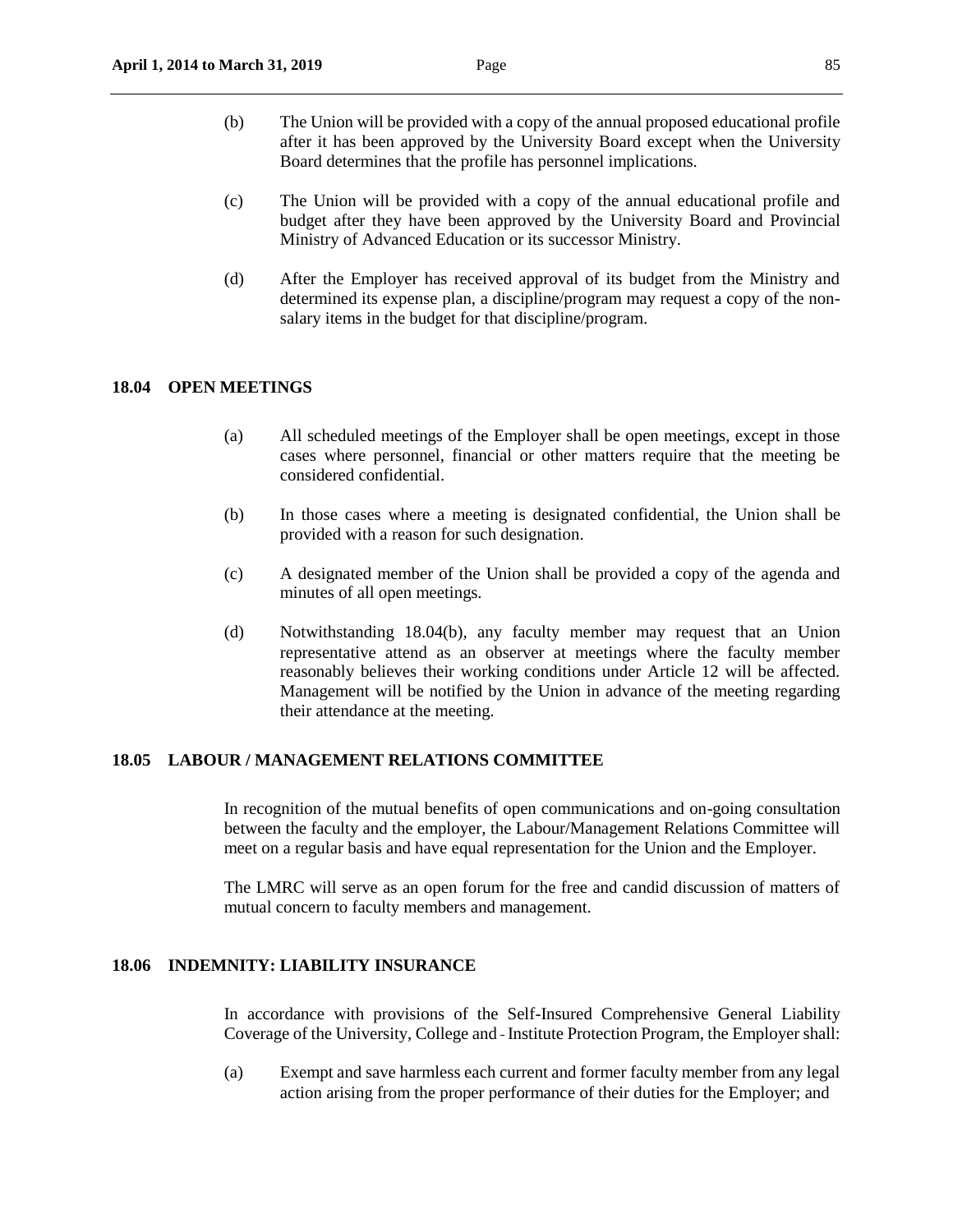- (b) assume all costs, legal fees and other expenses arising from any such action, which resulted from actions of the faculty member when in the employ of the University, and
- (c) provide advance notice at last known address to those current and former faculty members who are named in any such action as soon as the Employer becomes aware of same.

## **18.07 CONFLICT OF INTEREST**

If a faculty member is perceived to be in conflict of interest, the Employer may take disciplinary action.

# **ARTICLE 19 – EVALUATION**

## **19.01 EVALUATION**

Evaluation by the Employer of a faculty member's performance shall be carried out by methods developed in consultation between the Employer and the Union. Any such evaluation shall be constructed and conducted in a fair and reasonable manner.

# **ARTICLE 20 – HEALTH AND SAFETY**

- **20.01** The Union and the Employer agree that regulations made pursuant to the Workers' Compensation Act, the Factory Act, or any other statute of the Province of British Columbia pertaining to the safe working environment of faculty members shall be fully complied with.
- **20.02** The Union shall appoint one faculty member representative to the Employer's Health and Safety Committee required under Division 4 of the Workers' Compensation Act. A copy of all minutes of the Health and Safety Committee meetings shall be posted on the Human Resource Services website.
- **20.03** A faculty member who has reasonable cause to believe that carrying out a work process or operating any tool, appliance, or equipment would create an undue hazard to the health or safety of any person may refuse to carry out the work process or operate the tool, appliance, or equipment, subject to Division 6 of the Workers' Compensation Act.
- **20.04** (a) Faculty members have the right to remove themselves from any situation in which they perceive an immediate threat of violence to themselves by a student or by another employee of the University. Faculty members have the right to remain away from the workplace if they continue to perceive themselves to remain under threat until such time as the Employer has taken action to resolve the situation.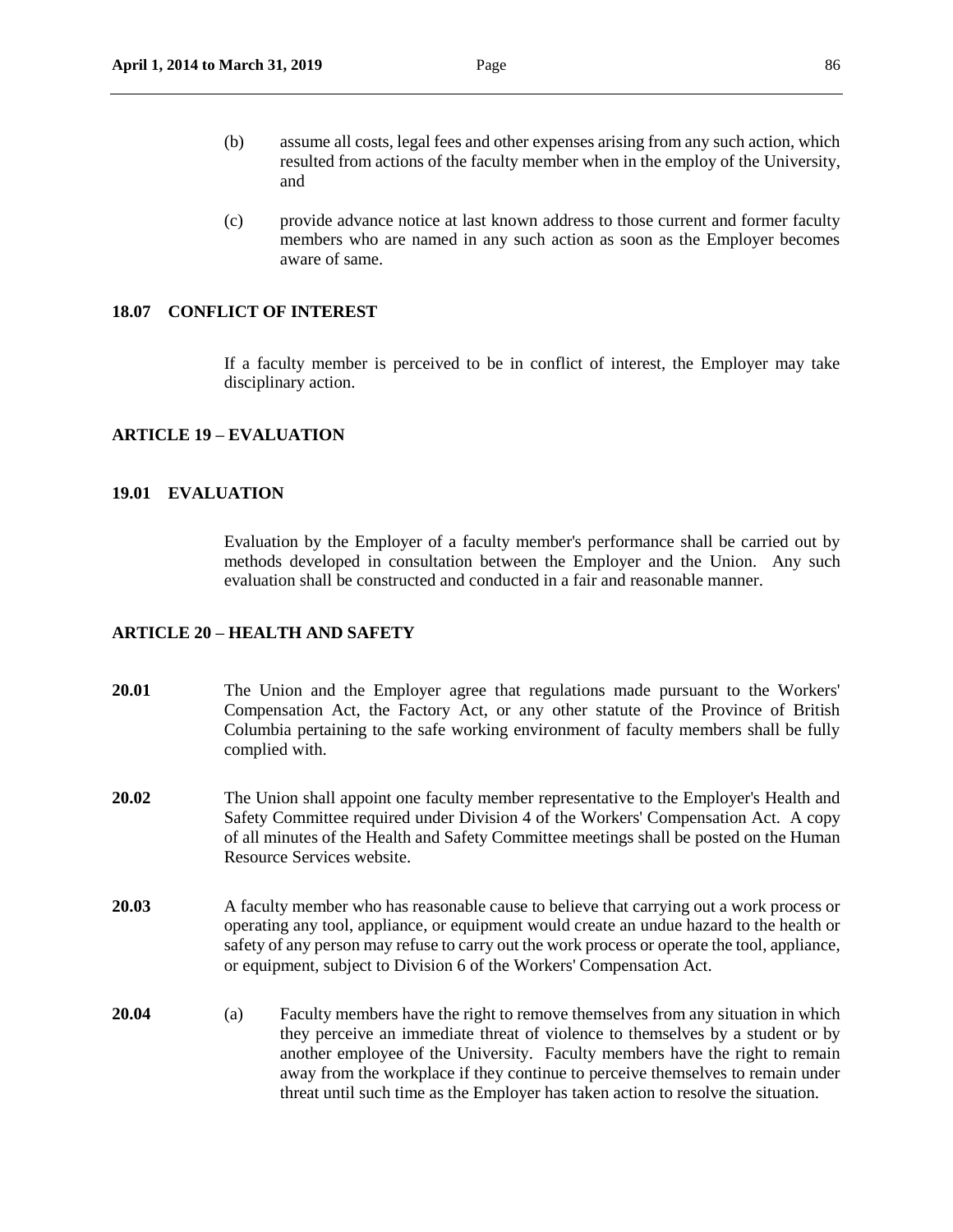- (b) Faculty members who take action under (a) must report the facts as soon as possible, along with relevant detail to their Dean. The parties will endeavour to maintain confidentiality related to said threat.
- (c) The Employer will commence an investigation under the appropriate Kwantlen Polytechnic University policy as soon as possible after the incident(s) have been reported and take action as necessary.
- (d) If the faculty member is dissatisfied with the result, the faculty member may refer the case to WorkSafe B.C., the Occupational Health and Safety Committee or the Labour Management Relations Committee.
- (e) The faculty member may have a Union representative accompany them to any meeting under Article 20.04.

#### **20.05 HEALTH AND SAFETY EQUIPMENT**

The Employer agrees to supply at no cost to employees all pieces of health and safety apparel and equipment required by WorkSafe B.C.

# **ARTICLE 21** *–* **RETIREMENT**

- (a) A faculty member shall retire from continuous full-time employment at the University College on August 31st, following the faculty member's 65th birthday.
- (b) A retiring regular faculty member may, upon his request, be offered employment as a non-regular type 1 faculty member, subject to the following conditions:
	- (i) the retiree shall be automatically placed on the interview list for nonregular type 1 employment consideration by the Search Committee;
	- (ii) those non-regular type 1 appointments shall not exceed half-time;
	- (iii) the retiree must re-apply annually for non-regular type 1 employment.

### **ARTICLE 22** *–* **EARLY RETIREMENT INCENTIVE**

## **22.01 EARLY RETIREMENT INCENTIVE**

The Employer may offer to any faculty member or a faculty member may apply for one of the early retirement incentive alternatives described herein, provided the faculty member meets the following criteria. The Union shall be advised in writing of any offer of early retirement made to a faculty member.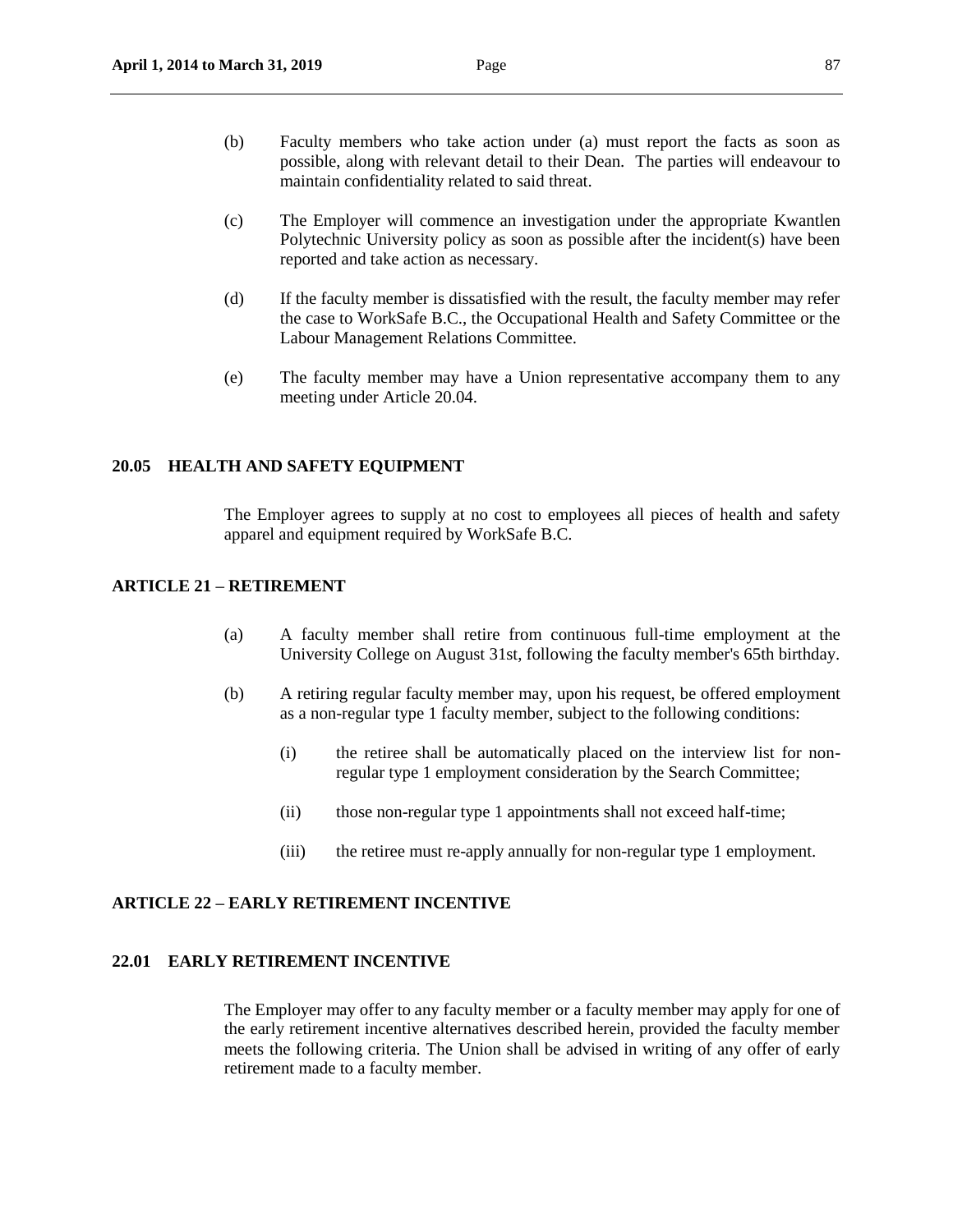#### **22.02 ELIGIBILITY**

A faculty member who possesses the following qualifications shall be eligible for an early retirement incentive if he/she:

- a) is a regular faculty member on continuing appointment at the time of early retirement;
- b) is age 55 or over;
- c) has a minimum of ten years contributory service under the College Pension Act or as a regular faculty member with the Employer;
- d) is on the maximum step of the salary scale; and
- e) resigns for the purpose of retirement.

# **22.03 SELECTION CRITERIA**

In considering applications for early retirement incentive from eligible faculty members, should the Employer determine it will be unable to offer an incentive to all who have applied, it will use the following criteria in ascertaining the faculty members to whom such offers should be given.

- i) Faculty members with the most FTE service shall be given preference.
- ii) In the event that two or more faculty members have equivalent FTE service, faculty members with less time remaining prior to retirement shall be given preference.

# **22.04 APPLICATION AND AGREEMENT**

- a) Application to the plan is voluntary. A faculty member who wishes to be considered for an early retirement incentive shall do so in keeping with the procedures and dates described in the Employer's annual "letter of interest" sent to eligible employees. Such application would then be considered a standing application for the following twelve-month period. Applications must be submitted annually in response to the Employer's "letter of interest". The Union shall be advised in writing of all applications made by faculty members.
- b) A faculty member has the right to accept or decline an early retirement incentive offer made by the Employer within thirty (30) days of the offer being proposed unless that period is extended by mutual agreement.
- c) In the event of acceptance of an offer of early retirement incentive, a faculty member's date of retirement shall be effective on a date mutually agreed upon between the faculty member and the University President or designate, in keeping with legislation and the maintenance of full years to retirement upon which the incentive was calculated. All earned vacation entitlements shall be utilized prior to the date of retirement.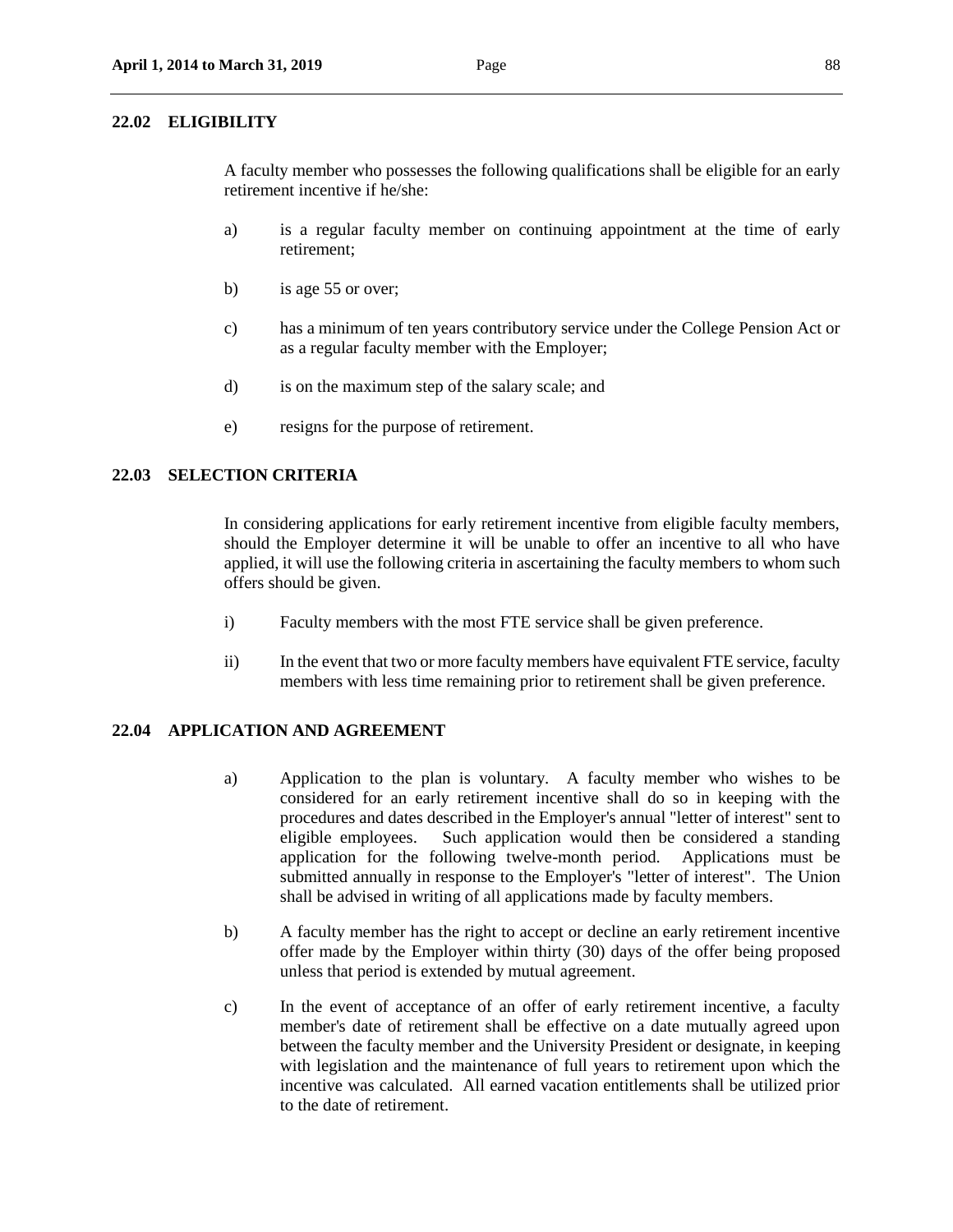d) The individual early retirement incentive agreement shall be in writing and shall specify the early retirement date, the agreed-upon incentive option, payment dates and specific dollar amount of the incentive. The Union shall be copied on all agreements.

# **22.05 EARLY RETIREMENT INCENTIVE AND LAY-OFF AND RECALL**

- a) Where the Employer deems it possible to offset the impact of the lay-off sequence (Article 7.02) through the offering of early retirement incentive to a faculty member (who qualifies as per Article 22.02 above), an incentive shall be offered if the cost of such incentive is the same as or no more than the cost that would be incurred through lay-off or transfer of another regular faculty member.
- b) Such offers may be made at any time during the year and need not be a part of the exercise described in Article 22.04 above.
- c) Advance notification of lay-off or transfer pursuant to Article 7 may be given to the affected regular faculty member while the faculty member to whom early retirement has been offered is considering that offer.

## **22.06 INCENTIVE ALTERNATIVES AND METHOD OF INCENTIVE PAYMENT**

#### a) **Lump Sum Payments**

The retiring allowance shall be paid in annual instalments, to a maximum of three (3) instalments of one-third of annual salary, to be paid on agreed-upon dates acceptable to the faculty member and shall be based on scale salary\* without allowances at the date of retirement (i.e. last day worked) in the following amounts):

| <b>Full Years to</b>        | Pay Out               |
|-----------------------------|-----------------------|
| <b>Retirement</b>           |                       |
|                             | 20% of annual salary  |
| $\mathcal{D}_{\mathcal{L}}$ | 40% of annual salary  |
| 3                           | 60% of annual salary  |
| 4                           | 80% of annual salary  |
| 5 or more                   | 100% of annual salary |

\* This amount could be subject to change by virtue of a new or renewed collective agreement that provided a salary increase applicable on the last day worked.

## b) **Monthly Payments**

The retirement allowance determined in keeping with the above shall be paid into a pre-designated Registered Retirement Savings Plan (within legislated allowable levels) or Trust Fund in the name of the retired faculty member, to provide, at the discretion of the retired faculty member, a bridging pension income on or after age 55.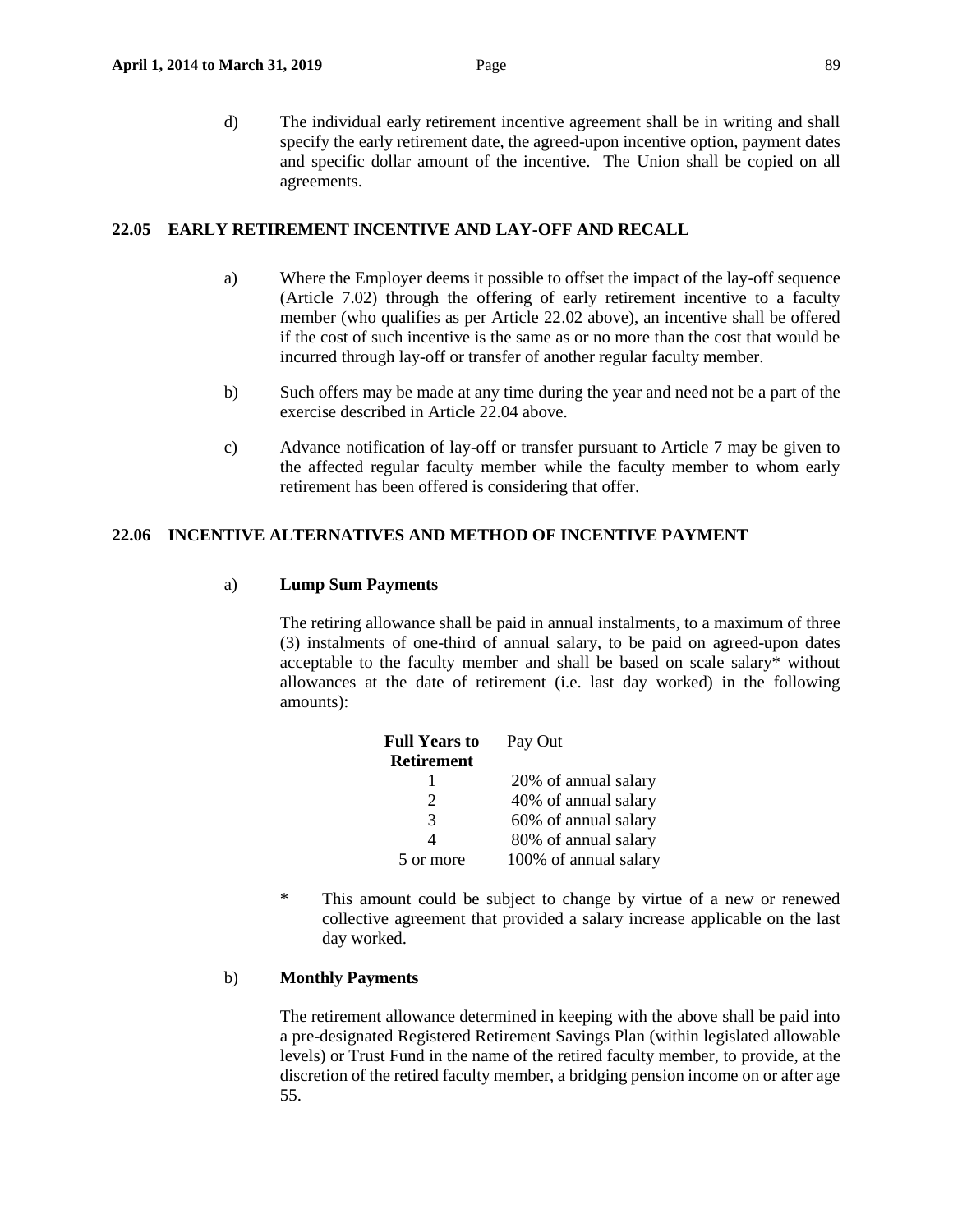Payments into the Plan or Trust Fund shall be made monthly and shall be in the amount of 20% of the retiring faculty member's pre-retirement monthly salary without allowance, and shall continue until the full retirement allowance is paid or, in the case of a Registered Retirement Savings Plan, until the legislated allowable limit for deposit has been reached, whichever comes first. In the event the legislated allowable limit for deposit has been reached, whichever comes first. In the event the legislated allowable limit for deposit is reached and payments remain outstanding, the remaining funds will be payable in a lump sum to the retired faculty member in accordance with Article 22.06(a) above.

Payments into the Plan or Trust Fund shall commence on the first day of the month coincident with, or next following, the date of early retirement. In the event the retired faculty member dies prior to the full retirement allowance being paid into the Plan or Trust Fund, any payments outstanding shall be payable by the Employer in a lump sum amount to the estate of the deceased.

## **22.07 PROTECTION OF MEDICAL BENEFIT COVERAGE**

- a) Early retiring employees not immediately commencing receipt of a College pension may elect to continue their basic medical and extended health\* benefit coverage through the Employer during the period preceding receipt of pension (but in any event, not longer than five (5) years following retirement) provided that:
	- i) written notification of the intent to continue these benefits is provided to the Human Resource Services Department six (6) weeks prior to date of early retirement;
	- ii) the participant maintains B.C. residency; and
	- iii) the participant prepays all premium costs.
	- \* Coverage may be under a separate group for retirees at a reduced level.
	- Note: Pensioners who decline the Extended Health benefit coverage at retirement will not be eligible for coverage later unless they can prove continuous coverage under an extended health care plan (e.g. coverage under spouse's plan).

# **22.08 FINANCIAL COUNSELLING**

Each faculty member who is offered an early retirement incentive is entitled to receive personal financial counselling.

A lifetime total of three (3) hours of consultation is available and the fees for such consultation(s) will be paid by the Employer to a maximum of \$240.00 per faculty member on invoice or production of receipt by the faculty member. Each faculty member will be free to schedule these consultations in whatever manner is most beneficial or convenient to that faculty member.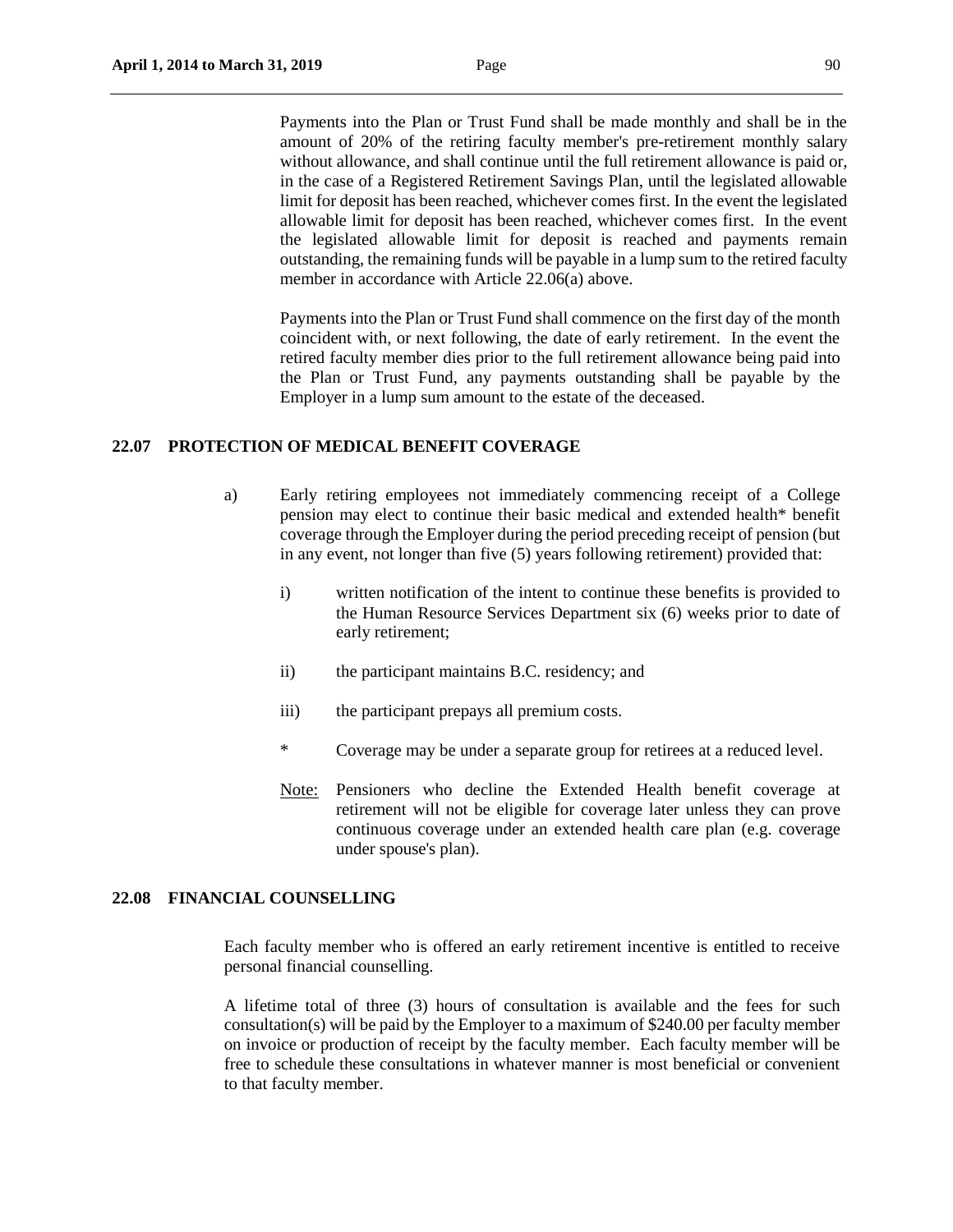In addition, each faculty member who is offered early retirement incentive is eligible to attend an Employer sponsored pre-retirement planning workshop.

## **ARTICLE 23 – DISCRIMINATION AND HARASSMENT**

## **23.01 NO DISCRIMINATION**

The Employer and the Union recognize the right of employees to work in, and students to study in, an environment free from discrimination.

The Employer, except in instances where there is a bona fide occupational requirement, shall not refuse to employ, continue to employ, advance, or dismiss a person, nor shall it discriminate against that person in respect of employment or condition of employment on the basis of: race, colour, ancestry, place of origin, political belief, religion, age, mental or physical disability,

sex, marital status**,** family status, sexual orientation, or conviction for a criminal or summary conviction charge that is unrelated to employment.

The foregoing shall not be interpreted as prohibiting the parties from entering into an employment equity program.

## **23.02 NO HARASSMENT**

a) Statement of Principle

The Employer and the Union recognize the right of all employees to work in, and students to study in, an environment free from harassment.

The parties agree that harassment is a violation of a person's rights, dignity and personal wellbeing. Where a complaint of harassment is substantiated, appropriate disciplinary measures, up to and including dismissal, are supported and endorsed by the parties.

- b) Definitions
	- i) Harassment

"Harassment" means sexual harassment or personal harassment, as defined in this Article.

ii) Sexual Harassment

Sexual harassment is defined as unwelcome conduct and/or comments of a sexual nature that detrimentally affect the work environment or lead to adverse job related consequences.

Sexual harassment includes, but is not limited to, sexual advances and requests for sexual favours, such as:

• An implied or expressed promise of reward for complying with a sexually oriented request;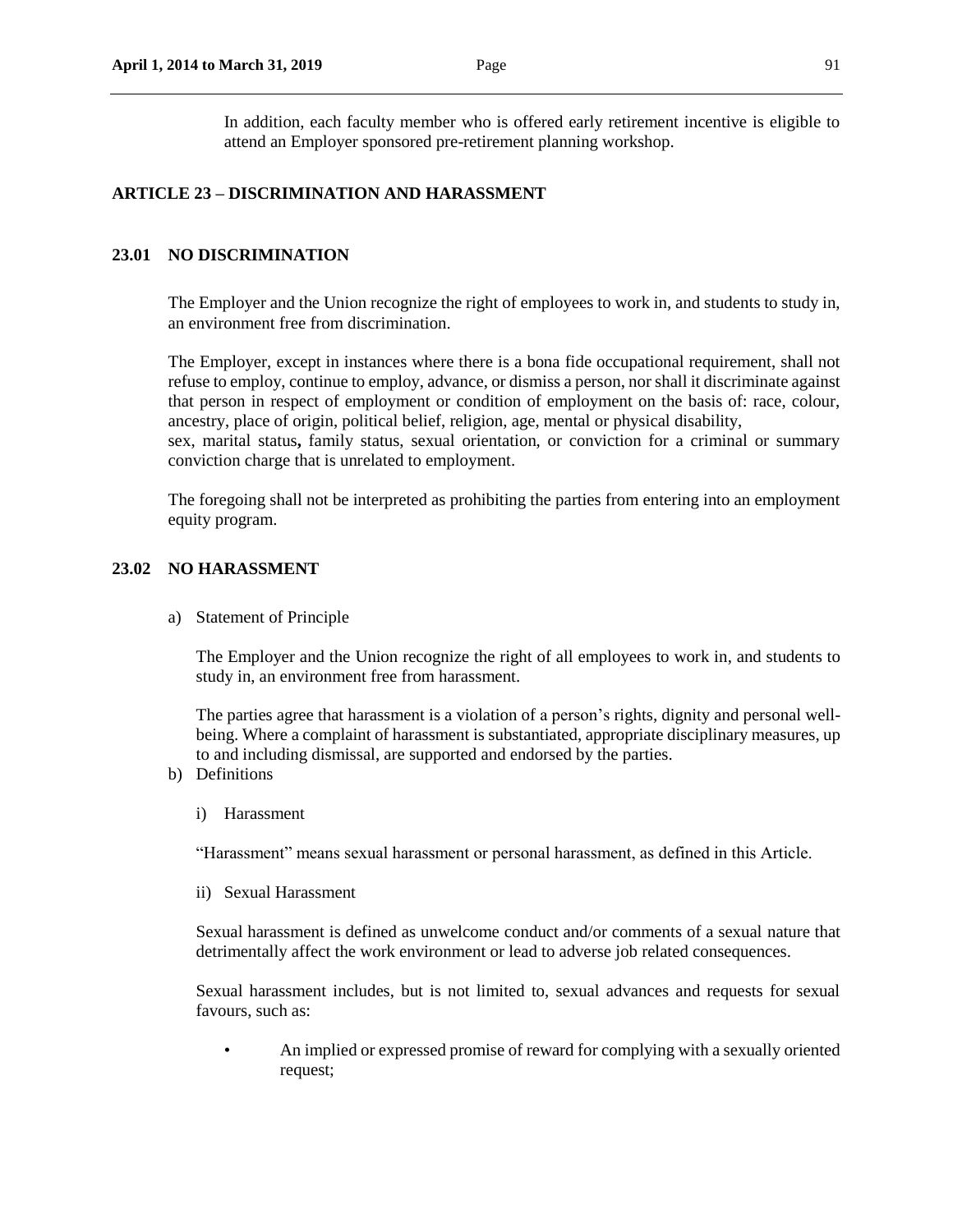- A reprisal, or an implied or expressed threat of reprisal, directed at one's employment for refusing to comply with a sexually oriented request;
- A denial of opportunity, or the express or implied threat to deny an opportunity, for refusing to comply with a sexually oriented request.

Other examples of sexual harassment include:

- Verbal harassment or abuse, such as sexist jokes told or carried out after having been advised that the conduct is embarrassing or offensive, and sexist jokes that are by their nature embarrassing or offensive;
- Unwelcome and unnecessary remarks about a person's body, clothing or sexual activities;
- Displays or distribution of pictures, posters, calendars, objects, literature or other materials that are sexually suggestive, sexually demeaning or pornographic;
- Unwanted and unnecessary touch, patting, pinching, or other suggestive physical contact;
- Sexual looks, such as leering and ogling with sexual overtones;
- Suggestive comments or gestures;
- Compromising invitations;
- Constant brushing up against a person's body.

The legitimate study, display, use or distribution of topics, material or art forms of a sexual nature that are within appropriate academic norms is not considered sexual harassment.

## iii) Personal Harassment

Personal harassment is defined as repeated offensive comments and/or actions that, by a reasonable standard, create an abusive or intimidating work environment.

Personal harassment may occur as a single incident or over a period of time. A combined series of incidents – of which any one in isolation would not necessarily be considered harassment – may also constitute harassment.

Comments or actions that serve a legitimate, work-related purpose shall not be deemed to constitute personal harassment under this article.

Examples of personal harassment include, but are not limited to:

- Physical threat, intimidation, or assault or unwelcome physical contact such as touching, patting, pinching, and punching;
- Implied or expressed threat or reprisal, or denial of opportunity for refusal to comply with a request which serves no legitimate work-related purpose;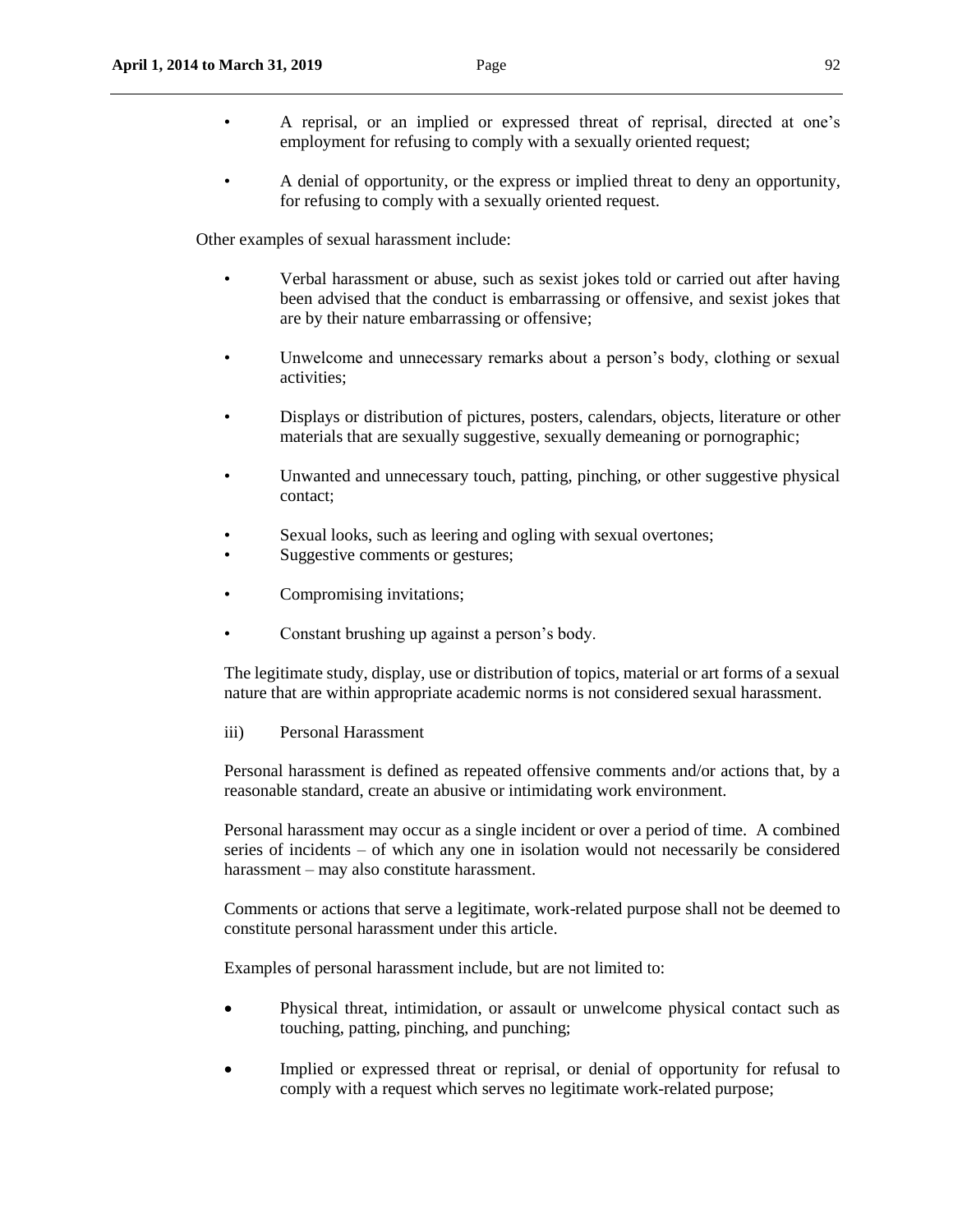Display or distribution of pictures, posters, calendars, objects, literature or other materials that are racist or, that are, by a reasonable standard, considered derogatory to a particular person or group of persons.

The legitimate study, display, use or distribution of topics, material or art forms that are within appropriate academic norms is not considered personal harassment.

### **23.03 COMPLAINT PROCEDURES**

a) Informal Resolution

The parties agree that, where mutually agreeable, they may endeavor to resolve complaints of harassment or discrimination informally, prior to accessing the procedures outlined below.

b) Union Representation

In the event that a faculty member is the subject of a complaint under this Article, the faculty member shall have the right to know what allegations have been made against him/her, and shall have the right to Union representation at all meetings, interviews, and hearings where the faculty member's presence is requested by management in connection with the disposition of the complaint.

Faculty member complainants shall also have the right to Union representation at all meetings, interviews and other proceedings where the complainant's presence is requested in connection with the disposition of the complaint.

c) Right to Legal Counsel

The Union is the exclusive bargaining agent for the bargaining unit employee and as such has the exclusive right to represent the employee in all matters pertaining to his/her terms and conditions of employment, including matters that may lead to discipline by the Employer. An individual bargaining unit employee has no right to be represented by legal counsel in connection with an allegation of harassment or discrimination under this Article.

d) Confidentiality

Any complaint of discrimination or harassment will be kept confidential except as is necessary to investigate and resolve the issue. Investigators will stress the confidentiality of the investigation with the person(s) interviewed.

Employer and Union representatives in the course of dealing with a complaint of discrimination or harassment shall have due regard for the privacy and confidentiality of any and all persons involved in the complaint.

e) Formal Complaint

A complaint alleging discrimination and/or harassment must be made in writing to the University President or his/her designate, and must include the names of the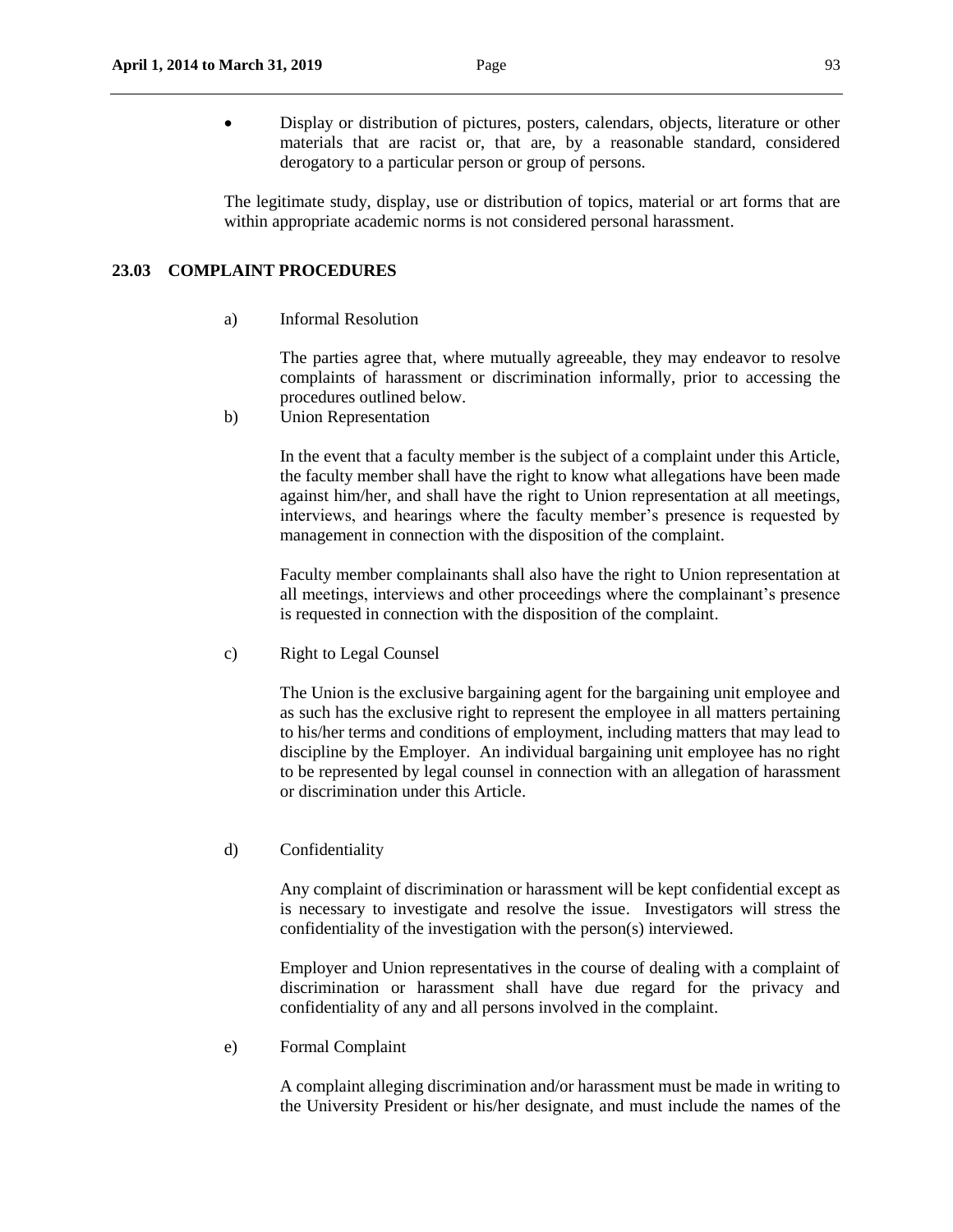complainant and the respondent, a description of the relevant facts (including dates, times and places), the names of any witnesses, and the remedy the complainant is requesting. Copies of the complaint will be forwarded to the respondent and the Union.

All formal complaints under this Article shall be initiated within six (6) months of the event. In the case of a series of events, the complaint shall be filed no later than six (6) months after the last event in the series on which the complaint is based.

The limitation period may be extended if the delay was incurred in good faith or if the delay does not result in substantial prejudice to any of the involved individuals.

f) Mediation

When a complaint is received by the Employer involving an individual covered by this collective agreement, the parties may initiate a mediation procedure at the bargaining unit level. The mediation process is the recommended avenue of resolution.

Mediation is consensual, and will require the agreement of the complainant and the respondent to use the following process:

- i) the parties will discuss the nature of the complaint and agree upon who will conduct the mediation;
- ii) all communications during the mediation will be without prejudice;
- iii) the mediation process and resolution will be kept strictly confidential by all participants;
- iv) where a resolution is reached, the complainant and the respondent must agree in writing to the resolution and the matter will then be considered concluded;
- v) no record of the mediation except the written agreed resolution will be placed on an employee's file. The written resolution will be removed from the employee's file after 12 months unless there has been a subsequent complaint of harassment against the employee within the 12 month period.
- g) Investigation

Where either the complainant or the respondent does not agree to mediation, or no resolution is reached during the mediation, the complaint will be referred either to a mutually agreeable internal investigator, or to an external investigator selected from the following list:

Rebecca Frame Irene Holden Deborah Lovett Ana Mohammed John Sanderson Anita Braha

An investigator will be appointed within ten (10) working days of referral.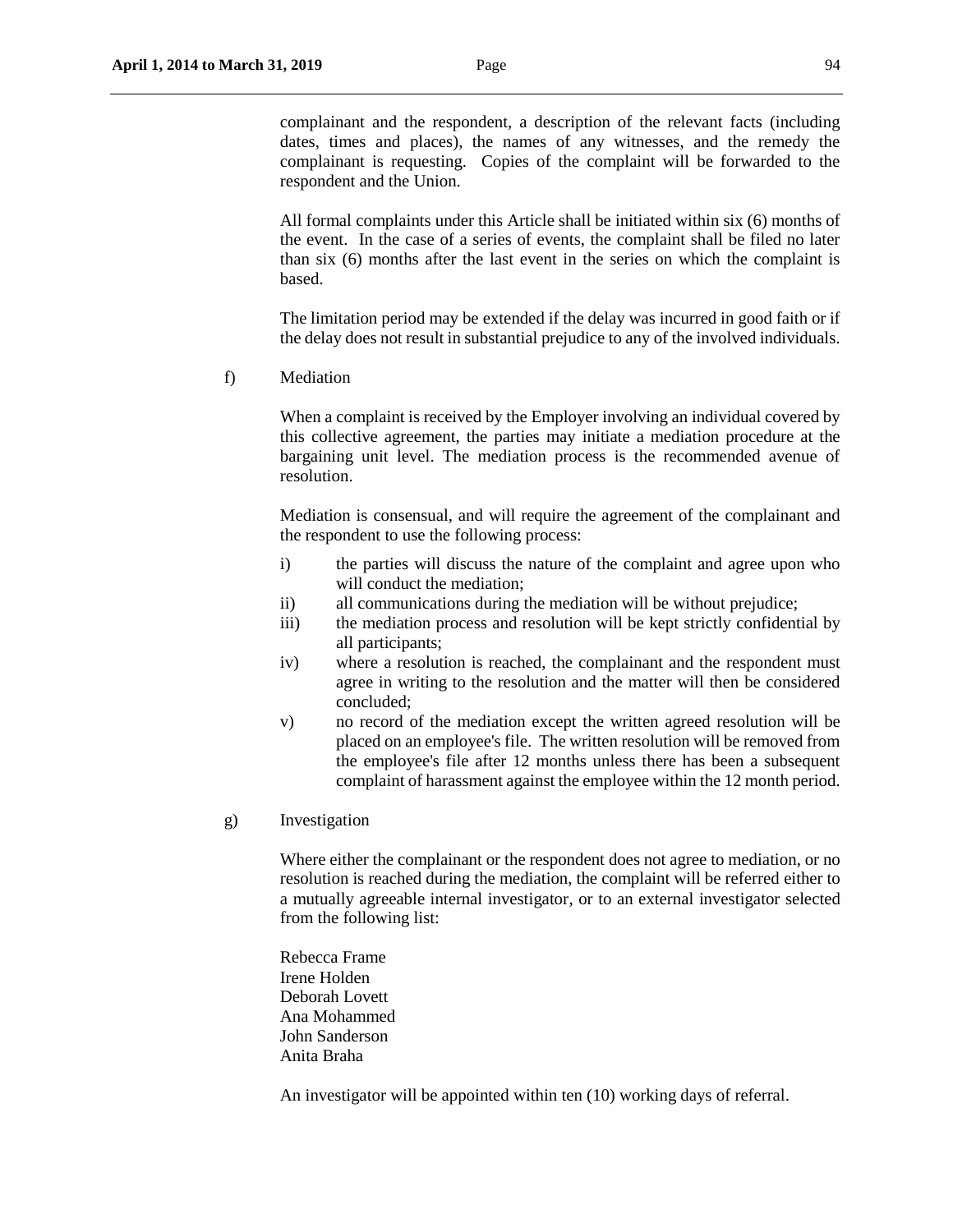The referral shall include a copy of the written complaint, and should, where possible, include a written response from the respondent. The referral should be assembled by the Employer and forwarded to the investigator with a copy sent to the Union.

The appointment of an investigator does not preclude an investigator from mediating the dispute where possible up to the time of submission of the Investigator's report to the parties pursuant to this Article.

If it is determined necessary to separate the work locations of the complainant and the respondent while the complaint is being investigated, it is agreed that the complainant will not be moved against his/her wishes.

No information relating to the personal background or lifestyle of the complainant, or the respondent, shall be admissible during the investigation process.

- h) Terms of Reference of the Investigator
	- i) The mandate of the investigator will be to ascertain facts.
	- ii) The **complete** report of the investigator will be given, in confidence, to the Union and the Employer. It is the responsibility of the Employer to forward a copy of the report to the complainant and the respondent. The Employer will state, in a covering letter, that the report is confidential.
	- iii) The report should refer to individuals involved by code only. However, a reference key will be provided to the Employer and the Union for internal use. This practice should be repeated at any subsequent arbitral proceeding. **Upon consultation with the union, the employer may redact information from the forwarded report if the release of that information would violate the personal privacy of individuals.**
	- iv) The report will not be introduced as evidence or have standing in any arbitration, or other legal procedure. This does not preclude the parties from reaching an Agreed Statement of Fact based upon facts in the report in preparation for an arbitral proceeding.
	- v) Reliance on Report of Third Party Investigator

Despite 23.03(h)(iv), the Employer is entitled to rely on the fact of mediation or the report of a third party investigator as evidence that may mitigate liability in a proceeding that follows receipt of the third party investigator's report.

The Employer is entitled to rely on the investigator's report as evidence that it acted in good faith in any disciplinary action that it undertook following receipt of the third party investigator's report where the issue of good faith is raised by a grievor or the Union.

vi) The investigator will not be compellable as a witness in any arbitration or other legal procedure which may result from the investigation.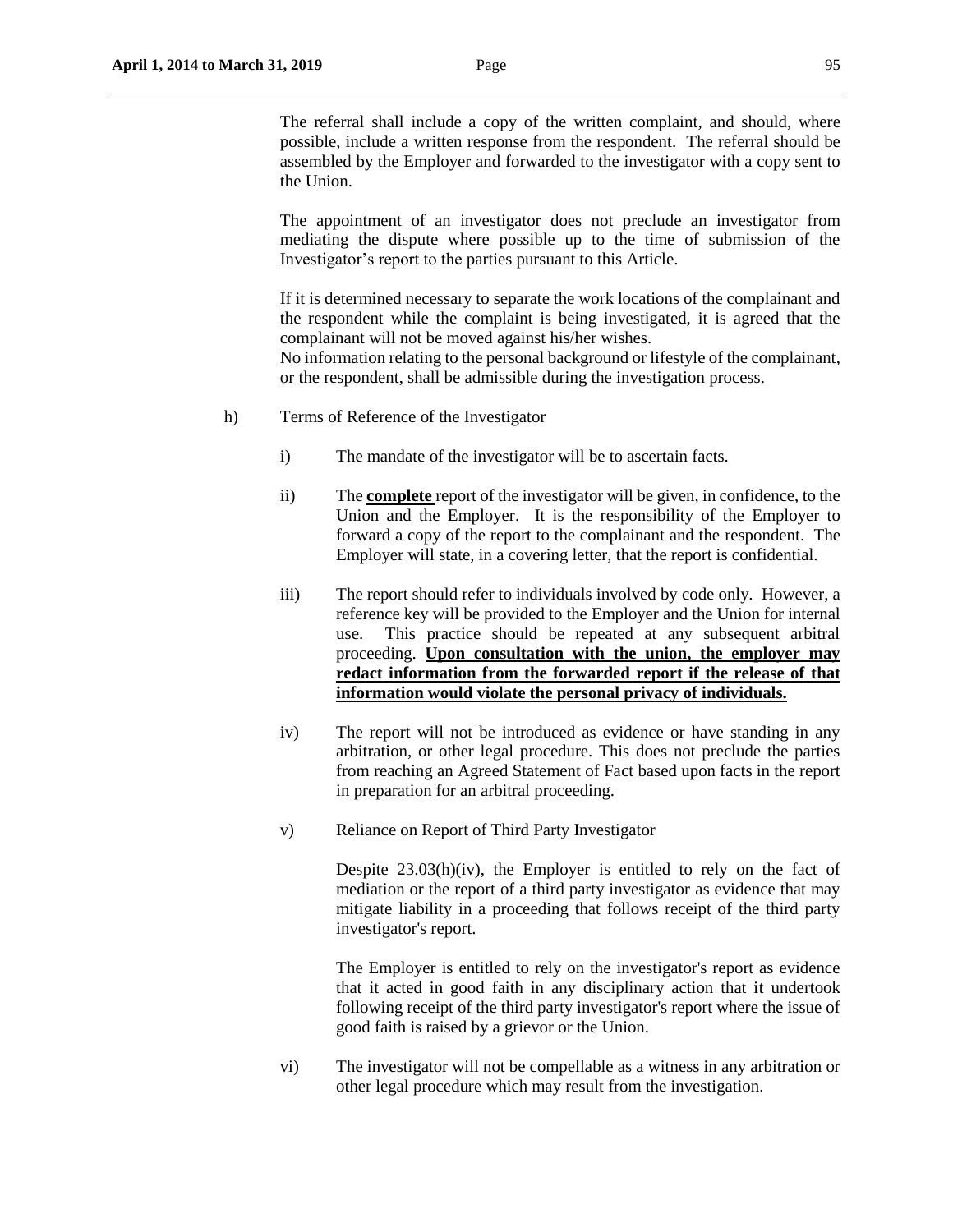- vii) The investigator will conclude her/his work within ten (10) working days of appointment and will render a report within a further five (5) working days. These timelines may be extended if deemed appropriate by the parties. If requested by the investigator, the Employer will provide meeting space and contact information about persons to be interviewed.
- viii) The investigator may, as part of her/his report, make recommendations for resolution of the complaint.
- ix) The investigator's report will not be placed on an employee's file.

#### **23.04 FINDINGS**

- a) The Employer will make a written determination based upon the facts and recommendation, if any, within ten (10) working days of the receipt of the investigator's report. If necessary, this timeline may be extended by mutual agreement between the parties.
- b) The determination will:
	- i) state the action(s), if any, to be taken or required by the Employer; and
	- ii) include, where appropriate, a statement of exoneration.

## **23.05 RIGHTS OF THE PARTIES**

Should a complainant file a complaint under the provisions of the Human Rights Code, it is understood that the Human Rights Code complaint will be set aside until such time as the procedures under this Article have been completed.

Where an allegation includes both complaints under the Human Rights Code and a personal harassment complaint, the local parties may agree to have the investigator investigate all of the complaints, in order to relieve against expense and duality of process.

Nothing in this Article restricts:

- a) The Employer's right to take disciplinary action;
- b) The Union's right to grieve such disciplinary action or to grieve an alleged violation of this Article.

# **23.06 FALSE COMPLAINTS, BREACHES OF CONFIDENTIALITY AND RETALIATORY ACTION**

Frivolous, vexatious or malicious complaints of harassment or discrimination, breaches of the confidentiality provisions of this Article, or retaliation in respect of a complaint, may result in discipline.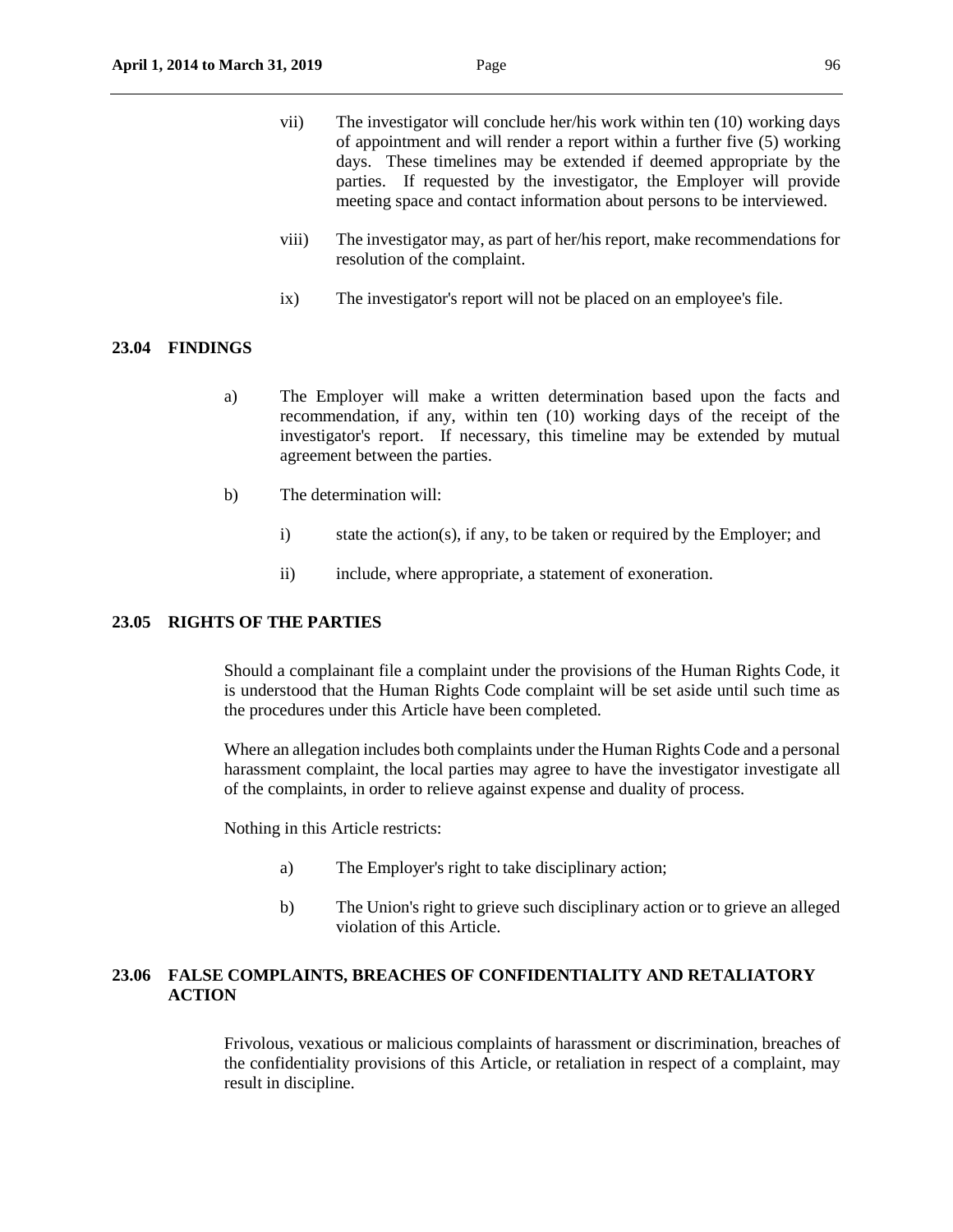Should retaliation be alleged following the filing of a complaint, the investigator may deal with that allegation and make a finding.

# **23.07 ADMINISTRATION**

The parties will meet as necessary to facilitate the administration and other aspects of the application of this Article including issues arising under 23.08 below.

# **23.08 RELATION TO OTHER AGREEMENTS**

Where a complaint under Article 23 involves individuals who are covered by another collective agreement**,** the parties will meet to clarify and agree upon a procedure.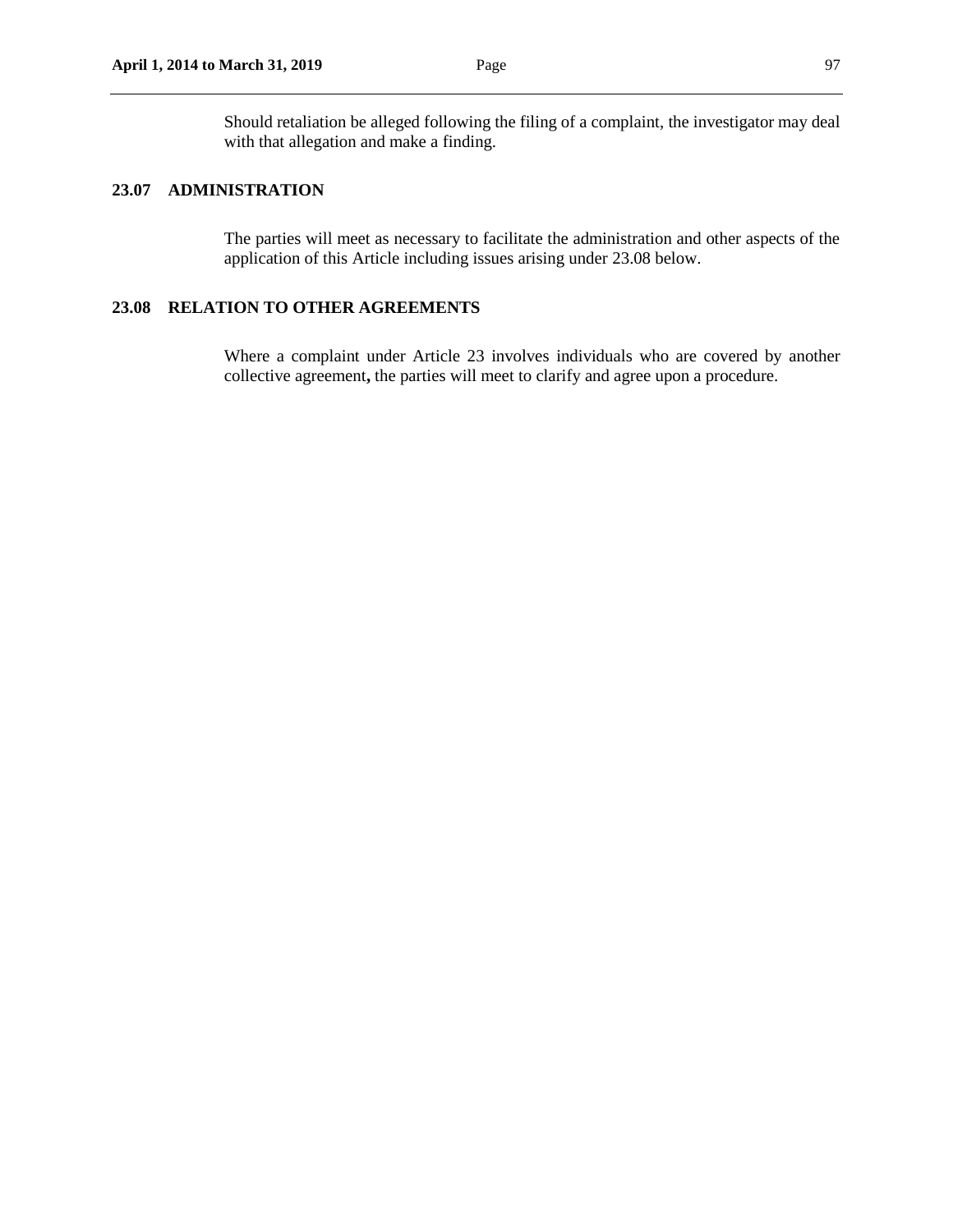## **LETTER OF UNDERSTANDING # 1** EMPLOYMENT EQUITY

The parties agree that a joint committee will continue to work to review possible employment equity initiatives and to make recommendations relative to such initiatives.

Employment equity initiatives will target the four designated groups defined by the Employment Equity Act (Canada): women, aboriginal peoples, persons with disabilities, and persons, who because of their colour or race, are a visible minority in Canada.

Where such recommendations have an impact on the terms of this Agreement, Article 17.07 will apply.

# **LETTER OF UNDERSTANDING # 2** FACULTY MEMBERS PERFORMANCE REVIEW

Probationary faculty members will be required to demonstrate their ability to meet the Employer's performance criteria. It is expected that most post-probationary faculty members will meet the Employer's performance criteria and engage in professional development as a matter of course. For these faculty members, the review process should be designed to facilitate their further development as competent, conscientious professionals.

Objectives of faculty members' performance review system:

- 1. To ensure a quality learning experience is provided to students.
- 2. To maintain competent and conscientious faculty members.
- 3. To encourage faculty members to continually develop their acumen and skills, and where appropriate, to identify and address areas requiring improvement.
- 4. To determine whether probationary faculty members are meeting established performance criteria and whether post-probationary faculty are continuing to meet established performance criteria.

Principles, Guidelines and Proposals

- 1. All performance review processes must be fair and objective.
- 2. All performance criteria must be stated explicitly and applied consistently.
- 3. All conclusions in review reports must be clearly stated in writing and objectively supported.
- 4. The review system for probationary faculty members is primarily summative. The purpose of summative review is to determine a faculty member's competence and suitability to continue employment.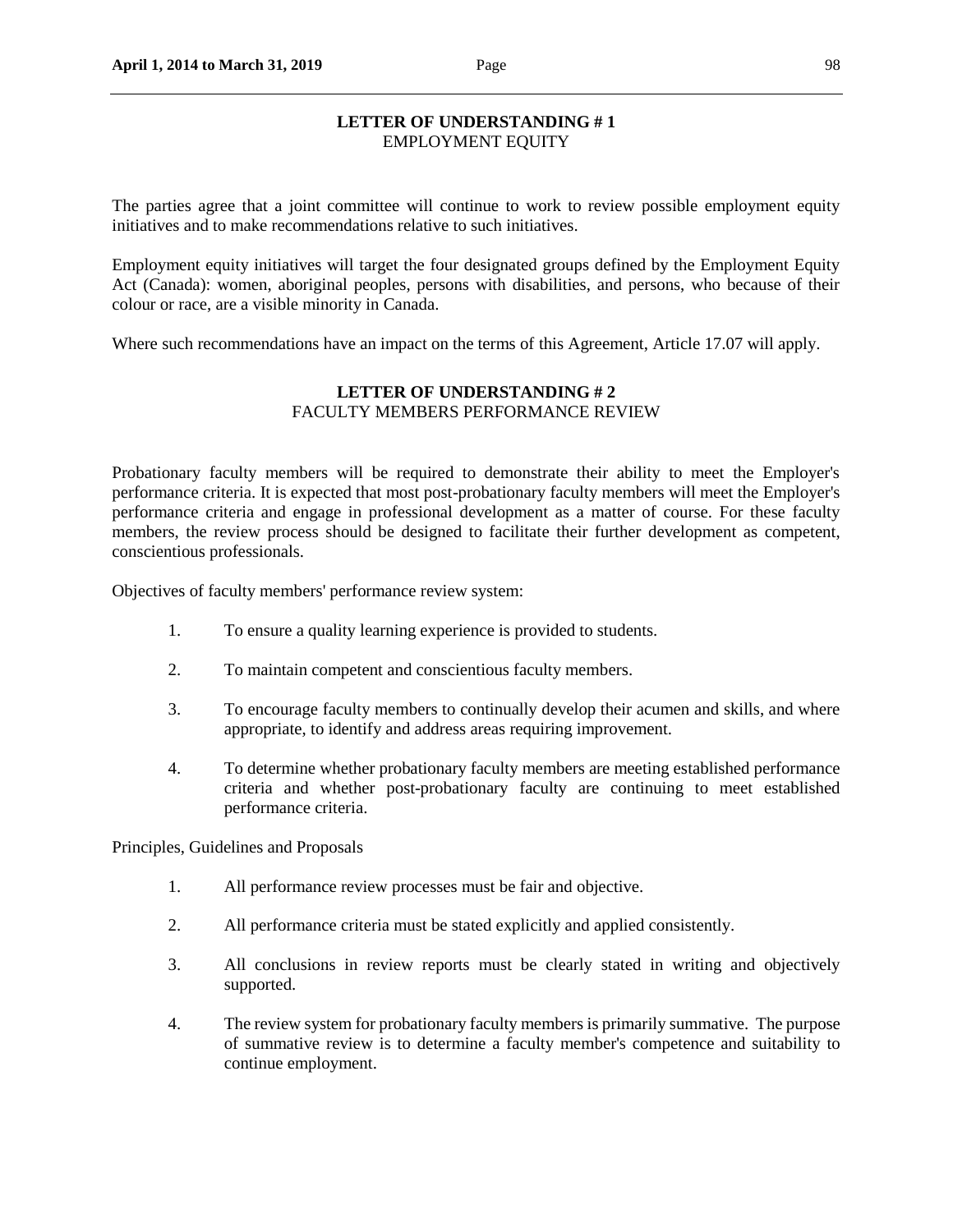- 5. The review system for post-probationary faculty members is primarily formative. The purpose of formative review is to encourage ongoing professional growth in pursuit of excellence. Periodically a written appraisal report will be prepared and placed in the personnel file.
- 6. Identified areas for improvement may require remedial support which may include professional development, educational leave and/or reference to the employee assistance program.
- 7. Serious performance problems, or recurring performance issues that are not resolved through the formative evaluation process may be addressed by the Employer as needed. Performance problems should be dealt with immediately as they are identified, and relevant documentation will be shared with the faculty member and will be kept in the faculty member's personnel file.
- 8. Professional development is an important component of faculty member's performance appraisal; therefore, written reports on professional development activities from faculty members will be appended to the self-evaluation component of the performance appraisal report.

Performance Review Committee

The Performance Review Committee will make recommendations to revise the existing performance review system in accordance with the above principles and objectives.

- A. Probationary Faculty members:
	- 1. The recommendations of this Committee regarding probationary faculty members' review will be implemented as soon as possible following approval by the Employer.
	- 2. Any further changes to the performance review system will be made in consultation with the Union in accordance with Article 19.01.

# **LETTER OF UNDERSTANDING # 3** WORKLOAD IN THE COLLABORATIVE NURSING PROGRAM

The average teaching load for non-regular type 2 and regular instructors over an academic year will be 16 contact hours of instruction per week irrespective of the modes of instruction outlined in article 12.03, except for preceptorship/practicum supervision, where the contact hours will remain at 32 hours per week as per article 10.01.

The preceding point assumes the following criteria will be used.

In the case of non-regular type 1 faculty, the appointment percentage will be calculated using the modes of instruction outlined in article 10.01.

## **This letter is in effect until Aug 31st 2015.**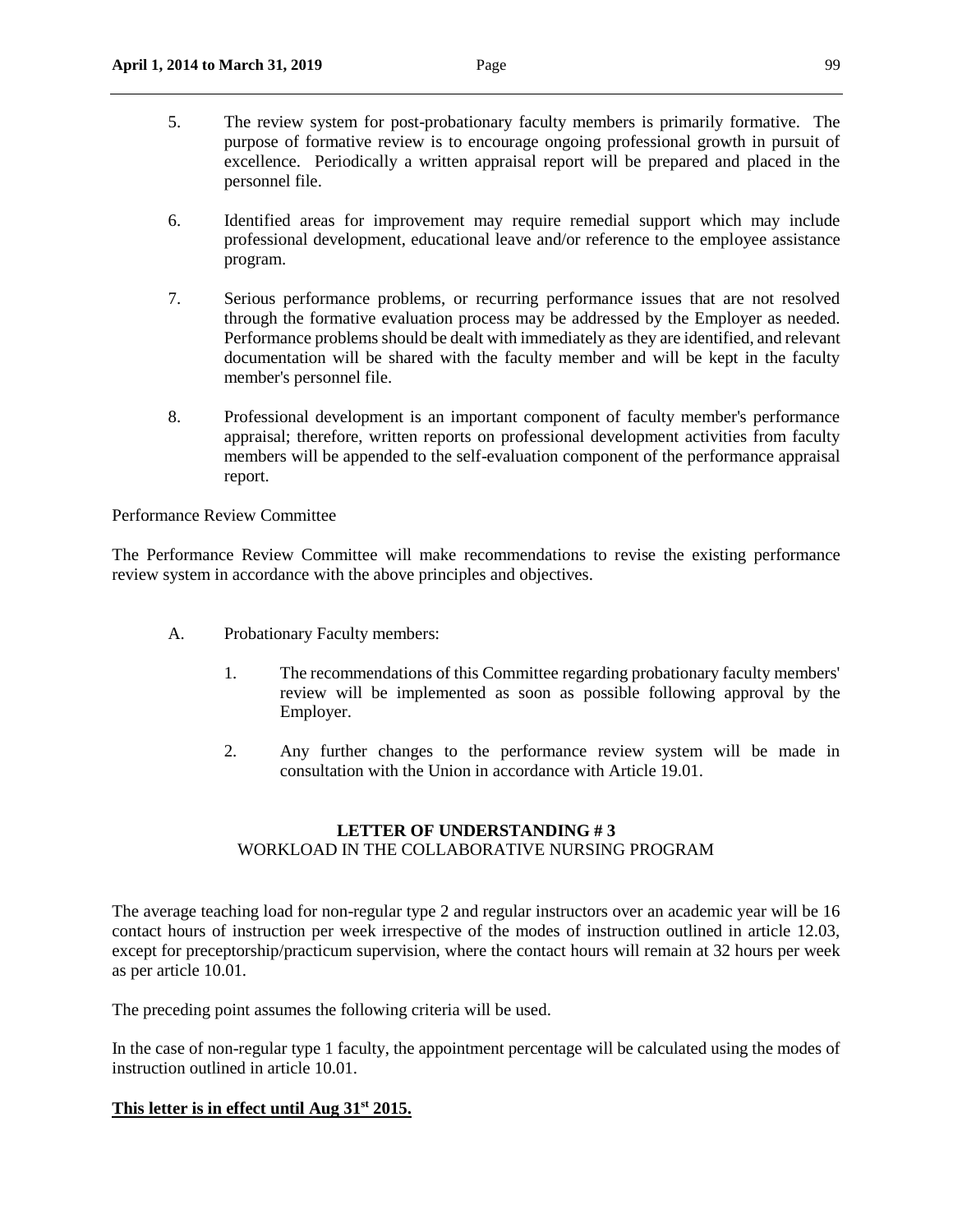# **LETTER OF UNDERSTANDING # 4** JOINT COMMITTEE ON **CONTINUING AND PROFESSIONAL STUDIES**

The Parties agree to establish and continue a Joint Committee on Continuing **and Professional Studies (CPS)**. The Joint Committee will have six (6) members with equal representation from the Employer and the Union. Union members on the Committee will be appointed by the Union. The Committee will meet as required to **engage in discussions regarding** new programs **or courses** created in **CPS**. **If the Union has any concerns relating to an existing programs or courses, those concerns should be brought to the Employer's attention by the Union.**

**To facilitate the Joint Committee discussions, the Employer will provide the Union with written notification of each new program or course created in CPS. Such notification will contain the name of the program or course, the starting and ending dates, the source(s) of funding, and (if known) the number of hours of instruction or related services (if any) that will be delivered by faculty employed by the Employer.**

The Joint Committee will determine the application of **the** definitions in Letter of Understanding #5 to **University faculty who will be delivering instruction or related services in** each **CPS** program **or course (**as well as the date at which such application becomes effective). Notwithstanding the definitions in Letter of Understanding #5, the Joint Committee **may agree to make** exceptions on a case by case basis, **after considering such factors as program survival, marketability, and student, community and University needs. The Joint Committee must conclude its consultation discussions no later than twenty (20) weekdays following the date of delivery to the Union of the written notification described above.**

In the event the **Joint Committee** cannot agree on the application of the definitions in Letter of Understanding #5, the issue **may** be referred to LMRC **within seven (7) weekdays following the conclusion of the Joint Committee's discussions.** If LMRC cannot agree **within ten (10) weekdays**, the issue will be referred to the grievance process in Article 17 and mediation/arbitration, **within seven (7) weekdays following the conclusion of the LMRC discussions. Any time limit and/or stage in this process may be waived or extended by mutual agreement between the parties. Such agreement will not be unreasonably withheld.** 

# **LETTER OF UNDERSTANDING # 5 CONTINUING AND PROFESSIONAL STUDIES**

# **1) Purpose**

The purpose of this Letter of Understanding is to set out the working conditions that apply to **CPS** faculty. **This Letter of Understanding and the collective agreement do not apply to persons employed by third parties that enter into partnership arrangements with the Employer for the delivery of courses or programs in CPS, as described below.**

# **2) Definitions**

**a) Continuing and Professional Studies (CPS) Courses and Programs**

**A Continuing and Professional Studies course or program is not a course or program that:**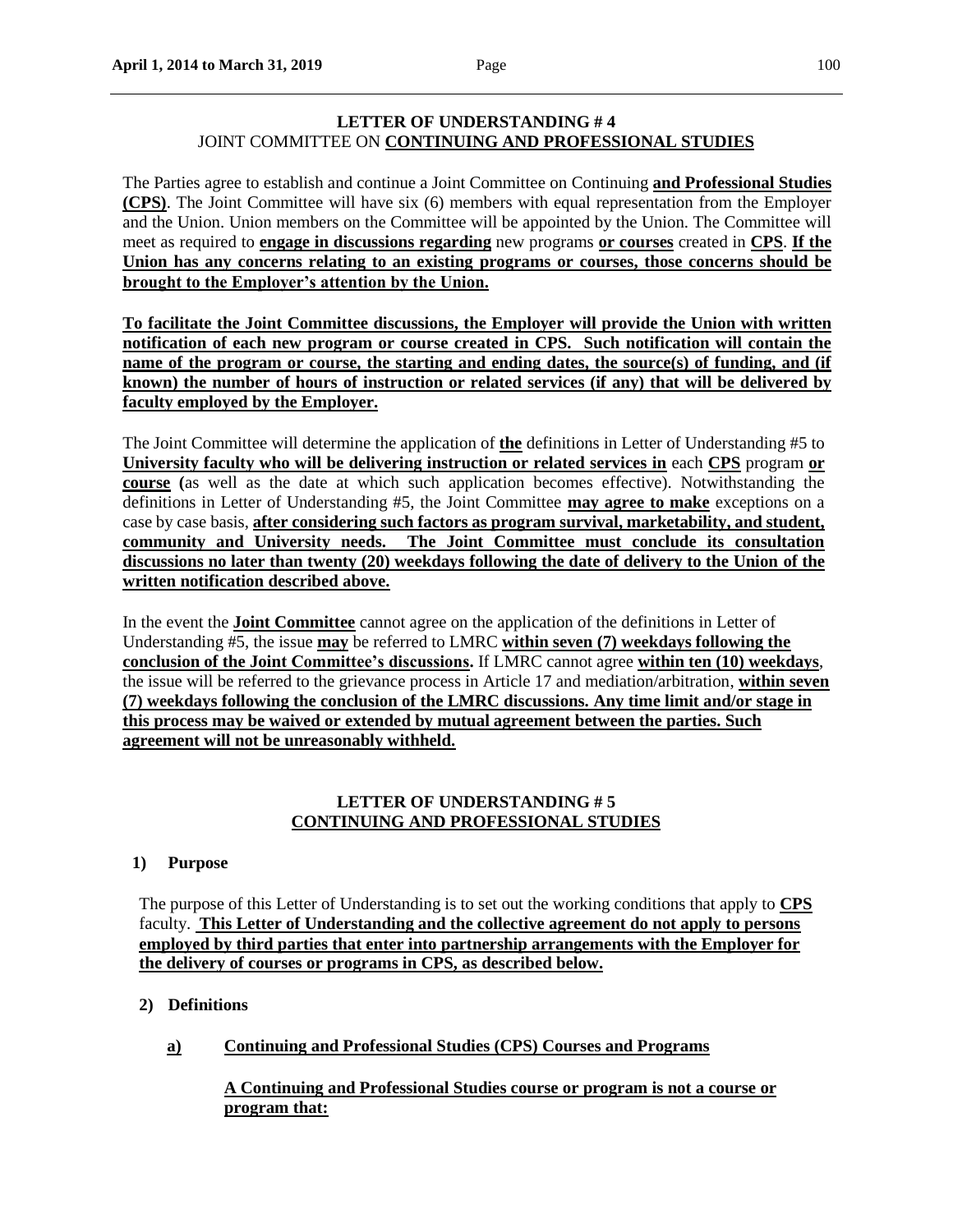- **(i) is funded by the core grant supplied to the University by the BC government, except with respect to the payment of general overhead and administrative costs; and/or**
- **(ii) was taught by faculty under the terms and conditions set out in the main collective agreement prior to the ratification of the parties' 2014-2019 collective agreement; and/or**
- **iii) is a duplication of any course or program offering funded by the core grant supplied to the University by the BC government.**

#### **b) Regular CPS Faculty**

A regular **CPS** faculty member is one who occupies a regular position **in CPS** established by the Employer or as converted to regular status in b) iii) below.

Regular **CPS** faculty have the same rights and obligations as regular members in the **collective** agreement except for Article 7 Layoff and Recall. (See section 6 below for Layoff and Recall.)

Part time regular **CPS** faculty have the same rights and obligations as full time **regular CPS** faculty and are entitled to all benefits on a pro-rated basis.

## **c) Non-regular CPS Faculty**

- i) Non-regular **CPS** faculty Type 2 who meet the definition of Article 1.05(d)(ii) for their work in **CPS** shall be eligible for benefits as set out below and shall be referred to as **CPS** faculty Type 2.
- ii) Non-regular **CPS** faculty Type 1 are all other **non-regular** faculty **in CPS** who **are included in the bargaining unit** and do not meet the above definition.
- iii) Non-regular Type 2 **CPS** faculty who meet the criteria in Article 1.05(e) for 3 years will be converted to regular status subject to having ongoing work and the other provisos in Article 1.05(e). Any disputes would be referred to the Joint Committee in Letter of Understanding # **4**.

## **d) Non bargaining unit CPS Faculty**

- i) This includes faculty teaching short term courses not part of citation or certification programs (**for example** workshop**s** or **courses less than** a semester **in length**).
- ii) These **CPS** faculty are not members of the bargaining unit and are not covered by this Letter of Understanding.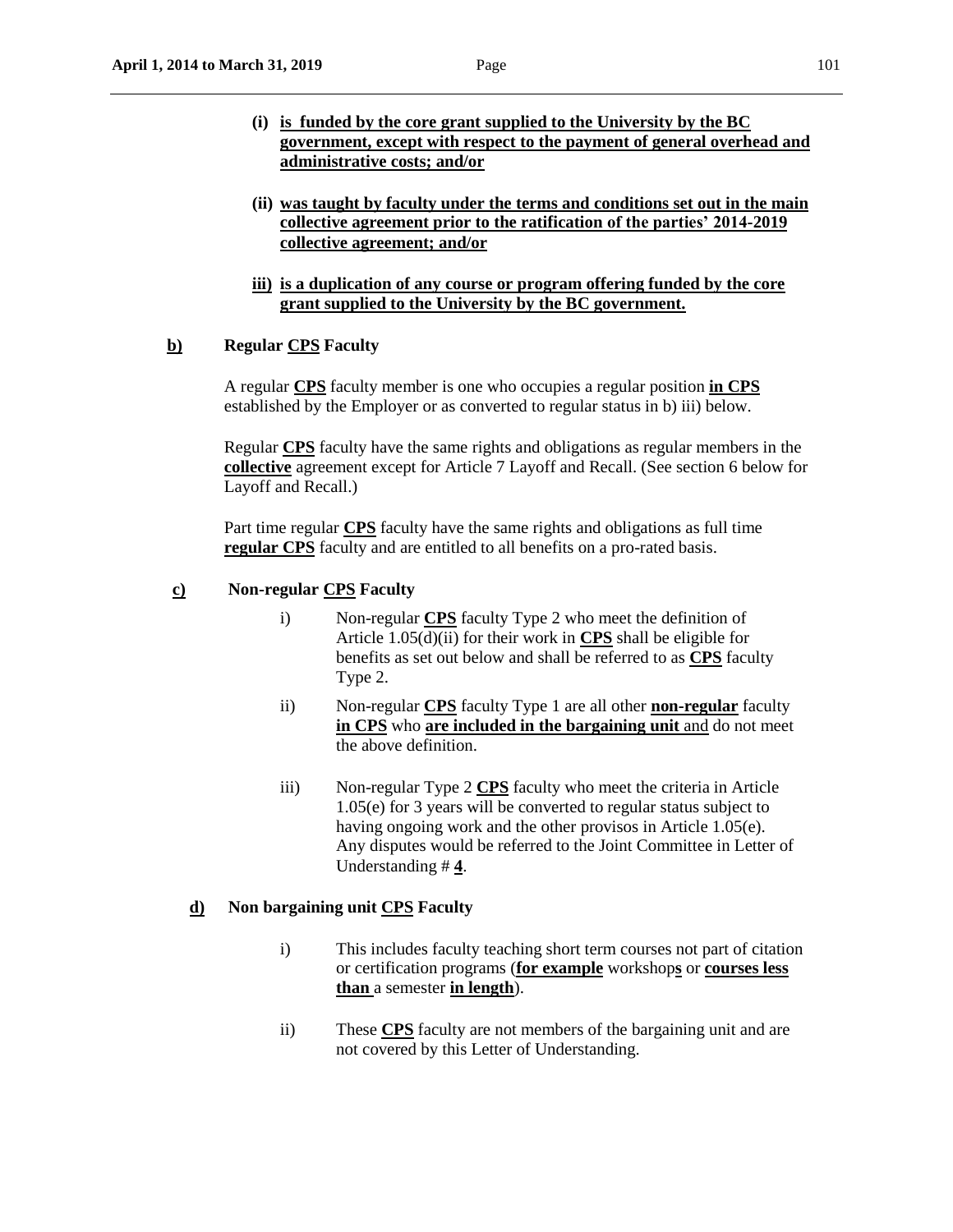- iii) **If KPU contracts an employer to provide offerings outside of the provisions of 2 (a) above, those employees of the other employer will be non-bargaining unit CPS faculty and will not be covered by this LOU.**
- **iv**) The University shall issue an annual report to the Union listing the names of **CPS** faculty performing work not included in the bargaining unit, and their accumulated hours worked in the previous fiscal year. The first report will be issued by April 30, 2002 for the 2001-2002 fiscal year. Where a dispute arises over whether work is properly outside the bargaining unit, the dispute will be referred first to the Joint Committee struck under Letter of Understanding **#4** and then to the grievance process if unresolved.

# **3) Definition of Work for Bargaining Unit CPS Faculty**

**CPS** faculty work is described as either "direct student instruction" or "other accountable time", or a combination of the two.

- **a)** Direct student instruction means in-class delivery of course or program material.
- **b)** Other accountable time in **CPS** means such activities as preparation of instructional materials, planning student activities, assessment and evaluation of students, liaison with industry, arranging student practicum placements and contact with employers and students, attending professional and internal meetings, recruiting students, promotion and development of the program, program administration and other program related duties.
- **c)** Direct student instruction for full-time **CPS** faculty shall be 25 hours per week. The maximum or normal full-time hours for other accountable time shall be 35 hours per week. **CPS** faculty whose work involves both direct student instruction and other accountable time will be pro-rated.

## **4) Eligibility for Benefits – Non-regular CPS Faculty Type 2**

Non-regular **CPS** faculty who qualify under section 2(b)(i) shall be eligible for all health and welfare benefits described in Article 15. Benefit premiums will be pro-rated so that the Employer's portion of the premium equals the appointment percentage and the employee is deducted for the remaining portion.

## **5) Rates of Pay**

a) Regular **CPS** faculty and Non-regular **CPS** faculty Type 2, shall be paid according to the salary scale in Article 9.01, and placement on scale shall be in accordance with Article 9.02 of the collective Union agreement or the faculty member's current rate of remuneration, whichever is greater.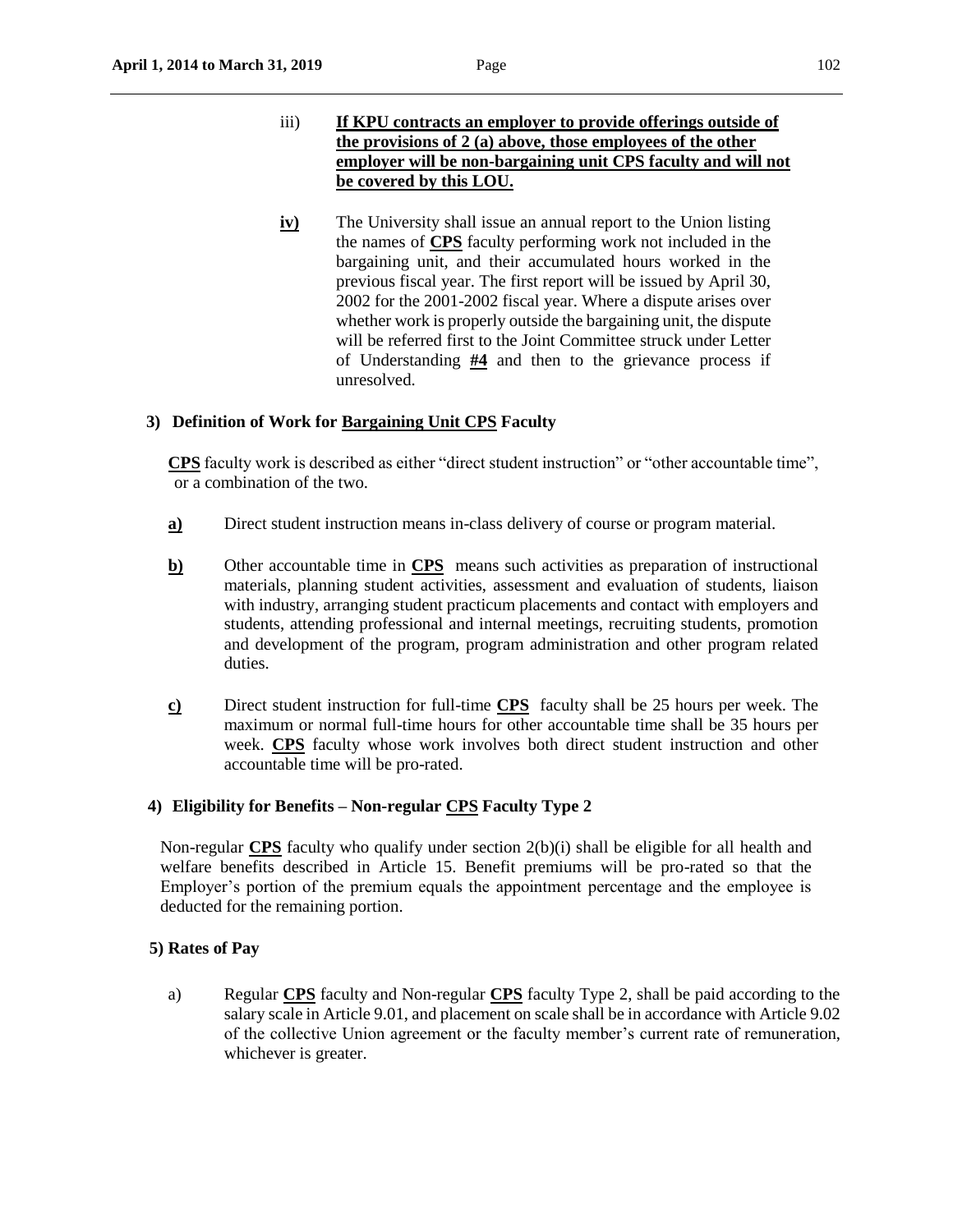- c) Minimum rates for hourly paid **CPS** faculty:
	- i) Direct instruction: **\$49.01** per hour.
	- ii) Other accountable time: **\$35.01** per hour.

| <b>CPS Type 1</b><br><b>Hourly Pay</b><br><b>Rates</b> | $01-Apr-$<br>14<br>to<br>$31 -$ Mar-<br>15 | $01-Apr-$<br>$15^{1}$<br>to<br>$31 - Jan-$<br>16 | $01$ -Feb-<br>16 <sup>1</sup><br>to<br>31-Mar-<br>16 | $01-Apr-$<br>16 <sup>1</sup><br>to<br>$31 - Jan-$<br>17 | $01$ -Feb-<br>$17^{1,2,3}$<br>to<br>$31-Mar-$<br>17 | 01-Apr-<br>$17^{1,3}$<br>to<br>$31 - Jan-$<br>18 | $01$ -Feb-<br>$18^{1,2,3}$<br>to<br>$31-Mar-$<br>18 | $01-Apr-$<br>$18^{1,3}$<br>to<br>$31 - Jan-$<br>19 | $01$ -Feb-<br>$19^{1,2,3}$<br>to<br>31-Mar-<br>19 |
|--------------------------------------------------------|--------------------------------------------|--------------------------------------------------|------------------------------------------------------|---------------------------------------------------------|-----------------------------------------------------|--------------------------------------------------|-----------------------------------------------------|----------------------------------------------------|---------------------------------------------------|
| <b>Direct</b><br>Instruction                           | \$49.01                                    | \$49.50                                          | \$49.73                                              | \$49.97                                                 | \$50.47                                             | \$50.73                                          | \$51.23                                             | \$51.49                                            | \$52.01                                           |
| Other<br>Accountable<br>Time                           | \$35.01                                    | \$35.36                                          | \$35.52                                              | \$35.70                                                 | \$36.05                                             | \$36.23                                          | \$36.60                                             | \$36.78                                            | \$37.15                                           |

**All rates will be effective the first day of the first full pay period after the first of the month. <sup>1</sup>The Parties agree that retroactive adjustment will apply in the case of a tentative settlement on or before June 1st, 2015. <sup>2</sup>See Appendix – Memorandum of Understanding on the Economic Stability Dividend (ESD). Annual wage rate may be adjusted depending on the ESD.**

**<sup>3</sup>Annual wage rates to be determined depending on the ESD.**

d) The minimum rates in (c) above include vacation pay.

## **6) Layoff and Recall**

The Employer may lay off a **CPS** faculty member due to technological change; shortage of operating funds; elimination or reduction of programs or courses or services; decline in enrolment; external decision or recommendation; or changing demand for Employer services.

When layoff of **CPS** faculty must occur, the procedure below will apply.

# **a) Layoff Sequence**

- i) The sequence for layoff in a program must be:
	- (1) Non-regular **CPS** faculty Type I
	- (2) Non-regular **CPS** faculty Type 2
	- (3) Regular **CPS** faculty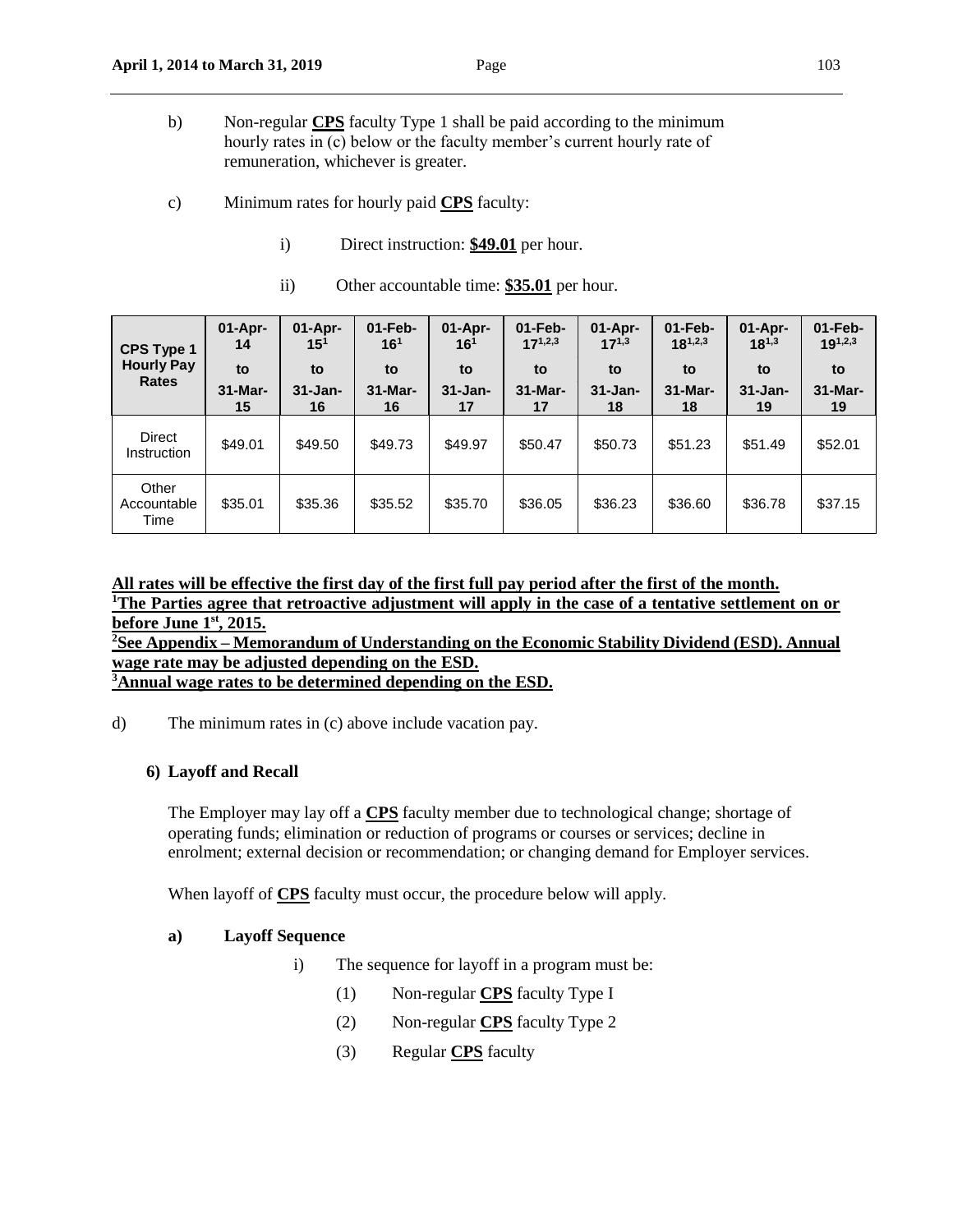# **b) Layoff Procedures for Regular Faculty and Non-regular Type 2**

- i) Layoff method for **CPS** faculty is by least total FTE service.
- ii) If a **CPS** faculty member has been identified for layoff and the remaining **CPS** faculty in the program do not have the necessary qualifications, experience and abilities to teach the remaining courses or to perform the remaining services in the program, the determination of the **CPS** faculty member to be laid off shall recommence with that person with the next to least FTE service.

A **CPS** faculty member will be notified verbally, then in writing, as early as possible, stating the reason(s) for the layoff and the effective date of the layoff. The Union will also receive a copy of such written notice.

# **c) Alternate Work for Regular Faculty**

 i) In the event work is not available in the program, an affected regular faculty member shall meet with the appropriate V.P. or delegate to identify unassigned work for which the affected faculty member has been inventoried within **CPS**, or non-teaching work **in CPS** for which the faculty member has the necessary qualifications, experience and abilities.

# **d) Recall Procedures for Regular Faculty**

- i) If work is available in a **CPS** program within 2 years of layoff, the recall shall be in reverse order of layoff, provided the faculty member has the necessary qualifications, experience and abilities.
- ii) To remain eligible for recall under this letter, the laid off faculty member will keep the Human Resource Services Department informed of his or her telephone number, and promptly report any changes.
- iii) The faculty member will accept or reject notice of recall from the employer within 5 calendar days of receipt of such notices. In the event the faculty member rejects the offer of recall, or fails to respond to the time limit above, the employer will offer that work to the next qualified person in reverse order of layoff.

## **e) Severance**

i) Regular **CPS** faculty who are laid off shall be eligible for severance provisions in Article 7.07 of the **collective** agreement based on FTE service accumulated after September 1, 1999. Faculty who receive severance pay will lose their right of recall in (d) above.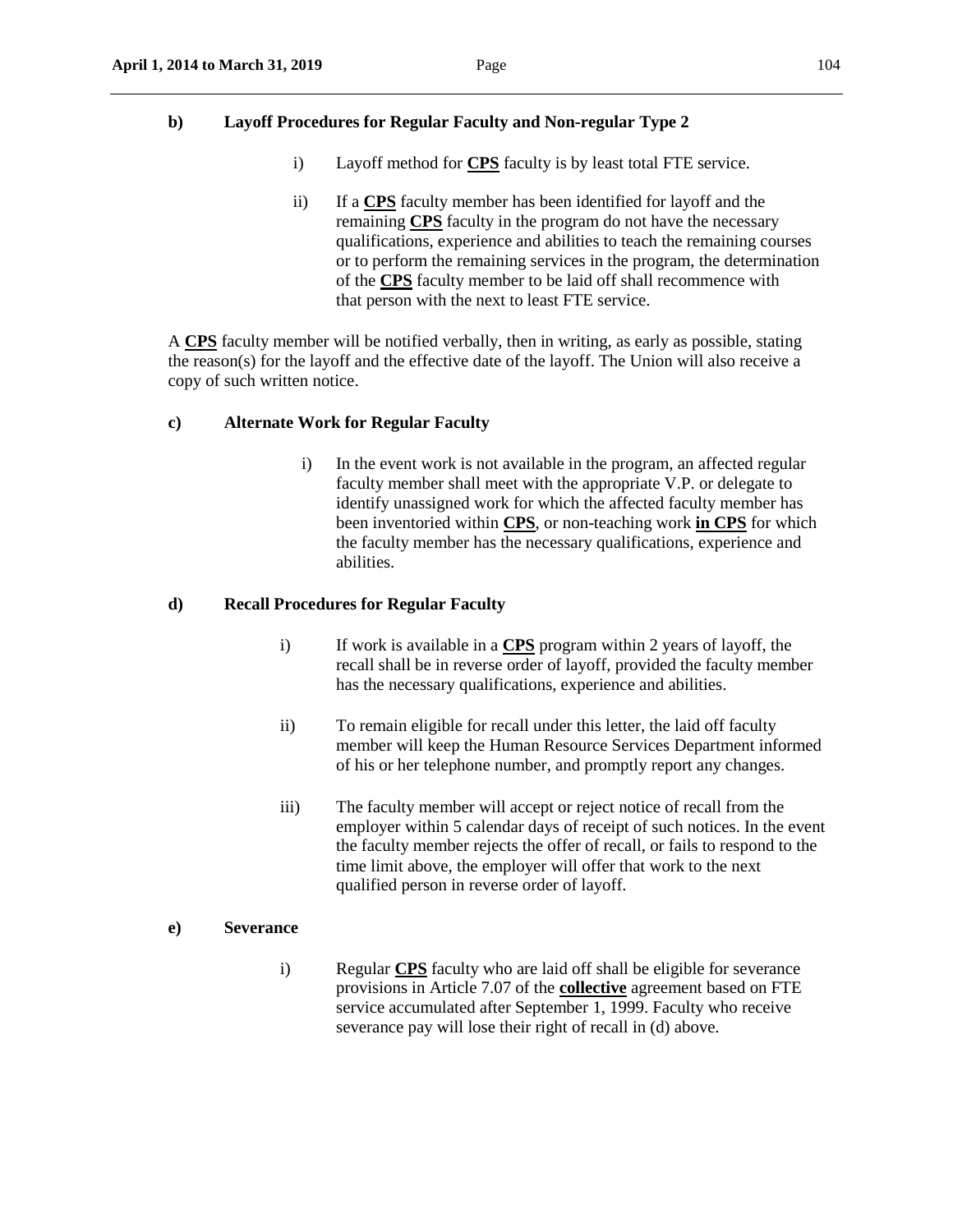#### **f) Cancellation Fees**

i) When the appointment of a non-regular **CPS** faculty member Type 2 is cancelled or reduced, a non-recoverable cancellation fee shall be paid according to the following formula:

# **CPS** appointment hours x \$500.00 60 hours to a maximum of \$4000.00

**7)** Article 16 Professional Development of the **collective** agreement applies to regular **CPS** faculty and non-regular **CPS** faculty Type 2.

# **LETTER OF UNDERSTANDING # 6** INTERNATIONAL WORK

No member of the bargaining unit shall be required or involuntarily scheduled to perform international work.

Where a faculty member is assigned to work internationally, the Union will be consulted in advance of the assignment. Any disputes will be referred to the Labour Management Committee.

Where a faculty member is scheduled to work internationally, the work will be considered part of their regular teaching load. No additional salary remuneration will be payable.

This applies to any work undertaken by faculty, from which the University will derive income and/or compensation.

This does not apply to faculty who arrange independently to work internationally as part of their Professional Development, Education Leave or as a secondment or exchange under Article 13.11.

# **LETTER OF UNDERSTANDING # 7** PARTIAL LAYOFF

Faculty who are partially laid off will have the option to use severance to top up their salary, and to pay their health and welfare (i.e. medical, dental and extended health) and pension benefits for a maximum of 2 years from the date of partial layoff.

LMRC guidelines for the application of the above option are available on the Human Resource Services website.

The LMRC may address other issues pertaining to partial layoffs raised by either party.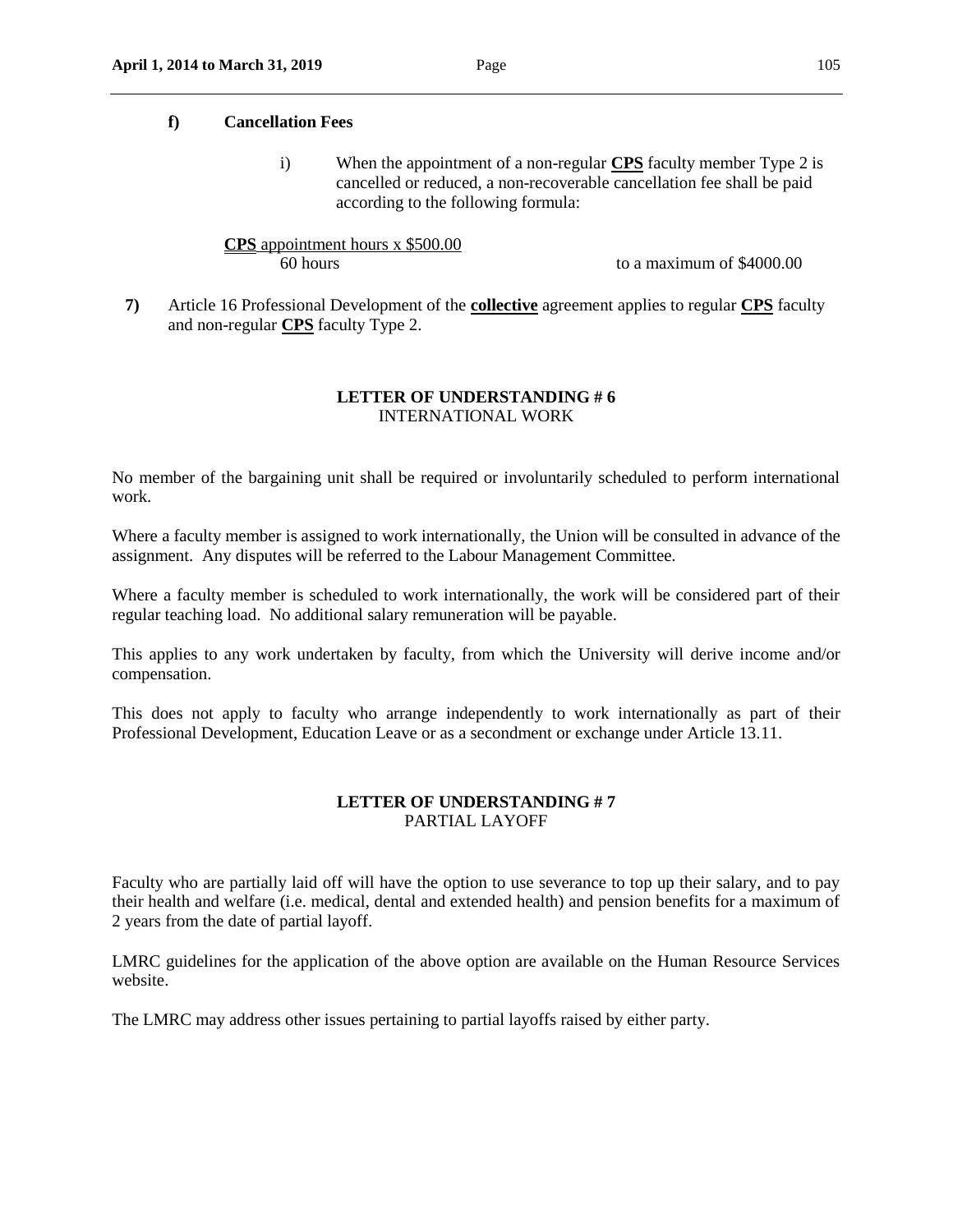# **LETTER OF UNDERSTANDING # 8** DIRECTORS OF RESEARCH INSTITUTES

- 1. The Employer and the Union agree that the current Directors of Research Institutes are and shall continue to be members of the Union's bargaining unit, subject to the provisions of this Letter of Understanding.
- 2. Selections of directors of Research Institutes covered by this Letter of Understanding ("the Directors") shall be conducted in accordance with Article 4 of the collective agreement.
- 3. The Directors shall be granted release time from their faculty duties per Article 2.03 of the collective agreement, to perform the excluded functions associated with their Director positions.
- 4. The Directors shall be paid on the appropriate step of the excluded salary scale, proportional to the amount of their excluded time release.
- 5. The Directors shall remain members of the Union's bargaining unit until the release time assigned to perform the excluded duties of the Directors equals 100%. At that point, the parties agree that the Directors shall be excluded from the bargaining unit.
- 6. It is expected that the Directors, as members of the bargaining unit, will facilitate, oversee, coordinate, and, on occasion, supervise faculty members' scholarship and research projects within the Institute. The Directors will liaise with external bodies and consult with the Associate Vice President, Research and Scholarship, as needed.
- 7. The Employer will remit union dues for the Directors to the Union while they are in the bargaining unit.
- 8. This Letter of Understanding shall apply to any new Director of Research Institute positions created by the Employer, or to persons hired to replace the Directors.

# **LETTER OF UNDERSTANDING # 9** HUMAN RESOURCES DATABASE

The Parties believe that their ongoing and collective bargaining relationships are enhanced through useful, timely and accessible data on relevant Human Resource Services matters, including those listed below.

The Parties agree to provide and support the accumulation and dissemination of available data to the Post Secondary Employer's Union ("PSEA"), which will be responsible for the management of the HRDB project including the gathering, analysis, and maintenance of such data. The parties may undertake joint projects for the comparative analysis of such data.

The parties agree that a Steering Committee will oversee this program. The Committee will include representatives designated by each Party.

The parties recommend that the Ministry of Advanced Education continue to provide funding to assist in the gathering, analysis, and maintenance of such data through the agreed-upon organization.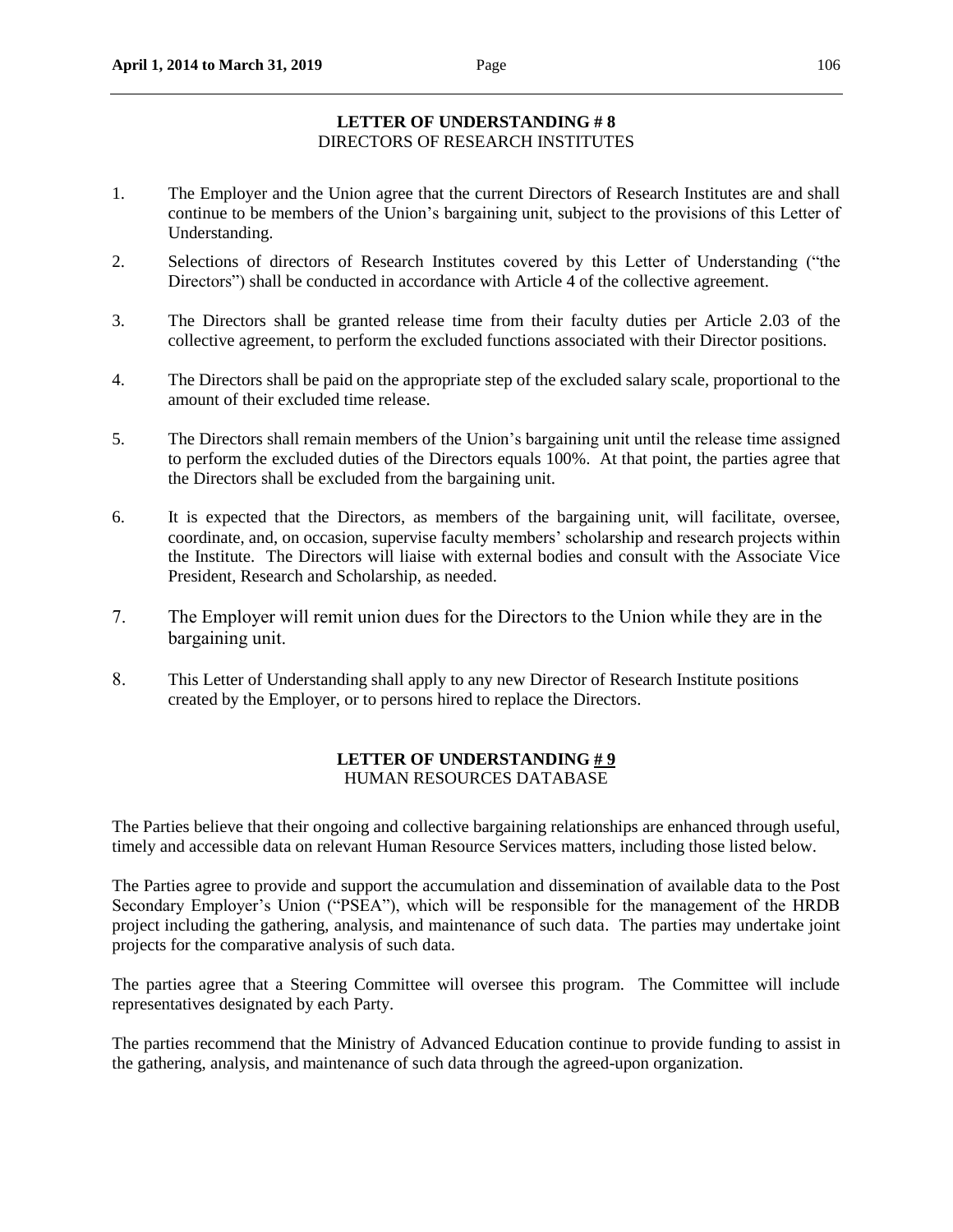Relevant Matters Include:

- (a) Health and Welfare
	- (i) Benefit plan designs
	- (i) Participation rates
	- (ii) Premiums
	- (iii) Cost sharing
	- (iv) Commission costs
	- (v) Available studies commissioned by Government agencies (e.g. comparative benefit analysis)
	- (vii) Carrier contracts
- (b) Collective Bargaining
	- (i) Salary information by classification
	- (ii) FTE, headcount, placement on scale, appointment status
	- (iii) Demographics: age and gender
- (c) Contract Administration
	- (i) Arbitration, Labour Relations Board, JADRC, Harassment, Jurisdictional and other third-party decisions and costs thereof for the system
	- (ii) Local Letters of Understanding

## **LETTER OF UNDERSTANDING # 10** REGISTRY OF LAID OFF EMPLOYEES

# **1.00 REGISTRY OF LAID OFF EMPLOYEES**

# **1.01 ELECTRONIC POSTING OF AVAILABLE POSITIONS**

On behalf of the parties, the PSEA will maintain a system-wide electronic Registry of job postings and the necessary supporting database.

- (a) Institutions are encouraged to use the Registry for the posting of all available positions.
- (b) Institutions will post on the Registry all employment opportunities of half-time or more and longer than three months in duration that are available to applicants beyond those employed by the institution by completing the PSEA Electronic Posting of Available Positions form (Appendix C - Form 1).
- (c) Postings will be removed from the Registry and archived to the database one week after the closing by the institution that entered the posting.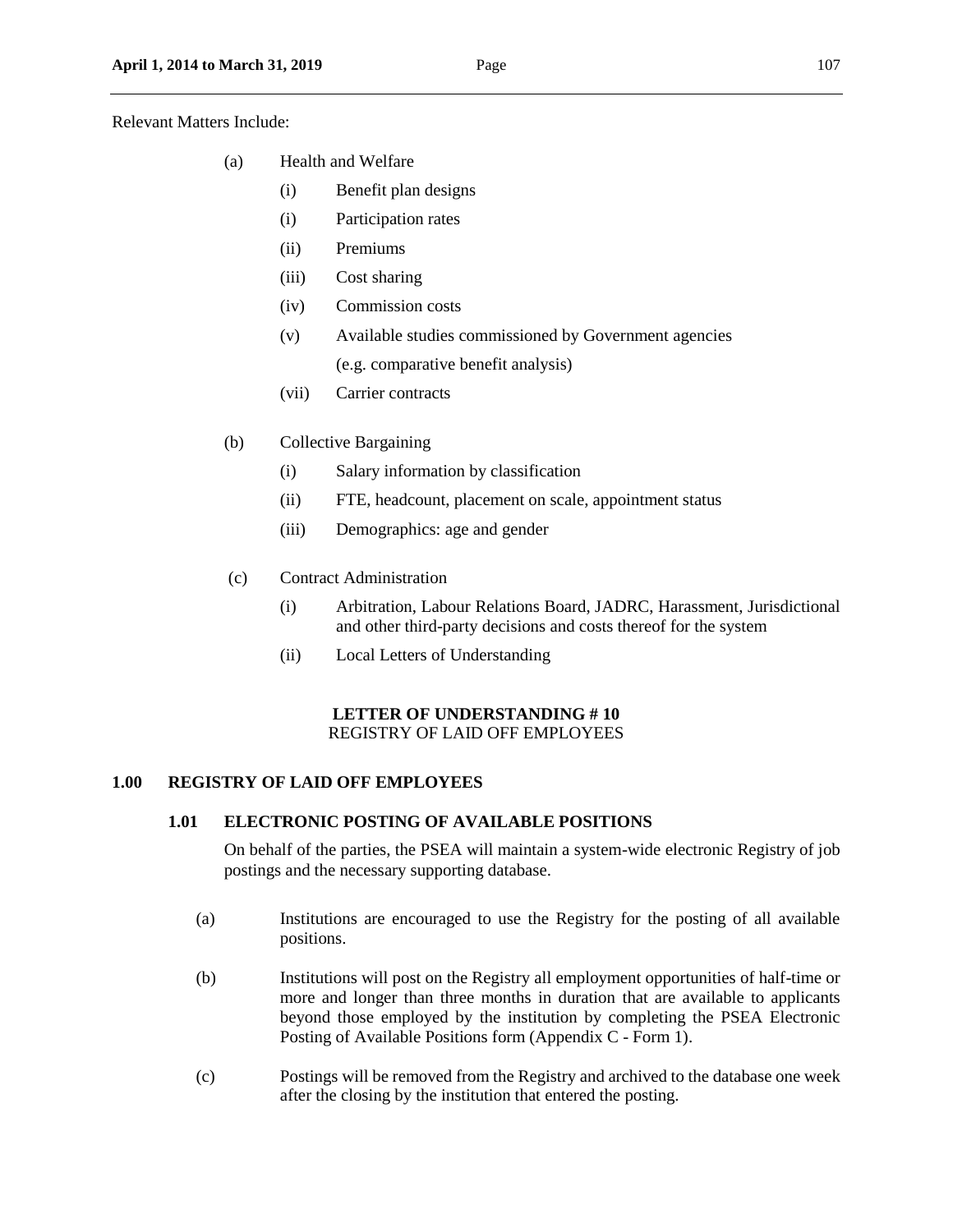- (d) Employers may elect to include job postings of positions from institutions not covered by this Agreement.
- (e) All employees covered by this Agreement may access the electronic registry of job postings for purposes of review.
- (f) Unions, Employers and eligible employees have the right to access the information on the Registry.

#### **1.02 ELECTRONIC REGISTRY OF ELIGIBLE EMPLOYEES (REGISTRANTS)**

- (a) Employees covered by this Agreement are eligible for listing on the Registry if they are Employees who have received notice of layoff or have been laid off and are either:
	- (i) regular employees with one (1) calendar year of service working at fifty (50%) percent workload or greater, as defined in the applicable local agreement, or
	- (ii) non-regular employees with two (2) calendar years of service working at fifty (50%) percent workload or greater, as defined in the applicable local agreements.
- (b) Employees who meet the service requirements of (1) above and have not had appointments renewed are eligible for listing on the Registry.
- (c) Length of Listing: An employee listed on the Registry may continue to be listed until the earlier of:
	- (i) recall or re-appointment to equivalent employment at the institution from which the person was laid off or was not re-appointed
	- (ii) obtaining equivalent employment as a result of being listed on the Registry
	- (iii) the expiration of the employee's recall rights or two (2) years from the date of registration, whichever is later
- (d) Implementation
	- (i) An employee applies for listing through his/her Employee Relations Department by completing the PSEA Registry of Eligible Employees form (Appendix C - Form 2).
	- (ii) The institution will immediately forward the completed form to the PSEA who will list eligible employees on the Registry.
	- (iii) A registrant is responsible to ensure that the information on the Registry is current and to notify immediately the Employer and the local union if s/he is no longer available for employment through the Registry.
- (e) Employees Not Eligible

Employees are not eligible for listing on the Registry if they have: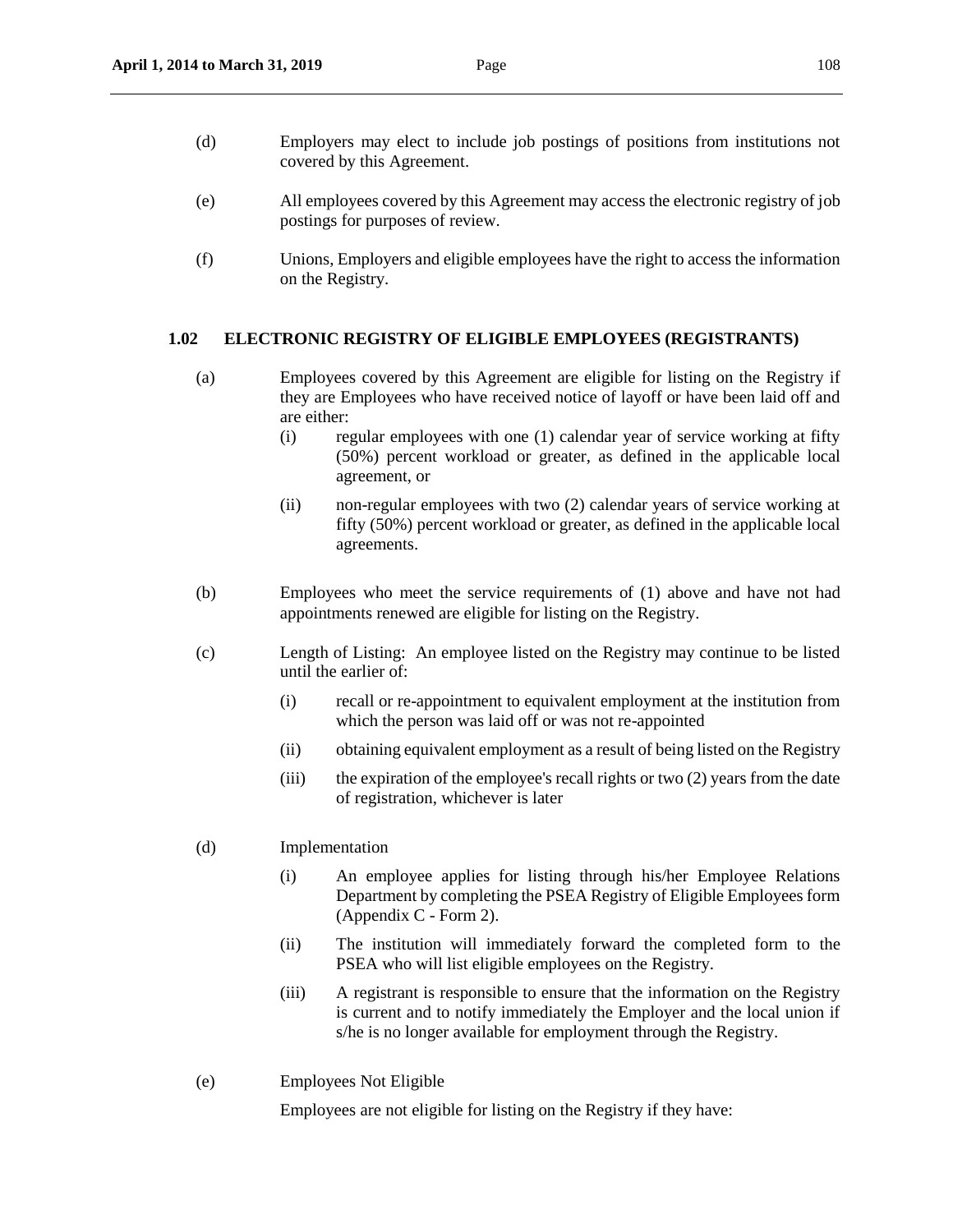- (i) had their employment terminated for just and reasonable cause;
- (ii) accepted early retirement, or
- (iii) voluntarily resigned their employment.

#### **1.03 APPLYING FOR AVAILABLE POSITIONS**

- (a) It is the responsibility of employees listed on the Registry to enquire about and apply for available work as listed on the Electronic Posting of Available Positions.
- (b) Employees applying for a posted position in the manner prescribed by the posting institution must tell the institution at the time of application that s/he is a registrant on the Registry.

#### **1.04 RIGHTS FOR REGISTRANTS**

(a) Entitlement for Interview

Registrants applying for job postings at institutions who meet the hiring criteria as set by the Selection Committee at the hiring institution will be short-listed and will be interviewed. In the event that more than five (5) qualified registrants apply, the institution shall interview the five (5) most qualified registrants.

The application of this language is subject to the provisions of the collective agreement in effect at the receiving institution.

- (b) Entitlements for Successful Applicants
	- (i) Orientation/Training: A registrant who accepts an offer of available work shall be entitled to a reasonable amount of orientation and/or training.
	- (ii) Benefits: Registrants who are eligible for health and welfare benefits at the hiring institution shall have the waiting period(s) waived subject to carrier provisions.
	- (iii) Seniority: All registrants who accept an offer of available work will have their seniority recognized at the new institution for all purposes other than severance accrual for subsequent layoffs.
		- (1) In the case of the hiring from the Registry of an applicant represented by the BCGEU into another bargaining unit represented by the BCGEU, s/he will have his or her seniority recognized for all purposes other than severance accrual.
		- (2) FPSE local unions may elect to participate in a reciprocal arrangement with other participating FPSE locals and with the BCGEU bargaining units for the purposes of recognition of seniority other than severance accrual. FPSE local unions that elect to participate in such a reciprocal arrangement must indicate their participation through formal notification to JADRC.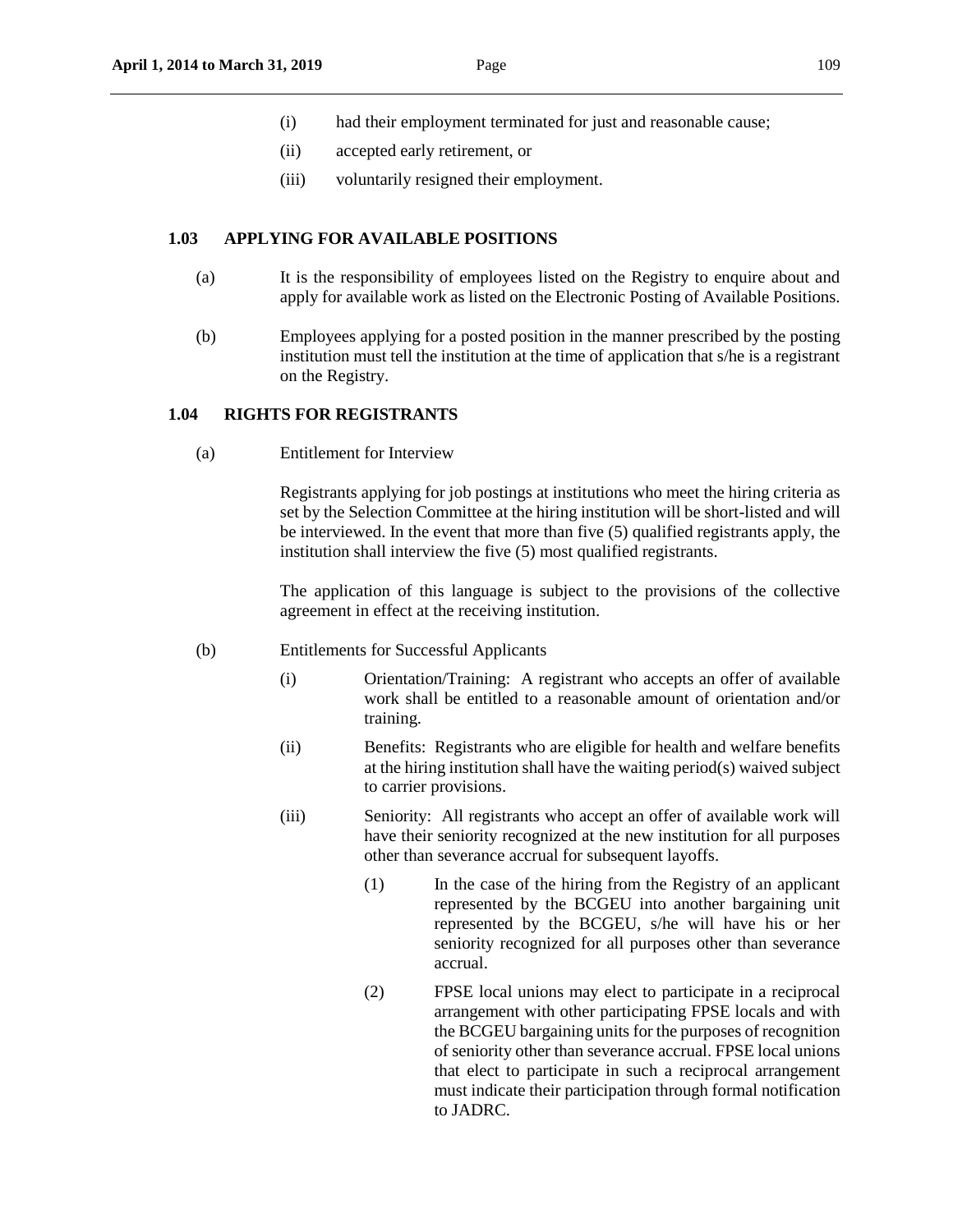- (3) In the case of the hiring of an applicant from the Registry by and from institutions with bargaining units registered with JADRC, the successful applicant shall carry his or her seniority to that new institution for all purposes other than severance accrual.
- (iv) Relocation Costs for Registrants: Relocation costs for successful applicants who change residence as a result of the hiring that are supported by proper proof of expenditures within ninety (90) days of commencing employment, will be paid by the hiring institution in accordance with its relocation policies and practices for the position for which the registrant was hired. If funding is available, the costs will be reimbursed to the hiring institution from the Labour Adjustment Fund.
- (v) Recall and Repayment: An employee hired from the Registry who is recalled by an institution and returns to work at that institution will repay relocation costs received from the institution that hired him or her in accordance with its relocation policies and practices for the position for which the registrant was hired.

## **LETTER OF UNDERSTANDING # 11** JOINT COMMITTEE ON BENEFITS ADMINISTRATION

#### **1.00 JOINT COMMITTEE ON BENEFITS ADMINISTRATION**

#### **1.01 COMMITTEE ESTABLISHED**

The parties agree to continue to participate in the Joint Committee on Benefits Administration (the "JCBA").

#### **1.02 COMMITTEE MANDATE**

The JCBA has a mandate to undertake tasks related to health and welfare benefits and disability benefits including:

- a) Comparison and analysis of contract administration and costs, using criteria developed by the committee.
- b) Monitoring carrier performance including receiving reports from the plan administrator(s).
- c) Reviewing the cost effectiveness and quality of benefit delivery, service, and administration by carriers, including access issues.
- d) Tendering of contracts.

Participation in the existing Benefits User Group will continue. Participation is open to institutions that are not currently members of the Benefits User Group.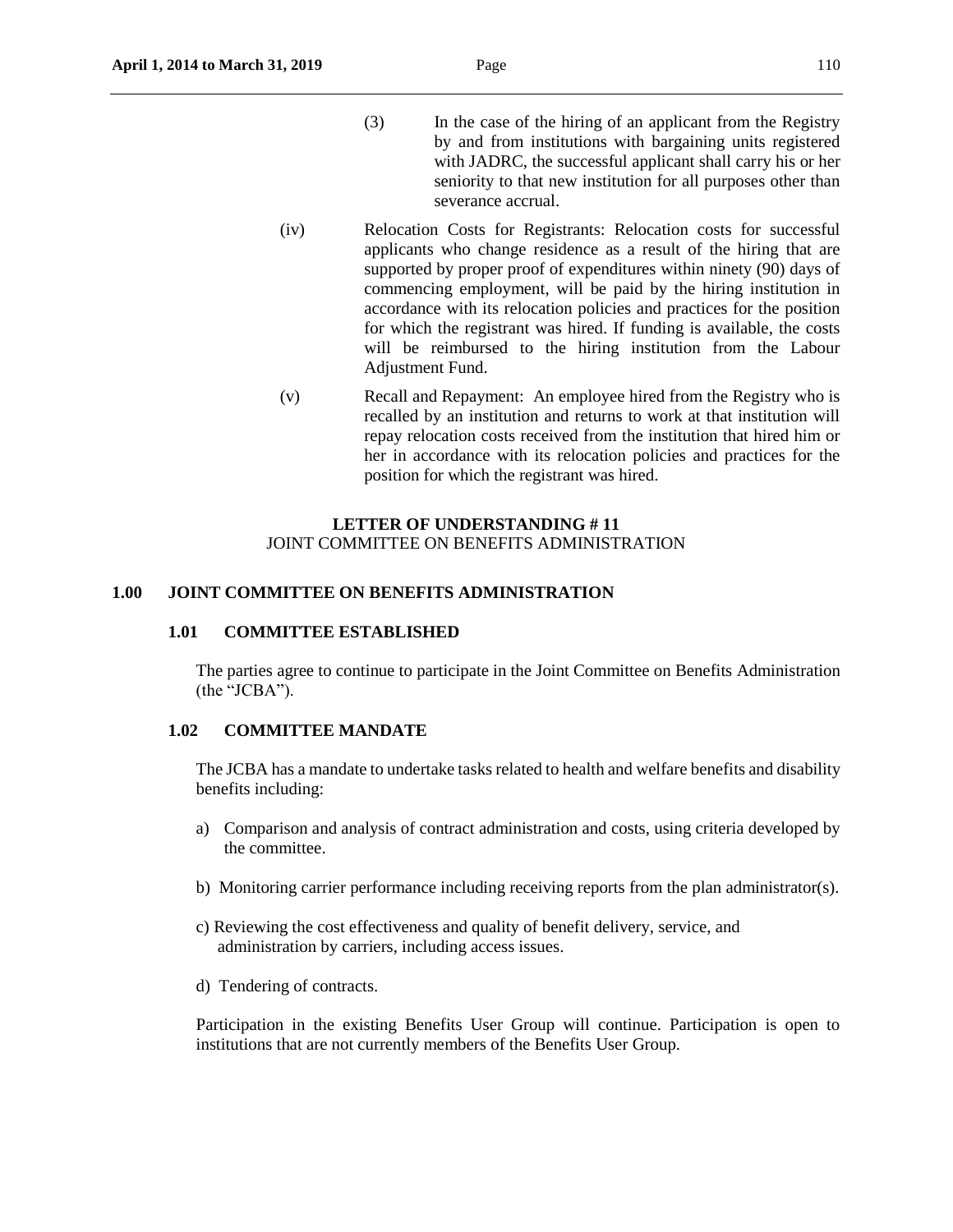#### **1.03 CONSTRAINTS**

The JCBA will not make any changes to the plan provisions that would increase the costs of health and welfare benefits or disability benefits for individual Employers or reduce plan provisions without the agreement of the Parties to this Agreement. The JCBA shall be authorized to determine appropriate use of the Article 9.1.3 savings from the 1998-2001 agreement (in the amount of \$71,849) and to allocate the funds to that use.

#### **1.04 COSTS OF THE JCBA**

The Employers will pay up to \$50,000 for the costs of the committee's operations, exclusive of salaries and benefits.

#### **LETTER OF UNDERSTANDING # 12** ELIMINATION OF MANDATORY RETIREMENT

The Parties agree to the following:

- 1. Article 21 of the collective agreement ceases to have force and effect as of January 1, 2008.
- 2. Article 22.06 As of January 1, 2008 "Full Years to Retirement" shall read in the context to mean "Full Year to Age 65".
- 3. As of January 1, 2008 Health and Welfare benefit coverage, for eligible post age 65 faculty, will be in accordance with the schedule of benefits listed in the Plan and will be subject to the limitations specified in the Plan, including eligibility requirements.
	- a. Basic Medical Insurance as per Article 15.01 (a)
	- b. Extended Health Benefits as per Article 15.01 (b)
	- c. Group Life Insurance at 1 times the annual earning. Coverage will terminate on the employee's seventy-first birthday or upon retirement, whichever occurs earlier.
	- d. Accidental Death and Dismemberment Insurance at 1 times the annual earning. Coverage will terminate on the employee's seventy-first birthday or upon retirement, whichever occurs earlier.
	- e. Dental Benefits as per Article 15.03
	- f. Disability Benefits as per Article 15.06 (a)

The Parties agree that faculty who turned 65 on or after September 1, 2007 will be captured effective January 1, 2008 by the elimination of mandatory retirement.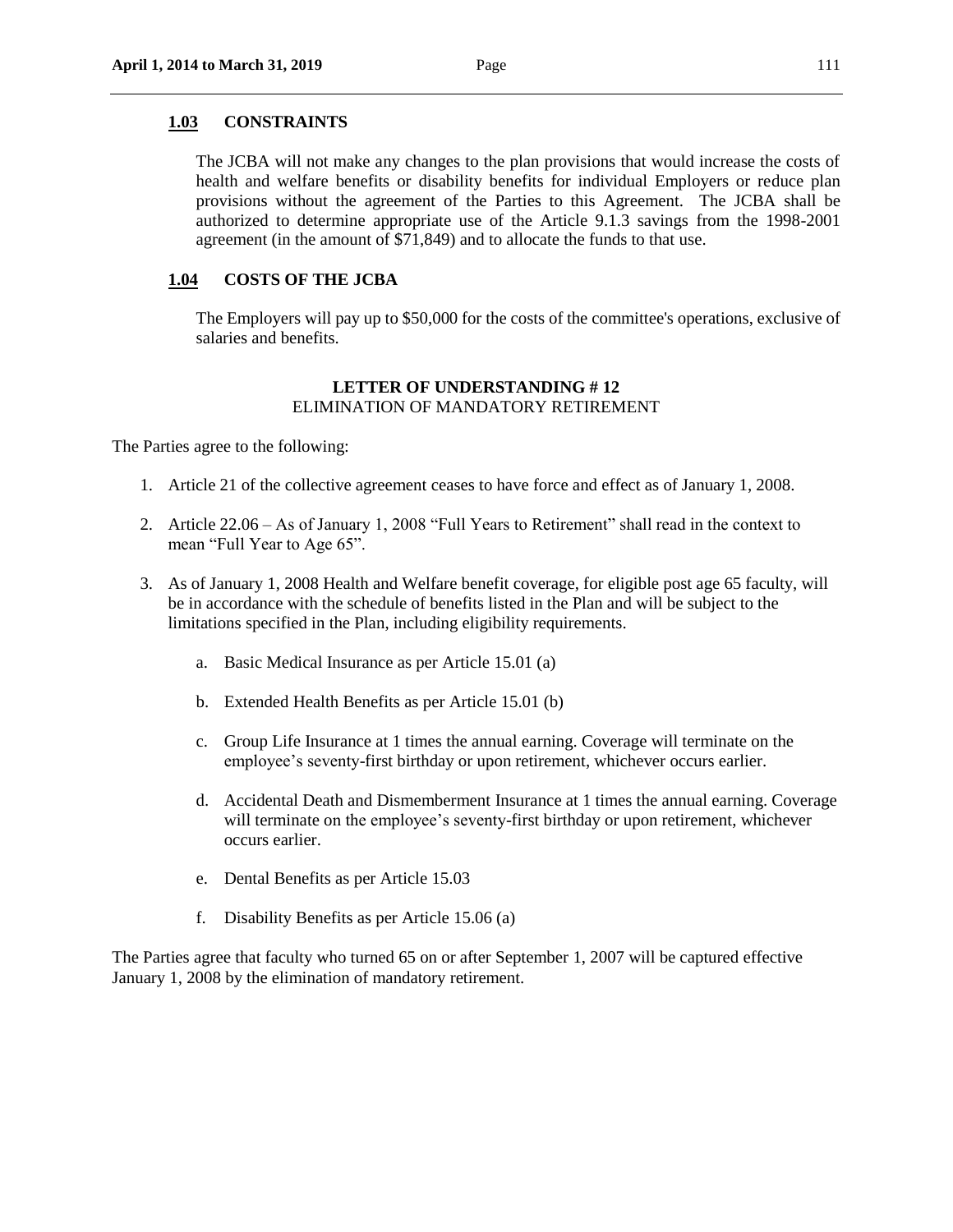## **LETTER OF UNDERSTANDING # 13** CROSSLISTED COURSES

Crosslisted courses refer to those courses that the University Senate approves as meeting the criteria for crosslisted courses (Reference: Kwantlen Course Outline Manual).

The KFA and the employer agreed that the practices related to crosslisted courses, as they have historically occurred, will continue but be subject to the following collective agreement articles:

- Article 12.4; It is agreed that one section of crosslisted courses will not exceed the agreed upon single course/section enrollment maximum.
- Article 12.06: It is agreed that the limits on the number of preparations will also apply to crosslisted courses. A crosslisted course constitutes one preparation for the purposes of Article 12.06.
- A crosslisted course section will be considered as one section for the purposes of Articles 5.06, 8.06, and 1.05 (e) and (i).

### **LETTER OF UNDERSTANDING # 14** HARASSMENT AND RESPECTFUL WORKPLACE

## **including attached schedules – amend as follows in keeping with PSEA Common Table Proposal – Schedule 2 as follows:**

### **Schedule 2 (ATTACHED FOR REFERENCE PURPOSES ONLY)**

### **Harassment Investigators**

### **Re: Harassment Investigators**

The parties will form a committee consisting of not more than three (3) members appointed by FPSE, and an equal number of management appointments to discuss the skills and abilities required of harassment investigators. Specifically the committee will discuss the training and/or experience required for individuals to be added to the list of investigators in Appendix B of the Common Agreement.

Where the parties mutually agree, individuals completing the approved training program will be added to the list of investigators. These individuals will be the first called for investigations in accordance with their area of expertise, knowledge and experience.

The committee shall complete their duties by **December 31**, 20**15.**

The committee will make recommendations to their principals. Any recommendations to be adopted by the parties are subject to ratification by the parties' principals.

SCHEDULE 4 (ATTACHED FOR REFERENCE PURPOSES ONLY)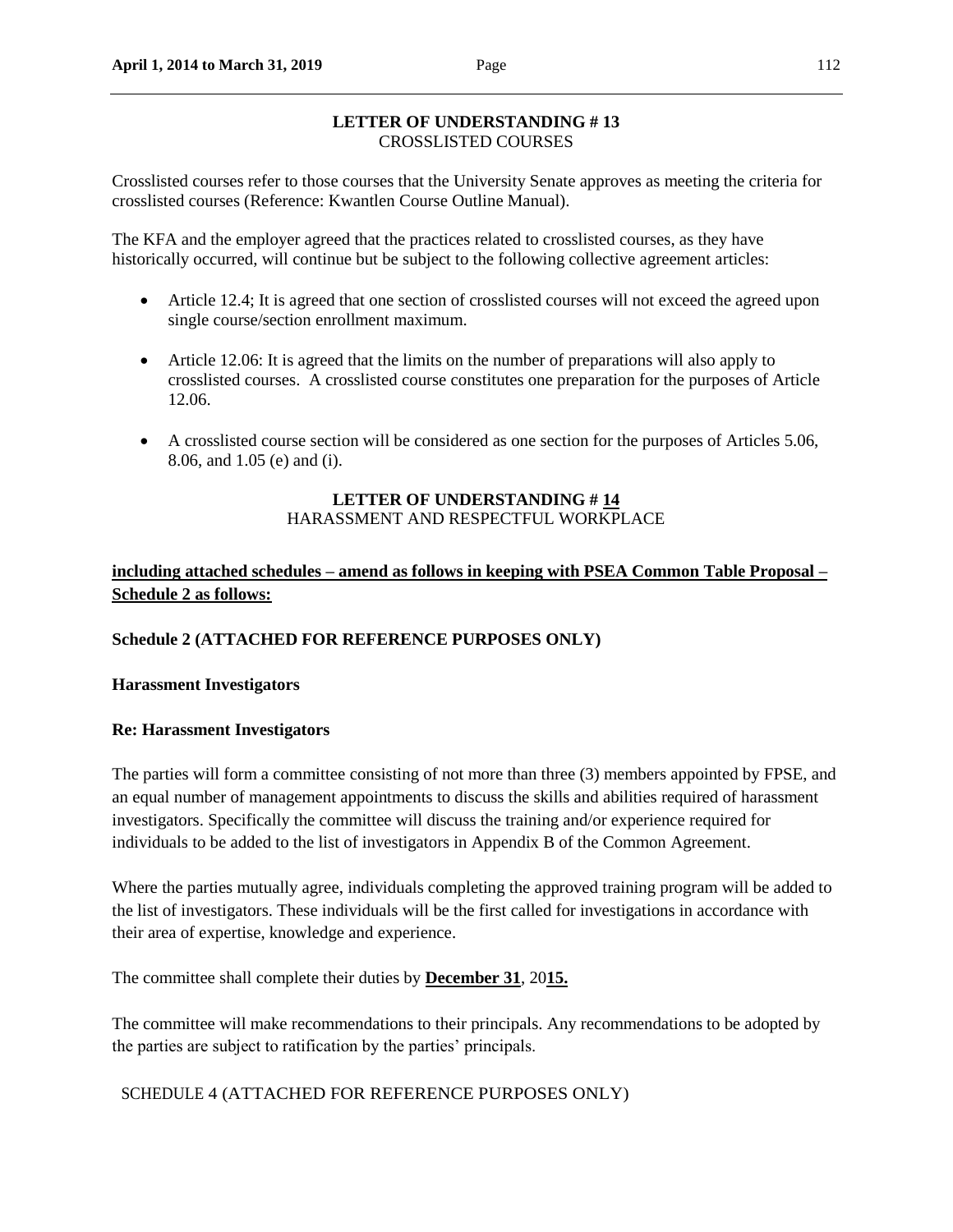## **LETTER OF UNDERSTANDING # 15** LMRC SUB-COMMITTEES

The parties agree to **continue the Chair and Coordinator** sub-committee**s** of LMRC **to address issues the committee identifies.**

The sub-committees will report proposed changes / recommendations to the parties by March 31, 201**6.**

### **LETTER OF UNDERSTANDING # 16 WORKING COMMITTEE ON SECONDARY SCALES**

**The Employer and the Union agree to participate in a FPSE/PSEA joint committee (the "Committee") with a mandate to:**

- **a) Discuss and better understand the types of work performed by faculty employees on Secondary Scales.**
- **b) Come to a mutual understanding about:**
	- o **what types of work and which employees may require salary adjustment;**
	- o **what the transition would entail; and**
	- o **what the cost would be.**
- **c) Develop recommendations based on those understandings.**

**Definition:**

**"Secondary Scales" is defined as faculty compensation schedules, either limited by caps and bars, or reduction formulas, or schedules outside of the Provincial Salary Scale (including any modification) for work normally done by faculty bargaining unit members, as defined in the local collective agreement. "Secondary Scales" are distinct from "other salary scales," which are compensation schedules for work or employment classifications within the bargaining unit that are not captured by the definition of Secondary Scales, i.e. not faculty.**

**Costs for leaves and expenses to be borne by each party.** 

**The Parties will report to their respective principals throughout the process. Recommendations from the work of the Committee will go to each party's respective principals (Institution Board and PSEA Board in the case of the Employer, and Presidents' Council in the case of FPSE).** 

**The work of the Committee will conclude by January 1, 2018, and any recommendations from the Committee may be brought forward by either party in the next round of collective bargaining.**

**This LOU shall not preclude the local parties from negotiating improvements for faculty employees on Secondary Scales in the current round of local bargaining, provided that the proposals at the local tables are distinct from issues related to Secondary Scales, which are to be discussed at the Committee established by this LOU.**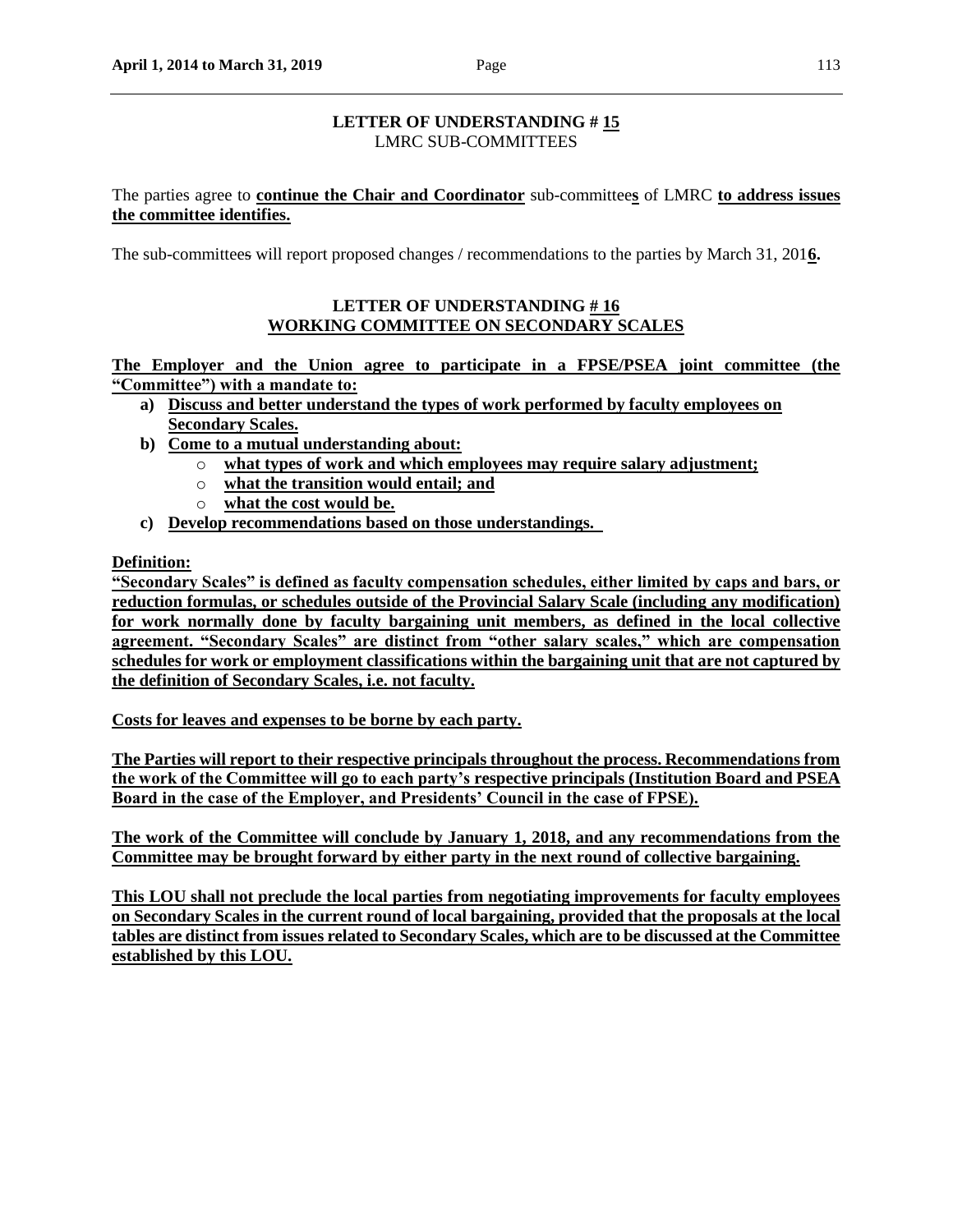## **APPENDIX A**

## **DENTAL PLAN**

The nine-month limitation applies to 1) polishing, 2) the application of fluoride, and 3) the recall itself. The nine-month limitation does not apply to scaling; any current scaling limits in dental contracts apply.

The process for an individual faculty employee to have his/her teeth cleaned more frequently than every 9 months as provided by Article 15.03 is as follows:

- $\triangleright$  Faculty employee visits dentist as usual
- $\triangleright$  Dentist advises that the faculty employee has gum disease or other dental problem which requires cleaning more frequently than every 9 months.
- $\triangleright$  Dentist fills in the usual claim form, but in addition notes that the faculty employee has gum disease or specifies the other dental problem that requires more frequent cleaning
- $\triangleright$  Faculty employee or dentist submits the form to the Insurance Carrier as normal
- $\triangleright$  The Insurance Carrier determines if the reasons set out by the dentist fit within the approved reasons under the dental plan for having teeth cleaned more frequently than every 9 months.

The Employer approval of the more frequent cleaning is not required.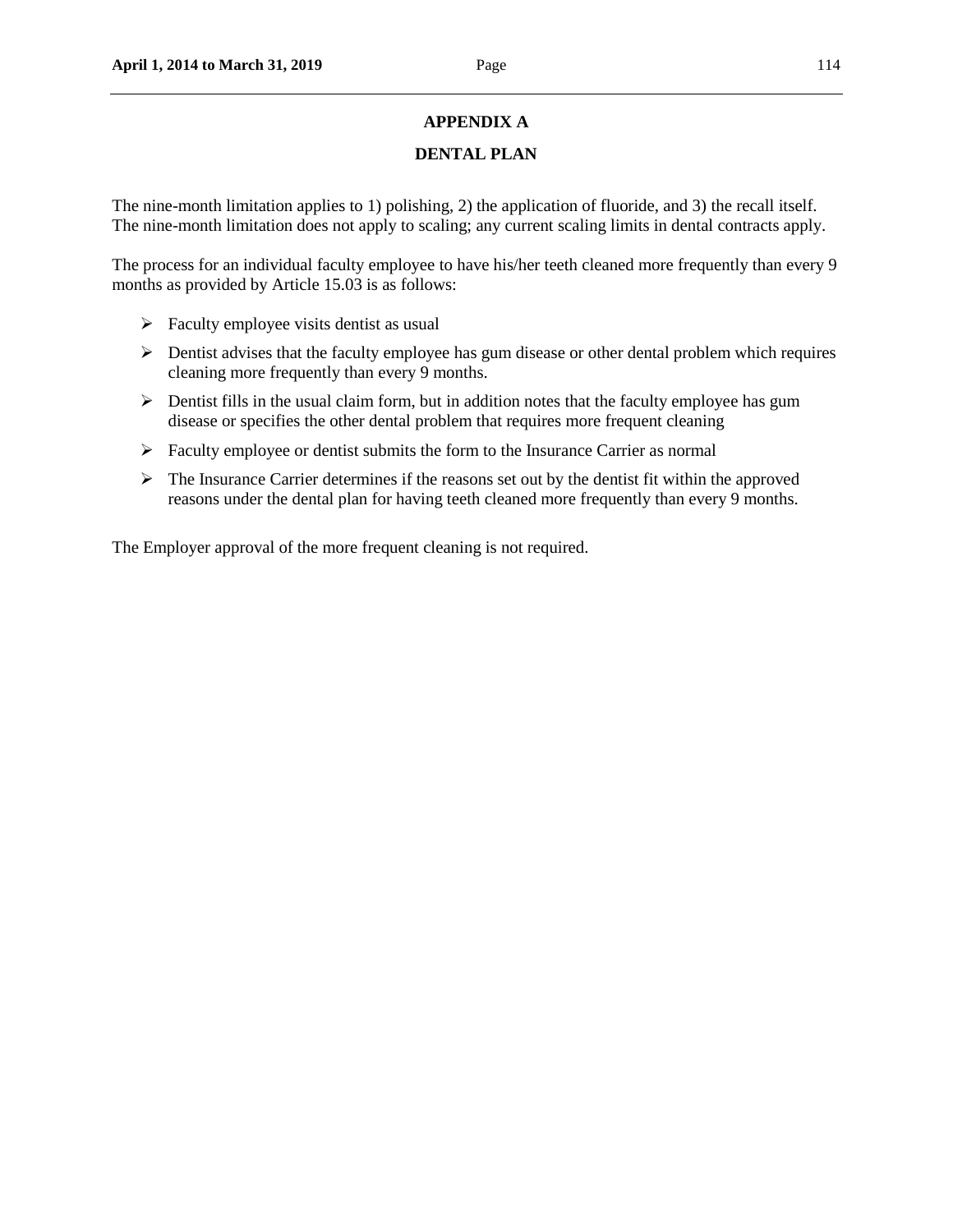# **APPENDIX B**

# **MEDICAL TRAVEL REFERRAL BENEFIT**

| <b>Benefit Summary</b>       |                                                                                                                                                                                                                                                                                                                                                                                                                                               |  |
|------------------------------|-----------------------------------------------------------------------------------------------------------------------------------------------------------------------------------------------------------------------------------------------------------------------------------------------------------------------------------------------------------------------------------------------------------------------------------------------|--|
| <b>Benefit Amount:</b>       | 100% of eligible expenses                                                                                                                                                                                                                                                                                                                                                                                                                     |  |
| <b>Deductible Amount:</b>    | None                                                                                                                                                                                                                                                                                                                                                                                                                                          |  |
| <b>Individual</b>            | \$10,000 per year                                                                                                                                                                                                                                                                                                                                                                                                                             |  |
| <b>Maximum:</b>              |                                                                                                                                                                                                                                                                                                                                                                                                                                               |  |
| <b>Coverage Limitations:</b> | \$125 per day for a maximum of 50 days per calendar year for all eligible<br>≻<br>expenses combined;                                                                                                                                                                                                                                                                                                                                          |  |
|                              | ➤<br>Where an Employer requires it, receipts must be submitted with the<br>expense claim;                                                                                                                                                                                                                                                                                                                                                     |  |
|                              | ≻<br>Where the eligible expenses exceed \$125 per day, but do not exceed the<br>average of \$125 per day for the year, the average will be paid. For<br>example, where the expenses claimed in a given calendar year are \$150<br>day 1, $$125$ day 2 and $$160$ day 3, a total of $$375$ will be paid. Where<br>the expenses claimed in a given calendar year are \$150 day 1, \$75 day 2<br>and \$300 day 3, a total of \$375 will be paid; |  |
|                              | ≻<br>Coverage will not be provided for travel and expenses incurred outside of<br>BC except where the cost of travel to Alberta is less than the required<br>travel within BC;                                                                                                                                                                                                                                                                |  |
|                              | Referral must be made by a physician to a specialist (a physician whose<br>specialized services and treatments routinely performed are those that<br>general practitioners do not perform).                                                                                                                                                                                                                                                   |  |

| <b>List of Eligible Expenses</b> |                                                                                                                                                                                                                                                                                         |  |
|----------------------------------|-----------------------------------------------------------------------------------------------------------------------------------------------------------------------------------------------------------------------------------------------------------------------------------------|--|
| <b>Medical Travel</b>            | When ordered by the attending physician because in his/her opinion adequate<br>medical treatment is not available within a 100 kilometre radius of the<br>employee's home campus, the following are included as eligible expenses:                                                      |  |
|                                  | ➤<br>Public transportation (e.g. scheduled air, rail, bus, taxi and/or<br>ferry);                                                                                                                                                                                                       |  |
|                                  | ➤<br>Automobile use as set out in the policy or collective agreement<br>(as applicable) of employee's institution                                                                                                                                                                       |  |
| <b>Accommodation:</b>            | Where transportation has been provided as outlined above, accommodation in<br>a commercial facility, Easter Seal House, Heather House, Vancouver Lodge,<br>Ronald McDonald House, or other similar institutions as approved by the<br>administrator, before and after medical treatment |  |
| <b>Meals:</b>                    | Where transportation has been provided above, reasonable and customary<br>expenses for meals as set out in the policy or collective agreement (as<br>applicable) of the employee's institution                                                                                          |  |
| <b>Attendant:</b>                | Where necessary, and at the request of the attending physician, transportation<br>and accommodation of an attendant (e.g. family member or registered nurse)<br>in connection with expenses incurred under items 1 and 2 above                                                          |  |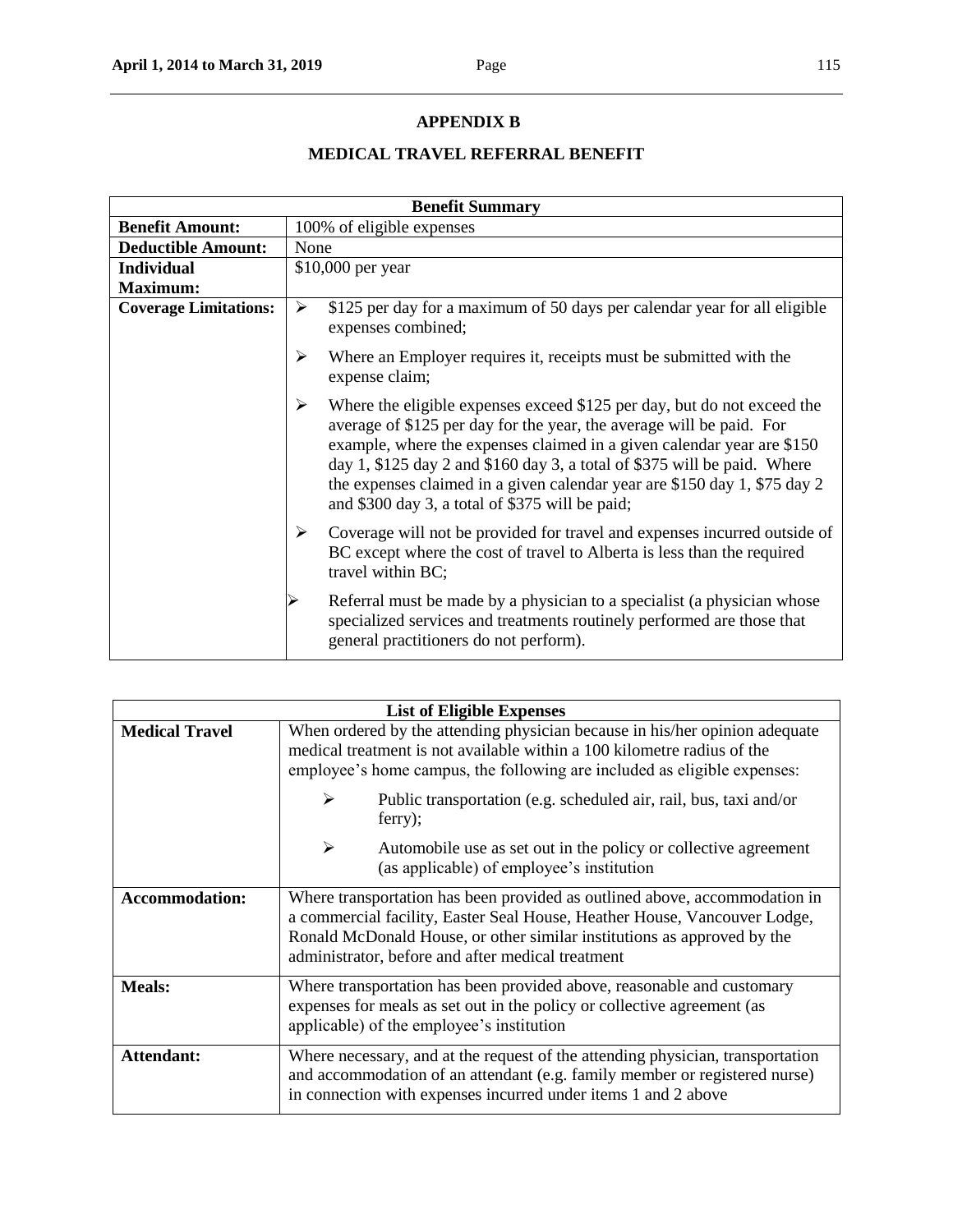|                                     | <b>Exclusions</b>                                                                                                                                                                            |
|-------------------------------------|----------------------------------------------------------------------------------------------------------------------------------------------------------------------------------------------|
| No benefit shall be<br>payable for: | $\triangleright$ Charges which are considered an insured service of any provincial<br>government plan;                                                                                       |
|                                     | $\triangleright$ Charges which are considered an insured service under the extended<br>health plan, or any other group plan in force at the time;                                            |
|                                     | $\triangleright$ Charges for a surgical procedure or treatment performed primarily for<br>beautification, or charges for hospital confinement for such surgical<br>procedure or treatment;   |
|                                     | $\triangleright$ Charges for medical treatment, transport or travel, other than<br>specifically provided under eligible expenses;                                                            |
|                                     | $\triangleright$ Charges not included in the list of eligible expenses;                                                                                                                      |
|                                     | $\triangleright$ Charges for services and supplies which are furnished without the<br>recommendation and approval of a physician acting within the scope<br>of his/her license;              |
|                                     | $\triangleright$ Charges which are not medically necessary to the care and treatment<br>of any existing or suspected injury, disease or pregnancy;                                           |
|                                     | $\triangleright$ Charges which are from an occupational injury or disease covered by<br>any Workers' Compensation legislation or similar legislation;                                        |
|                                     | $\triangleright$ Charges which would not normally have been incurred but for the<br>presence of this coverage or for which the employee or dependent is<br>not legally allowed to pay;       |
|                                     | $\triangleright$ Charges which the administrator is not permitted, by any law to cover;                                                                                                      |
|                                     | $\triangleright$ Charges for dental work where a third party is responsible for<br>payments of such charges;                                                                                 |
|                                     | $\triangleright$ Charges for bodily injury resulting directly or indirectly from war or<br>act of war (whether declared or undeclared), insurrection or riot, or<br>hostilities of any kind; |
|                                     | $\triangleright$ Charges for services and supplies resulting from any intentionally self-<br>inflicted wound;                                                                                |
|                                     | Charges for experimental procedures or treatment not approved by the<br>Canadian Medical Union or the appropriate medical speciality<br>society;                                             |
|                                     | $\triangleright$ Charges made by a physician for travel, broken appointments,<br>communication costs, filling in forms, or physician's supplies.                                             |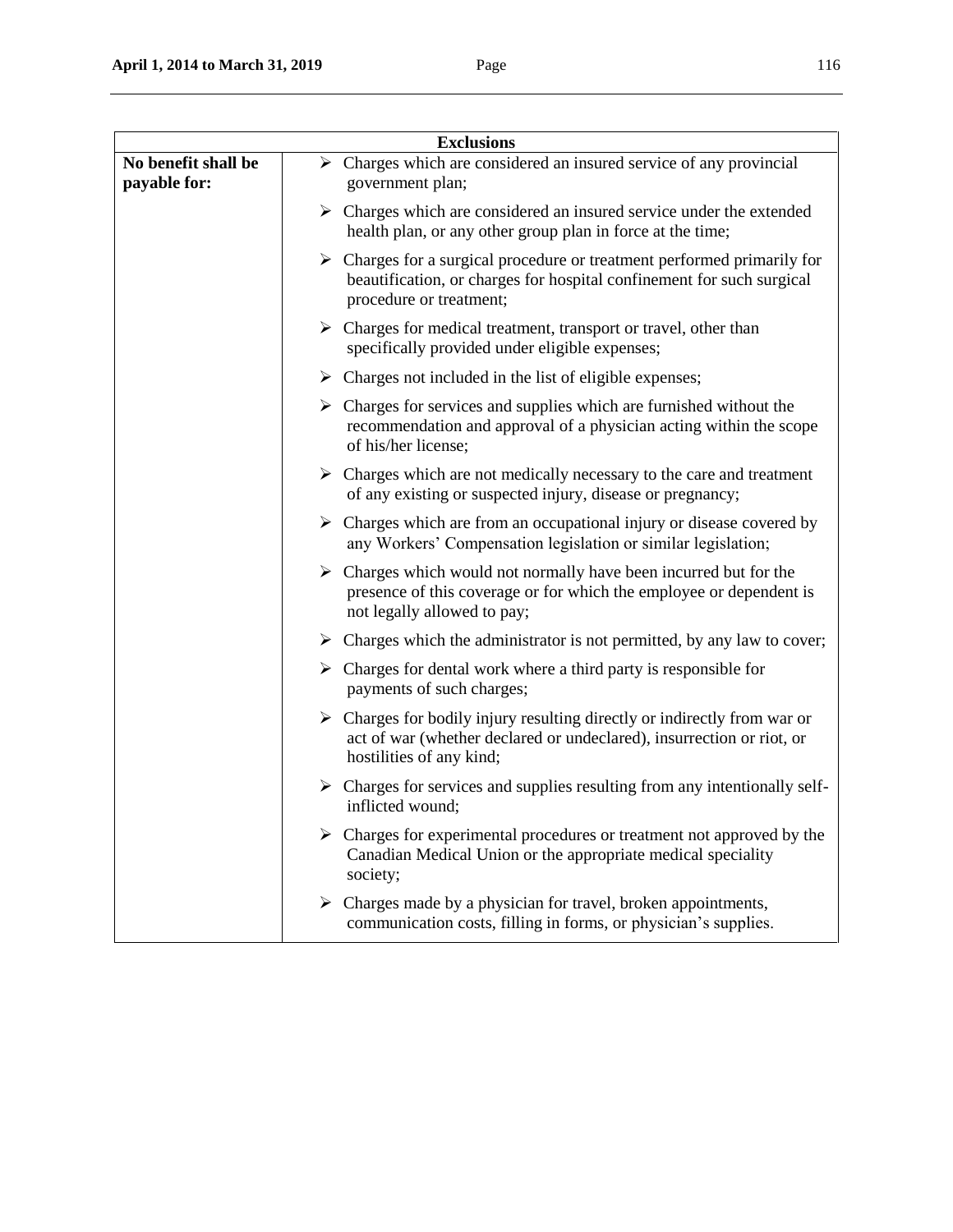| <b>Claims Adjudication</b>            |                                                                                                                                                                                                                                    |  |
|---------------------------------------|------------------------------------------------------------------------------------------------------------------------------------------------------------------------------------------------------------------------------------|--|
| To claim benefits,<br>the employee or | Submit original receipts or photocopies of receipts if accompanied by<br>➤<br>an explanation of benefits from another carrier, and a claim form;                                                                                   |  |
| dependent must:                       | $\triangleright$ Provide explanation and proof to support the claim including itemized<br>bills and the attending physician's statement that the referral to the<br>location where treatment was received was medically necessary; |  |
|                                       | $\triangleright$ Provide explanation and proof to support the claim that an attendant<br>(if any) was necessary and made at the request of an attending<br>physician.                                                              |  |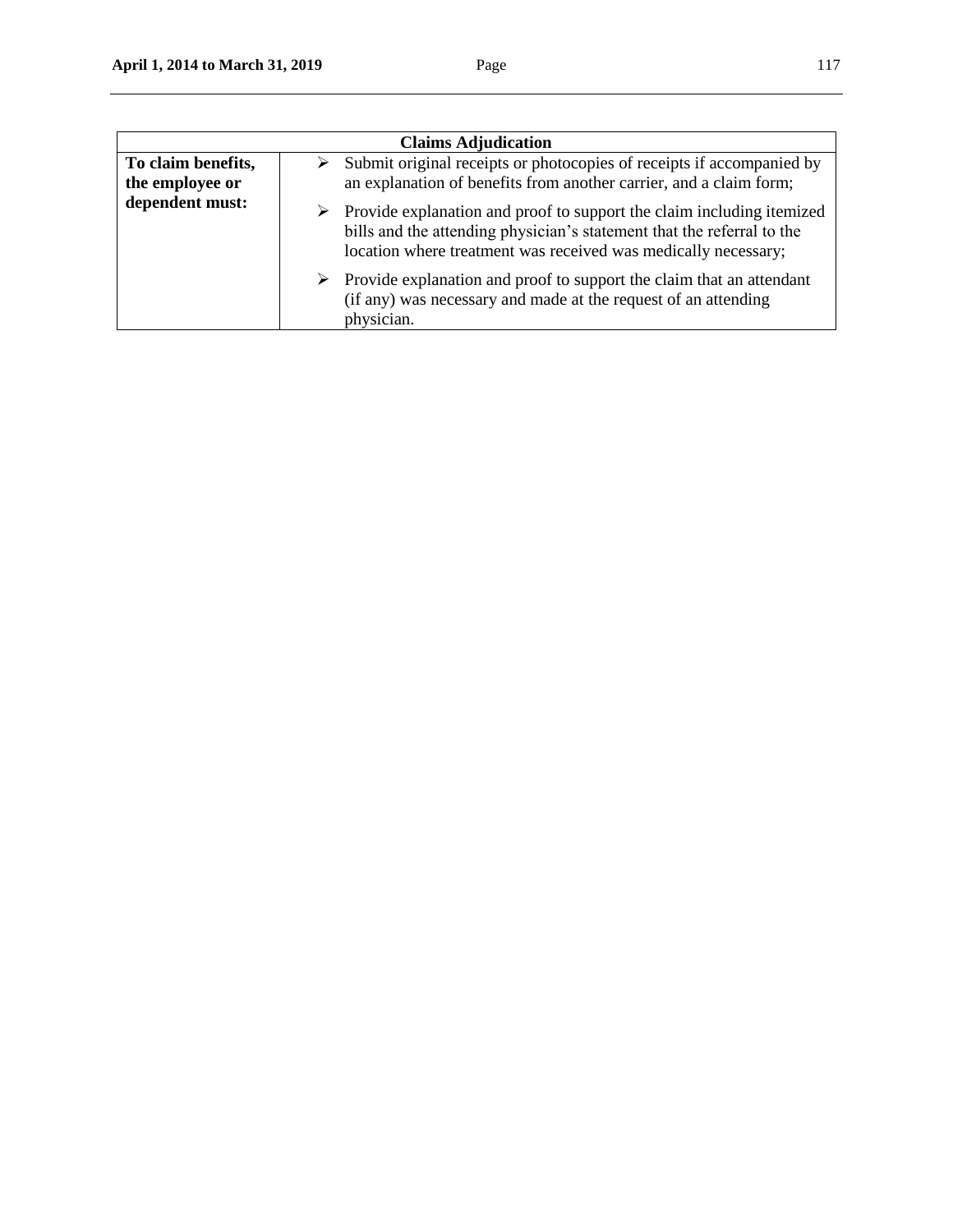# **APPENDIX C**

# **REGISTRY OF LAID OFF EMPLOYEES – FORM 1**

|                | PSEA ELECTRONIC POSTING OF AVAILABLE POSITIONS    |
|----------------|---------------------------------------------------|
| $\mathbf{0}$ . | (For PSEA use only)                               |
| 1.             | <b>College/University/Institute and Location:</b> |
| 2.             | <b>Job Title:</b>                                 |
| 3.             | Area/Program/Discipline(s):                       |
| 4.             | <b>Job Description:</b>                           |
| 5.             | <b>Minimum and Preferred Qualifications:</b>      |
| 6.             | <b>Start Date:</b>                                |
| 7.             | <b>Close Date:</b>                                |
| 8.             | <b>Contact Person and Address:</b>                |
|                |                                                   |

 $\overline{\mathbf{I}}$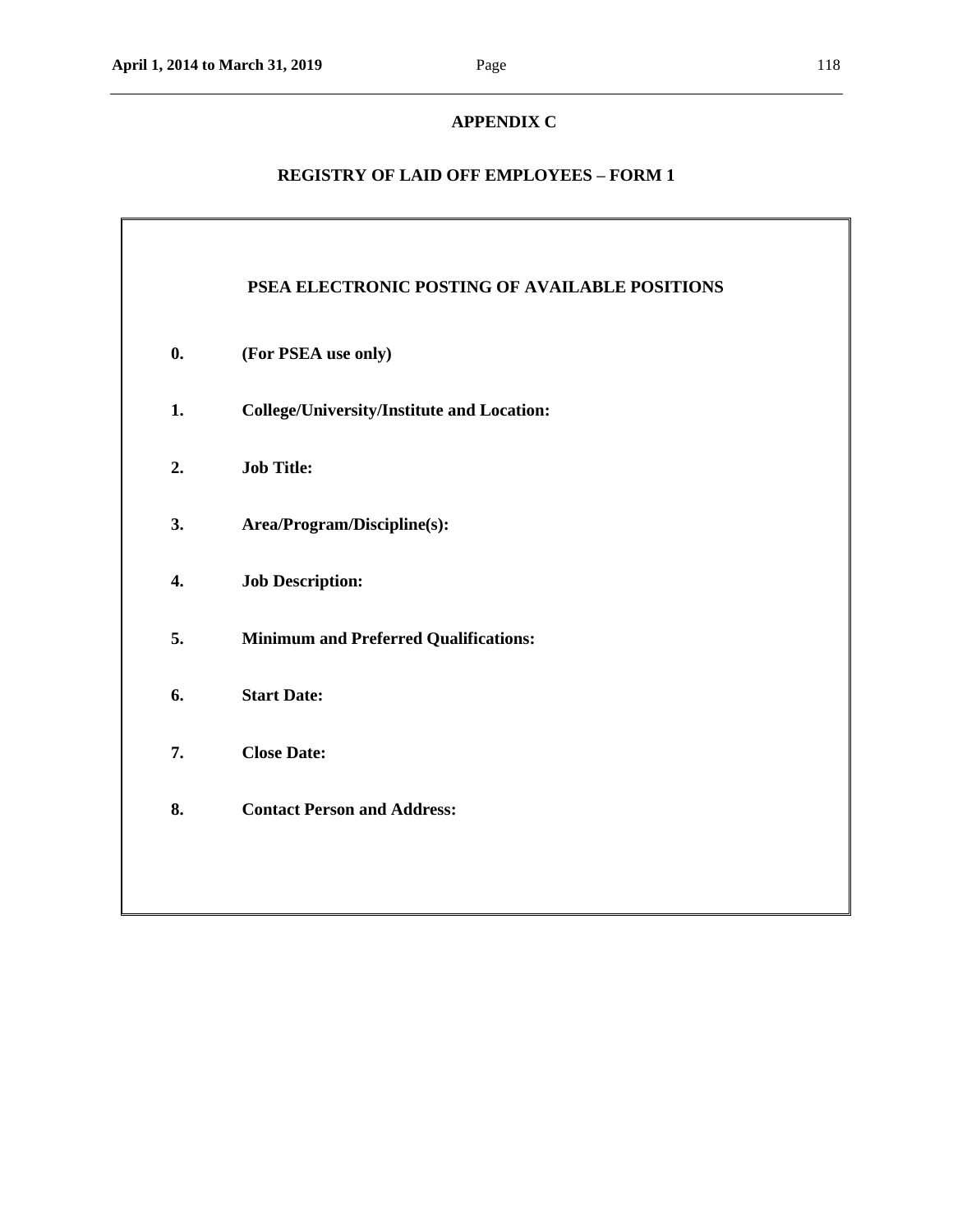## **APPENDIX C**

## **REGISTRY OF LAID OFF EMPLOYEES – FORM 2**

### **PSEA REGISTRY OF ELIGIBLE EMPLOYEES**

- **0. (For PSEA use only)**
- **1. College, University, Institute:**
- **2. Registrant:**
- **3. Service Date (length of service):**
- **4. Program/Area:**
- **5. Date of Availability (Lay-off or End of Contract):**

**Registrant Electronic Resume available at:**

**College/University/Institute Contact Person:**

**College/University/Institute Contact Phone Number:**

**Bargaining Unit Contact Person:**

**Bargaining Unit Contact Phone Number:**

**Information Release Waiver for the purposes of the Freedom of Information and Protection of Privacy:**

**I agree that the above personal information including my Resume (if available) can be made available to prospective Institutional Employers and Union via the internet or other means.**

**Signature of Registrant: Date:**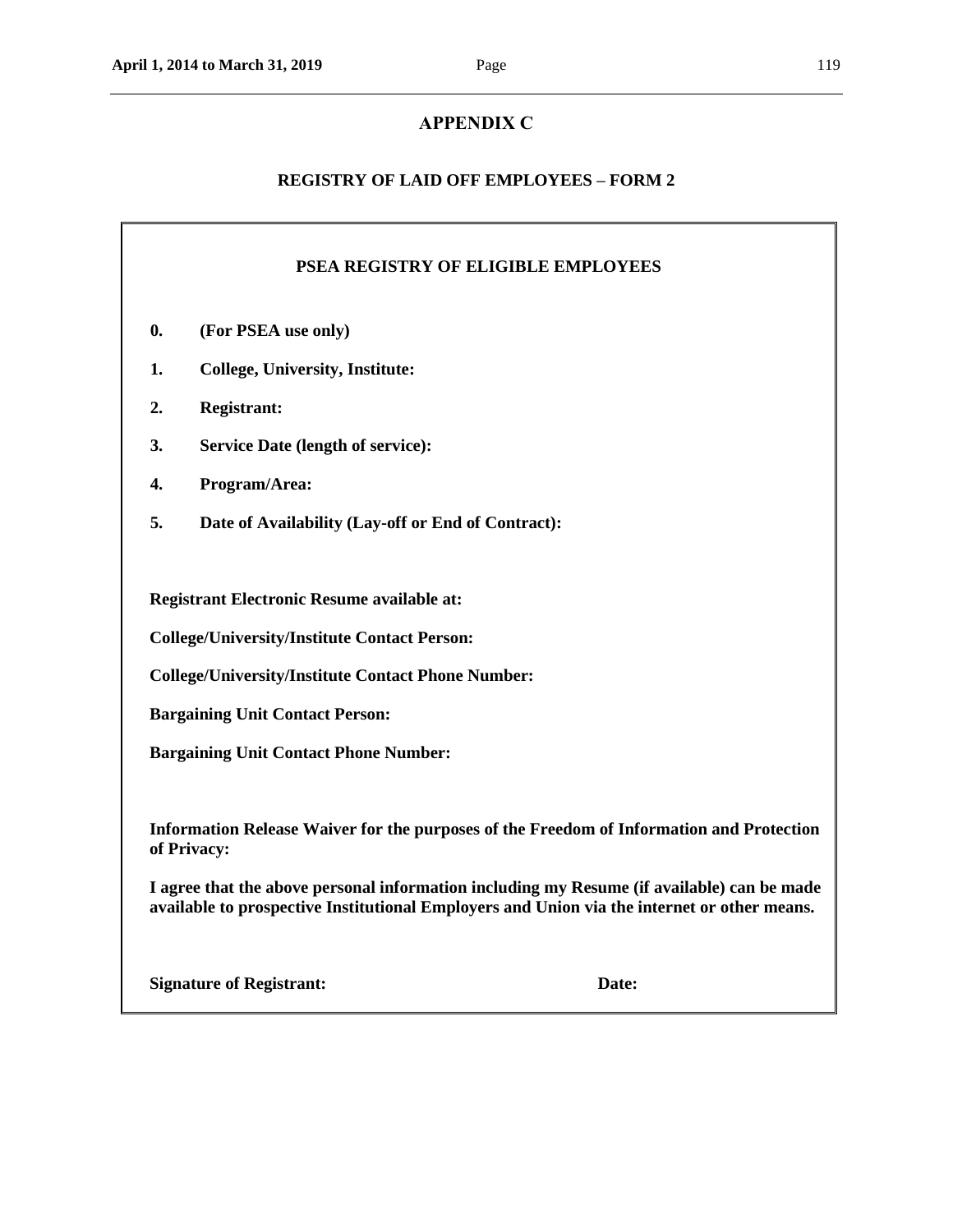### **APPENDIX D**

Family Members for purpose of Article 13.09 Compassionate Care Leave

- 1. The following "family members" are persons identified through their relationship to the employee:
	- Spouse (includes heterosexual, common-law, and same-sex relationships)
	- Children
	- Children's spouses
	- Step-Children
	- Step-Children-in-law
	- In-law siblings
	- Parents
	- Step-parents
	- Parents-in-law
	- Grandparents
	- Grandchildren
	- Nieces / Nephews
	- Guardians
	- Step-siblings
	- Aunts/Uncles
	- Current or former foster-parents
	- Current or former foster children
	- Current or former wards
	- Current or former guardians
	- Spouse of sibling or step-sibling
	- Spouse of a grandparent
	- Spouse of a grandchild
	- Spouse of aunt or uncle
	- Spouse of a niece or nephew
	- Spouse of a current or former foster child
	- Spouse of a current or former guardian
	- Spouse of an employee's current or former foster parent
	- Spouse of an employee's current or former ward
	- Spouse of a person who is living with the employee as a member of the employee's family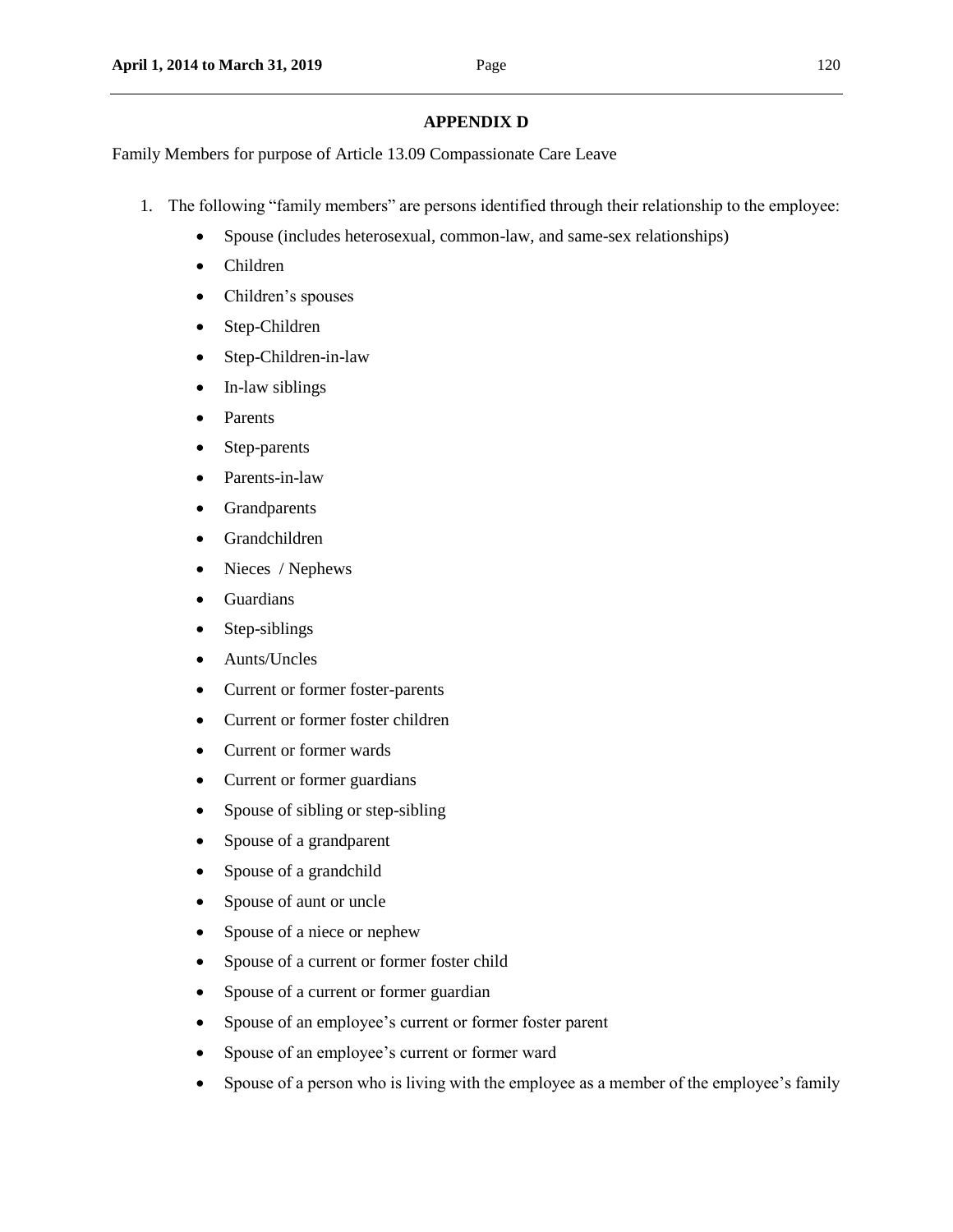- 2. The following "family members" are persons identified through their relationship to the employee's spouse:
	- Spouse's parent's or step-parents
	- Spouse's siblings or step-siblings
	- Spouse's children
	- Spouse's grandparents
	- Spouse's grandchildren
	- Spouses' aunts or uncles
	- Spouse's nieces or nephews
	- Spouse's current or former foster parents
	- Spouse's current or former wards
- 3. The following "family members" are deemed family members:
	- Any other person in the same household who is dependent upon the employee
	- Any person who lives with the employee as a member of the employee's family
	- Whether or not related to an employee by blood, adoption, marriage or common-law partnership, an individual with a serious medical condition who considers the employee to be, or whom the employee considers to be, like a close relative.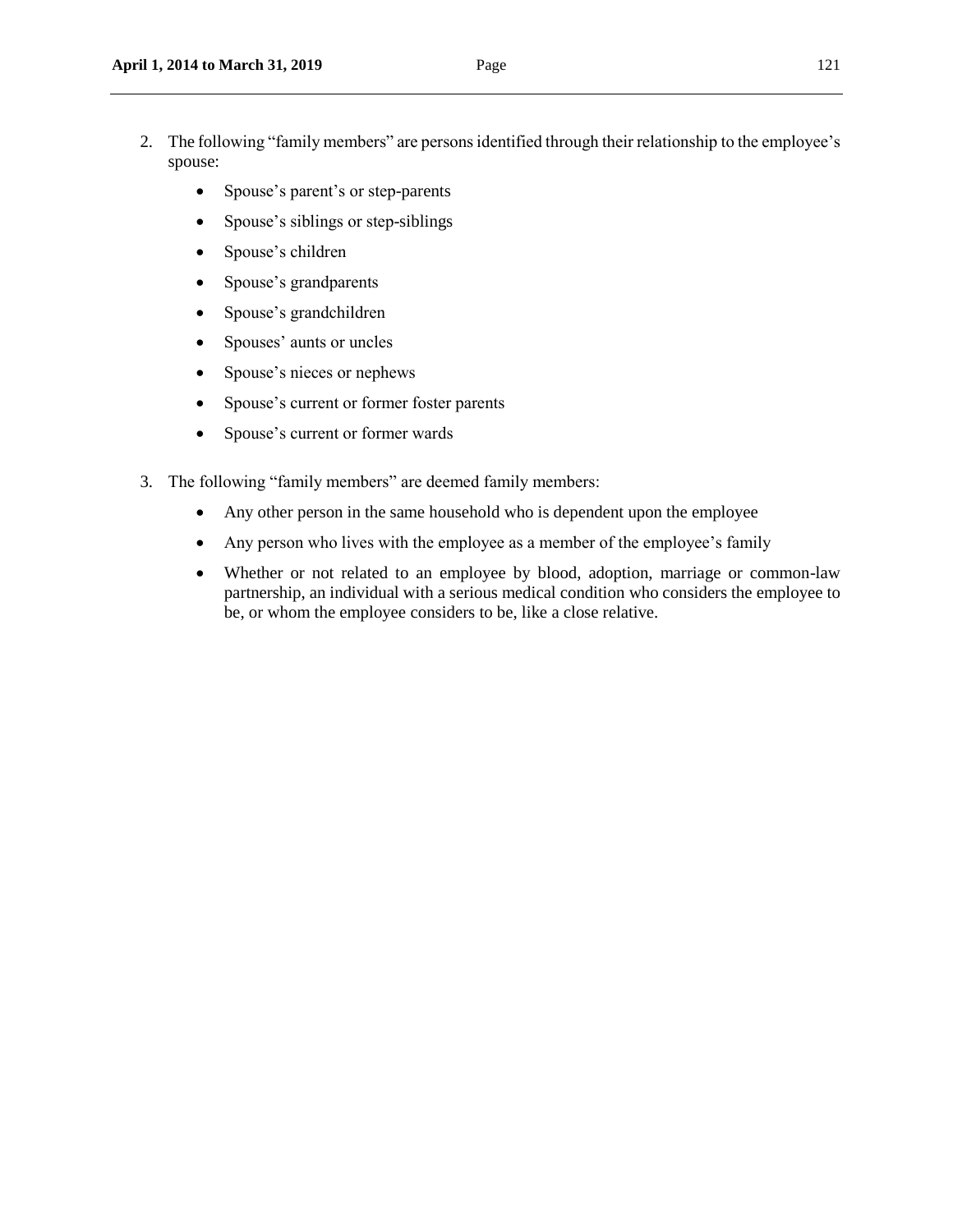## **APPENDIX E**

### **Re ECONOMIC STABILITY DIVIDEND (ESD)**

#### **Definitions**

**1. In this Letter of Agreement:**

**"Collective agreement year" means each twelve (12) month period commencing on the first day of the renewed collective agreement. For example, the collective agreement year for a collective agreement that commences on April 1, 2014 is April 1, 2014 to March 31, 2015 and each period from April 1 to March 31 for the term of the collective agreement.**

**"Economic Forecast Council" means the Economic Forecast Council appointed under s. 4 of the**  *Budget Transparency and Accountability Act***, [S.B.C. 2000] c. 23.**

**"Forecast GDP" means the average forecast for British Columbia's real GDP growth made by the Economic Forecast Council and as reported in the annual February budget of the government.**

**"Fiscal year" means the fiscal year of the government as defined in the** *Financial Administration Act* **[1996 S.B.C.] c. 138 as 'the period from April 1 in one year to March 31 in the next year'.**

**"Calendar year" is a twelve (12) month period starting January 1st and ending December 31st of the same year based upon the Gregorian calendar.**

**"GDP" or "Gross Domestic Product" for the purposes of this LOA means the expenditure side value of all goods and services produced in British Columbia for a given year as stated in the BC Economic Accounts.**

**"GWI" or "General Wage Increase" means a general wage increase resulting from the formula set out in this LOA and applied as a percentage increase to all wage rates in the collective agreement on the first pay day after the commencement of the eleventh (11th) month in a collective agreement year.**

**"Real GDP" means the GDP for the previous fiscal year expressed in constant dollars and adjusted for inflation produced by Statistics Canada's Provincial and Territorial Gross Domestic Product by Income and by Expenditure Accounts (also known as the provincial and territorial economic accounts) and published as "Real Gross Domestic Product at Market Prices" currently in November of each year.**

**The Economic Stability Dividend**

**2. The Economic Stability Dividend shares the benefits of economic growth between employees in the public sector and the Province contingent on growth in BC's real GDP.**

**3. Employees will receive a general wage increase (GWI) equal to one-half (1/2) of any percentage gain in real GDP above the forecast of the Economic Forecast Council for the relevant calendar year.**

**4. For greater clarity and as an example only, if real GDP were one percent (1%) above forecast real GDP then employees would be entitled to a GWI of one-half of one percent (0.5%).**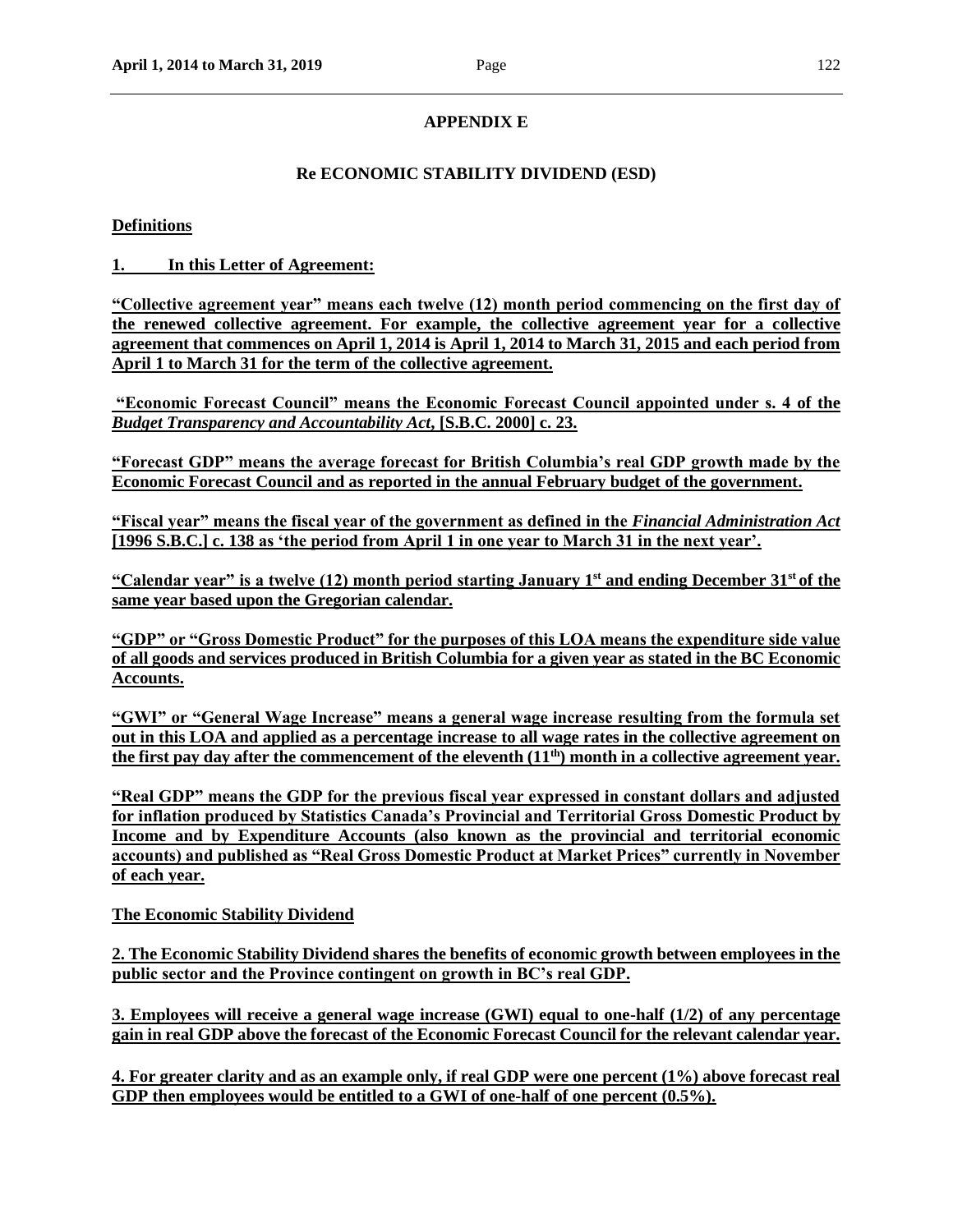## **Annual Calculation and publication of the Economic Stability Dividend**

**5. The Economic Stability Dividend will be calculated on an annual basis by the Minister of Finance for each collective agreement year commencing in 2015/16 to 2018/2019 and published through the PSEC Secretariat.**

**6. The timing in each calendar year will be as follows:**

- **(i) February Budget – Forecast GDP for the upcoming calendar year;**
- **(ii) November of the following calendar year – Real GDP published for the previous calendar year;**
- **(iii) November - Calculation by the Minister of Finance of fifty percent (50%) of the difference between the Forecast GDP and the Real GDP for the previous calendar year;**
- **(iv) Advice from the PSEC Secretariat to employers' associations, employers and unions of the percentage allowable General Wage Increase, if any, for each bargaining unit or group with authorization to employers to implement the Economic Stability Dividend.**

**7. For greater clarity and as an example only:**

**For collective agreement year 3 (2016/17):**

- **(i) February 2015 – Forecast GDP for calendar 2015;**
- **(ii) November 2016 – Real GDP published for calendar 2015;**
- **(iii) November 2016 - Calculation of the fifty percent (50%) of the difference between the 2015 Forecast GDP and the 2015 Real GDP by the Minister of Finance through the PSEC Secretariat;**
- **(iv) Direction from the PSEC Secretariat to employers' associations, employers and unions of the percentage allowable General Wage Increase, if any, for each bargaining unit or group with authorization to employers to implement the Economic Stability Dividend**
- **(v) Payment will be made concurrent with the General Wage Increases on the first pay period after respectively February, 1, 2016, February 1, 2017, February 1, 2018 and February 1, 2019.**

**Availability of the Economic Stability Dividend**

**8. The Economic Stability Dividend will be provided for each of the following collective agreement years: 2015/16 (based on 2014 GDP); 2016/17 (based on 2015 GDP); 2017/18 (based on 2016 GDP); and, 2018/19 (based on 2017 GDP).**

**Allowable Method of Payment of the Economic Stability Dividend**

**9. Employers must apply the Economic Stability Dividend as a percentage increase only on collective agreements wage rates and for no other purpose or form.**